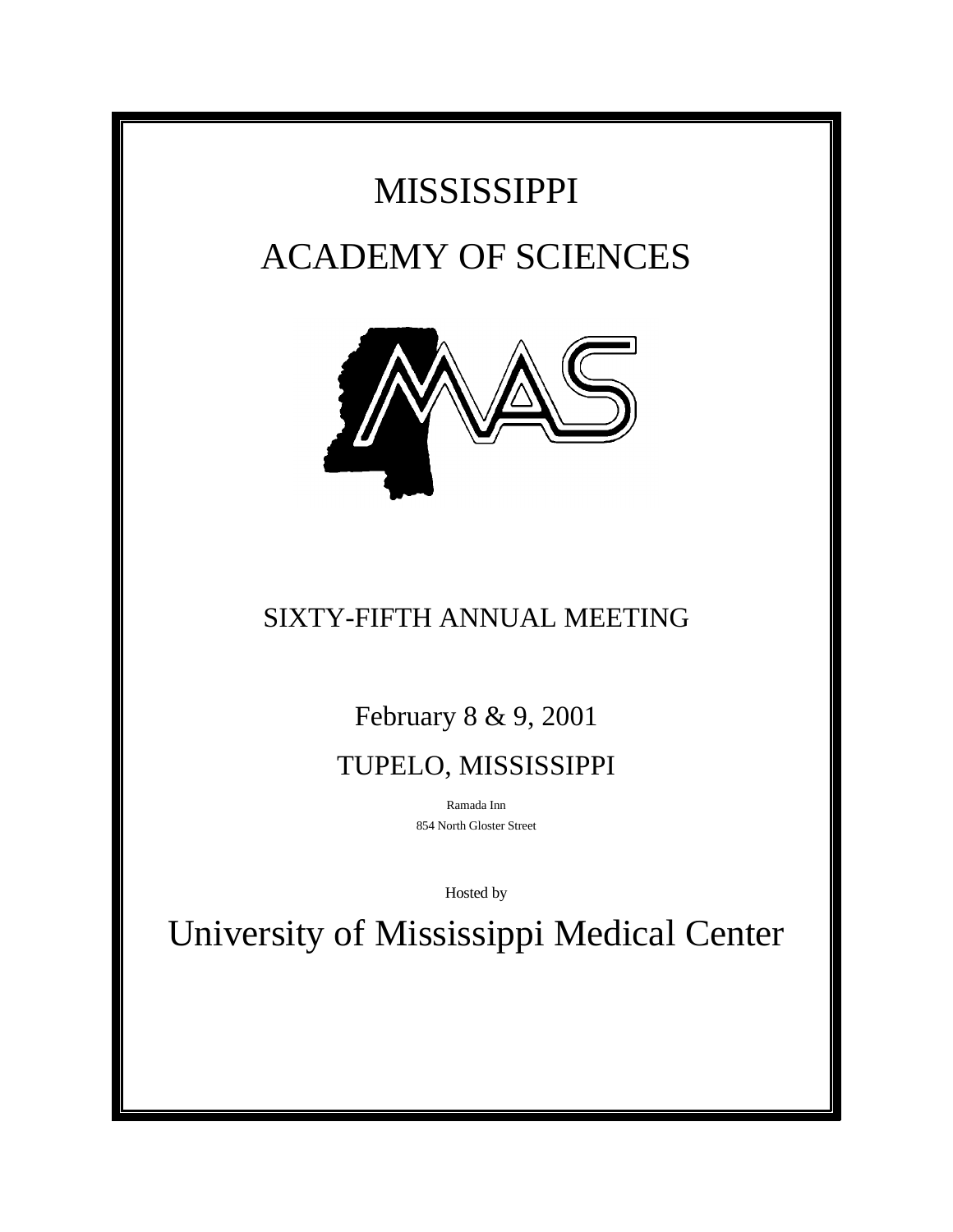# **<u>Journal of the Mississippi Academy of Sciences</u>**

Volume 46 Number 1 Volume 46 Number 1 Volume 46 Number 1 Number 1 Number 1 Number 1 Number 1 Number 1 Number 1



Journal of the Mississippi Academy of Sciences

**Editor** Kenneth J. Curry University of Southern Mississippi

**Associate Editors** Carolyn R. Boyle Mississippi State University Maureen Corcoran Waterways Experiment Station Ibrahim O. Farah Jackson State University Timothy C. Lockley USDA APHIS PPQ IFA Robin Rockhold Univ. of Mississippi Medical Center Brian Tsang Univ. of Mississippi Medical Center

> **Abstracts Editor** John Boyle Mississippi State University

*The Journal of the Mississippi Academy of Sciences* (ISSN 0076-9436) is published in January (annual meeting abstracts), April, July, and October, by the Mississippi Academy of Sciences. Members of the Academy receive the journal as part of their regular (nonstudent) membership. Information regarding subscriptions, availability of back issues, and address changes is available from The Mississippi Academy of Sciences, 405 Briarwood Drive, Suite 107E, Jackson, MS 39206; 601- 977-0627; msacad@bellsouth.net.

*Editorial policy* is located on the inside front cover. *Information for contributors* is located on the inside back cover. Manuscripts and inquiries about publication and information about advertising should be sent to the editor: Kenneth J. Curry, University of Southern Mississippi, Post Office Box 5018, Hattiesburg, MS 39406-5018. 601-266-4930 (voice & fax) kenneth.curry@usm.edu

### *Contents*

- 3 ACADEMY OFFICERS & DIVISION CHAIRS 2000–2001
- 4 SCHEDULE
- 6 MEETING OVERVIEW
- 7 TUPELO AREA MAP
- 8 RAMADA INN FLOOR PLAN
- 9 DODGEN LECTURE
- 10 EDUCATION MEMBERS & LIFE MEMBERS
- 11 PROGRAM & ABSTRACTS
- 11 Agriculture and Plant Science
- 19 Cellular, Molecular and Developmental Biology
- 26 Chemistry and Chemical Engineering
- 36 Geology and Geography
- 43 Health Sciences
- 53 History and Philosophy of Science
- 55 Marine and Atmospheric Sciences
- 63 Mathematics, Computer Science and Statistics
- 66 Physics and Engineering
- 71 Psychology and Behavioral Neuroscience
- 76 Science Education
- 83 Social Sciences
- 84 Zoology and Entomology
- 86 SPECIAL PRESENTATIONS
	- 2001 Annual Dodgen Lecture
	- Geology and Geography Symposium: Active Tectonics in Northern Mississippi
	- Sigma Xi Symposium: Issues of Ethics in the Practice of Science and in Scientific Research
	- History and Philosophy Symposium: Assumptions Underlying Science
	- Mississippi Center for Supercomputing Research (MCSR) User Advisory Group Meeting

87 AUTHOR INDEX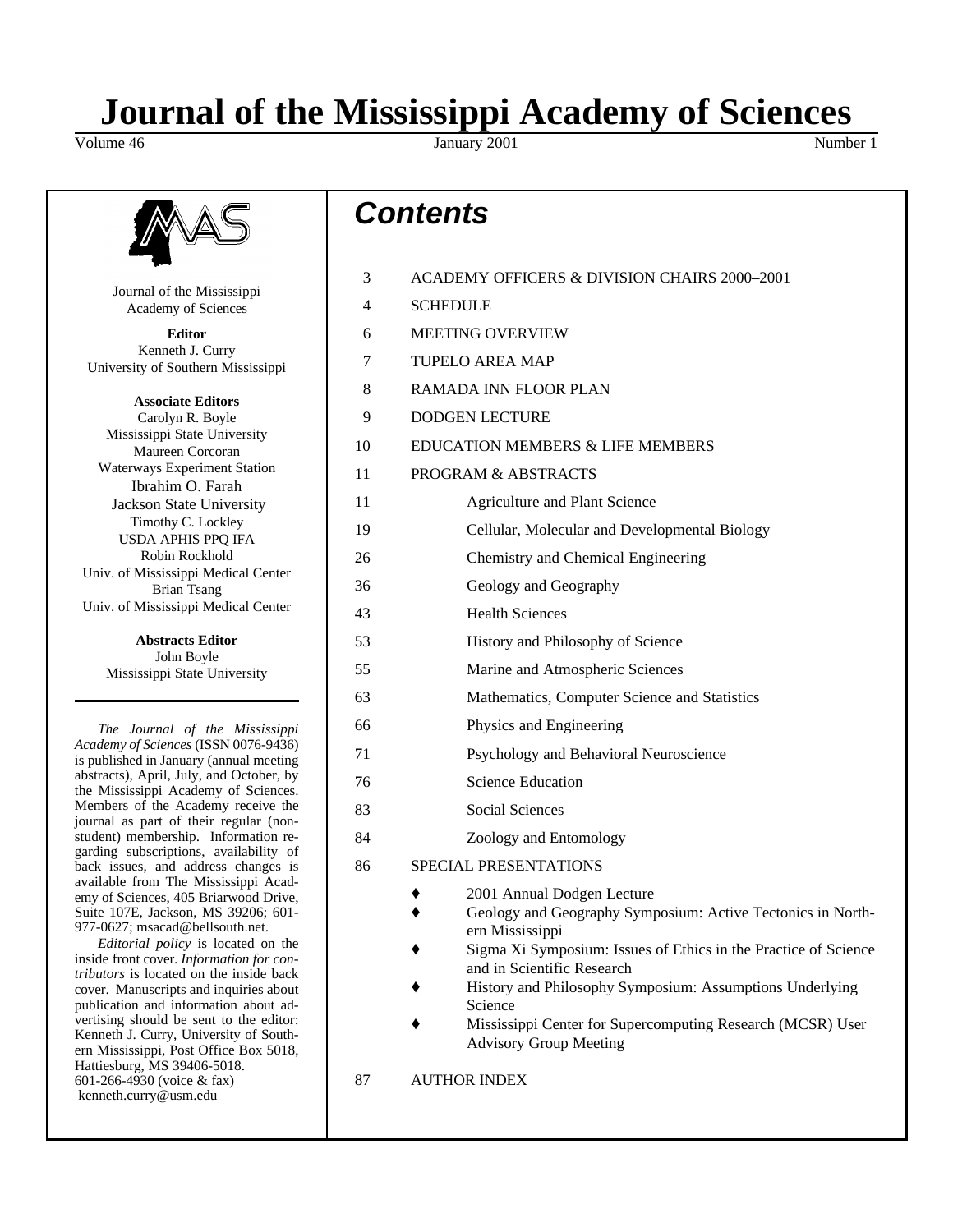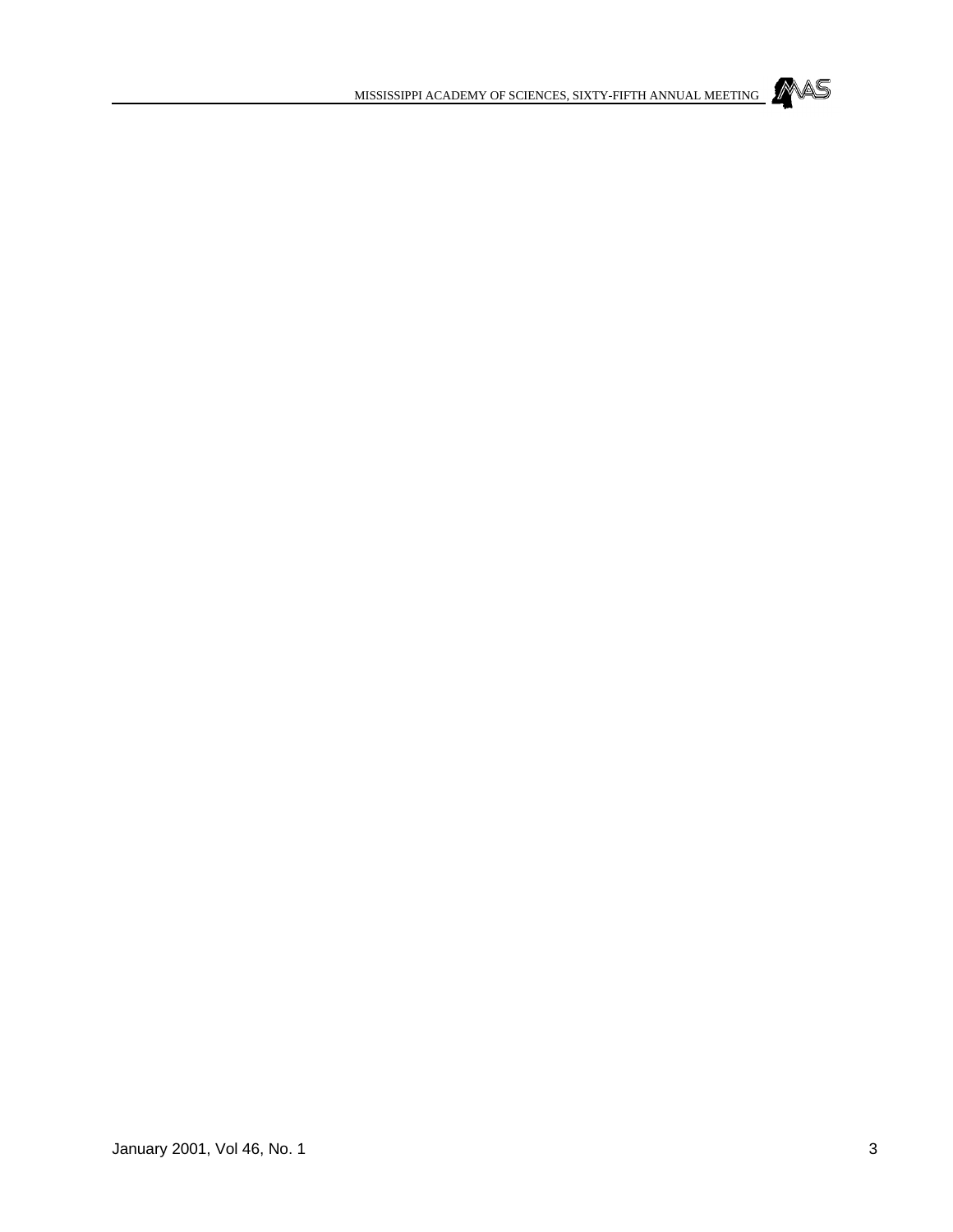

#### **SCHEDULE**

#### **WEDNESDAY, FEBRUARY 07, 2001**

**TIME** 4:00 PM to 6:00 PM **EVENT** Board of Directors Meeting **LOCATION** Woody's, 619 Gloster Street

#### **THURSDAY, FEBRUARY 08, 2001**

| TIME                   | <b>EVENT</b>                                                                   | <b>LOCATION</b>                |
|------------------------|--------------------------------------------------------------------------------|--------------------------------|
| 8:00 AM to 4:30 PM     | Registration                                                                   | <b>Convention Center Lobby</b> |
| 8:20 AM to 4:30 PM     | <b>Divisional Programs</b>                                                     | See Pages 19-86                |
| 8:30 AM to 11:45 AM    | Geology and Geography Symposium: Ac-<br>tive Tectonics in Northern Missis-     | Room 706                       |
| $9:00$ AM to $7:00$ PM | sippi                                                                          | Room 4                         |
| 9:00 AM to 11:00 AM    | Exhibits                                                                       | Room 2                         |
|                        | Mississippi Center for Supercomputing Re-<br>search User Advisory Group Meet-  |                                |
| 9:00 AM to 12:00 PM    | ing                                                                            | <b>Executive Room</b>          |
|                        | Sigma Xi Symposium: Issues of Ethics in<br>the Practice of Science and in Sci- |                                |
| 10:10 AM to 11:30 AM   | entific Research                                                               | <b>Imperial Room</b>           |
|                        | History and Philosophy Symposium: As-                                          |                                |
| 4:30 PM                | sumptions Underlying Science                                                   | Room $2$ (see p. 9)            |
|                        | 2001 Dodgen Lecture & Presentation of<br>Awards; lecture will be given by      |                                |
| $6:00$ PM to $7:00$ PM | Dr. Jerome Goddard                                                             | Room 4                         |
| 6:30 PM                | <b>Hospitality Hour</b>                                                        | Room 2                         |
| $7:00$ PM              | <b>MAMP</b> Executive Meeting                                                  | Room 2                         |
|                        | <b>IMAGE Student Meeting</b>                                                   |                                |

#### **FRIDAY, FEBRUARY 09, 2001**

| <b>TIME</b>        | <b>EVENT</b>                               | <b>LOCATION</b>                |
|--------------------|--------------------------------------------|--------------------------------|
| 7:15 AM            | Past-Presidents' Breakfast                 | <b>Embassy Room</b>            |
| 8:15 AM to 8:45 AM | <b>MAS Business Meeting</b>                | Room 1                         |
| 8:00 AM to 2:00 PM | Registration                               | <b>Convention Center Lobby</b> |
| 8:20 AM to 4:15 PM | <b>Divisional Programs</b>                 | See Pages 11–85                |
| 9:00 AM to 1:00 PM | <b>Exhibits</b>                            | Room 4                         |
| 12:00 PM           | Mississippi Association of Biologists Lun- | <b>Embassy Room</b>            |
|                    | cheon                                      |                                |
| $4:15$ PM          | Divisional Programs end                    |                                |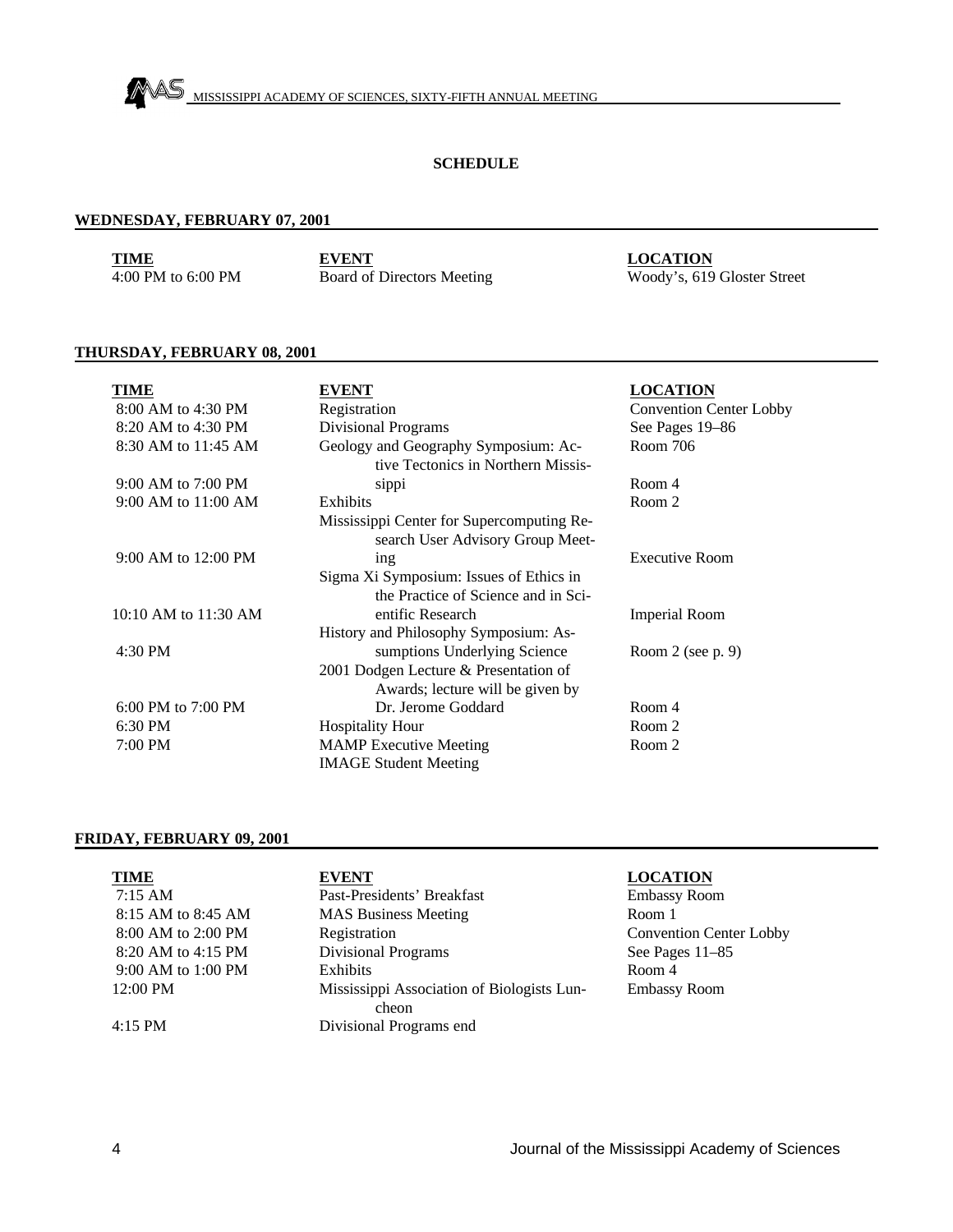

[Ohaus advertisement in here]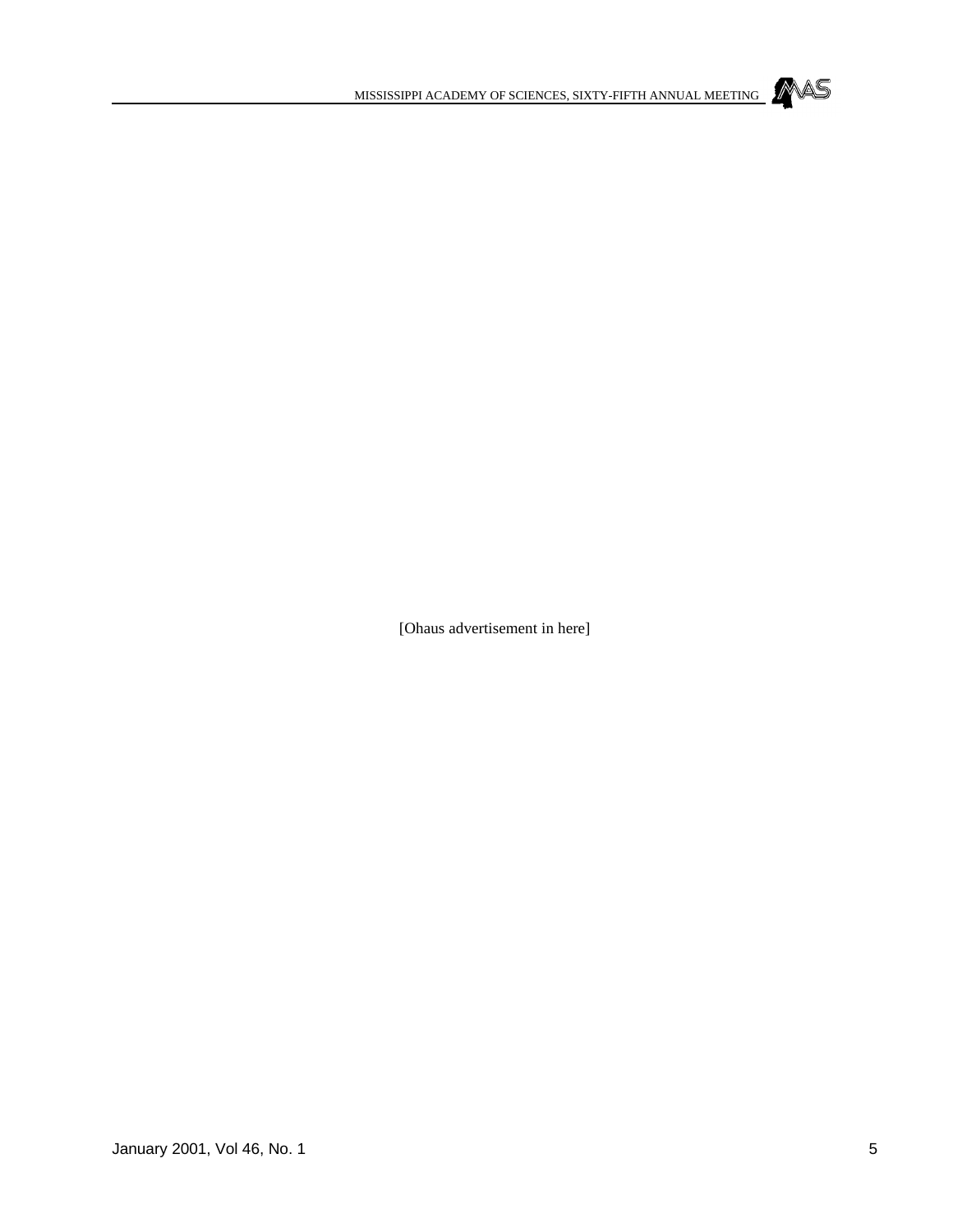| Afternoon<br><b>Friday</b>                            | Morning<br><b>Friday</b>                        |                                             | Thursday<br>Evening        | Afternnoon<br>Thursday                                        | Thursday<br>Morning                                           |                            |
|-------------------------------------------------------|-------------------------------------------------|---------------------------------------------|----------------------------|---------------------------------------------------------------|---------------------------------------------------------------|----------------------------|
| Registration                                          |                                                 | Registration                                |                            | Registration                                                  | Registration                                                  | Center Lobby<br>Convention |
| and Chemical<br>Engineering<br><b>Chemistry</b>       | and Chemical<br>Engineering<br><b>Chemistry</b> | <b>MAS Business</b><br>Meeting              |                            | and Chemical<br>Engineering<br><b>Chemistry</b>               | and Chemical<br>Engineering<br>Chemistry                      | Room 1                     |
| Mathematics,<br>Science and<br>Computer<br>Statistics | Statistics                                      | Mathematics,<br>Science and<br>Computer     | Dodgen Lecture             | Health Sciences                                               | <b>Health Sciences</b>                                        | Room <sub>2</sub>          |
|                                                       | <b>Biology</b>                                  | Developmental<br>Molecular and<br>Cellular, |                            | Developmental<br>Molecular and<br>Cellular,<br><b>Biology</b> | Developmental<br>Molecular and<br>Cellular,<br><b>Biology</b> | Room 3                     |
| Exhibits                                              |                                                 | Exhibits                                    | Hospitality<br><b>Hour</b> | <b>Exhibits</b>                                               | <b>Exhibits</b>                                               | Room 4                     |
| Agriculture and<br>Plant Sciences                     |                                                 | Agriculture and<br>Plant Sciences           |                            | Philosophy of<br>History and<br>Science                       | Philosophy of<br>History and<br>Science                       | Imperial Room              |
| Atmospheric<br>Marine and<br>Sciences                 |                                                 | Atmospheric<br>Marine and<br>Sciences       |                            | Atmospheric<br>Marine and<br>Sciences                         | Sigma Xi                                                      | Executive<br>Room          |
|                                                       |                                                 | Physics and<br>Engineering                  |                            | Engineering<br>Physics and                                    | Engineering<br>Physics and                                    | Mississippi<br>Room        |
|                                                       |                                                 | Zoology and<br><b>Entomology</b>            |                            | Social Sciences                                               | and Behavioral<br>Neurosciences<br><b>Psychology</b>          | Room 604                   |
| Education<br><b>Science</b>                           |                                                 | Education<br><b>Science</b>                 |                            | Education<br><b>Science</b>                                   | <b>Science</b><br>Education                                   | Room 606                   |
|                                                       |                                                 | Geology and<br>Geography                    |                            | Geology and<br>Geography                                      | Geology and<br>Geography                                      | Room 706                   |

## MISSISSIPPI ACADEMY OF SCIENCES, SIXTY-FIFTH ANNUAL MEETING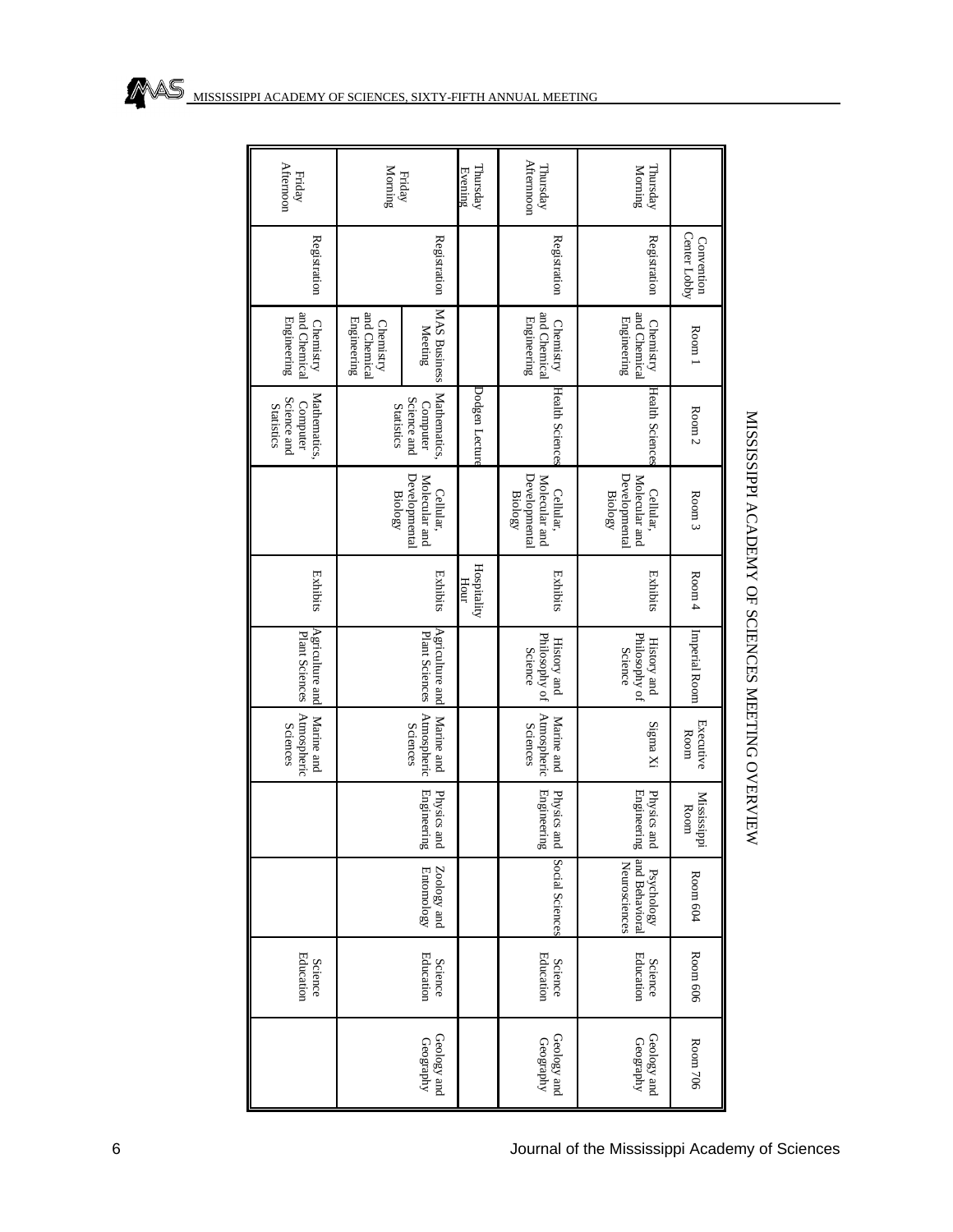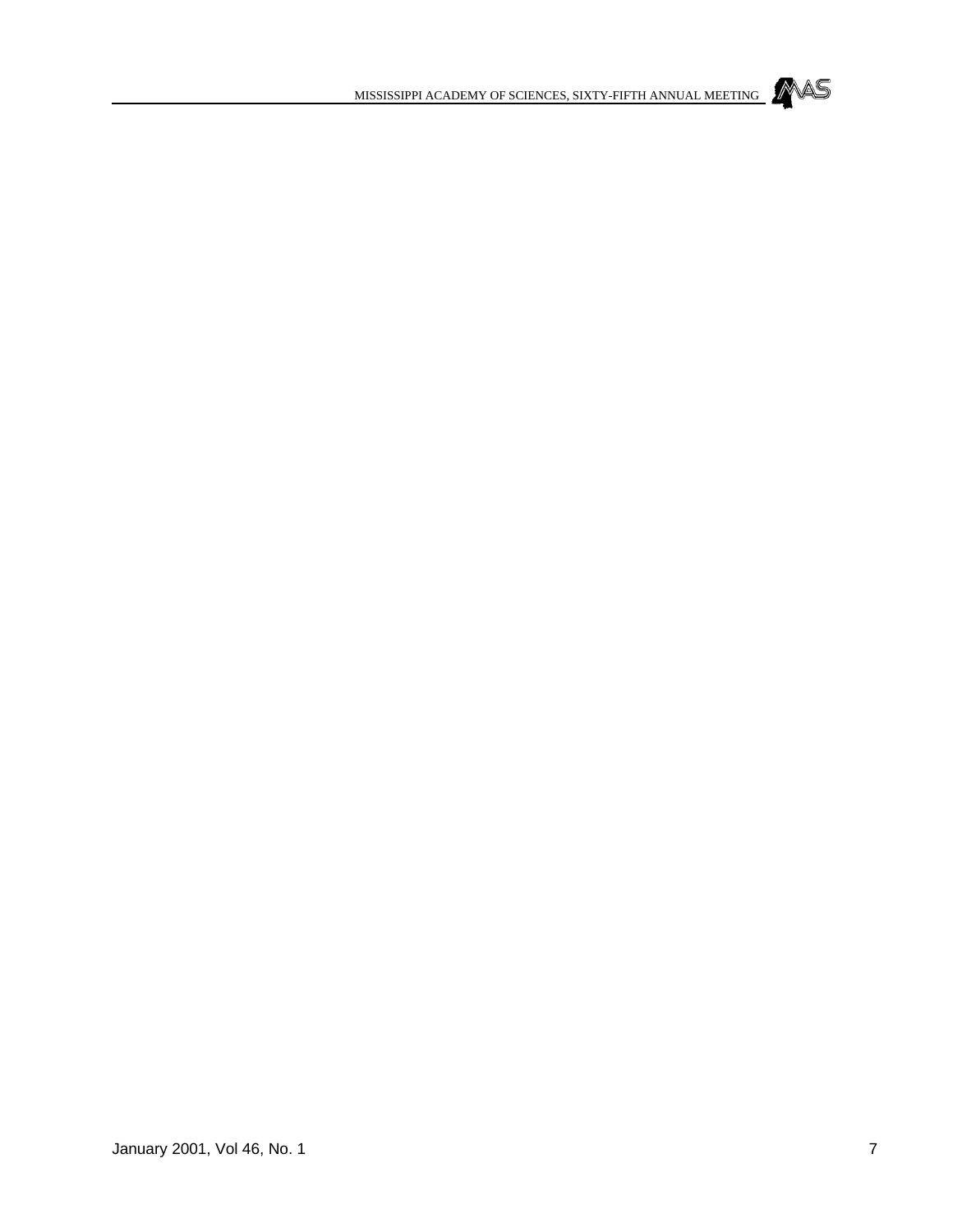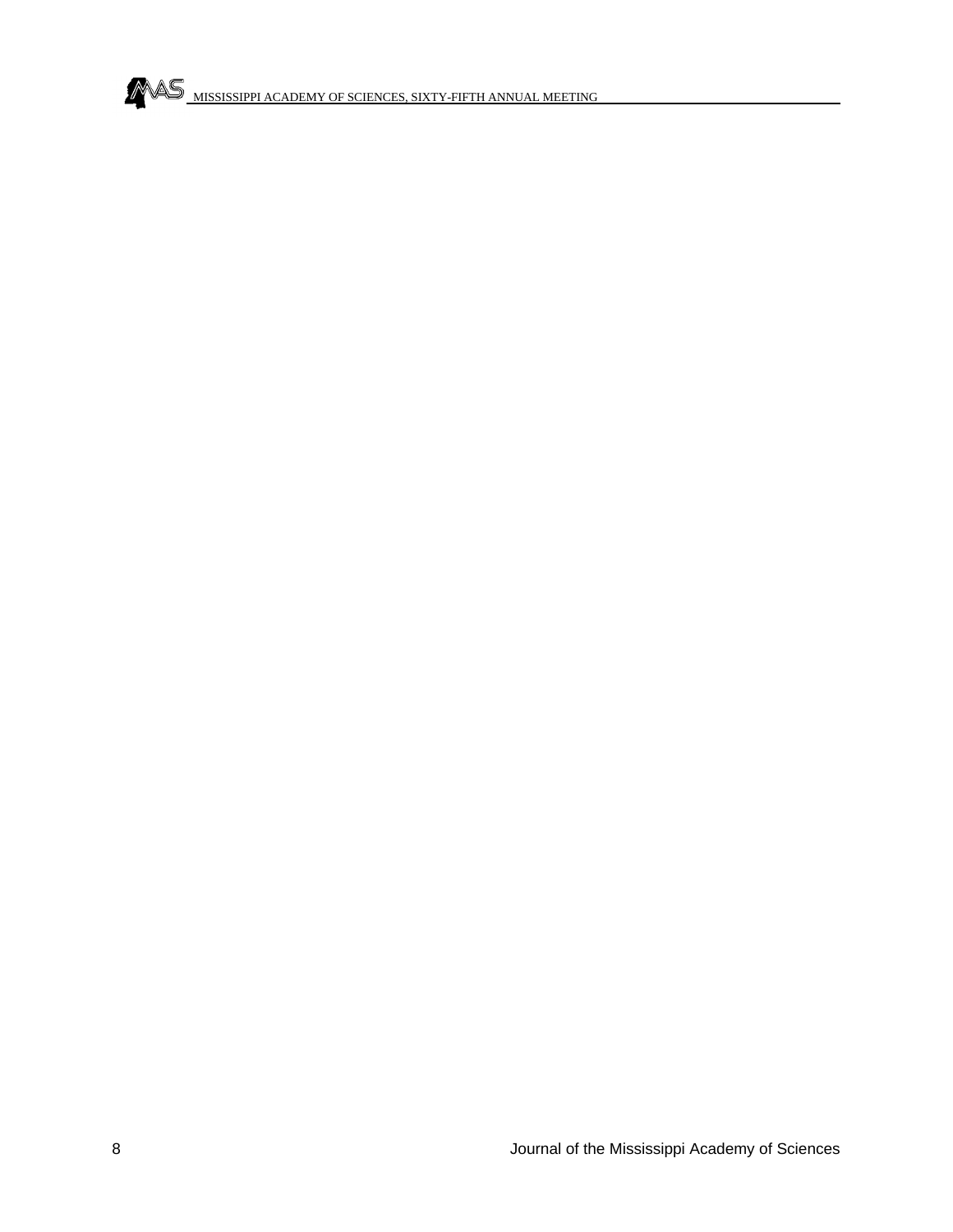

### **Ticks and Tick Ecology in Mississippi: Implications for Human Disease Transmission**

**Dodgen Lecture—2001**

**Jerome Goddard** Medical Entomologist

Jerome Goddard was born and raised in Booneville, Mississippi. He holds a B.A.E. and M.S. in biology from the University of Mississippi (1979 and 1981), and a Ph.D. in medical entomology from Mississippi State University (1984). He and his wife, Rosella Blackman Goddard, have two sons. Jerome Goddard served as an Air Force medical entomologist for 3½ years prior to accepting the position of medical entomologist for the Mississippi Department of Health. He also is a clinical assistant professor of preventive medicine in the School of Medicine at the University of Mississippi Medical Center. In addition, he holds associate graduate faculty rank in the Department of Entomology and Plant Pathology at Mississippi State University.

Dr. Goddard has conducted research on tick ecology and tick-borne diseases. One series of projects he conducted investigated where and why ticks cluster in specific ecological micro-habitats. His present work is focused on rickettsial organisms associated with common, human-biting ticks.

He is perhaps best known as a broadly-trained, classical medical entomologist with almost encyclopedic knowledge of medically important arthropods. He has written a medical entomology textbook, "Physician's Guide to Arthropods of Medical Importance" which is now in its Third Edition and is used by physicians worldwide. Dr. Goddard has written two other books on medically important pests, two book chapters, and 80 scientific articles, 37 of which are published in refereed journals. In addition, he writes a regular column on medical entomology for the medical journal, *Infections in Medicine*.

Jerome Goddard has been a visiting professor in the Department of Dermatology at the Mayo Clinic, as well as a member of a NIH panel convened to study the future of tick taxonomy in the U.S. In 1999, he testified before Congress on the public health benefits of pesticides.

The Dodgen lecture is named in honor of Charles L. Dodgen, University of Mississippi Medical Center. Dodgen joined the Academy in 1959. He became executive officer in 1972, a post he held until his death in 1980.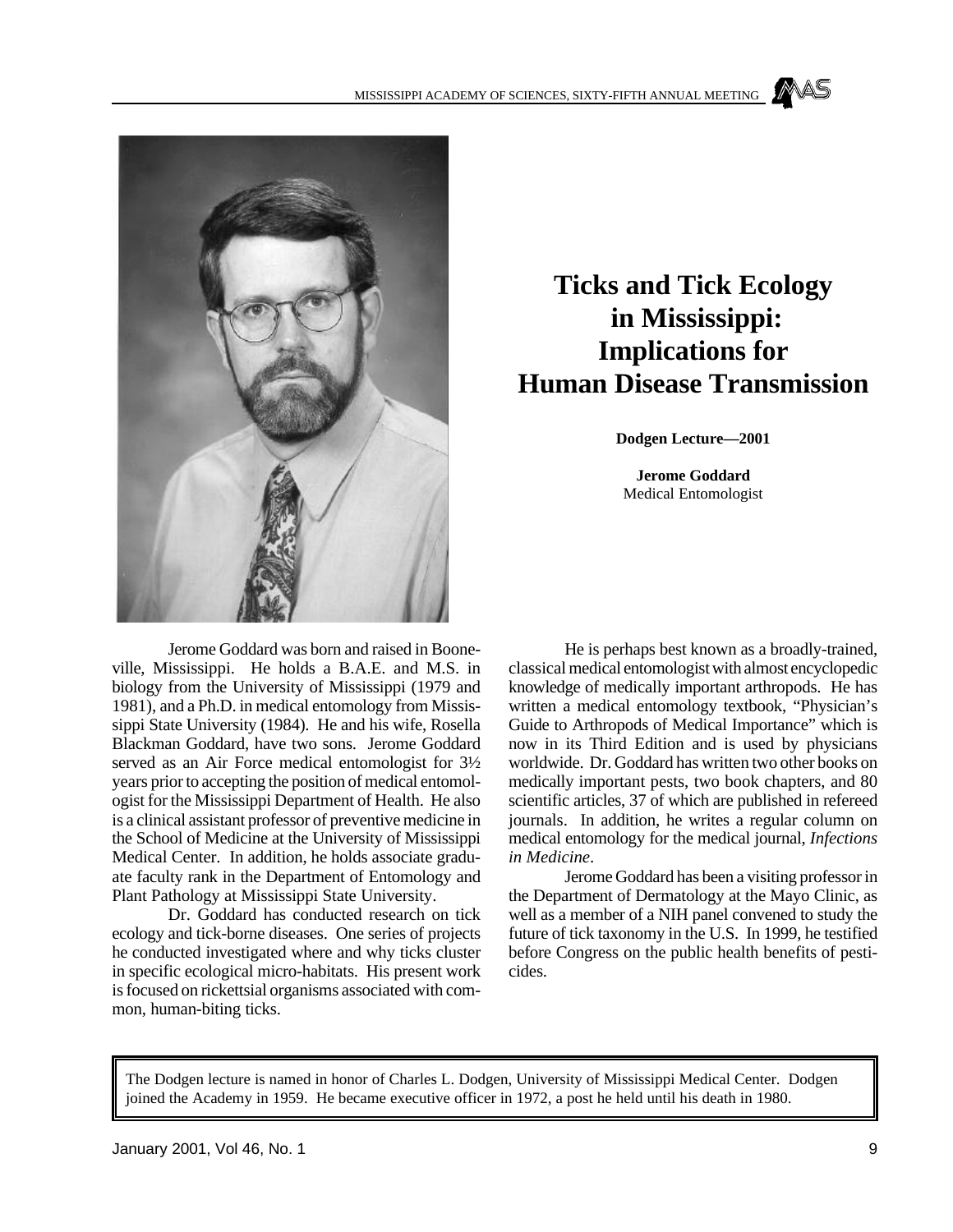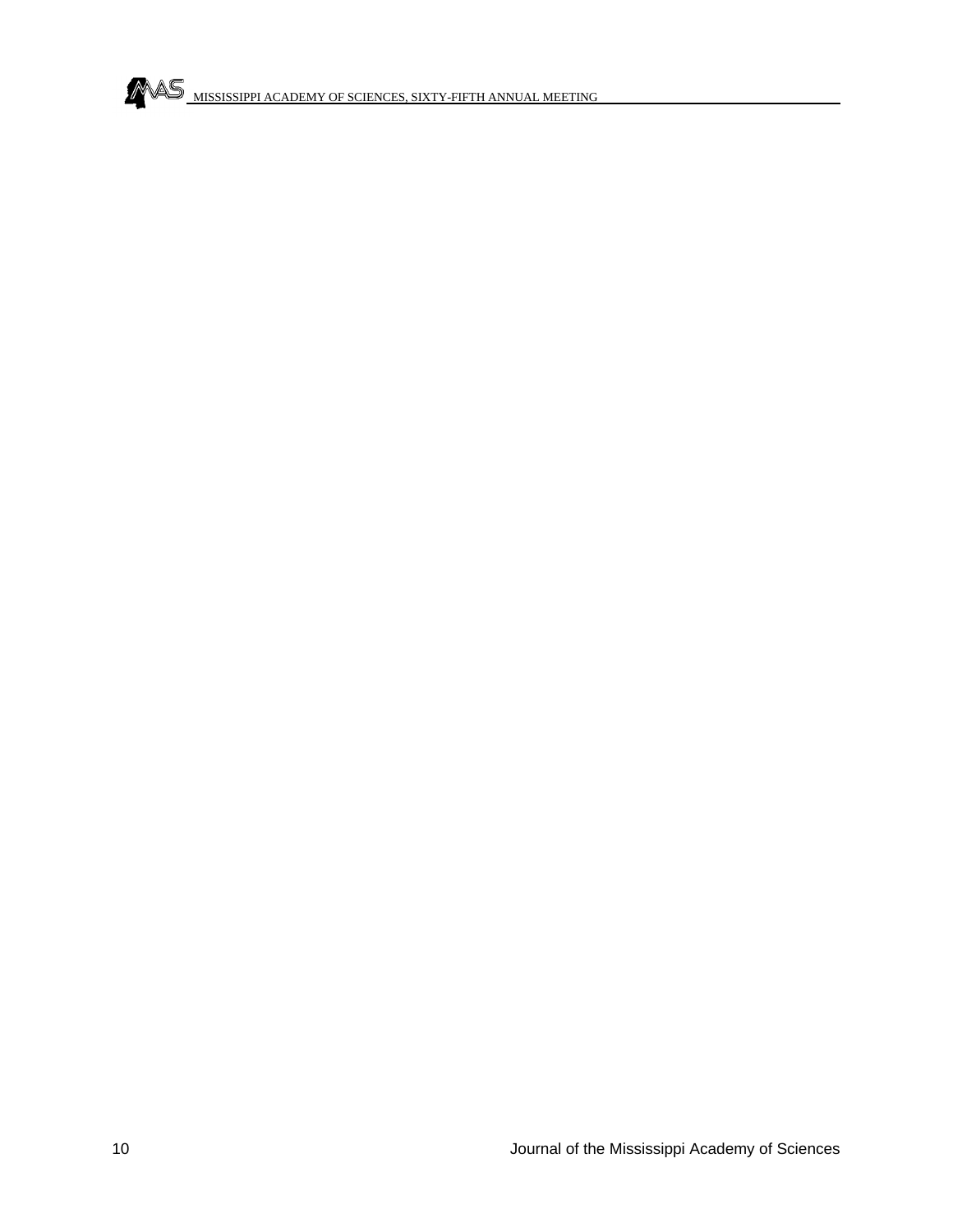

Chair: Franklin O. Chukwuma, Alcorn State University Vicechair: Maria T. Begonia, Jackson State University

#### FRIDAY MORNING

Imperial Room

#### 9:00 INVESTIGATION OF EDIBLE PLANTS AND THEIR ANTI-OXIDANT EFFECTS

Lovell E. Agwaramgbo, Tougaloo College, Tougaloo, MS 39174

Oxidative processes (LDL & Lipid peroxidation) have been implicated in the onset of many cardiovascular diseases, cancer, diabetes, and aging. Many studies have reported that some compounds tend to slow down some of these processes. This investigation examined the ability of edible plants and vitamin E to inhibit oxidation under mild and harsh conditions. Reactions were carried in the presence and absence of plant materials and vitamin E, respectively. The results suggest that not all plants have antioxidant potential under our reaction conditions. Many plants that contain vitamins A & C did not inhibit oxidation. This may suggest that these vitamins may not be antioxidants, especially for our systems but may be precursors or activators of the anti-oxidant activity of other substrates. Acknowledgments: 1. BUSH Foundation Case Studies, 2. UNCF service Learning, 3. Tougaloo College Organic II Students, 4. Tougaloo College Title III Curriculum Enhancement/Academic Support

9:15 DETERMINATION OF METABOLIC RATES OF GERMINATING *PHASEOLUS VULGARIS* SEEDS AT DIFFERENT TEMPERATURE

Julius O. Ikenga, Mississippi Valley State University, Itta Bena, MS 38941

This research was designed to determine the metabolic rates of germinating seeds of *Phaseolus vulgaris* at 26<sup>°</sup>C and 14<sup>°</sup>C. *Phaseolus vulgaris* is a common kidney beans and a staple in human diet. It is valued as a cash crop and for its high protein and vitamin contents. Living organisms carry out several chemical processes that are essential for continued growth and development. These essential chemical processes constitute metabolism. Much of the metabolic processes occur in the mitochondria of cells and use oxygen as the final electron acceptor. Such chemical processes are termed aerobic respiration. Ripened seeds respire and give off  $CO<sub>2</sub>$  as a by-product. We used the indirect respirometry technique to measure the rate of  $CO<sub>2</sub>$ 

that *P. vulgaris* respired in ppm/min. First, the seeds were soaked overnight in water and ripened for three days in a dark chest at 26°C. Twenty germinating seeds were blotted dry with paper towels and then placed in a respirometer bottle. The latter was tightly capped with a rubber stopper fitted with a Vernier  $\mathrm{CO}_2$  Gas Sensor Probe. The Probe was interfaced with a Vernier LabPro™ and set to collect 30 samples over a five minutes period. The above procedures were carried out again except that respirometry was done at 14<sup>°</sup>C. The control was carried out as above at  $26^{\circ}$ C using 25 non-ripened seeds of *P. vulgaris*. The metabolic rate of the germinating *P. vulgaris* seeds was found to be 362 ppm  $CO_2$ /min. At 14 °C, the metabolic rate dropped to 147 ppm  $CO<sub>2</sub>/min$ . The non-ripened seeds (control) showed a metabolic rate of 2 ppm  $CO_2/min$ .

9:30 DISCOVERING SOYBEANS AND HEALTH Juliet G. Huam<sup>1</sup>, Koretta Kitchens<sup>1\*</sup>, George T. Bates<sup>1</sup>, Wanda L. Dodson<sup>2</sup>, and Laura D. Salazar<sup>2</sup>, <sup>1</sup>Alcorn State University, Alcorn State, MS 39096 and <sup>2</sup>Mississippi State University, Mississippi State, MS 39762

Soybean is gaining in popularity as a substitute for animal protein and as a healthy food. Asians consumed 20–50 times more soy-based food per capita than Americans. This type of diet accounted for lower incidence of several chronic degenerative diseases in Asian countries compared to that of the United States. The objective of this paper is to examine the potential health benefits of soy protein. Soy products contain high quality protein, vitamins, minerals and isoflavone, a phytochemical. These soy products are low in saturated fat, have no cholesterol and are high in fiber content. Soy products, such as tofu, and soy concentrates have been associated with lowering cholesterol level, preventing coronary heart diseases, and reducing the incidence of breast, colon, prostate and endometrial cancer. Soy products have also been known to fight against osteoporosis, alleviate menopausal symptoms, and enhance overall human immune systems. Studies have shown that a low saturated fat diet that includes about 30–50 grams of soy protein per day may reduce the risk of coronary heart disease. The U.S. Food and Drug Administration also supports this soy protein health claim. Incorporating soy protein into the diet may be beneficial to our general health.

#### 9:45 FRESHWATER VIRAL DENSITIES IN NORTH **MISSISSIPPI**

Allison Grisham\* and Clifford Ochs, University of Mississippi, University, MS 38677

In recent years it has been discovered that viruses are a major cause of mortality for planktonic bacteria in marine systems and have significant effects on nutrient cycling and energy flow. The ecological role of viruses in freshwater systems is poorly known. In this study, we determined densities of viruses from four freshwater lakes and examined empirical relationships of viral densities with bacterial density, algal biomass, and temperature. Samples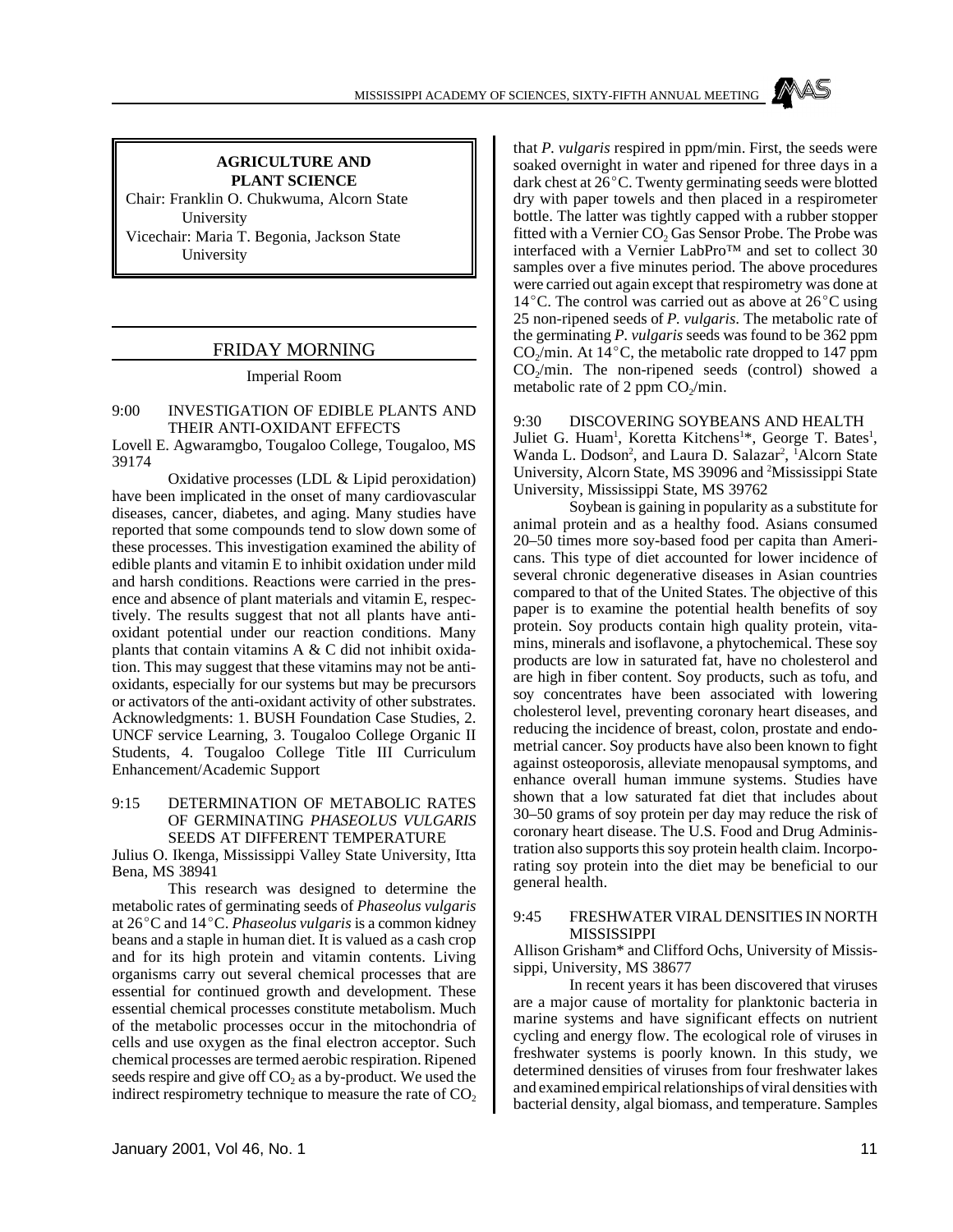from the surface water of the lakes were collected in March, June, August, and November 1999. The greatest density of viruses was 18.7x10<sup>6</sup>/ml in March. Lower densities, ranging from  $0.4x10^6$  to  $4.0x10^6$  viruses/ml, were observed during the rest of the year. Viral densities in the four lakes were significantly positively related to algal biomass but not to bacterial density. In February and June 1999, samples were also collected across an environmental gradient beginning with the headwaters of a spring, through the receiving pond, and into the creek draining the pond. In contrast to the seasonal pattern observed for the other lakes, viral densities in June exceeded 20x10<sup>6</sup>/ml, whereas in February viruses were generally less than 5x10<sup>6</sup>/ml at all sites across the gradient. For both dates, viral densities were significantly positively related to bacterial concentration.

10:00 Break

#### 10:15 MULCHING FOR WEED CONTROL IN FIELD-GROWN FEVERFEW

Patrick E. Igbokwe, Cherie Edwards\*, and Magid Dagher, Alcorn State University, Alcorn State, MS 39096

Two synthetic (Black Plastic and Weed Barrier) and one organic (Pine Bark Nuggets) mulching materials were evaluated for purple nutsedge control in field-grown feverfew (*Tanecetum parthenium*). Mulching effect on feverfew growth, yield, mineral composition and soil characteristics were also investigated. The study was conducted at the Alcorn State Experiment Station. The soil type is Memphis silt loam. A completely randomized design with three replications were used in this study. Findings suggest that Feverfew planted in southwest Mississippi during the fall planting season will overcome the region's mild winter, grow to maturity in the following spring, producing numerous, small, daisy-like heads of yellow flowers with outer rays. Both 6-mil black plastic and weed barrier will provide better control of purple nutsedge in field-grown feverfew in the fall and early spring, resulting in overall better plant growth and development than pine bark nuggets.

#### 10:30 C:N RATIOS AND RATE OF DECOMPOSI-TION OF *BRASSICA JUNCEA* RESIDUES

Cedric A. Sims<sup>1\*</sup>, Girish K. Panicker<sup>1</sup>, Alton B. Johnson<sup>1</sup>, Diane E. Stott<sup>2</sup>, Ahmad H. Al-Humadi<sup>1</sup>, and Jesse Harness<sup>1</sup>, <sup>1</sup>Alcorn State University, Alcorn State, MS 39096 and <sup>2</sup>USDA-ARS, NSERL, Purdue University, West Lafayette, IN 47907

Crop residues are the major and often the only input of carbon in farmland soils. Residue management has been established as a valuable technology for reducing erosion. As a part of the erosion prediction studies being conducted on horticultural crops in Mississippi, root or shoot residues of Spring Mustard (*Brassica juncea*) were placed in fiberglass mesh bags either at the surface or 15 cm deep in a Memphis silt loam soil (Typic Hapludalf) and was allowed to undergo decomposition over a 6 month period. Bags with decayed samples were collected randomly from the field every 10 days and analyzed for organic carbon and nitrogen. While both root and shoot residues on the surface maintained high C:N ratios  $(>20)$  throughout the six months, the subsurfaced shoot reached a low C:N ratio  $(<20$ ) in the fourth month and it further lowered the C:N ratio in the succeeding months. The C:N ratios of the subsurfaced root were lower than the surfaced root after one month of application and it maintained the ratios close to 20 in the succeeding periods. Subsurfaced residues decomposed faster than surfaced residues. The decomposition rates of both subsurfaced root and shoot were negatively correlated with the low C:N ratios.

#### 10:45 C-FACTOR RESEARCH FOR EROSION PREDICTION MODELS: PHILOSOPHY AND METHODOLOGY OF DATA COLLECTION

Girish K. Panicker<sup>1\*</sup>, S.C. Tiwari (Rtd)<sup>1</sup>, G.A. Weesies<sup>2</sup>, Diane E. Stott<sup>3</sup>, Ahmad H. Al-Humadi<sup>1</sup>, Cedric A. Sims<sup>1</sup>, Liang C. Huam<sup>1</sup>, Patrick E. Igbokwe<sup>1</sup>, O.P. Vadhwa<sup>1</sup>, Alton B. Johnson<sup>1</sup>, Jesse Harness<sup>1</sup>, J. Bunch<sup>4</sup>, and T.E. Collins<sup>5</sup>, <sup>1</sup>Alcorn State University, Alcorn State, MS 39096; <sup>2</sup>USDA-NRCS, NSERL, Purdue University,West Lafayette, IN 47907; <sup>3</sup>USDAARS, NSERL, Purdue University, West Lafayette, IN 47907; <sup>4</sup>USDA-NRCS, NPDC, Baton Rouge, LA 70874; and <sup>5</sup>USDA-NRCS, Jackson, MS 39269

The increased demand for food, fiber and fuel, due to population increase, is causing marked acceleration of soil erosion. The Universal Soil Loss Equation (LISLE) and its replacement, the Revised Universal Soil Loss Equation (RUSLE), are the most widely used of all soil erosion prediction models. Of the five factors in RUSLE, the cover and management (C) factor is the most important one from the standpoint of conservation planning because land use changes meant to reduce erosion are represented here. Even though the Revised Universal Soil Loss Equation (RUSLE) is based on the LISLE, this modern erosion prediction model is highly improved and updated. Alcorn State University entered into a cooperative agreement with the NRCS of USDA in 1988 to conduct C factor research on vegetable and fruit crops. The main objective of this research is to collect plant growth and residue data that are used to populate databases needed to develop C factors in RUSLE, and used in databases for other erosion prediction and natural resource models. The enormous data collected on leaf area index (LAI), canopy cover, lower and upper biomass, rate of residue decomposition, C:N ratio of samples of residues and destructive harvest and other growth parameters of canopy and rhizosphere made the project the largest data bank on horticultural crops. The philosophy and methodology of data collection will be presented.

11:00 INCIDENCE OF SPLITTING IN 'PREMIER' AND 'TIFBLUE' RABBITEYE BLUEBERRIES D.A. Marshall<sup>1\*</sup>, Kenneth J. Curry<sup>2</sup>, and James M. Spiers<sup>1</sup>,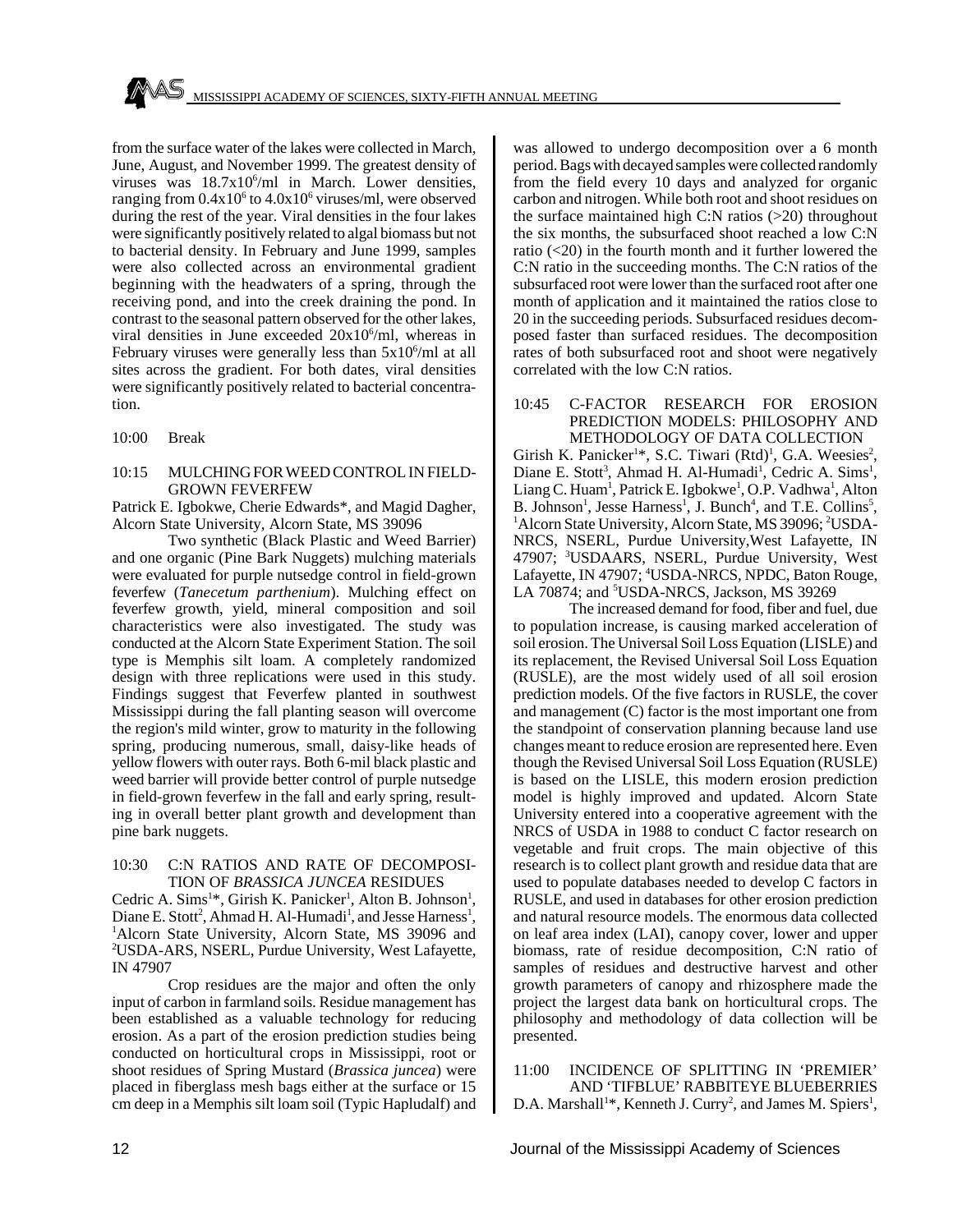MISSISSIPPI ACADEMY OF SCIENCES, SIXTY-FIFTH ANNUAL MEETING

<sup>1</sup>USDA-ARS Small Fruits Research Station, Poplarville, MS 39470 and 2University of Southern Mississippi, Hattiesburg, MS 39406

Berry splitting, resulting in poor fruit quality, often occurs in rabbiteye blueberries (*Vaccinium ashea* Reade) after a significant rainfall, even in plants that were sufficiently irrigated. This splitting appears to vary between cultivars. To simulate an excessive rainfall, two rabbiteye blueberry (*Vaccinium ashei* Reade) cultivars 'Tifblue' (considered more susceptible to splitting) and 'Premier' (considered less susceptible) were subjected to varying soil moisture levels. Fruit were immersed in distilled (to emulate rainwater) and tap (overhead irrigation) water. 'Premier' is more likely to split if fruit are developed on plants in moist soil conditions, while soil moisture levels do not affect 'Tifblue' splitting. Both 'Premier' and 'Tifblue' are more likely to split if immersed in distilled water (rain) as opposed to tap water (overhead irrigation). Splitting apparently does not occur in either cultivar from excessive irrigation alone. In this study we correlates the frequency of splitting to fruit quality measurements such as soluble solid content, total solids, titratable acidity, pH, and force needed to split an intact berry. We anticipate that this will be a contribution to more constraining breeding parameters not only for rabbiteye blueberry, but also for other blueberries being developed such as the southern highbush.

#### 11:15 ACTIVITY OF THE FUNGUS *COLLETOTRI-CHUM FRAGARIAE* IN THE EARLY STAGES OF INFECTION IN STRAWBERRY

Reena Shetty<sup>1\*</sup>, Kenneth J. Curry<sup>1</sup>, and Barbara J. Smith<sup>2</sup>, <sup>1</sup>University of Southern Mississippi, Hattiesburg, MS 39406-5018 and <sup>2</sup>Agricultural Research Service, Small Fruits Research, Poplarville, MS 39470-2005

*Colletotrichum* species infect strawberry plants and cause anthracnose. The focus of this study is the preinfection and the early stages of infection. We have observed that lesions developed on the uppermost portion of the youngest petiole on plants sprayed with spores of *Colletotrichum fragariae*. We have observed a few fungal cells associated with early lesions and in extreme cases we have failed to find any fungal cells by serial sectioning. The appressoria observed in surface view are difficult to find in cross section. Some epidermal cells as seen in cross section within a lesion show a distinct pattern of granulation. We have not been able to confirm if this granulation pattern is correlated with the macroscopic dark lesions. Occasionally plant lesions in areas other than the youngest petiole have been observed. Preliminary evidence suggests that most spores on most areas of otherwise susceptible plants do not germinate. Occasionally a germ tube or immature appressorium is observed which suggests that further study is warranted. There is an increasing body of evidence that many fungi previously thought to be strictly saprophytic or pathogenic might exist as symptomless endophytes. Endophytes are fungi that complete their life cycle within the host and remain symptomless during the vegetative

phase of parasitism. This suggests that looking for *Colletotrichum* in an endophytic phase in strawberry would not be unreasonable.

#### 11:30 TROPHIC RELATIONS OF *COLLETOTRI-CHUM ACUTATUM* AND *C*. *FRAGARIAE* IN STRAWBERRY (*FRAGARIA* X *ANANASSA*)

Maritza Abril<sup>1\*</sup>, Kenneth J. Curry<sup>1</sup>, and Barbara J. Smith<sup>2</sup>, <sup>1</sup>University of Southern Mississippi, Hattiesburg, MS 39406-5018 and <sup>2</sup>Agricultural Research Service, Small Fruits Research, Poplarville, MS 39470-2005

The plant pathogens, *Colletotrichum acutatum* and *C. fragariae*, both cause anthracnose disease in strawberry plants. *Colletotrichum acutatum* is found worldwide and is increasingly important as the cause of strawberry petiole, stolon, and anthracnose fruit rot. *Colletotrichum fragariae* is often associated with anthracnose crown rot in strawberry and seems to be restricted to the southeastern United States. Using light and electron microscopy the ontogeny of the infection process on petioles and stolons by both pathogens on the 'Chandler' strawberry cultivar were observed. Previous studies suggested that *C*. *fragariae* might be hemibiotrophic (obtaining nutrients from living cells before becoming necrotrophic [obtaining its nutrients from host cells it had previously killed]) while *C*. *acutatum* was necrotrophic throughout its development. Bailey, O'Connell, Pring, and Nash (1992, *Colletotrichum*: Biology, Pathology, and Control, CAB International, pp. 88–120) predicted that species of *Colletotrichum* with a narrow host range, e.g., *C*. *fragariae*, were likely to be hemibiotrophs based on intimacy of host relationship while generalists such as *C. acutatum* would be necrotrophs. Parbery (1996, Biol. Rev. 71:473–527) postulated the trend of biotrophic fungi moving towards necrotrophy based on the expansion of food resources. Our exhaustive search of the host tissue infected by either fungus has indicated a very transient biotrophic phase for both *C. fragariae* and *C. acutatum* that barely fits the current concept of hemibiotrophy.

11:45 Divisional Poster Session

#### CHLOROSIS IN *BRASSICA JUNCEA*: AN ASSESSMENT OF PLANT TOLERANCE TO METAL POLLUTANTS IN SOIL

M.S. Zaman\*, Ketia L. Shumaker, and A.M. Powell, Alcorn State University, Alcorn State, MS 39096-7500

Phytoremediation, a green technology, uses vegetation to remove heavy metals or other pollutants from the environment. Phytoremediation depends upon identifying plant species that can tolerate and accumulate high concentrations of these pollutants. The purpose of this study was to investigate the tolerance of *Brassica juncea* (Indian Mustard) to various concentrations of cadmium (Cd) and lead (Pb) in soils. Plants were grown on soils containing various concentrations of Cd or Pb. Since chlorophyll is related to plant production, we studied the leaf chlorophyll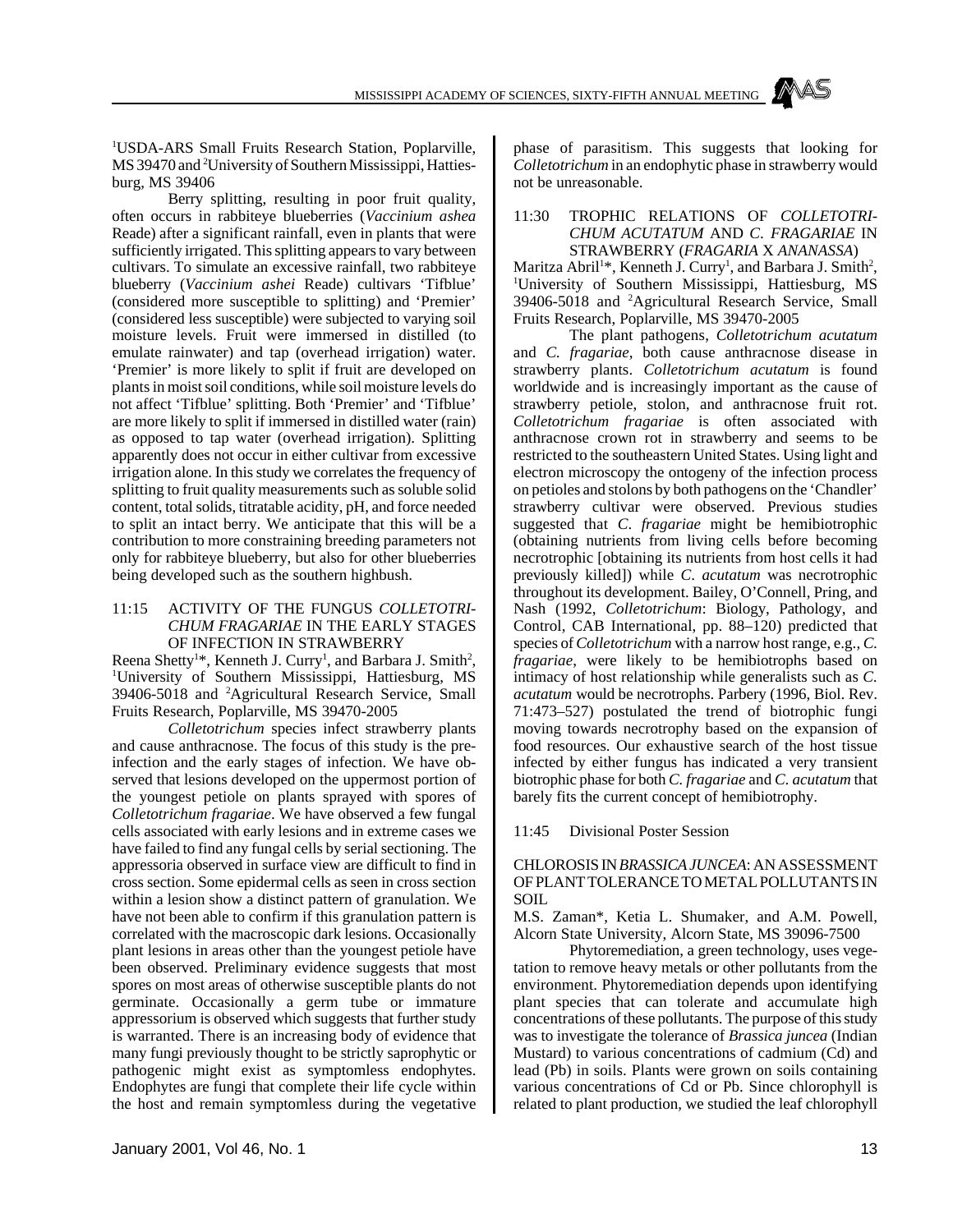concentrations on day 14 and 21 of plant life. On both days, dose related inhibition of chlorophyll *a*, chlorophyll *b* and total chlorophyll concentrations were observed in several Cd and Pb treated groups. Since this plant species showed tolerance to high concentrations of Cd and Pb in soils, it may be useful for phytoremediation studies. Investigations are being conducted in our laboratory to explore the hyperaccumulation potential of *Brassica juncea* for soil Cd and Pb.

#### PERCEPTIONS OF LOGGERS REGARDING SAFETY PRACTICES AND INJURIES IN MISSISSIPPI

Carey L. Ford\* and Kerrex A. Taylor, Alcorn State University, Alcorn State, MS 39096

Logging in Mississippi is one of the most dangerous occupations in the private sector. Over sixty thousand Mississippians are directly employed in the forestry industry throughout the state. In 1995, the total forest industry impact on the state's economy was over 11 billion dollars. The purpose of this study was to determine the safety practices and types of injuries among loggers in Mississippi. The objectives were to: 1) determine the demographic characteristics of loggers in Mississippi; 2) determine among loggers the safety practices used in harvesting of hardwood and softwood timber; 3) determine among loggers the number and type of injuries sustained in logging; and 4) determine among loggers the effectiveness of safety classes taught by the Mississippi Cooperative Extension Service. Some of the major findings were: 1) the average age of loggers was 45 years and nearly 29% had less than a high school education; 2) a logging operation averaged 4.2 persons; 3) seventy-three percent of the respondents owned their own business; 4) the most frequent accidents among loggers were slips and falls which was 55% of the accidents reported in 1999. Recommendations were: 1) to continue providing safety training programs to educate all persons involved in the logging industry; and 2) safety training modules used by the MCES should include more practical applications and demonstrations to better enable loggers to understand the safety practices and concepts.

#### THE DETERMINATION OF DIURON IN CATFISH BY HPLC WITH UV-VIS DETECTION

Henry E. Outlaw\* and Ernest L. Brothers, Delta State University, Cleveland, MS 38733

A concern among catfish farmers is the "offflavor" produced by the blue-green algae, which blooms on the ponds during the spring and summer months. Two chemical by-products released by the blue-green algae are Geosmin (GEO) and methylisoborenol (MIB). These chemicals give catfish an earthy or dirt, like taste. When this occurs, catfish is said to have "off-flavor." In order to combat this problem, research is being conducted on the use of a phenyl urea herbicide called Diuron to control the blue-green algae. Diuron currently has an emergency tolerance level for combined residues at 2.0 ppm on catfish. This emergency tolerance level was established by the Environmental Protection Agency (EPA). If the tolerance level is approved for continued use, an effective and consistent method for determining the residue levels of Diuron on catfish and other matrices will be needed. This method looks at determining Diuron in catfish fillets by Accelerated Solvent Extraction (ASE), Liquid-Liquid Partitioning, and detection by HPLC with UV-VIS detection.

OBSERVATION OF EARLY INFECTION OF STRAWBERRY BY *COLLETOTRICHUM FRAGARIAE* Jana B. Avant<sup>1</sup>, Kenneth J. Curry<sup>1\*</sup>, and Barbara J. Smith<sup>2</sup>, <sup>1</sup>University of Southern Mississippi, Hattiesburg, MS 39406-5018 and <sup>2</sup>Agricultural Research Service, Small Fruits Research, Poplarville, MS 39470-2005

Anthracnose of strawberry, notable by dark sunken lesions, is a disease caused by several *Colletotrichum* spp. including *C. fragariae.* Penetration of stolons by *C. fragariae* is accomplished by a penetration peg which develops from an appresorium. Once inside the host the penetration peg develops into hyphae that infiltrates the host tissue. The initial invasive hyphae maintain intimate contact with the host wall and perhaps the host plasmalemma. The interaction with the host is crucial for the success of the pathogen, especially an interaction that avoids host defense activation. Several plant pathogens have been found to mask or modify potential elicitors, such as chitin normally present within fungal walls, perhaps to avoid host defenses, such as chitinase. The distribution of chitin in strategic fungal structures, i.e., conidia, germ tubes, appressoria, penetration pegs, and initial invasive hyphae, can be identified with a lectin probe. Strawberry cultivar 'Chandler' was inoculated with *C. fragariae* CF-63, incubated, and observed for the development of anthracnose symptoms. At appropriate stages, infected plant material was fixed and epoxy embedded. Embedded material was sectioned for light microscopy. Few or no fungal cells were found in early lesions. Further study with electron microscopy often revealed stressed host cells in the absence of fungal cells. When fungi were observed they were found more often within cortical tissue than epidermal and subepidermal tissues. Preliminary observations indicate that initial invasive hyphae apparently have less chitin than conidia, germ tubes, and older hyphal cells as measured by relative quantity of probe.

#### CADMIUM ACCUMULATION BY *SESBANIA EXAL-TATA* DURING PHYTOEXTRACTION

Ketia L. Shumaker\*, Jennifer Ntoni, Susmita Ghosh, and Charles Rhyne, Jackson State University, Jackson, MS 39217

Phytoremediation or green remediation is the use of plants to remediate sites contaminated by heavy metals, which is promising to be cost effective. This study focused on accumulation and the effect of cadmium on *Sesbania exaltata*. A hydroponic system was used to grow the plants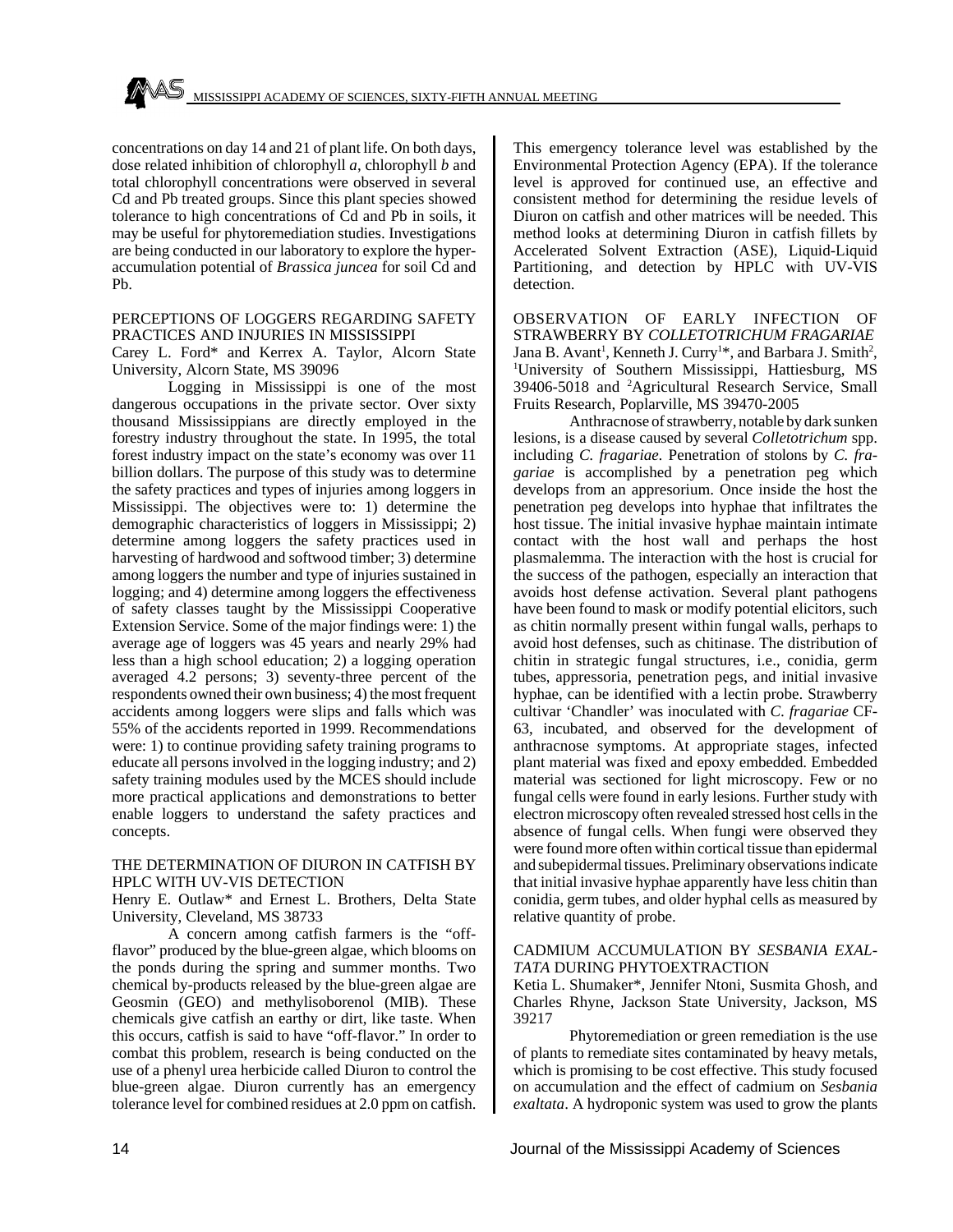in Hoagland solution alternating with cadmium nitrate Cd(NO<sub>3</sub>)<sub>2</sub> solution. *Sesbania exaltata* was exposed to 2, 4, 5, 6, 8, 10, 25 and 50 mg/L of cadmium solution. Plants were allowed to grow for four weeks, after which they were harvested and separated into shoots and roots for further metal analysis. *Sesbania exaltata* showed significant reduction in height and biomass when exposed to Cd. The chlorophyll content of the plants was also reduced by Cd exposure. For a plant to be a hyperaccumulator, it has to be able to translocate the metal into harvestable parts. The highest tissue concentration of Cd in the shoots of *S. exaltata* was 526 mg/kg which shows its potential as a Cd hyperaccumulator.

#### INDUSTRIAL WASTEWATER EFFLUENTS EFFECT ON THE GENETIC ENDPOINTS IN *VICIA FABA*: DICHLOROMETHANE AND FORMALDEHYDE

Anita Patlolla<sup>1\*</sup>, Babu P. Patlolla<sup>2</sup>, and B.S. Sekhon<sup>1</sup>, <sup>1</sup>Jackson State University, Jackson, MS 39217 and <sup>2</sup>Alcorn State University, Alcorn State, MS 39096

This study was done to determine the effect of dichloromethane and formaldehyde, the industrial priority pollutants, on the genetic endpoints, *Vicia faba* seedlings were treated with the chemicals in a randomized block design with four replication. Two concentrations of each of the test chemicals were selected, i.e., 175  $\mu$ m and 1750  $\mu$ M of dichloromethane and 100 µM and 1000 µM of formaldehyde. Lateral roots with a length of 1–2 cm were treated with the chemicals for 2 h in the dark. The seedlings were transferred to distilled water for a 24 h recovery period and root tips were harvested after 2 h treatment with 0.05% colchicine. Root tip squashes were stained with feulgen stain and data was collected for mitotic index and chromosomal aberrations. Both dichloromethane and formaldehyde depress mitotic activity in the meristematic tissue of vicia faba root tips in dose-dependent manner. Depressing effect of 1750 AIM dichloromethane on mitotic index was significantly higher than 1000 AIM of formaldehyde. Dichloromethane and formaldehyde produced significantly more chromosomal breaks than the controls and their effect was dose-dependent. Dichloromethane at both concentrations produced more chromosomal breaks than formaldehyde. Considering total chromosomal aberrations the effect of both chemicals was dose-dependent and dichloromethane being more toxic than formaldehyde. Supported by Department of Education grant # P031B44000-95

#### EFFECTS OF EDTA ON THE PHYTOEXTRACTION OF LEAD FROM A CONTAMINATED SOIL USING COF-FEEWEED (*SESBANIA EXALTATA* RAF.)

G.B. Begonia\*, M.F.T. Begonia, G. Miller, E. Dillon\*, and O. Ighoavodha, Jackson State University, Jackson, MS 39217

This study was conducted at the Jackson State University greenhouse to evaluate whether the addition of a synthetic chelate, ethylenediaminetetraacetic acid

(EDTA), can further enhance the effectiveness of coffeeweed (*Sesbania exaltata* Raf.) as a phytoextraction species. Coffeeweed seeds were grown in various concentrations of lead (Pb) and EDTA mixed with a growing medium composed of sieved soil, peat, and sand (4:2:1, v:v:v). After six weeks of growth, the plants were harvested and their Pb contents were extracted using a modified nitric acid-hydrogen peroxide digestion technique. Lead concentrations were quantified by atomic absorption spectrophotometry. Results showed that coffeeweed can tolerate soil Pb levels up to 2000 ppm and that EDTA can significantly enhance the uptake of Pb by both the roots and the shoots. The results further demonstrated that preplanting application of EDTA caused a greater Pb uptake by the plant compared to the untreated control and plants that were amended with EDTA one week before harvest.

#### PHYTOEXTRACTION OF LEAD FROM CONTAMINATED SOILS USING WHEAT: ROLE OF A SYNTHETIC CHELATE

M.F.T. Begonia\*, G.B. Begonia, K. Seals, A. Butler\*, R. Warren, and M. Burrell, Jackson State University, Jackson, MS 39217

Preliminary studies indicated that wheat (*Triticum aestivum* L.) can tolerate and accumulate significant amounts of lead (Pb) in its shoots when grown in Pbamended sand. To further evaluate the potential of wheat for phytoextraction, a study was conducted to determine whether the timing of ethylenediaminetetraacetic acid (EDTA) application and acetic acid amendment can further enhance the shoot uptake of Pb. Two seeds were planted in each 150 ml super cell containing top soil and peat (2:1, v:v) amended with various levels of Pb and EDTA. Results revealed that wheat plants can tolerate toxic Pb concentrations as evidenced by the non-significant differences in shoot and root biomass among treatments. An exception to this general observation was the root inhibition of plants grown in 2000 ppm Pb that was amended with EDTA and acetic acid one week before harvest. Generally, root and shoot Pb uptake increased with increasing concentrations of soil-applied Pb. When no EDTA was added to the growth medium, the majority of the Pb was retained in the roots. However, when EDTA was applied one week before harvest, there was an enhanced Pb translocation to the shoots. Application of acetic acid in conjunction with EDTA led to a tremendous increase in shoot Pb uptake.

#### CHELATE-INDUCED PHYTOEXTRACTION OF LEAD FROM CONTAMINATED SOILS USING TALL FESCUE (*FESTUCA ARUNDINACEA*)

M.F.T. Begonia\*, G.B. Begonia, M. Ighoavodha\*, O. Okuyiga-Ezem, and B. Crudup, Jackson State University, Jackson, MS 39217

Tall fescue (*Festuca arundinacea* cv. 'Spirit') had been found to tolerate and accumulate substantial amounts of lead (Pb) in its shoots when grown in Pb amended sand.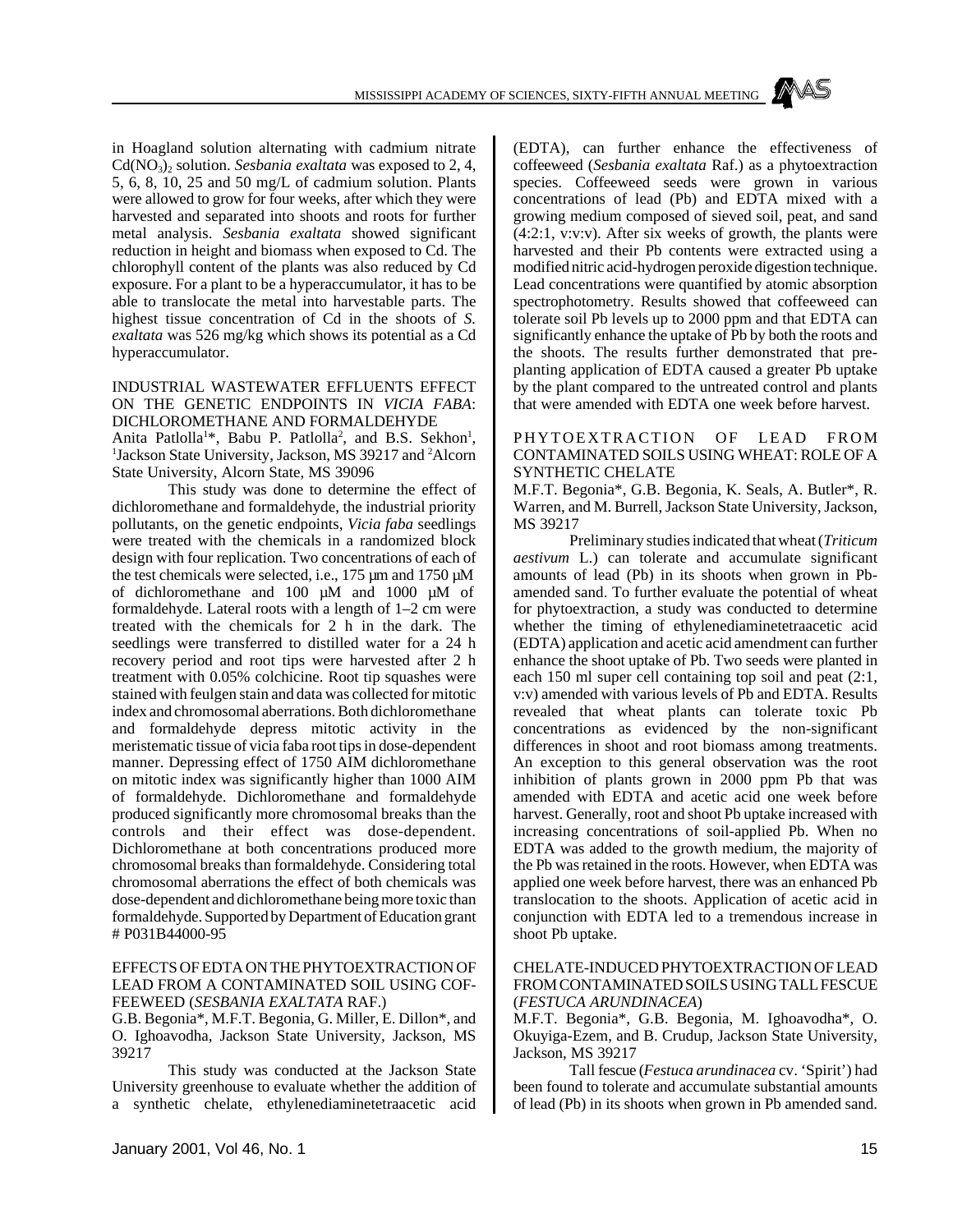To further evaluate the suitability of tall fescue for phytoextraction, a study was conducted to determine whether the timing of ethylenediaminetetraacetic acid (EDTA) application and acetic acid amendment can further enhance the shoot uptake of Pb. Seeds were planted in 1.9 L plastic pots containing top soil, peat, and sand (4:2:1, v:v:v) amended with various levels of Pb and EDTA. Generally, root and shoot growth of tall fescue were not significantly affected at the two lower Pb levels, but were inhibited at the two higher Pb treatments with preplanting EDTA amendments. EDTA significantly increased shoot Pb uptake. However, there was no difference in Pb uptake whether EDTA was applied before planting or a week before harvest. Addition of acetic acid to the growing medium one week before harvest, further enhanced shoot and root Pb uptake only in plants grown at 1000 ppm Pb.

#### RESPONSE OF CHINESE MELON (*MOMORDICA CHARANTIA* L.) TO DIFFERENT TRELLIS SYSTEMS AND MULCHES

O.P. Vadhwa<sup>1\*</sup>, C.R. Reddy<sup>1</sup>, and James M. Spiers<sup>2</sup>, <sup>1</sup>Alcorn State University, Alcorn State, MS 39096 and <sup>2</sup>USDA small Fruit Research Station, Poplarville, MS 39470

Chinese melon (*Momordica charantia* L.) yield as influenced by four trellis systems and five different mulching treatments was evaluated. Chinese melon seeds of cultivar Durga an Indian variety were used for trellis systems study and planted on June 2, 1999. Chinese melon plants grown without trellis (control) were the least productive. Maximum yield was obtained with V-shaped trellis system followed by vertical and semi-vertical trellis systems. Harvesting was more convenient with all trellis systems as compared to control where the plants were allowed to trail and spread on the ground. First harvest date was July 23, 1999 (50 days after transplanting) and final harvest date was October 25, 1999 (144 days after transplanting). Chinese melon seeds of an introduction from India were used for mulching study and planted on May 18, 1999. All plants were grown on a vertical trellis system. All mulching treatments were equally effective for the total yield compared to control (no mulch). However, for greater total yield, hay, weed barrier and black plastic were superior to Kenaf matt. Kenaf matt did not differ from control. It was apparent that yield increased with time, peaked in October, and started declining in November. First harvest date was August 5, 1999 (77 days after transplanting and final harvest date was November 6, 1999 (171 days after transplanting).

#### AN ANALYSIS OF POTENTIAL MARKET OUTLETS AND MARKETING OPPORTUNITIES FOR SMALL-SCALE *ECHINACEA* PRODUCERS

Robin Case<sup>1\*</sup>, Kimberly Jones<sup>1</sup>, Cassandra Williams<sup>1</sup>, Liang C. Huam<sup>1</sup>, and Allyson Best<sup>2</sup>, <sup>1</sup>Alcorn State University, Alcorn State, MS 39096 and <sup>2</sup>University of Mississippi, University, MS 38677

Trends toward alternative medicine and natural healing have increased the interest in *Echinacea* cultivation in the U.S. *Echinacea* was the top selling medicinal herb in 1997, accounting for almost 300 million dollars in consumer herb sales. Marketing of *Echinacea* products have increased significantly in the last ten years as more consumers discover the medicinal benefits associated with their use. The actual size of the *Echinacea* product market and its marketing network are unknown, as it has only recently been commercialized for mass production. For small producers to grow the crop profitably, information on market outlets and opportunities must be clearly identified and made available for potential growers. Unlike traditional cash crops where markets have been established, the marketing of herbs, such as *Echinacea*, requires growers to research the markets, identify major buyers, and determine how to market their product. The purpose of this study is to explore market options that are currently available to smallscale producers by identifying existing distribution network and market outlets, including opportunities available for small producers. Data for this study was obtained from a market survey conducted by the University of Mississippi in 2000. Preliminary results indicate that marketing channels where farmers can sell their products depend on production volume, quality of raw products, consistency of supply, and ability to do contract farming with processors or buyers.

#### AN ECONOMIC EVALUATION OF *ECHINACEA* AS A POTENTIAL SMALL FARM CROP

Liang C. Huam\*, Patrick E. Igbokwe, and Robin Walker, Alcorn State University, Alcorn State, MS 39096

Increasing the economic viability of small farms requires operators to search for high value alternative crops. One such alternative to the traditional crops is *Echinacea*, which has achieved worldwide popularity for its antiviral properties. While demand for *Echinacea* products has increased, little economic and production information are available locally. Specifically, little is known about the economic returns and costs associated with small-scale cultivation of this crop. The objective of this study is to evaluate and compare the profit margins of two *Echinacea* crop species (*E. purpurea* and *E. angustifolia*) that are adaptable to local climatic conditions. Production data for this study was collected from a field experiment conducted at Alcorn State University over a period of two growing seasons. Preliminary results suggest that both species of *Echinacea* are economically viable; however, *E. purpurea* has higher root yield than *E. angustifolia*. Both species of *Echinacea* show positive gross margins with a two-season crop cycle.

### FRIDAY AFTERNOON

Imperial Room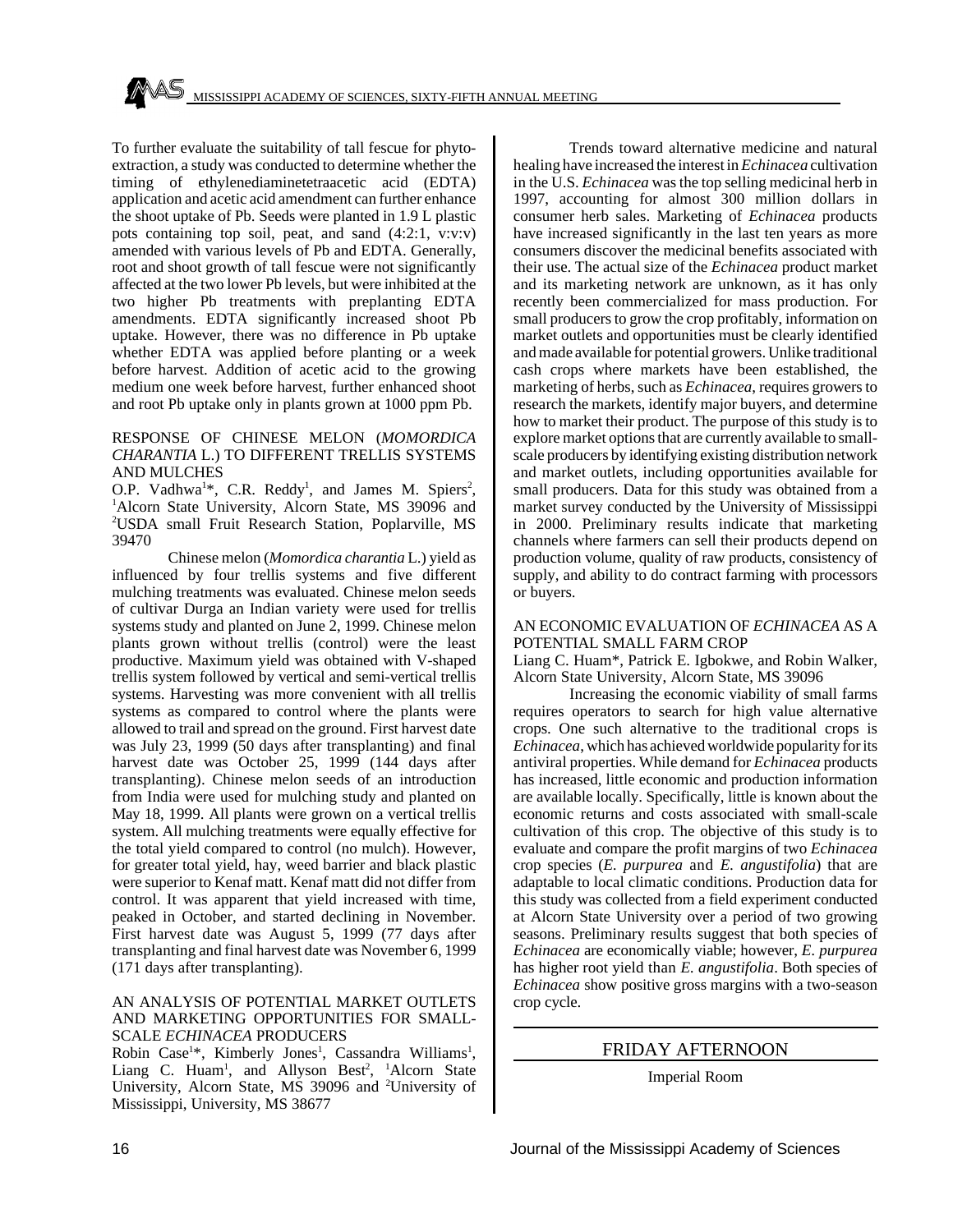#### 1:15 THE HOST-PATHOGEN RELATIONSHIP BETWEEN *CERCOSPORELLA RUBI* AND BLACKBERRY CULTIVAR 'SHAWNEE' (*RUBUS* SP.)

Melinda R. Lyman<sup>1\*</sup>, Kenneth J. Curry<sup>1</sup>, and Barbara J. Smith<sup>2</sup>, <sup>1</sup>University of Southern Mississippi, Hattiesburg, MS 39406-5018 and <sup>2</sup>Agricultural Research Service, Small Fruits Research, Poplarville, MS 39470-2005

The mechanism *C. rubi* uses to obtain nutrients from blackberry may be both saprophytic and parasitic. *Cercosporella rubi* is present from the time floral differentiation is initiated until mature flowers become senescent. Throughout floral development, hyphae are dense in crevices among carpels, stamens, petals, and sepals. Host cells appear healthy although hyphae, sheathed by a matrix, are closely appressed to the epidermis. Uninjured host cells would be expected since penetration structures have not been observed. *Cercosporella rubi* might absorb plant exudates from the surface of floral organs. Accumulation of exudates within crevices would provide an explanation of why more hyphae are found in crevices. In addition, *C. rubi* might take advantage of moribund tissue. Two ovules are produced during ovary development. One ovule naturally aborts at some point during development. Hyphae are found surrounding the deteriorating ovule and within collapsed tissue. These observations suggest that *C. rubi* expresses a saprophytic phase. Healthy carpels appear further along in development than infected carpels on floral buds of the same diameter. This may be due to hyphae interfering with suture closure during carpel development. *Cercosporella rubi* might be accelerating senescence by curtailing floral development. These observations suggest that *C. rubi* is expressing both parasitic and pathogenic phases.

#### 1:30 PESTICIDE UPTAKE IS AFFECTED BY PLANT GROWTH STATUS

Joseph M. Wahome, William C. Mahone, and Roderick Bailey\*, Mississippi Valley State University, Itta Bena, MS 38941

Bean and pea plants grown under controlled conditions were challenged with an organophosphate pesticide at various stages of growth. Pesticide residues were extracted from roots, stems and leaves and analyzed using High Performance Liquid Chromatography. Both plant species accumulated pesticides. The level of accumulation peaked at the maximum growth phase. These findings will be discussed in view of bioremediation and evaluation of food webs and food chains.

#### 1:45 LEAD CONTAMINATION IN URBAN SOILS: DETECTION AND REMEDIATION **STRATEGIES**

Jennifer McDonald\*, Kawana Alexander, Susmita Ghosh, and Charles Rhyne, Jackson State University, Jackson, MS 39217

Lead contamination in urban soil is a severe

problem in many cities. Lead containing paint, for instance, often falls into urban soils near homes on which it was applied until the mid-1970s. After selecting possible sites for lead contamination, soil, plant and paint samples were taken from various vacant lots on Pearl Street, Jackson, MS. The samples were dried in an oven at  $1000^{\circ}$ C for 24 hours, ground and tested for lead by using a Niton XRF (Xray fluorescence) instrument. Of the 28 samples taken, several soil samples had higher than 500 ppm of lead with the highest of 6384 ppm. The highest amount of lead was found at 30 cms away from the foundation where the primary source was fallen paint chips. Lead in plant samples from around the house was found to be below detection levels. Phytoremediation was also studied in the lab as a possible remediation strategy.

#### 2:00 SCREENING FOR LEAD HYPERACCUMU-LATORS IN PHYTOREMEDIATION STUDY

Nyki Preacely\*, Aaron L. Jackson, Susmita Ghosh, and Charles Rhyne, Jackson State University, Jackson, MS 39217

Phytoremediation is a natural process carried out by plants, especially those that have been able to survive in contaminated soil and water. Plants constitute 99% of all living mass (biomass) on earth and may serve as major sinks for heavy metals released into the environment. Our research objective is based on surveying and identifying wide-ranging plant species as potential hyperaccumulators. A modified hydroponic growing system was used to suspend plants in aqueous solutions of either Hoagland's nutrient medium or varying concentrations of lead nitrate,  $Pb(NO<sub>3</sub>)<sub>2</sub>$ . Plants were exposed to Pb concentrations of 50–500 mg/liter of Pb. After three weeks of Pb exposure, plants were harvested and separated into shoots and roots to analyze the accumulations of Pb. Among the ten different plant species tested, three species of mint (*Mentha spicata*, *M. gracilis*, and *M. suaveolens*) and two varieties of tropical spinach (*Basella rubra*) showed high potential as Pb hyperaccumulators. The height and biomass of the plants were also observed.

#### 2:15 MATHEMATICAL MODELING OF LEAD PHYTOREMEDIATION AND WEB DESIGN

Debmallo Shayon Ghosh\*, Susmita Ghosh, Charles Rhyne, and Kunal Ghosh, Jackson State University, Jackson, MS 39217

The problem of lead contamination is a severe one in soil and water in many areas. Some plants, named hyperaccumulators, take up lead in large amounts. However, it is difficult to determine how much lead a plant will accumulate. Each plant's lead uptake depends on the lead concentration in the growth medium, but in exactly what relation is hard to calculate. First part of the purpose of the project is to write a computer program that calculates this relation. Much of the preliminary work, such as the plotting of basic regression lines, was accomplished using Microsoft Excel 2000. The actual program was completed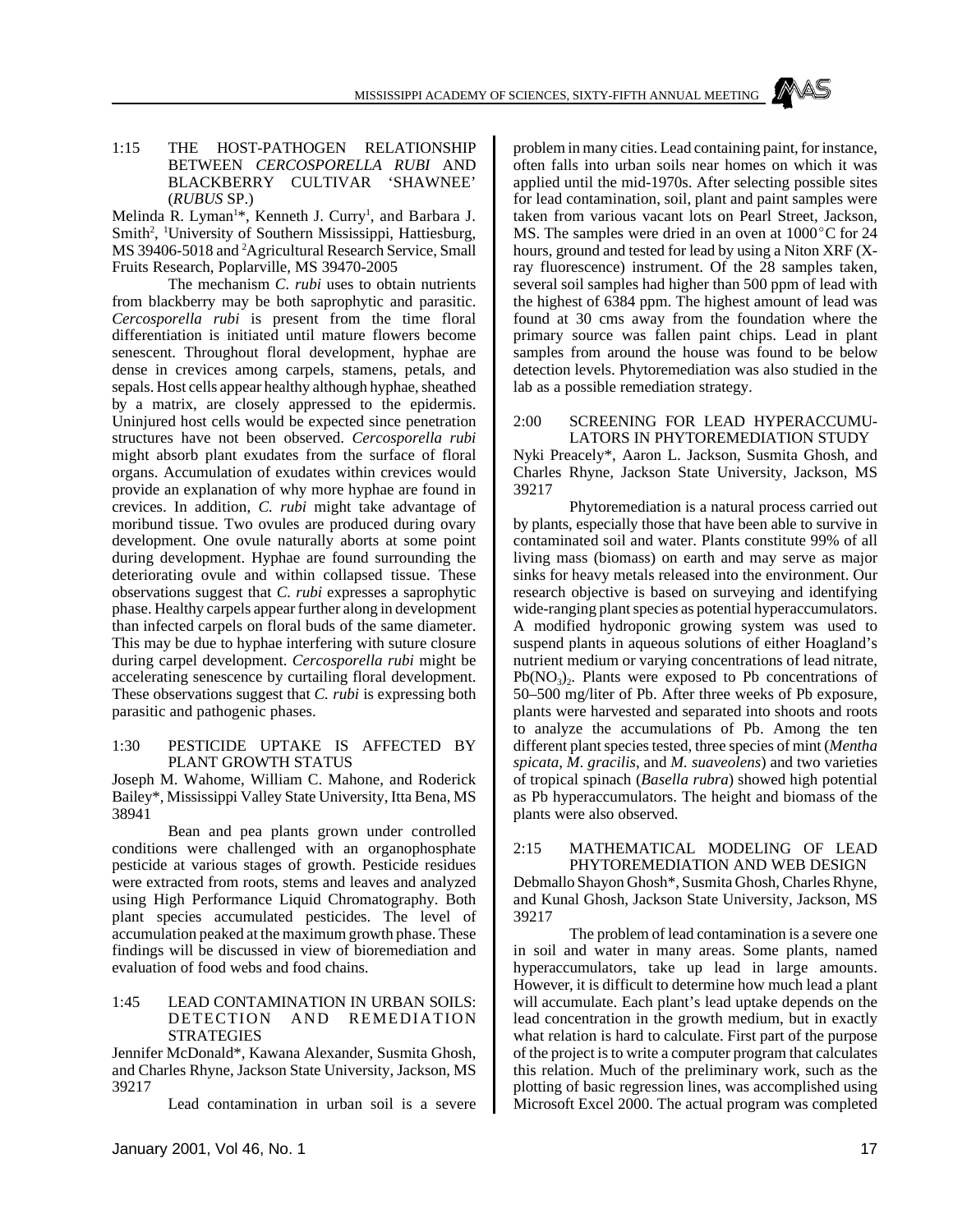in FORTRAN and written and compiled on a Jackson State University server. Data from *Ipomoea lacunosa*, *Sesbania exaltata*, and *Triticum aestivum* was used. The second part of this project involved the creation of a web page about the Jackson State University phytoremediation program, basically an Internet-based unified database of information about phytoremediation. This project was completed using Microsoft FrontPage 2000 as a design tool and a HTML editor. Both of these projects will, hopefully, help the growing field of phytoremediation.

- 2:30 Break
- 2:45 A NOVEL AND RAPID METHOD FOR ANALYSIS OF NUTRIENT UPTAKE BY THE PLANTS BY USING ION SELECTIVE **ELECTRODES**

Mudlagiri B. Goli, Nicole Harris, and Brian Smith\*, Mississippi Valley State University, Itta Bena, MS 38941

It is a well-known fact that for chemists, it is not easy to perform the research without an access to instruments like GC, HPLC, AA, Spectrophotometers, NMR, etc. Even if you have some of them it is difficult and a costly affair to keep them updated and running. Many of these instruments are highly technical, trouble prone, accident-prone and are beyond the reach of pocket books of many schools. And important thing is one has to **generate a lot of chemical waste** like in HPLC methods. To analyze a few samples we are forced to create a large amount of liquid waste. Many schools are not in a position to handle the generated waste. Keeping that in mind, we planned to **develop a method** that is, *user friendly, less technical, rapid, no waste generator and reliable.* We saw the possibility of that in ion selective electrodes and in other probes. We have studied a biological system. The author's (*mbg*) familiarity with the lemon grass, a grass good to have in your back yard led him to use it as a system. We planted  $12 + 12 = 24$  of that grass in the green house starting from September 8, 2000. After one month of planting, the plants were separated into two groups. One group was treated with various amounts of calcium nitrate. Similarly the other group was treated with ammonium nitrate in equi-molar amount of nitrate ions. In retrospect that is like ammonium to calcium  $= 2:1$  ratio. The plants were allowed to grow for 16 more days before they were cut down and analyzed for  $Ca^{+2}$ ,  $NH_4^{+1}$ ,  $NO_3^{-1}$ ,  $Cl^{-1}$  and total dissolved solids. The analysis of uptake of chemicals by the plant will be discussed. These readings are surely interesting and helpful in studying the effect of fertilizers on the growth of the plants.

3:00 A NOVEL AND RAPID METHOD FOR ANALYSIS OF THE MICRONUTRIENTS PRESENT IN VEGETABLES BY USING ION SELECTIVE ELECTRODES (ISE)

Mudlagiri B. Goli, Mississippi Valley State University, Itta Bena, MS 38941

As stated in our earlier paper, our attempt of studying the nutrient uptake by the plants and the analysis of chemicals by Ion Selective Electrodes (ISE) was a success. That led us to apply this ISE method to other plant products, vegetables. So far we have analyzed the green beans and black eyed peas for  $Ca^{+2}$ ,  $NH_4^{+1}$ ,  $NO_3^{-1}$ ,  $Cl^{-1}$  and total dissolved solid. The analysis was carried out in duplicates. The numbers are reproducible and give us a significant insight into the chemical compositions of many of those ions in the vegetables. We have a plan to study the other vegetables too. We want to thank Vernier Software & Technology for providing us with the valuable tool, the sensors and the interface, LabPro 2.0. We are not promoting any company. We just happened to have Vernier system in our laboratory. The author is fully responsible for the numbers quoted in here. The numbers to be quoted in the presentation are for scientific discussion only. More has to do be done before one can put them as nutrient values.

3:15 PHYTOREMEDIATION OF LEAD IN SOIL

William C. Mahone, Abul B. Kazi, Joseph M. Wahome, and Andrea Cook\*, Mississippi Valley State University, Itta Bena, MS 38941

Previous studies of pesticides with legumes "Lima Beans" have shown them to display vigorous transport and metabolic activity. Subsequent preliminary studies have indicated that they are capable of bio-accumulating lead from soil. Analysis of legumes, grown under exposure to soluble lead, was carried out by dry ashing, extraction, and flame AA techniques. Results of these studies will be discussed.

3:30 BLOOM THINNER WILTHIN DECREASED FRUIT SET AND INCREASED FRUIT YIELD AND QUALITY OF THREE APPLE CULTI-VARS

Ejaz Ansari, Frank B. Matta\*, and Liaquat A. Khan, Mississippi State University, Mississippi State, MS 39762

Apple cultivars 'Royal Gala,' 'Blushing Gold,' and 'Ultra Gold Delicious' were sprayed with different concentrations of Wilthin. The trees were sprayed at eighty percent bloom. In 1997, fruit diameter of 'Royal Gala' was increased by 1.5% Wilthin. In 1998, all Wilthin concentrations increased fruit diameter. Fruit diameter of 'Ultra Gold' was increased by all concentrations of Wilthin in 1997 and 1998. Wilthin did not influence fruit diameter of 'Blushing Golden.' Wilthin decreased fruit set in all three apple cultivars. Fruit yield, length, and firmness was increased by Wilthin and the response was concentration and cultivar dependent. In general, Wilthin increased soluble solids concentration (SSC), individual sugars, and reduced fruit juice acidity of all cultivars.

#### 3:45 THE ROLE OF FATTY ACID CONTENT IN PECAN COLD HARDINESS

Jeb Cade\* and Frank B. Matta, Mississippi State University, Mississippi State, MS 39762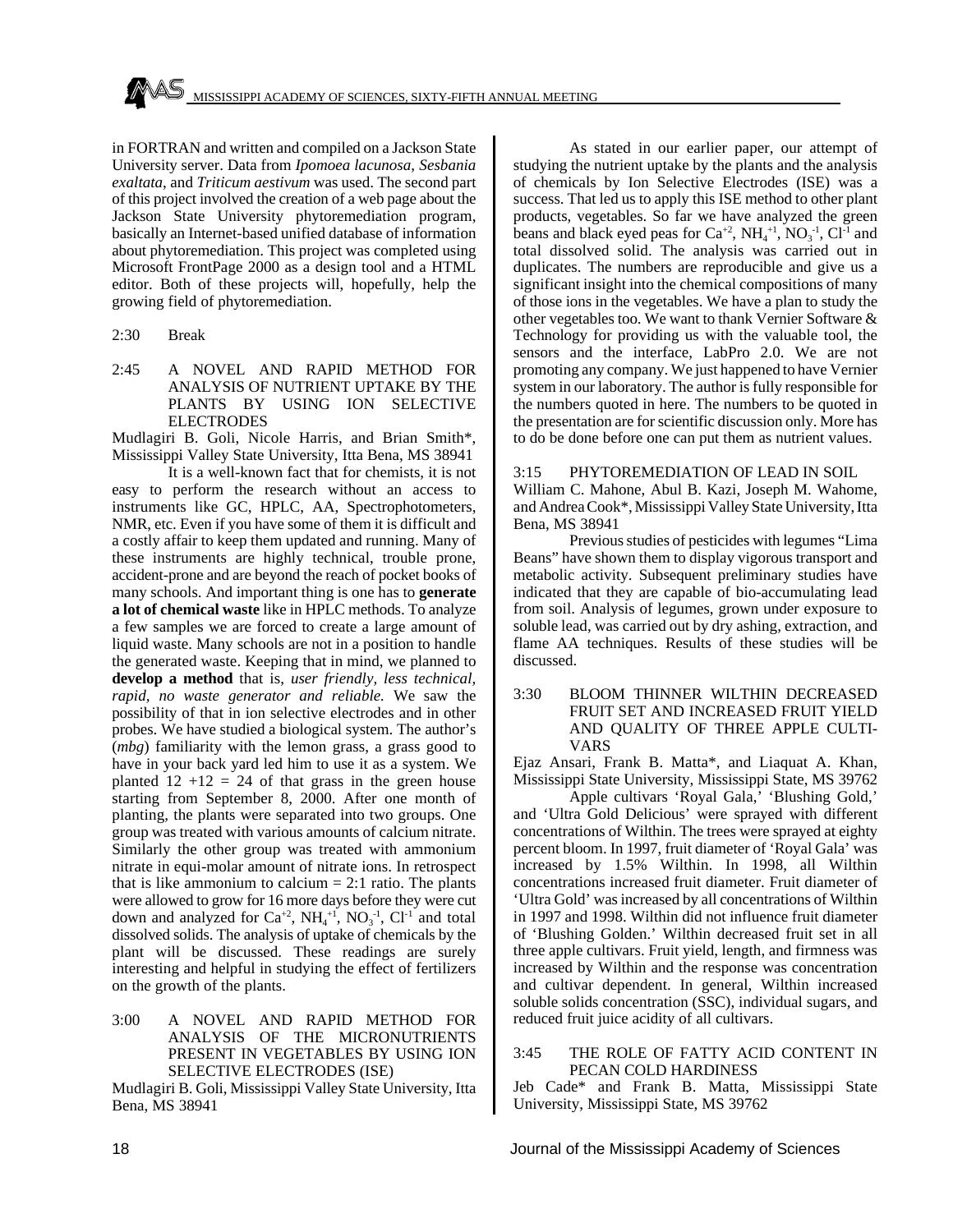A two-year study (1998–99 and 1999–2000) was conducted to determine the relationship between fatty acid content and pecan cold hardiness. Cultivars evaluated were 'Jackson' and 'Owens.' The predominant fatty acids were linolenic (18:3), linoleic (18:2), oleic (18:1), stearic (18:0), and palmitic (16:0). In both cultivars, total saturated fatty acid content was negatively correlated with cold hardiness and negatively correlated with unsaturated fatty acid content. Total unsaturated fatty acid content was positively correlated with cold hardiness. In 'Owens,' 18:2 was significantly correlated with cold hardiness and total saturated fatty acid content. The findings were similar both years, indicating a strong relationship between fatty acid content and cold hardiness.

4:00 Divisional Business Meeting

#### **CELLULAR, MOLECULAR AND DEVELOPMENTAL BIOLOGY**

Chair: Peter Butko, University of Southern Mississippi

Vicechair: Roy J. Duhe, University of Mississippi Medical Center

#### THURSDAY MORNING

Room 3

8:45 Introduction—Peter Butko

9:00 IDENTIFICATION OF CELLULAR PHOSPHA-TIDYLCHOLINE SPECIES AND PRODUCTION AND IDENTIFICATION OF CELLULAR PHOSPHATIDYL ALCOHOLS USING ELECTROSPRAY MASS SPECTROMETRY

Patrick B. Kyle\* and Rodney Baker, University of Mississippi Medical Center, Jackson, MS 39216

Phosphatidylcholine is an important membrane phospholipid that plays an integral role as a second messenger in intercellular signaling cascades of most cell types. Phosphatidylcholine is hydrolyzed by phospholipase D to produce phosphatidic a ubiquitous intercellular messenger. Ethanol and other alcohols are utilized by phospholipase D as co-substrates in a transphosphatidylation reaction to produce phosphatidyl(alcohol). The inclusion of phosphatidyl alcohols into the cell alters the normal phospholipid composition and consequently alters phospholipid dependent cell signaling processes. Phospholipase D was used to produce several phosphatidyl alcohols, which were identified using a tandem mass spectrometer (PE SCIEX

API 365, triple quadrupole). We used the same instrument to identify the normal phosphatidylcholine species in a macrophage (RAW 264.7) cell line. This cell line was treated with ethanol, ethylene glycol, and two ethylene glycol ethers to produce phosphatidyl alcohols that compared to the normal phosphatidyl choline species.

#### 9:15 IN VITRO EVOLUTION OF NEW RIBOZYMES WITH THIOESTER SYNTHASE ACTIVITY

Lijun Zhang\* and Faqing Huang, University of Southern Mississippi, Hattiesburg, MS 39406

The "RNA world" hypothesis, which assumes that the chemical processes leading to the appearance of life were carried out by RNA molecules, has stimulated interests in catalytic reactions involving oligonucleotides such as catalytic RNA (ribozyme). Thioesters are important intermediates in the metabolism of modern organisms, and might have played important roles in the origin and early evolution of life. If there had been an RNA world before our RNP (ribonucleoprotein) world, thioester biosynthesis would have been carried out by RNA catalysts in the RNA world. Demonstration of RNA-catalyzed thioester synthesis might provide direct experimental evidence that thioesters could have been synthesized and played important functional roles in the RNA world and possibly in a pre-RNA world. Here an iterative in vitro selection procedure is being performed to isolate a new class of catalytic RNAs with thioester synthase activity from a large pool of 60N random-sequence coenzyme A-linked RNA molecules. Biotinyl adenylate was synthesized chemically and used as the reactant for the thioesterification. The new ribozymes will catalyze the covalent C-S bond formation between a sufhydryl group and a carboxyl group.

9:30 ISOLATION OF RNA WITH NOVEL CATALYTIC ACTIVITY BY IN VITRO **SELECTION** 

Tricia M. Coleman\* and Faqing Huang, University of Southern Mississippi, Hattiesburg, MS 39406

The 'RNA world' hypothesis claims that ancient life forms employed a variety of different catalytic RNA in their biosynthetic machinery. In the quest for novel catalytic activity, we are investigating the use of polyphosphate as a potential energy source for these life forms. Employing an in vitro selection method, RNA capable of catalyzing its own phosphorylation from polyphosphate is explored using a library with a random region of 60N in length. Following nine rounds of selection, UV shadowing revealed an unexpected band in the gel corresponding to an apparently much larger RNA. This band is found to make up 38% of the total RNA upon selection procedure modification and additional selection cycles. The structure and function of this RNA is being examined.

9:45 EXPRESSION OF FLUORESCENT PROTEIN-FUSION OF RAT JANUS KINASE 2 AND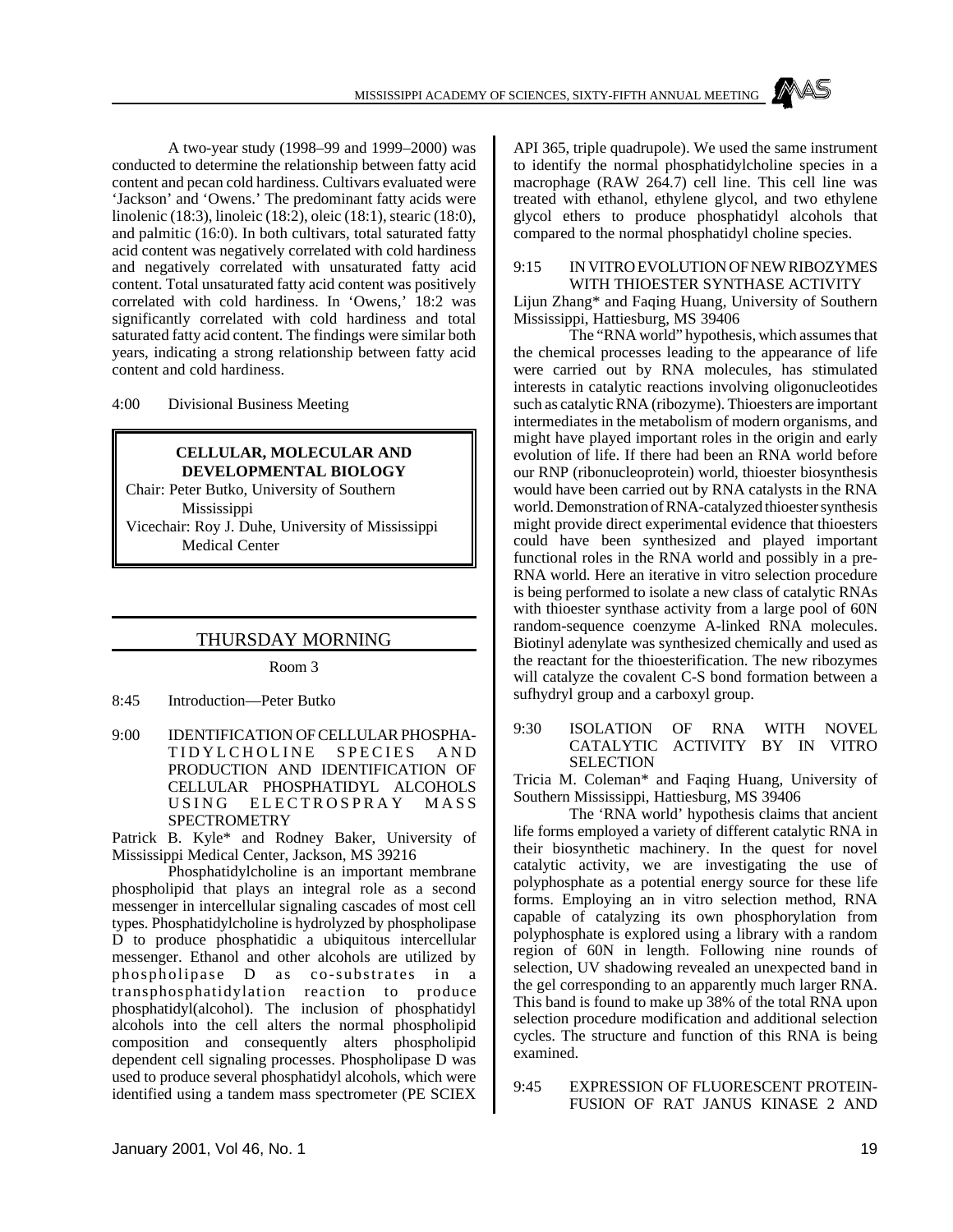#### HUMAN THIOREDOXIN IN COS-7 CELLS

Sheeyong Lee\*, John K. Smith, J.S. Vig Parminder, and Roy J. Duhe, University of Mississippi Medical Center, Jackson, MS 39216

The Janus protein-tyrosine kinases (JAKs) are important in cytokine signaling. However, because they are widely expressed and have low apparent specific activities, it is difficult to confirm expression of recombinant JAKs by conventional assays. The enhanced green fluorescent protein (GFP)-fusion proteins is a well-developed tool for visualizing the production of recombinant proteins. We constructed a chimeric pEGFP:rat JAK2 (rJAK2) vector in two step steps. First, we generated a cDNA fragment that encodes the amino terminal domain of rJAK2 and subcloned it into pEGFP-C1 vector. Second, we subcloned the cDNA fragment encoding the carboxy terminal domain into the above vector. pEGFP:hJAK3 vector was generated in same strategy. We built red fluorescent protein (RFP):human thioredoxin (hTRX)expression vector for cotransfection to investigate whether the reductive enhancement of JAKs can account for the mitogenic "helper effect" of thioredoxin. We are generating sitedirected mutant vectors for GFP-fusion JAKs and RFPfusion TRXs. These inactive proteins can be used as negative control. Transfection was performed with effectine transfection reagents and cells were sorted via fluorescent activated cell sorter. This approach should provide major technical advantages including the easy isolation of transfected cells from non-transfected cells. Furthermore, the expression of mutagenized JAKs can help evaluate physiological function of modified JAKs in signal transduction.

#### 10:00 IN VITRO TOOLS TO STUDY REGULATION OF JANUS KINASE

Kiranam Chatti\* and Roy J. Duhe, University of Mississippi Medical Center, Jackson MS 39216

Janus Kinases (JAKs) are intracellular receptorassociated tyrosine kinases, essential for cytokine signaling. We constructed three short forms of rat JAK2 with Nterminal GST tags, and successfully used the baculovirus expression system to overproduce them in insect cells. These short forms GST:(NdeltaJH2)rJAK2, GST:(Ndelta661) rJAK2 and GST:(NdeltaJH1)rJAK2, along with full length (GST:rJAK2) and kinase inactive (GST:(Cdelta795) rJAK2) forms are being used to elucidate the molecular mechanisms regulating JAK2 catalytic activity. One study involves the "relief of autoinhibition" hypothesis, based on earlier observations that short forms lacking N-terminal domains appear to be "hyperactive." By sequential immunodepletion, we separated the tyrosinephosphorylated (PY) pool of purified full-length GST:rJAK2 from the non-PY pool, and compared their kinase activities. Our results indicate that non-PY GST:rJAK2 has negligible kinase activity. We are attempting to determine whether removal of the "autoinhibitory domain" via partial proteolysis is sufficient to

activate the non-PY GST:rJAK2. Complete purification of the three new GST-tagged forms is under way, and will allow rigorous comparison of their tyrosine phosphorylation activities to that of the full-length form, and further study of the apparent JAK hyperactivation phenomenon. Another study concerns sensitivity of full-length JAK2 to redox agents. We found that activity of two short forms is sensitive to ortho-iodosobenzoate(o-IBZ), which is reversible with dithiothreitol (DTT). Assuming that cysteine residues are responsible for such sensitivity, they can be identified using the short forms by site-directed mutagenesis.

10:30 Divisional Poster Session

#### PATERNITY TESTING AND THE ASSESSMENT OF STICKLEBACK FISH MATING SYSTEM

Fameeka Jenkins\* and Guillermo Orti, Alcorn State University, Alcorn State, MS 39096 and University of Nebraska, Lincoln, NE

This study will characterize the mating system of *Gasterosteus aculeatus*, a territorial fish with parental care. During the mating season, territorial male stickleback compete for females to lay eggs in their nest. But some males adopt an alternative strategy ("sneaker" males) and steal fertilizations from another male's nest and allow that male to raise the offspring. In order to assess the success of these alternative strategies, a collection of 50 nests from a freshwater lake, containing all the fertilized eggs and their guarding males will be tested for paternity. Success will be measured as the proportion of the offspring in a nest inferred to be actually fertilized by the guarding male. Paternity tests for 20 eggs per nest based on microsatellite genotyping will determine the proportion of illegitimate offspring per nest. Five or more of the 50 nests were assayed over an eight-week period. The preliminary results show that the percentage of illegitimate offspring range from 0% to 56%. This value will be correlated to variation of body form and external features of the guarding males.

#### INHIBITION OF ESTROGEN INDUCED PROLIFERATION OF BREAST CANCER CELLS BY INDIRECT-ACTING ANTIESTROGENS

Beverly N. Cruthirds<sup>1\*</sup>, Emely Casto-Rivera<sup>2</sup>, and Stephen Safe<sup>2</sup>, <sup>1</sup>Jackson State University, Jackson, MS 39217 and <sup>2</sup>Texas A&M University, College Station, TX 77801

Breast cancer cells in culture have been used as a model to understand the effect of 17B-estradiol (E2 or estrogen) on cell growth. In addition, we have also investigated the inhibitory interaction of several compounds. They developed as indirect acting antiestrogens. These compounds which include 9-cisretinoic acid (9CRA), All-trans-retinoic acid (ATRA), Indole-3-carbinol (I3C) and diindolylmethane (DIM) analogues do not bind to the estrogen receptor (ER), but block E2 action through cross talk between signaling pathways. Results of initial studies showed that 10 nM E2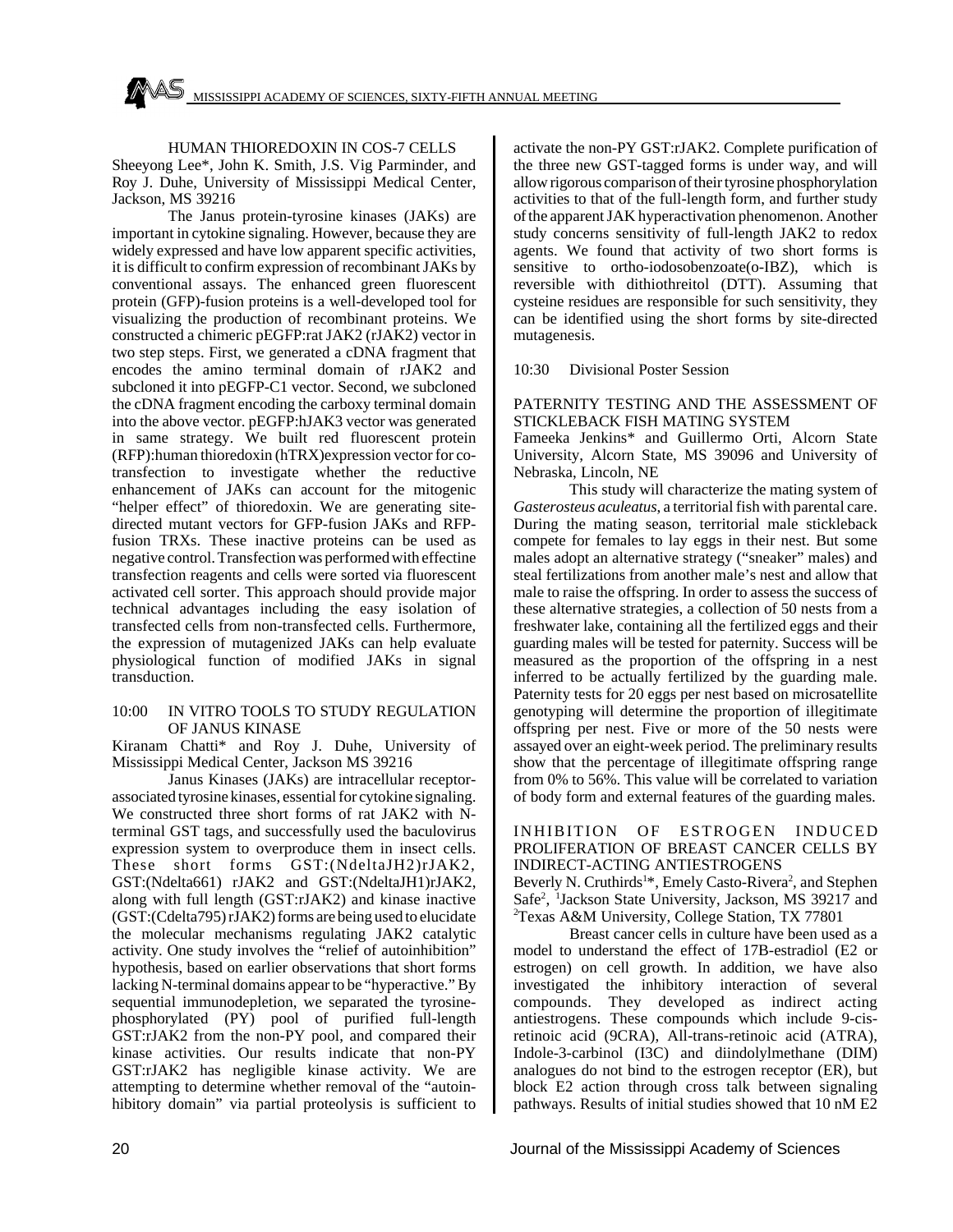induced a 4 to 90 fold increase in proliferation in MCF7 and ZR75 human breast cancer cells. In contrast, the 9CRA, ATRA, I3C and DIM analogues alone exhibited minimal estrogen-like activity in the cell lines. In cell lines co-treated with 10 nM E2 plus different concentration (10 nM to 10  $\mu$ M), inhibition (~90% to 30%) of cell proliferation was observed for all compounds. Current studies on the mechanism associated with this inhibitory cross talk are currently being investigated in these cell lines.

#### INHIBITION OF PROLIFERATION BY VINCA ALKALOIDS IN P19 AND MCF-7 CELL LINES

Erin A. Propst\*, LaSharon D. Mosley, Barbara P. Rogers, and Sharon Lobert, University of Mississippi Medical Center, Jackson, MS 39216

Previous in vitro drug receptor experiments demonstrate differential activity for five vinca alkaloids. The purpose of this research was to determine IC50 values in two cell lines for five vinca alkaloids. The experiments were conducted by plating the cell lines in 96-well and 24 well plates, and exposing the cells to a range of drug concentrations from 30 nM to 1 nM. The P19 cells were exposed to each drug for 24 hours. The MCF-7 cells were exposed to each drug for 48 hours. The proliferation assay used was a standard NADH assay. The drug titration data were fit by exponential decay to obtain the IC50 values. Activity against both cell lines was found to be similar and will be presented.

#### QUANTITATION OF PROSTATE APOPTOSIS RESPONSE-4 (Par-4) IN RAT COLONIC TISSUE

Lauretta A. Ansah<sup>1\*</sup>, Laurie Davidson<sup>2</sup>, and Robert S. Chapkin<sup>2</sup>, <sup>1</sup>Jackson State University, Jackson, MS 39217 and <sup>2</sup>Texas A&M University, College Station, TX 77843

Colon cancer is the third leading cancer diagnosed in both men and women in the United States. Scientists are currently investigating why this cancer is so prevalent in our society. Inhibition of apoptosis is now thought to be an integral component of the genesis of colorectal adenomas and carcinomas. Apoptosis is a programmed cell death that is needed to destroy cells that are a threat to the integrity of the organism. It has also been suggested that reduced apoptotic ability may predispose individuals to an increased risk for cancer, implying that apoptosis rates may be useful in identifying "at risk" subjects. Par-4 is a pro-apoptotic protein that plays a pivotal role in the down-regulation of cancer cell formation with respect to the regulation of apoptosis. However, Par-4 localization and expression within the colon has not been determined, therefore, we quantified patterns of Par-4 expression during colonic tumorigenesis. Sprague-Dawley rats were provided with one of two diets (fish oil or corn oil) and animals were injected with the carcinogen, azoxymethane, and the distal colon was removed at 0 and 9 hr later. Immunohistochemical analysis for Par-4 was performed using paraffin-embedded colonic sections. Fifteen crypts

(divided into tertiles) from each animal were taken and quantified using fluorescence microscopy. The results showed an increase of Par-4 protein in the colonic sections from carcinogen-treated animals ( $P < 0.05$ ). In addition, carcinogen-treated colon sections had the highest levels of apoptosis in the bottom one-third of the crypt compared with the non-carcinogen treated colon sections, which had higher levels of expression in the top one third of the crypt  $(P < 0.05)$ . This is significant since stem cells develop in the bottom one-third of the crypt, and apoptosis could therefore delete damaged/mutated cells before they divide and populate the crypt. These results are consistent with previous findings that show apoptosis plays a major role in the development of colon cancer.

#### CELLULAR RESPONSE, CYTOTOXICITY, AND P53 EXPRESSION OF ARSENIC AND ATRAZINE USING HEPG2 CELL LINES

Reshuna Y. Durden\*, Barbara Wilson, Paul Tchounwou, and Ali Ishaque, Jackson State University, Jackson, MS 39217

Atrazine and arsenic are among the leading chemicals that are used in America for agricultural purposes. Atrazine is a manmade herbicide used for the control of broadleaf and grassy weeds. It is persistent in the environment and contaminates ground waters and surface waters that are sources for human consumption and recreation. Lifetime exposure to atrazine, at levels above 0.003 mg/L, has the potential of causing cancer. Arsenic is a carcinogen not only for skin, but also for internal organs such as the lung and bladder. Health effects associated with arsenic exposure include diabetes, cardiovascular disease, hearing loss, and neurological and neurobehavioral effects. The maximum contaminant level for arsenic exposure is 50 µg/L. The goals of this project were: 1) to determine the toxicity of arsenic trioxide and atrazine using the Lactate dehydrogenase (LDH) assay and 2) to determine the cellular response mechanism of arsenic and atrazine in human hepatic carcinomal cell (HepG2) lines. To conduct this experiment, HepG2 cells were seeded at 10<sup>6</sup> cells/ml and exposed to the chemicals for 48 hours. LDH analysis was used to determine the lethal concentration at which fifty-percent of the cell population (LC50) would die. Total protein concentration was determined using the Bradford Assay, and Western Blot Analysis evaluated p53 cellular protein expression. The results indicated that atrazine alone was non-toxic to HepG2 cells in the concentration ranges tested. The LC50 value for arsenic trioxide was shown to be 12ppm. The tumor suppressor gene product p53, which is a critical mediator of the cellular response to DNA damage, was expressed after treatment of HepG2 cells with 12 ppm of arsenic. This research was supported by NIH- RCMI Grant G122RR13459 and NIMH-COR grant MH-16926.

CHARACTERIZATION OF METAL BINDING TO A SINGLE AMINO ACID RESIDUE MUTANT, C11G CADC; A METAL-RESPONSIVE TRANSCRIPTIONAL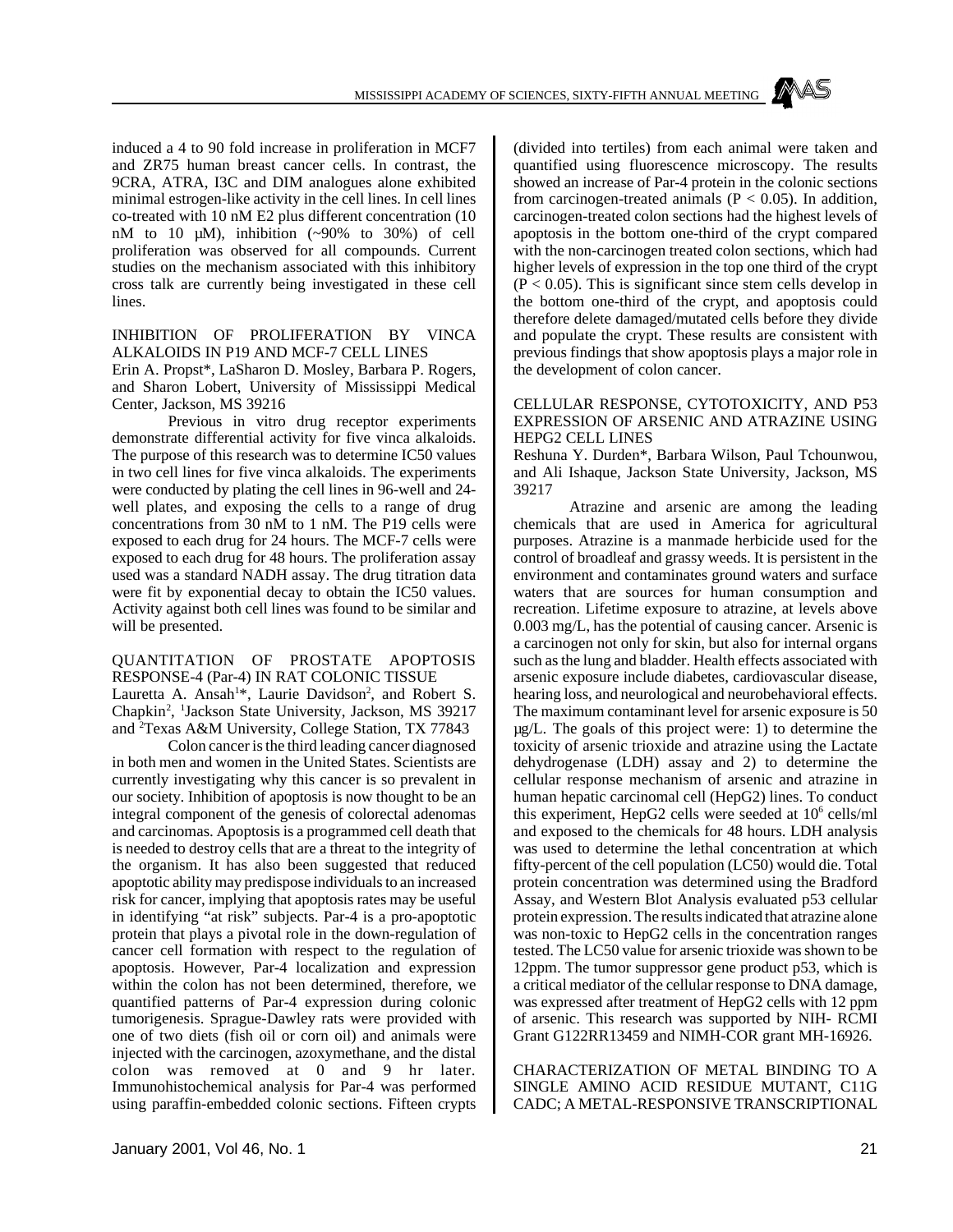#### REPRESSOR FROM *STAPHYLOCOCCUS AUREUS* P1258

Patricia Gordon<sup>1\*</sup>, Laura Busenlehner<sup>2</sup>, and David Giedroc<sup>2</sup>, <sup>1</sup>Jackson State University, Jackson, MS 39217 and <sup>2</sup>Texas A&M University, College Station, TX 77843

*Staphylococcus aureus* p1258 CadC is a metalresponsive transcriptional repressor of the cad operon. In vivo, Cd(II), Pb(II), Zn(II), and Bi(III) all stimulate the expression of an efflux pump to efficiently remove toxic metal ions. C11G CadC is a protein that is produced by changing the  $11<sup>th</sup>$  amino acid in CadC from cysteine to glycine, a mutation from a metal binding residue to one which can not bind metal. CadC is derived from a spherical bacterium called *Staphylococcus aureus*. This bacterium contains strains that are capable of producing a highly heatstable protein toxin that causes illness in humans. The CadC protein from the CadA cadmium resistance operon of *Staphylococcus aureus* plasmid p1258 regulates transcription of this metal detoxification system in vivo. The C11G CadC protein was over-produced in *Escherichia coli* cells and purified. Titrations with known aliquots of Cd(II), Pb(II), and Bi(III) reveal that, compared to wild type CadC, C11G CadC binds less equivalents of metals, as well as having less metal-to-ligand charge transfer absorbance which indicates that cysteine 11 is a metal bindng residue. Further experiments in which all cysteines are mutated should reveal which residues are involved in metal binding, and whether or not cysteines play a role in metal specificity.

#### MOVEMENT OF tmRNA GENE FRAGMENTS IN THE *SALMONELLA* GENOME

Shenekia A. Wells\* and Kelly Williams, Alcorn State University, Alcorn State, MS 39096 and Indiana University, Bloomington, IN 47405

*Salmonella*, a well-known pathogen with widespread effects, has affected many lives throughout recent years. This study takes a closer look at tmRNA gene fragments that have been identified in genome sequencing projects for multiple *Salmonella* species and strains. tmRNA is a recently discovered bacterial RNA with characteristics of both tRNA and mRNA, which helps cells solve problems from stalled ribosomes. This gene is often used by bacteriophages as an attachment site. While this is true in *Salmonella*, what is unusual is that many of 45 nucleotides at the 3' end fragment of the gene have also been found at different sites in the genome, but are always flanked on at least one side by bacteriaphage related sequence. This project's aim is to analyze these fragments and their locations through a series of tests. These tests are run to see if there is a specific pattern of sequences for why these tmRNA fragments are in those locations. To further explore the distribution of this fragment throughout the *Salmonella* genome, 37 DNA from different strains of *Salmonella* are being tested along with an *Escherichia coli* strain. In a series of polymerase chain reactions (PCR), *Salmonella* sequences will be amplified, by cycles of denaturing, primer annealing, and extension by Taq DNA polymerase. For the tmRNA gene and each of the gene fragment sequences available from the genomic projects, PCR primers were designed, and the expected PCR product sizes were tabulated. Genomic DNA was prepared from 37 *Salmonella* strains that span the diversity of the genus. All 10 PCRs will be performed on each DNA sample. This work will reveal the pattern of distribution of tmRNA gene fragments among *Salmonella* and may allow reconstructing of the sequence of bacteriophage mobilization.

mRNA EXPRESSION OF AGGRECAN IN NEURONAL AND ASTROCYTIC CULTURES IN CHICK BRAIN Quartrisa Douglas<sup>1\*</sup>, Miriam Domowicz<sup>2</sup>, and Nancy Schwartz<sup>2</sup>, <sup>1</sup>Alcorn State University, Alcorn State, MS 39096 and <sup>2</sup>University of Chicago, Chicago, IL 60637

Expression patterns of aggrecan, other major chondroitin sulfate proteoglycans (CSPGs) and tenascin-C, which has been reported to be glia product, were investigated in brain tissue sections via in situ hybridization. Expression of aggrecan and brevican was low in early cultures, doubled days later, and declined by day seven. Some cultures were treated with chondroitinase ABC, an enzyme that digest chondroitin sulfate chains. The expression of each CSPG increased with chondroitinase treatment. Astrocytic cultures were also in situ hybridized. The expression patterns differed with the various CSPGs in that expression was more or less based on morphology. Taken together, these experiments offer a possible explanation to the discrepancy observed in the spatialtemporal pattern of expression of aggrecan in vivo and the presence of aggrecan in neuronal and astrocytic cultures.

#### MONOCLONAL ANTIBODY PURIFICATION:<br>REDUCTION OF CONTAMINANT OF CONTAMINANT CONCENTRATIONS TO LESS THAN ONE PART PER MILLION OF ANTIBODY

Steve Blaisdell and Kristi Isaac\*, Schering-Plough Research Institute, Union, NJ 07108

Monoclonal antibodies are proteins of a single known specificity and homogeneous structure that are produced in tissue culture. These antibodies are produced from hybridomas of an antibody-secreting cell and a myeloma cell. Monoclonal antibodies are very important in medicine. Antibodies are used in a number of different treatments fighting diseases such as autoimmune diseases, cancer, and asthma. Animal and plant proteins required for the production and purification of the antibody need to be reduced to non-detectable levels. This can be done by using a series of chromatography and filtration steps.

#### THURSDAY AFTERNOON

#### Room 3

1:45 bis-ANS BINDING AND SURFACE HYDRO-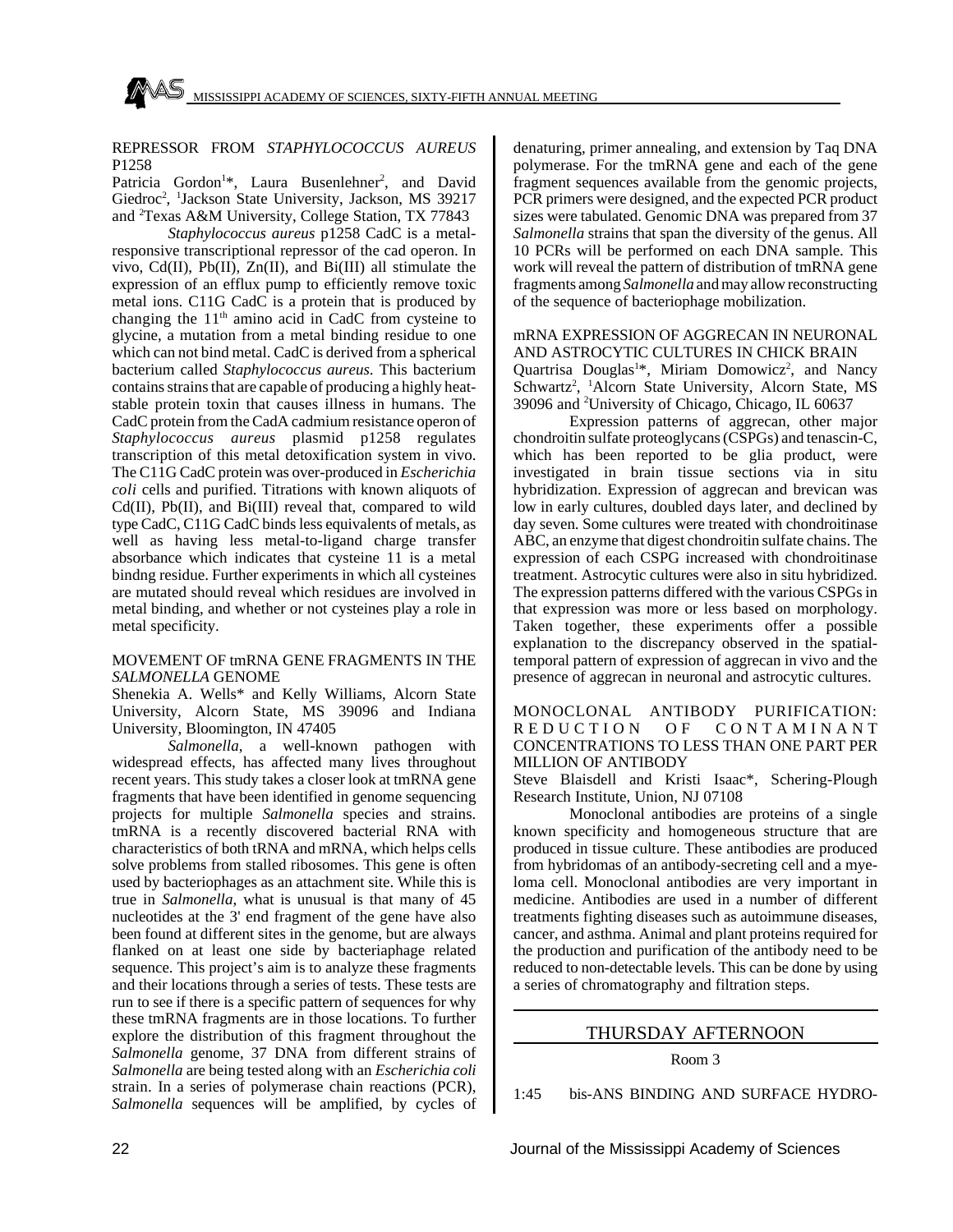

#### PHOBICITY OF *BACILLUS THURINGIENSIS* d-ENDOTOXIN CYT1A

Slobodanka D. Manceva\* and Peter Butko, University of Southern Mississippi, Hattiesburg, MS 39406

In order to elucidate mode of action of the toxin Cyt1A from *Bacillus thuringiensis* var. *israelensis*, we studied changes in its surface hydrophobicity as a function of pH and ionic strength, using a polarity-sensitive fluorescence probe bis-ANS (4,4'-dianilino-1,1'-binaphthyl-5,5'-disulfonic acid). An increase in the bis-ANS fluorescence was observed upon lowering the pH, with an apparent pK of 4.5, which is indicative of increased surface hydrophobicity. Scatchard plots were biphasic at both pH 7.5 and 4.2. In accord with previous studies on bis-ANS binding to many other proteins, the plots were interpreted in terms of two classes of binding sites. At pH 7.5, the two sites bound  $0.8 \pm 0.1$  and  $5.7 \pm 3.0$  bis-ANS molecules per molecule of Cyt1A (dissociation constants  $3.4 \pm 0.4$  and 70  $\pm$  30 mM, respectively). At pH 4.2, these values were 1.6  $\pm$ 0.1 and 9.1  $\pm$  9.8 (0.3 and 18  $\pm$  15 mM, respectively). These results support the hypothesis that decreased pH induces conformation changes in the toxin that make the latter more hydrophobic, with increased affinity toward lipid membranes. In contrast with the smooth, two-state transitions observed in the pH titration, fluorescence of Cyt1A-bound bis-ANS varied with ionic strength in a complex multiphasic manner. This suggests that the probe fluorescence is simultaneously modulated by several processes, such as electrostatic effects on the probe/protein binding and salt-induced unfolding of the protein.

#### 2:00 HYDROPHOBIN Sc3 SELF-ASSEMBLES AT INTERFACES VIA â-SHEET STACKING

Justin P. Buford\*, J. Shawn Goodwin, Paul Stroud, Charles L. McCormick, Gordon C. Cannon, and Peter Butko, University of Southern Mississippi, Hattiesburg, MS 39406

Amphipathic fungal proteins called hydrophobins are able to self-assemble into insoluble supramolecular structures at hydrophobic/hydrophilic interfaces, but the molecular mechanism and underlying protein conformation changes are not known. Many amyloidogenic proteins selfassemble into insoluble amyloid fibrils while undergoing a change to an all-â conformation. Stacked â-sheets can be very specifically detected by binding of two dyes, thioflavin T (ThT) and Congo red (CR). Secondary-structure prediction and circular dichroism data indicated that hydrophobin Sc3 is an all-â protein. In this study, spectral changes in fluorescence of ThT and in absorption of CR were measured in the presence of Sc3, amyloid â peptide (as a positive control) or an all-á protein apolipophorin-III (as a negative control). It was found that ThT interacts with Sc3 assemblies in the same manner as with the amyloid âsheet fibrils. CR did not show a discernible signal at neutral pH. However, when the electrostatic repulsion between Sc3 and CR was decreased by low pH, CR exhibited the same spectral changes in the presence of assembled Sc3 as those observed in the presence of assembled amyloid â peptide.

It is concluded that Sc3, and probably other hydrophobins too, self-assemble at interfaces in the same manner as amyloidogenic proteins, i.e., through â-sheet stacking.

#### 2:15 PURIFICATION AND CHARACTERIZATION OF RECOMBINANT GLUTAMINYL CYCLASE PRODUCED IN *DROSOPHILA* SCHNEIDER 2 CELLS

Rachell E. Booth\* and Robert C. Bateman, Jr., University of Southern Mississippi, Hattiesburg, MS 39406-5043

Peptides including neurotransmitters and hormones are processed along the secretory pathway by processing enzymes. For example, glutaminyl cyclase (QC) cyclizes N-terminal glutamine to pyro-glutamine to produce a biologically active peptide. In an effort to determine the mechanism of action and important structural characteristics of QC, we have expressed human QC in *Drosophila* Schneider 2 cells (DES QC). In this system, the protein is secreted into the media at levels approaching 50 mg/L. This recombinant form of the protein has been purified by anion-exchange chromatography and characterized to validate its representation of the native form. The pH activity optimum and kinetic constants for DES QC were found to be similar to that of the native bovine pituitary enzyme. Thus, the recombinant QC is a good representation to be used as a model for further structural studies. Preliminary gel shift assay studies indicate that the DES QC is glycosylated and phosphorylated. We are currently examining the specific sites where these post-translational modifications occur and determining if they are essential for activity or correct structure formation.

#### 2:30 INHIBITION STUDIES OF GLUTAMINYL **CYCLASE**

Stephanie A. Misquitta\* and Robert C. Bateman, Jr., University of Southern Mississippi, Hattiesburg, MS 39406-5043

Glutaminyl cyclase (QC) catalyzes the conversion of N-terminal glutamine to pyroglutamic acid in certain peptide hormones and neurotransmitters. We sought to obtain inhibitors for glutaminyl cyclase with a view to understanding the mechanism of enzyme action and as a tool for investigating the role of QC in cell culture. We studied the inhibition of the recombinant human QC using a series of imidazole derivatives. We determined the type of inhibition and the inhibitor constant for those that were found to inhibit the enzyme, with the best inhibitors exhibiting Ki values in the low micromolar range. Finally we are immobilizing these inhibitors in order to develop an affinity column for the rapid purification of QC.

#### 2:45 IDENTIFICATION OF THE CHLOROPLAST NUCLEOID PROTEIN, DCP68, AS A SULFITE REDUCTASE

Cecilia L. Chi-Ham\*, Gordon C. Cannon, and Sabine Heinhorst, University of Southern Mississippi, Hattiesburg,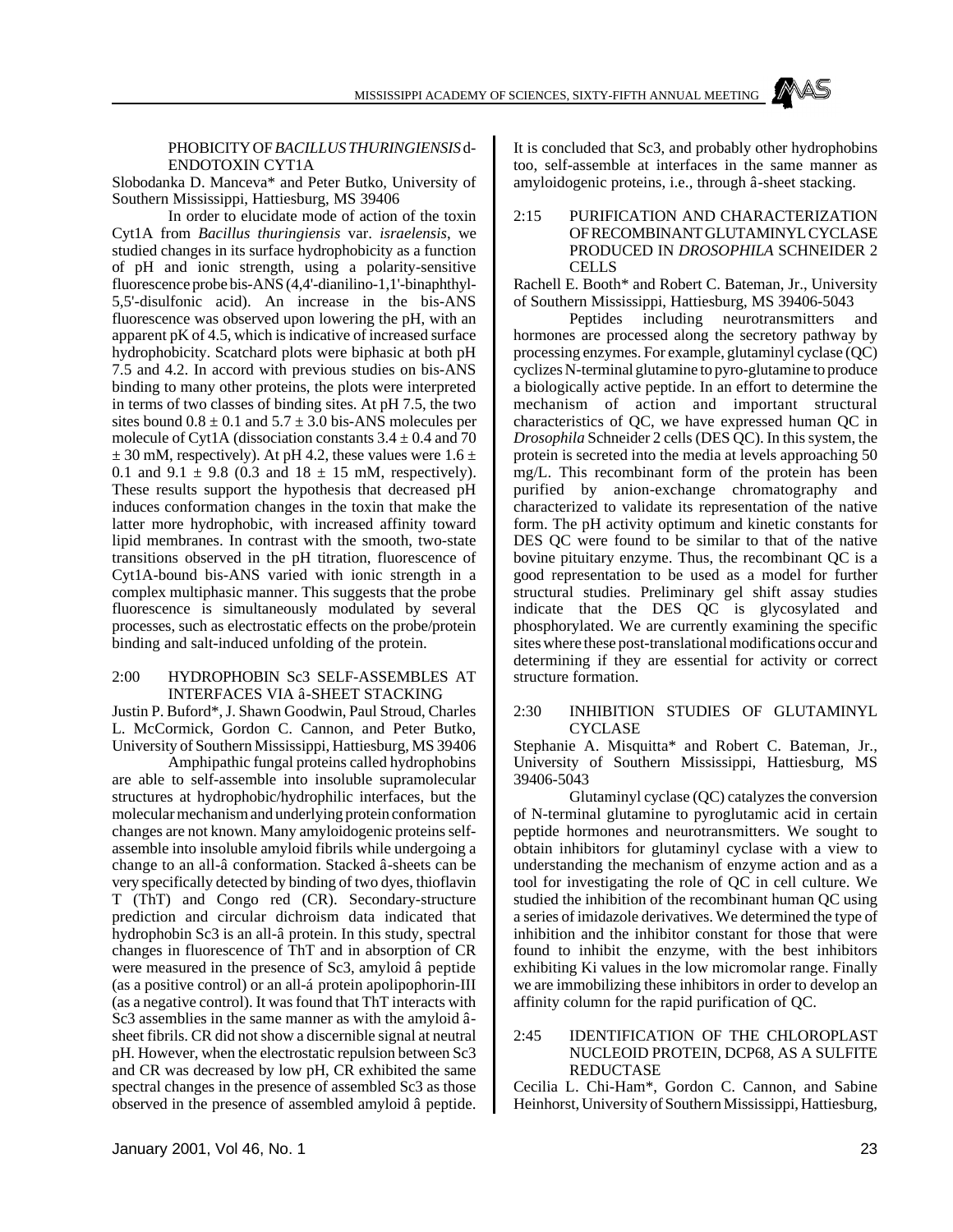#### MS 39406

Plastids are semiautonomous organelles that perform different functions depending on the cell type in which they reside. Their specific function is closely coordinated with the replication and expression of its DNA, which may be correlated to changes in nucleoid structure. In an effort to understand how the dynamic changes of the nucleoid may affect the organelle's function we have begun to characterize nucleoid proteins. We have previously shown that one of these proteins, DCP68, is able to compact DNA and inhibit DNA synthesis in vitro. Nterminal amino acid analysis and the absorption spectrum of the purified protein suggest that DCP68 is a sulfite reductase, a siroheme enzyme involved in the assimilation of sulfur for amino acid biosynthesis. The association of DCP68 with the nucleoid has been confirmed by in organello formaldehyde crosslinking of protein/DNA complexes and immuno-colocalization using antibodies against recombinant sulfite reductase from *Arabidopsis thaliana*. These findings suggest that DCP68 may be a bifunctional protein that plays a role in plastid DNA compaction and sulfur assimilation.

- 3:00 Break
- 3:15 A cDNA CLONE OF DCP68, A MAJOR DNA-BINDING PROTEIN OF SOYBEAN CHLORO-PLAST NUCLEOIDS

Mignon A. Keaton\*, Gordon C. Cannon, and Sabine Heinhorst, University of Southern Mississippi, Hattiesburg, MS 39406

Chloroplasts, like mitochondria, are semiautonomous organelles that contain their own DNA while also relying on nuclear encoded gene products. The chloroplast genome is associated with proteins into compact structures called nucleoids. During organellar development, nucleoid morphology and protein composition vary suggesting that nucleoid structure plays a role in the regulation of replication and transcription of the chloroplast genome. Therefore, identifying proteins that regulate nucleoid structure may lead to a better understanding of these processes. Previously in our lab, a 68 kDa DNAbinding protein (DCP68) was isolated from chloroplast nucleoids of *Glycine max* (soybean). Purified DCP68 is able to compact DNA and inhibit DNA synthesis in vitro. Nterminal sequencing and heme absorption peaks identified this protein as a sulfite reductase. The purpose of this project is to isolate a cDNA clone of DCP68 for further studies. Plant sulfite reductase cDNA sequences were used to design primers for the isolation and amplification of the cDNA of the soybean sulfite reductase. To date, approximately half of the corresponding sequence has been identified, cloned, and sequenced. The deduced amino acid sequence, which shows over 90% homology with other plant sulfite reductases, contains a potential transit peptide and the N-terminal sequence previously obtained by microsequencing of purified DCP68.

#### 3:30 AMPLIFICATION, CLONING, AND SEQUENCING OF EXONS ENCODING THE HUMAN ANDROGEN RECEPTOR

Christopher H. Wyatt\*, Randall S. Hines, and Steven T. Case, University of Mississippi Medical Center, Jackson, MS 39216

Mutations in the gene encoding the androgen receptor, an androgen activated, DNA-binding protein, frequently result in synthesis of a dysfunctional receptor and clinical manifestations termed androgen insensitivity syndrome (AIS.) The objective of this work was to develop and validate a method to screen human androgen receptor exons for mutations. About 2.5 µg of genomic DNA was extracted from 240 µL of whole blood. DNA was precipitated and resuspended at a concentration of 7.8 ng/µL. 100 µL PCR reactions were constructed using the genomic DNA as template. Pairs of opposing PCR primers corresponding to intron sequences flanking exons were designed. PCR parameters were optimized for each primer pair using a 15:1 mixture of KlentaqI and Pfu thermostable DNA polymerases. Successful PCR amplification resulted in a single band corresponding to the known exon length. PCR products were purified using a Wizard Plus Miniprep Kit (Promega), quantified, and cloned into the blunt-end plasmid vector, pT7Blue-3. Confirmation of cloning was provided by PCR. Plasmid DNA was subsequently prepped from the remainder of liquid cultures exhibiting PCR products whose size corresponded to that expected for each corresponding exon. Cycle DNA sequencing was performed on each strand using Sequitherm Excel II DNA Polymerase (Epicentre) and opposing infrared-labeled M13 primers. Products were analyzed on a LICOR Model 4000L Automated DNA Sequencer. Resulting sequences were compiled and compared using DNASIS (Hitachi). Using the above method, all the exons from control DNA had 100% sequence identity with wild-type androgen receptor exons.

3:45 TRANSLATIONAL REGULATION MEDIATED BY THE PROXIMITY OF AN RNA APTAMER-LIGAND COMPLEX TO THE INITIATION CODON

Arpna Vajpayee\* and Charles Wilson, University of California, Santa Cruz, CA 95060

Previous research has shown that after the insertion of a malachite green binding motif into a pRS306 derived plasmid, progression through the cell cycle was dramatically slowed. The malachite green binder was cloned into the 5'-untranslated region of CLB2 gene, which codes for a cell cycle protein that directs transition from G2 to mitosis. The aptamer-ligand decreased transcript translatability of the CLB2, but not its stability. This confirmed that translational initiation is blocked by ligandinduced conformational changes in the 5'-UTR. The purpose of the experiment was to confirm that aptamermediated translational regulation depends upon the proximity of the malachite green aptamer to the start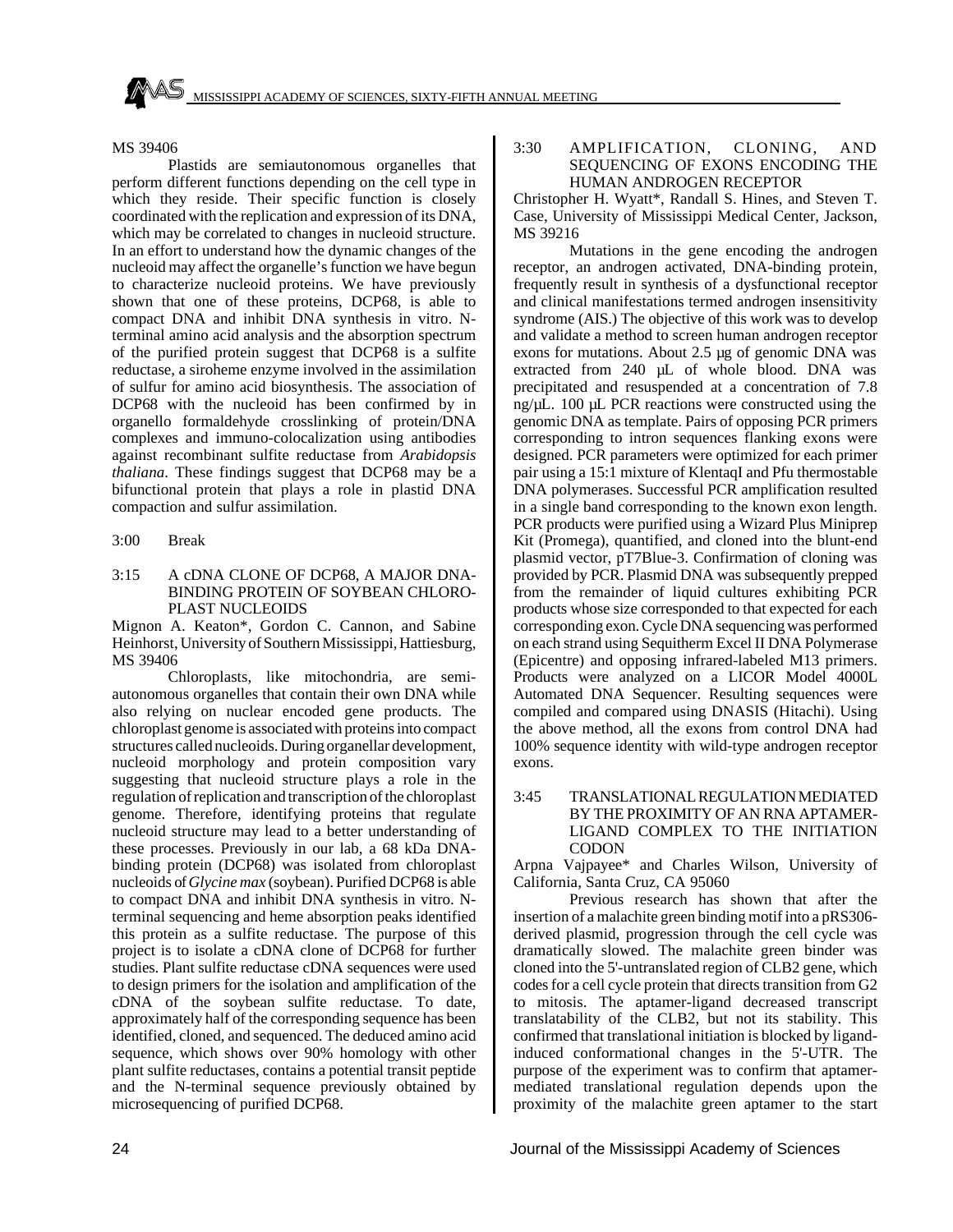

#### 4:00 MOLECULAR GENETIC ANALYSIS OF trqB **FUNCTIONS**

Lee R. Peeples III\*, and David Kehoe, Alcorn State University, Alcorn State, MS 39096 and Indiana University, Bloomington, IN 47405

Complementary chromatic adaptation is the ability of some cyanobacteria to alter the synthesis of certain proteins that make up the outer portion (rods) of their light harvesting complex (phycobilisome) with changing light quality. Several mutants have been characterized and complemented, revealing a putative sensor-RcaE. It is believed that this sensor receives photons of light and autophosphorylates, and passes this signal to different response regulators. This ultimately results in altered synthesis of phycocyanin and phycoerythrin, the pigmented phycobiliproteins that make up the rods of the phycobilisome. A novel class of mutants to the cyanobacterium *Fremyella diplosiphon* has been characterized. Unlike wild type cells, which produce the red pigment phycoerythrin when exposed to green light, these mutants are turquoise in color, revealing a change in the production of phycoerythrin. DNA sequencing has found there to be an insertion in the gene trqB for some of these mutant. It is believed that the lesion in trqB is the cause of this mutant phenotype. Therefore, by complementing the mutants with trqB from wild type, the hope is to discover if polymorphism in trqB is the cause of these turquoise mutants.

#### FRIDAY MORNING

#### Room 3

8:45 Introduction—Peter Butko

9:00 PLASMID SEQUENCES OF *EDWARDSIELLA ICTALURI*

VeeYang Tan\* and John Boyle, Mississippi State University, Mississippi State, MS 39762

*Edwardsiella ictaluri* causes enteric septicemia in channel catfish. It is responsible for loss of about 10% of the catfish crop in Mississippi each year. The molecular cause of the virulence is unknown. We have sequenced the

two plasmids of this bacterium in order to search for putative virulence factors. The sequences show that one plasmid is of the p15a family while the other is related to colE2 in *E. coli*. There are multiple open reading frames and one has a leu rich repeat domain seen in a virulence factor found in *Salmonella* and *Shigella* species.

#### 9:15 INTERFERON-GAMMA (IFN-g) PRODUCTION BY MURINE CD8 AND CD4 CELLS IN RESPONSE TO SPECIFIC ANTIGEN AND NON-SPECIFIC FACTORS FROM *TRYPANOSOMA BRUCEI RHODENSIENSE*

Caleph B. Wilson<sup>1\*</sup>, Karen Demick<sup>2</sup>, and John M. Mansfield<sup>2</sup>, <sup>1</sup>Alcorn State University, Alcorn State, MS 39096-7500 and <sup>2</sup>University of Wisconsin, Madison, WI 53706

Lymphocytes from uninfected and *Trypanosoma brucei rhodesiense* infected mouse strains were examined for the production of IFN-g following in vitro exposure to (1) the major surface antigen, variant surface glycoprotein (VSG), (2) a non-antigenic stimulating factor present in trypanosome whole cell extracts (Tex), and (3) a panspecific T cell antigen, Concanavalin A (Con A). Spleen cells from four murine strains were cultured onto 96 well nitrocellulose microtiter plates as well as in 24-well tissue culture plates. The nitrocellulose plates were processed for the ELISPOT assay, which detects the number of cells secreting IFN-g after various incubation periods at  $37^{\circ}$ C. The 24-well tissue culture plates were incubated at  $37^{\circ}$ C and supernatant fluids were harvested and examined for IFN-g via the enzyme-linked immunosorbent assay (ELISA). Data indicated that the most effective stimulant for IFN-g  in uninfected splenocytes (expect the RAG-1 mice) was Con A. Tex was the second most effective stimulant in the uninfected cells. In the infected splenocytes, Con A and Tex presented comparable stimulation levels, while VSG induced the least. The overall results suggest that CD8 T lymphocytes may contribute to overall IFN-g levels after exposure to factors(s) present in trypanosome cells.

#### 9:30 PEPTIDOGLYCAN FROM GROUP B *STREPTOCOCCUS* AS A TARGET FOR NATURAL IgM ANTIBODIES IN MICE

Andrea A. Krell\* and Peter Butko, University of Southern Mississippi, Hattiesburg, MS 39406

Group B *Streptococcus* (GBS) bacteria can colonize healthy adults without causing infection, but when present in newborn infants, the elderly, and immunocompromised adults the bacteria can cause sepsis and meningitis, resulting in disability and sometimes death. It has been discovered previously that normal mouse serum (NMS) contains natural IgM antibodies to GBS. This work is part of a project aimed at identification of the molecular target for these antibodies. Potential binding sites include fibrous C and R proteins on the cell surface, the peptidoglycan cell wall, and the cell's polysaccharide capsule. Previous research indicated that the most probable of these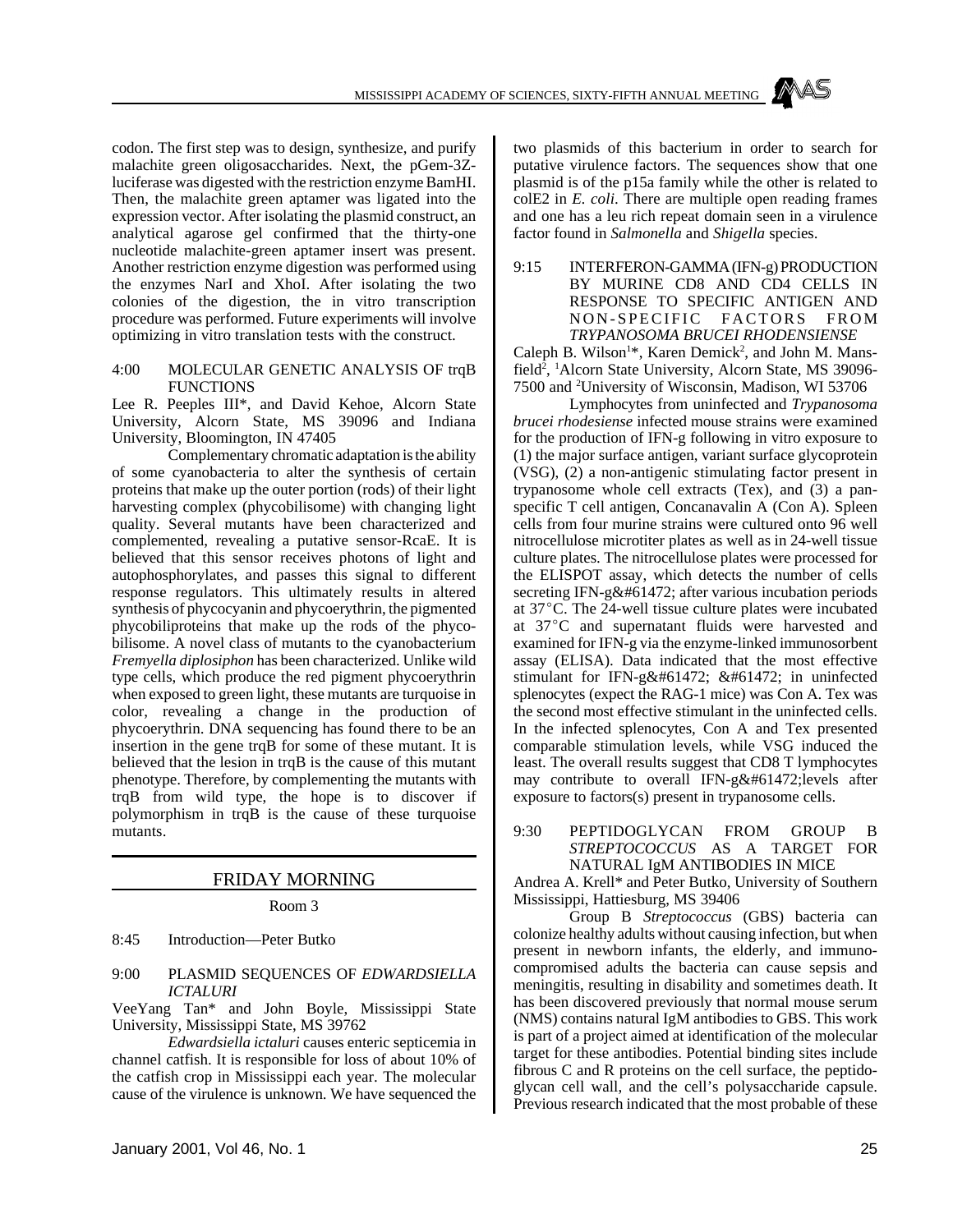suspects is the peptidoglycan cell wall. Peptidoglycan (PG) from GBS was isolated and its potential for binding anti-GBS IgM was determined. Cell walls were prepared by treatment with DNAse, RNAse, and sodium dodecyl sulfate, followed by homogenization. A modified Enzyme-Linked ImmunoSorbent Assay (ELISA) was used to determine the extent of antibody binding to the whole GBS cells and to PG. Results indicate that the isolated PG bound the mouse anti-GBS IgM as efficiently as whole bacterial cells. Furthermore, serum preabsorbed with PG exhibited approximately 20% lower activity than NMS in ELISA. The results thus support the notion that GBS cell wall is the antigenic target for natural anti-GBS IgM in mice.

- 9:45 Break
- 10:00 CLONING AND OVER-EXPRESSION OF A MOLD-SPECIFIC GENE IN THE PATHO-GENIC FUNGUS *HISTOPLASMA CAPSU-LATUM*

Xianbin Tian\* and Glenmore Shearer, Jr., University of Southern Mississippi, Hattiesburg, MS 39406

Mold/yeast dimorphism is an important feature in pathogenesis of the fungus *Histoplasma capsulatum*. The multicellular mold form, which is found in soil, shifts to the pathogenic yeast form in people who inhale spores or mold fragments. Thus an understanding of the molecular genetics of dimorphism is valuable from a developmental biology aspect as well as for potential development of therapeutic and diagnostic tools. Here we report the cloning of MS8, a single copy gene strongly upregulated in the mold form but transcriptionally silent in the yeast. The MS8 cDNA was 1250 bp long with an open reading frame of 612 bp. A GenBank homology search revealed no genes in the database with significant similarity to MS8. Forced expression of MS8 in the yeast form was accomplished by transforming cells with a vector carrying MS8 fused to the strong constitutive Tef1 promoter. Yeast cells expressing MS8 maintained the yeast morphology but exhibited clumping in liquid media and altered colony texture on agar plates. MS8 knockouts are being constructed to further study the role of this gene in dimorphism.

10:15 ANALYSIS OF THE rDNA CLUSTER IN THE PATHOGENIC FUNGUS *HISTOPLASMA CAPSULATUM*

Sally L. Faherty\* and Glenmore Shearer, Jr., University of Southern Mississippi, Hattiesburg, MS 39406

The dimorphic fungus *Histoplasma capsulatum* (Hc) is the etiologic agent of the common and serious disease histoplasmosis which infects an estimated 500,000 Americans each year. The organism grows in soil as a saprophytic multicellular mold. When mold fragments or spores are inhaled, the organism shifts to a unicellular budding yeast form in the lungs. This mold-to-yeast shift is required for the disease to progress. In our studies to understand the molecular genetics of this dimorphic process, we have isolated several dimorphism regulated genes. Unfortunately, genetic knockouts are quite difficult to construct in *Histoplasma*, which makes experiments to test the role of these genes very expensive and time consuming. We are exploring the use of antisense ribosomes, containing small sections of target gene antisense, as a post transcriptional gene silencing alternative to gene knockouts. Here we report the first step in these studies: the isolation and analysis of the *Histoplasma* rDNA cluster. In contrast to most organisms, Hc appears to have a single copy of the rDNA. By comparison of the Hc rDNA sequence to other organisms, we have identified several putative dispensable regions suitable for target gene antisense insertion.

#### 10:30 ANALYSIS OF THE MOLD-SPECIFIC GENE M46 AND THE YEAST-SPECIFIC GENE Y56 FROM *HISTOPLASMA CAPSULATUM*

Vani Naraharisetty\* and Glenmore Shearer, Jr., University of Southern Mississippi, Hattiesburg, MS 39406

The dimorphic fungus *Histoplasma capsulatum* is the etiologic agent of the respiratory disease histoplasmosis which infects an estimated 500,000 people each year in the United States. The organism grows in the soil (or in the lab at  $25^{\circ}$ C) as saprophytic multicellular mold and converts to the pathogenic unicellular yeast form in the infected host (or in the lab at  $37^{\circ}$ C). In the attempt to understand the molecular biology of this morphological conversion, genes specific to the yeast and mold phase are being isolated in our lab. Two such genes, M46 specific to the mold phase and Y56 specific to the yeast phase, were isolated from a subtracted cDNA library, prepared with a PCR based normalizing method, which enriches for differentially expressed low abundance sequences. Northern blots showed M46 was expressed in mold form but undetectable in yeast cells. Y56 was expressed in yeast cells but was undetectable in mold phase cells. Partial sequence of M46 showed no homology to any sequence in the GenBank database. Y56 however is a gene previously shown to encode a strongly antigenic protein in *Histoplasma*. Genetic knockout experiments are underway to help determine the role of these genes in dimorphism.

10:45 Divisional Business Meeting

#### **CHEMISTRY AND CHEMICAL ENGINEERING**

Chair: Lovell E. Agwaramgbo, Tougaloo College Vicechair: David Creed, University of Southern Mississippi

### THURSDAY MORNING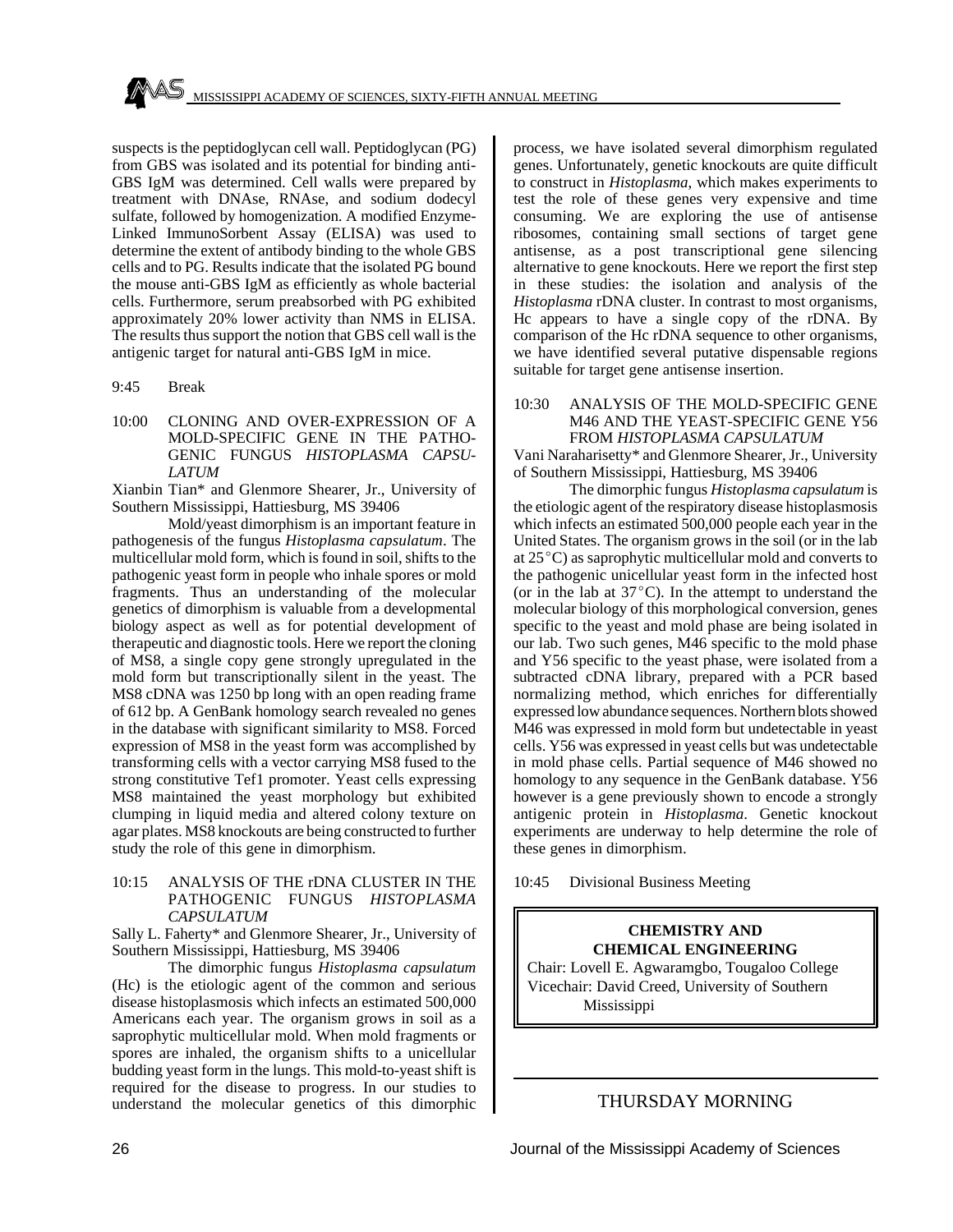#### Room 1

#### 9:00 TEMPLATING LYOTROPIC LIQUID CRYSTALLINE STRUCTURE ONTO POLY-ACRYLAMIDE VIA PHOTOPOLYMERIZA-**TION**

Shannon M. Smith\*, Christopher L. Lester, and C. Allan Guymon, University of Southern Mississippi, Hattiesburg, MS 39406

Polyacrylamide gels are common media for electrophoretic separation techniques in biological chemistry. This study investigates the improvement of polyacrylamide gels by templating the regular nanostructure of various lyotropic liquid crystalline (LLC) phases of surfactant/water mixtures onto polyacrylamide via photopolymerization. Acrylamide has been shown to sequester into the aqueous and interfacial domains of LLCs. Photopolymerization of such systems proceeds slowly in isotropic solutions of acrylamide and water, but as surfactant is added to solutions, isotropic micellar phases form and polymerization rate increases. Further increases in surfactant concentration yields bicontinuous cubic mesophases which exhibit the most enhanced rate of polymerization. High concentrations of surfactant produce inverse micellar phases and polymerization rates similar to that of micellar phases. Polymerization rate enhancements are attributed to both segregational phenomenon and to diffusional limitations imposed by ordered LLC phases. Initial studies indicate that original LLC structure is templated onto polyacrylamide and that compressive modulus and swellability are impacted by system design.

#### 9:20 THE EFFECTS OF LIQUID PENETRATION ON THE LAYER STRUCTURE OF POCAHONTAS #3 COAL

Tolecia Clark-Turner\* and David L. Wertz, Mississippi University for Women, Columbus, MS 39701 and University of Southern Mississippi, Hattiesburg, MS 39406

Hydrocarbons, found between coal layers, if extracted could be used as fuel sources. Studies are currently being performed on several coal samples to find the organic solvents that provide maximum separation between the coal layers, and thus, facilitate hydrocarbon extraction. This study focuses on Pocahontas #3 (POC) coal. POC samples were treated with seven organic solvents. Treated coal samples were analyzed by wide-angle X-ray scattering (WAXRS) to note any distance change of spacing between the coal layers. The average distances of the interlayer spacing of the treated POC samples was compared to that of the untreated POC samples. Preliminary results show that highly aromatic solvents with hydrogen-bonding capabilities produced the greatest change in interlayer spacing.

#### 9:40 EFFECTIVE INTERFACIAL-TENSION-INDUCED CONVECTION (EITIC) IN

#### MISCIBLE FLUIDS

John A. Pojman<sup>1\*</sup>, Yuri A. Chekanov<sup>1</sup>, Jonathan Masere<sup>1</sup>, Vitaly Volpert<sup>2</sup>, Thierry Dumont<sup>2</sup>, and Hermann Wilke<sup>3</sup>, <sup>1</sup>University of Southern Mississippi, Hattiesburg, MS 39406; <sup>2</sup>Universite Lyon, Lyon, France; and <sup>3</sup>Institute of Crystal Growth, Berlin-Adlershof, Germany

Using spinning drop tensiometry, we confirmed that an effective interfacial tension (EIT) exists between miscible fluids, which is necessarily transient. We studied glycerin and water and dodecyl acrylate with poly(dodecyl acrylate). Using the concept of the Korteweg stress induced by concentration and temperature gradients, we show with numerical simulations that convection should occur in miscible systems with sharp but non-uniform concentration and/or temperature gradients, analogous to surface-tension induced convection in immiscible fluid layers. The parameter for the stress was estimated by comparing the Cahn-Hilliard formula for the interfacial tension to experimental data from the spinning drop tensiometer. Simulations with a variation in the width of the concentration gradient were compared to simulations for a standard immiscible interface in which the variation of interfacial tension was equivalent to the initial variation in EIT.

#### 10:00 AB INITIO STUDIES OF SILYL COMPOUNDS MAY PROVIDE A NEW PARADIGM FOR THE SILICON BETA EFFECT

Lovell E. Agwaramgbo, Tougaloo College, Tougaloo, MS 39174

The stabilization of beta-silyl cation 1 and the regio-chemistry of the ring-opening reactions of alpha, beta-epoxysilane 4 have been well documented and widely accepted. However, it has not been very clear why alpha, beta-epoxysilanes cleave alpha to silicon even under acidic conditions which would facilitate SN1-like process. This process should lead to beta-cleavage because cations beta to silicon are known to be stabilized. To dramatize and understand this varying silicon effect, we decided to conduct theoretical calculations on compounds such as 1-4 below using Hartree Fock method and 6-31G(d) basis set to examine the following properties: thermochemistry, charge distribution, and bond lengths. The Hartree Fock theoretical results of some of these compounds may support our experimental data or provide a new paradigm for the silicon alpha and beta effects. R-CH2 1;  $R = Me3Si-CH22$ ;  $R = Ph 3$ ;  $R = Me3C 4$ . alpha-trimethylsilyl styrene oxide

10:20 Break

#### 10:30 BEHAVIOR OF TWO ARGONNE PREMIUM COALS IN THE PRESENCE OF PYRIDINE

Stephen B. DuBose\* and David L. Wertz, University of Southern Mississippi, Hattiesburg, MS 39406

Depending upon the rank of a coal, its molecular composition can vary greatly. It is known that coals of a lower rank possess a higher percentage of free water,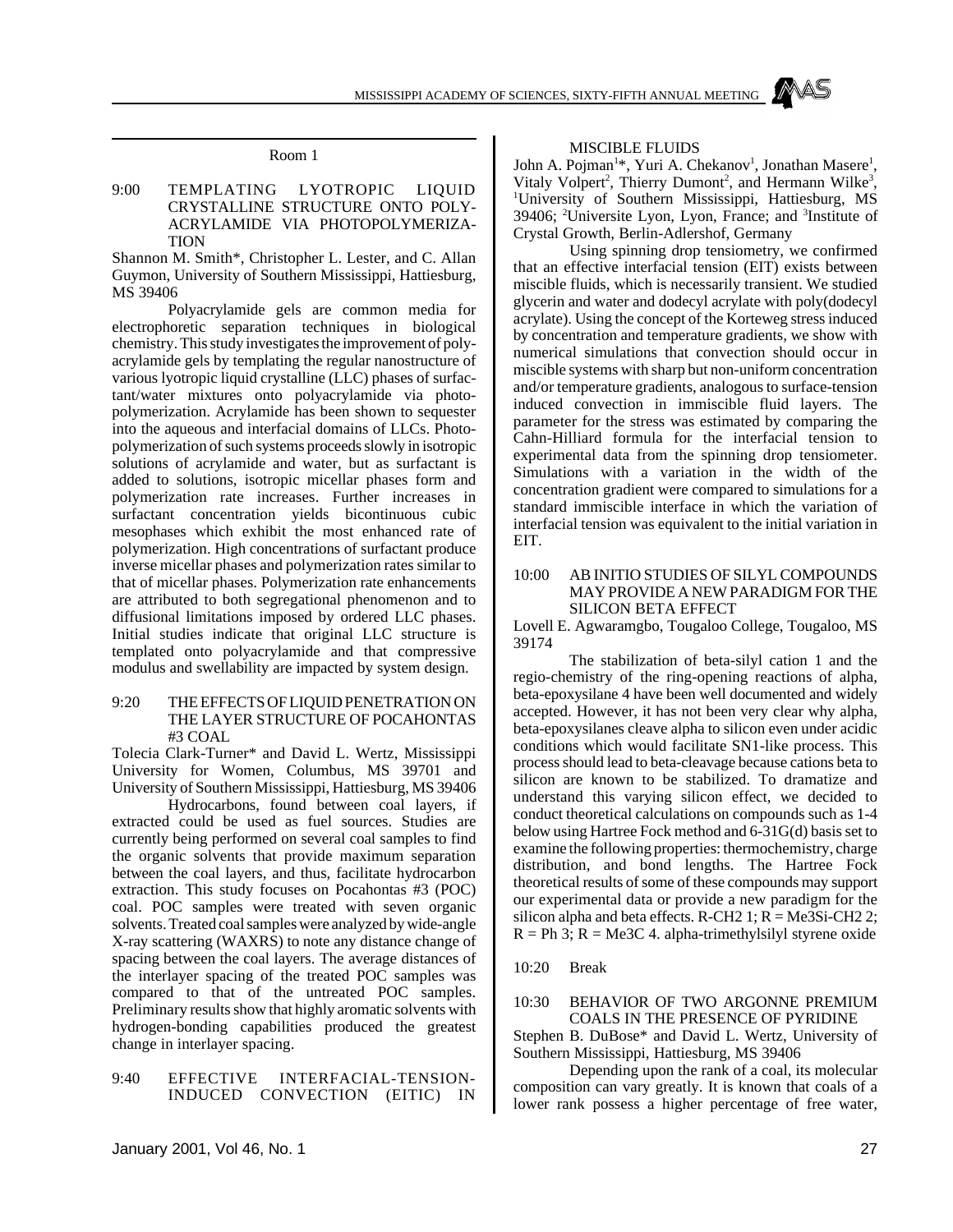hydroxyl, carboxyl, and in general, electron-rich groups than their higher-ranked counterparts. It is believed that these groups allow for effective hydrogen bonding between polycyclic aromatic (PCA) layers in the coal matrix. Solvents, especially those that are polar and planar in nature, have been shown to disrupt the hydrogen bonding occurring between adjacent layers. In effect, this disruption swells the PCA layers, allowing for the inclusion of a solvent molecule between PCA layers. In this experiment, two coals from the Argonne Premium Coal Samples program are allowed to undergo solvent swelling using pyridine. The first, Beulah Zap lignite (APC 801), is a low ranked coal with many functional groups quite capable of hydrogen bonding. The second, Pocahontas #3 (APC 501), is a low-volatile bituminous coal having fewer functional groups available for hydrogen bonding. Via wide angle Xray scattering, preliminary results show that pyridine affects APC 801's short-range PCA layer stacking long after all solvent has evaporated from the sample. APC 501's layer stacking is also affected by pyridine; however, the effect is more subtle, seemingly affecting its long-range structure more so than its short-range structure.

#### 10:50 ADSOLUBILIZATION OF STYRENE BY NON-IONIC SURFACTANTS ON SILICA

Yongqiang Tan\* and John O'Haver, University of Mississippi, University, MS 38677

Adsolubilization, solubilization of sparingly soluble compounds in adsorbed surfactant aggregates has demonstrated applications in many fields including composite materials, pharmaceutics, and separation processes. The adsolubilization of styrene by polyethyoxylated alkylphenols (Triton X) series surfactants on amorphous precipitated silica was investigated. The Triton X surfactants used vary from 8.5 ethyoxylated (EO) groups to 12.5 ethyoxylated (EO) groups. The results show that at concentrations below the critical micelle concentration (CMC), adsolubilizations decreased with increasing numbers of EO groups, especially at the higher styrene loading levels. With the addition of lipophilic linkers (long chain linear alcohols, vary from C8 to C16) the adsolubilization of styrene increased with increasing alcohol concentration. Lipophilic linkers increase the interaction between the styrene and the hydrophobic group of the surfactants, increasing the solubilizing capacity of the adsorbed surfactant aggregates.

#### 11:10 X-RAY DIFFRACTION SPECTRA OF W.O.M.B.A.T. AND BEAD WIRE POWDERS

Erin L. Fewell\* and David L. Wertz, University of Southern Mississippi, Hattiesburg, MS 39406

In the Wertz Oxidative Molecular Bombardment at Ambient Temperatures (WOMBAT) process, the rubbery parts of scrap tires are cleaved from the steel belts and beads and converted to an easily collected high carbon pulp by reaction with the liquid phase chemical. The pulp is then dried in order to obtain an analyte suitable for testing. This WOMBAT powder is combusted and then analyzed by Xray diffraction. Separately, another tire is dissected and the bead wire strips held together by a gummy resin are acquired. The bead wire strips are sliced into crosssectional pieces approximately 0.25 inches thick and combusted. The combustion yields metal pieces and a coarse powder which are separated using a WOMBAT separation device. The bead wire powder is analyzed in the same manner as the original WOMBAT powder—by X-ray diffraction. The spectra obtained from the two powders reveal the materials comprising them. A comparison of the spectra will be discussed.

#### 11:30 TITRATION OF NITRIC ACID USED IN WOMBAT PROCESS

Kristi Budzinski\* and David L. Wertz, University of Southern Mississippi, Hattiesburg, MS 39406

The Wertz Oxidative Molecular Bombardment at Ambient Temperature (WOMBAT) process uses nitric acid to oxidize shredded pieces of tire. The length of time the nitric acid has been used in the WOMBAT ranges from three days to ten days. After a given length of time, a sample of nitric acid has been removed from the WOMBAT and filtered to remove any residual powder left from the tires. The filtered nitric acid is then titrated with 0.1 molar KOH. Graphing the results of the titration, one can calculate the mole percent of the used nitric acid at the end point of titration ( $pH = 7$ ). The mole percent of used nitric acid is compared to the mole percent of unused nitric acid, again at the end point, which has also been titrated using the same method. This comparison reveals the relative strength of nitric acid after it has been used in the WOMBAT process. The results of this titration provide an optimal scope of time for which the nitric acid effectively breaks down the greatest amount of tire scraps. Specific results will be discussed.

#### THURSDAY AFTERNOON

#### Room 1

#### 1:30 CORRELATING WAVELENGTH-DISPERSIVE X-RAY FLUORESCENCE SPECTRA FROM MODEL COMPOUNDS WITH WDXRF SPECTRA OF VARIOUS EXPERIMENTS RELATED TO THE WOMBAT PROCESS

Ashley D. Trahan\* and David L. Wertz, University of Southern Mississippi, Hattiesburg, MS 39406

Model compounds of various solid-state metal salt mixtures were prepared by weight percent and homogenized. The mixtures were designed to represent standardized elemental compositions of tire-derived powder samples. The mixtures range from 1%–5% of each component in graphite, which is the expected weight percentage range of these components in tires. Wavelengthdispersive X-ray fluorescence spectra of the mixtures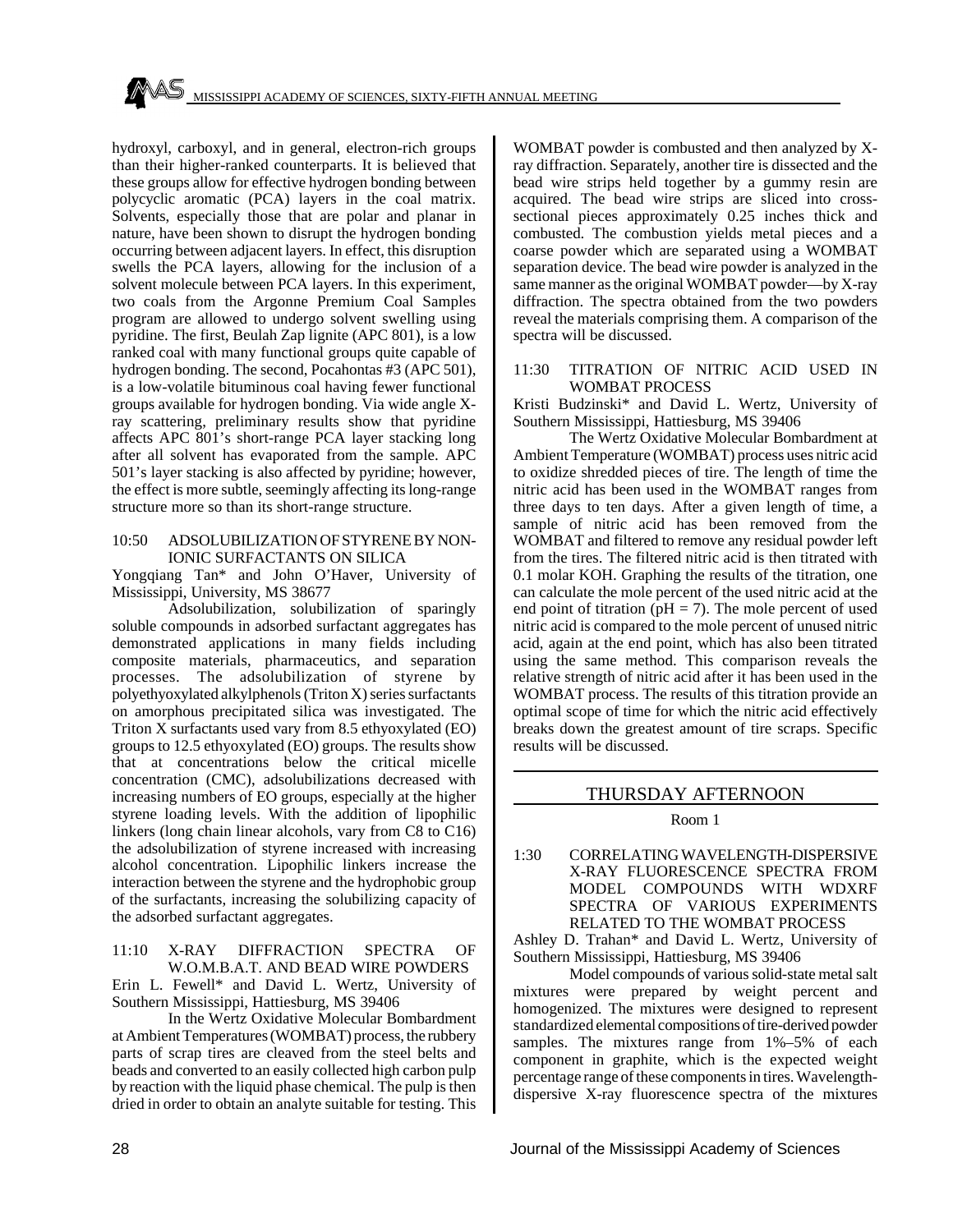provide comparisons between metal salt abundance and Kalpha peak intensity for the particular component. The abundance to intensity correlation of the model compound mixtures is compared with WDXRF spectrum of other WDXRF spectrum of interest that have been processed by the WOMBAT methods.

1:50 POLYMERIZATION KINETICS OF TEM-PLATED POLYMERIZATIONS IN LYO-TROPIC LIQUID CRYSTALS

Colleen D. Colson, Christopher L. Lester, and C. Allan Guymon, University of Southern Mississippi, Hattiesburg, MS 39406

The polymerization behavior of oil and watersoluble monomers, as well as monofunctional and difunctional monomers, in a cationic surfactant/water lyotropic liquid crystal (LLC) system is detailed in this work. The LLC morphologies have a direct effect on the polymerization kinetics of monomers with different polarities. The polar monomers exhibit much faster polymerization rates in the higher ordered lamellar mesophase. This is a result of the depressed termination rates. For nonpolar monomers the polymerization rate due to the morphology has an opposite effect. The nonpolar monomers have an enhanced polymerization rate in the micellar aggregates. This is a result of higher local concentrations of monomer in the micelles which causes the rate of propagation to increase. Initial results indicate that the original LLC morphologies are retained after polymerization, especially in the highly ordered lamellar mesophases.

#### 2:10 CHARACTERIZATION OF THE REACTION OF NITRIC ACID WITH MATERIALS USED IN THE WOMBAT PROCESS

Eric R. Smith\* and David L. Wertz, University of Southern Mississippi, Hattiesburg, MS 39406

Bead wire and tire residuals were reacted with nitric acid in a reactor flask. Measurements were made of the speed of reaction when performed under differing temperatures. The acid was reused several times in order to determine the general drop in pH after a cycle of reaction, as the acid is reused in the actual WOMBAT reactor. After each cycle, a sample of acid was titrated to determine the pH of acid. The time measurements were combined with pH measurements to determine a general rate of decomposition of the acid in the reaction with the bead wire and residuals. The results of the experiment will be used to further develop the WOMBAT process.

#### 2:30 AB INITIO STUDY OF THE STABILIZATION OF ANIONS BY ALPHA TRIMETHYL- SILYL AND PHENYL GROUPS

Chinyere E. Agwaramgbo<sup>1\*</sup>, Lovell E. Agwaramgbo<sup>1</sup>, Eucharia Agwaramgbo<sup>1</sup>, Ilya Yanov<sup>2</sup>, and Jerzy Leszczynski<sup>2</sup>, <sup>1</sup>Tougaloo College, Tougaloo, MS 39174 and 2 Jackson State University, Jackson, MS 39217

Beta-silyl cations and alpha-silyl anions are known to be stabilized. It is also known that benzyl group tends to stabilize both cations and anions. However, there has been no theoretical studies done on the regiospecicific deprotonation of systems I & II, which contain both alpha silyl and alpha phenyl methylene hydrogens. Ab initio calculations were done using Hartree Fock and B3LYP methods and 6-31G\* basis set. The results showed varying stabilities between the trimethylsilyl and phenyl groups. Ph-CH2CH2SiMe3 Ph-CH2COCH2SiMe3 I II. Acknowledgments: Tougaloo College Title III Curriculum Enhancement/Academic Support NSF CREST Program

- 2:50 Break
- 3:00 CAN TWO HEADS BE BETTER THAN ONE? A STUDY ON CHIRAL RESOLUTION USING MIXTURES OF THE CHIRAL SELECTORS VANCOMYCIN AND RISTOCETIN A

Colette Rabai\*, Richie Sumrall\*, and Timothy J. Ward, Millsaps College, Jackson, MS 39210

Through utilization of capillary electrophoresis, a powerful method for the separation of chiral compounds is available. Within the area of chiral separations, the macrocyclic antibiotics have emerged as one of the most prominent and widely applicable chiral selectors. Two glycopeptide antibiotics frequently employed in chiral separations are vancomycin and ristocetin A, both of which have proven individually to be rapid and efficient separation tools for many classes of chiral compounds. In this study, the effect on resolution using various mixtures of vancomycin and ristocetin to resolve certain chiral compounds was examined. It was found that greater enantioselectivities could be obtained using the mixture of the chiral selectors versus using either of the chiral selectors alone.

#### 3:20 PARTICLE IMAGE VELOCIMETRY APPLIED TO MISCIBLE POLYMER SYSTEMS

William J. Ainsworth\*, John A. Pojman, and Yuri A. Chekanov, University of Southern Mississippi, Hattiesburg, MS 39406

Convective fluid motion induced by miscible polymer/monomer interfacial surface tension and thermal gradients can be measured using particle image velocimetry (PIV). PIV uses a sheet of laser light passing through a sample to illuminate neutrally buoyant tracer particles that scatter the laser light and follow the convective motion. The miscible polymer/monomer interfaces were created by the photopolymerization of half of the sample using a high intensity fiber optic UV light source. Studies have been carried out involving the formation of the interface and the creation of thermal gradients within the interface by heating the sample. Video images of the reactions and the resultant fluid flow were analyzed using particle tracking software provided by NASA.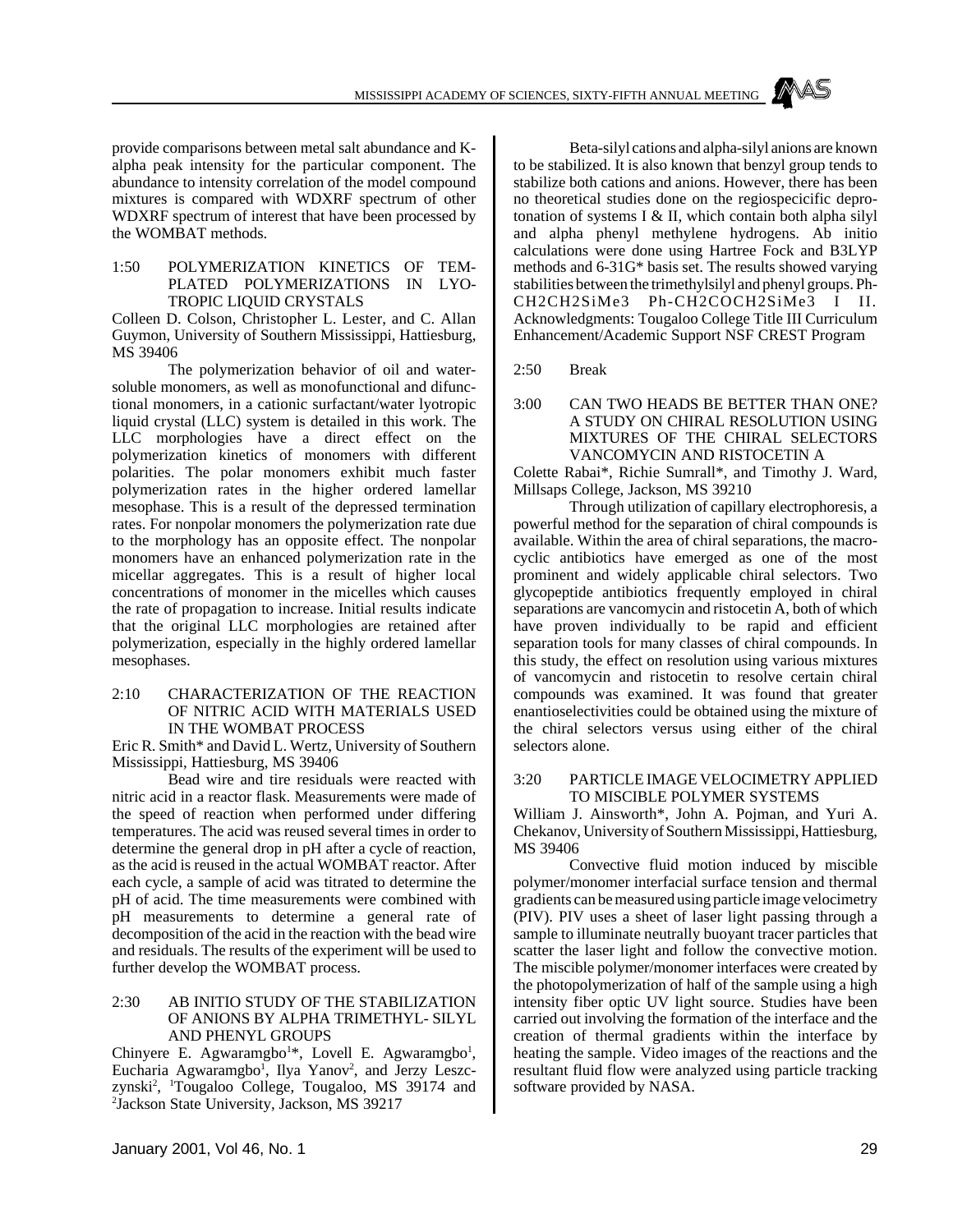

#### 3:40 ISOTHERMAL FRONTAL<br>POLYMERIZATION: THE USE OF POLYMERIZATION: SHADOWGRAPHY IN DETECTING FRONTS

Lydia L. Lewis\* and John A. Pojman, University of Southern Mississippi, Hattiesburg, MS 39406

Isothermal Frontal Polymerization (IFP) is a method that utilizes the Trommsdorff effect to convert monomer into polymer through a self-sustaining propagating front. IFP is used in industry to produce gradient materials, but a conclusive study of the parameters affecting its mechanism has not been published to our knowledge. We have studied the effects that the parameters of initiator concentration, initiator decomposition rate, and temperature have on the IFP system of Poly(methyl methacrylate)/Methyl methacrylate using the optics technique of shadowgraphy to determine the extent of propagation. Detection methods that disrupt the gelation process of IFP do not produce reproducible results but do support a general trend: Increasing any of the three parameters increases the rate of propagation and decreases the length and time of propagation. Shadowgraphy does not disrupt the gelation process yielding more reproducible results than previous detection methods.

4:00 Divisional Business Meeting

#### FRIDAY MORNING

#### Room 1

8:20 Divisional Poster Session

THE APPLICATION OF THE COMET ASSAY TO DETECT DNA DAMAGE IN MAMMALIAN CELLS Henry E. Outlaw\*, A.L. Burleson, R.L. Maddux, M.L. Snell, and M.L. Cunningham, Delta State University, Cleveland, MS 38733; North Carolina State University, Raleigh, NC 27695; and National Institute of Environmental Health Sciences, Research Triangle Park, NC 27709

The comet assay, also known as the alkaline single cell gel (SCG) assay, was developed by N.P. Singh in 1988.This assay uses biochemical techniques in alkaline conditions to detect DNA single strand breaks, alkali-labile sites, and crosslinking. The advantages of the comet assay includes: (1) data collection at the level of the individual cell; (2) small sample sizes  $\left($ <10,000 cells); (3) highly sensitive for detecting DNA damage; (4) most eukaryotic cells can be used; (5) the assay is economical, simple, fast, and easy to integrate. The comet assay is used in many different areas of scientific study such as DNA repair studies, genetic toxicology, environmental biomonitoring, and human epidemiology. We are establishing this assay in our laboratory to assess mammalian cell DNA damage produced by chemicals tested by the National Toxicology Program.

#### NMDA RECEPTOR MODULATION INFLUENCES PERFORMANCE OF AN ATTENTIONAL SET-SHIFT TASK IN THE RAT

Henry E. Outlaw, Delta State University, Cleveland, MS 38733

Pharmacological agents that antagonize the NMDA glutamate receptor have been shown to produce cognitive deficits similar to those observed in patients with schizophrenia. In order to develop an animal model to study schizophrenia, we assess the effect of MK-801, a noncompetitive NMDA receptor antagonist, on attentional set-shifting ability in rats, by the use of a plus-maze task analogous to the Wisconsin Card Sort Task. MK-801 produces a significant impairment in learning in injected animals compared to controls.

#### DETERMINATION OF BUSULFAN IN PLASMS USING GC-MS

Henry E. Outlaw\*, Asia Ivery, John Rodman, Sandy Call, and Charles Rose, Delta State University, Cleveland, MS 38733 and St. Jude Children's Research Hospital, Memphis, TN 38105

Interpatient variability in the pharmacokinetics of chemotherapy agents is an important determinant of treatment outcome and arises from age-related differences in drug disposition and from the effects of disease and concomitant therapy on hepatic and renal function. Busulfan is a preferred myeloablative agent for pediatric patients undergoing bone marrow transplantation and is both hepatically metabolized and hepatotoxic. The results of our previous work, which showed a 2- to 3- fold higher rate of systemic clearance in children than in adults, motivated studies to control systemic exposure to busulfan of assure efficacy and minimize the risk of toxicity for pediatric bone marrow transplantation. A recently initiated study with a novel investigational parenteral formulation of busulfan has shown that induction of metabolism and variability in systemic exposure. Moreover, individualized dosage regiments based on measured concentrations of busulfan on day 1 of therapy have been shown to further control for interpatient pharmacokinetic variability. This ongoing work will determine pharmacodynamic relationships between systemic exposure to busulfan, risk of toxicity, and timely engraftment for children undergoing bone marrow transplantation.

#### STRUCTURE AND SUBSTITUENT EFFECTS IN THE STABILIZATION OF CATIONS: IMPLICATIONS TO SUBSTITUTION REACTIONS

Lovell E. Agwaramgbo<sup>1\*</sup>, Hinda Ahmed<sup>1</sup>, and Jerzy Leszczynski<sup>2</sup>, <sup>1</sup>Tougaloo College, Tougaloo, MS 39174 and 2 Jackson State University, Jackson, MS 39217

The rate and pathway of many reactions depend on the structure of the reacting substrates. Whether a reaction will be thermodynamically or kinetically controlled depends on the nature of substrates, solvent, etc. Substituents can greatly control the outcome of a reaction,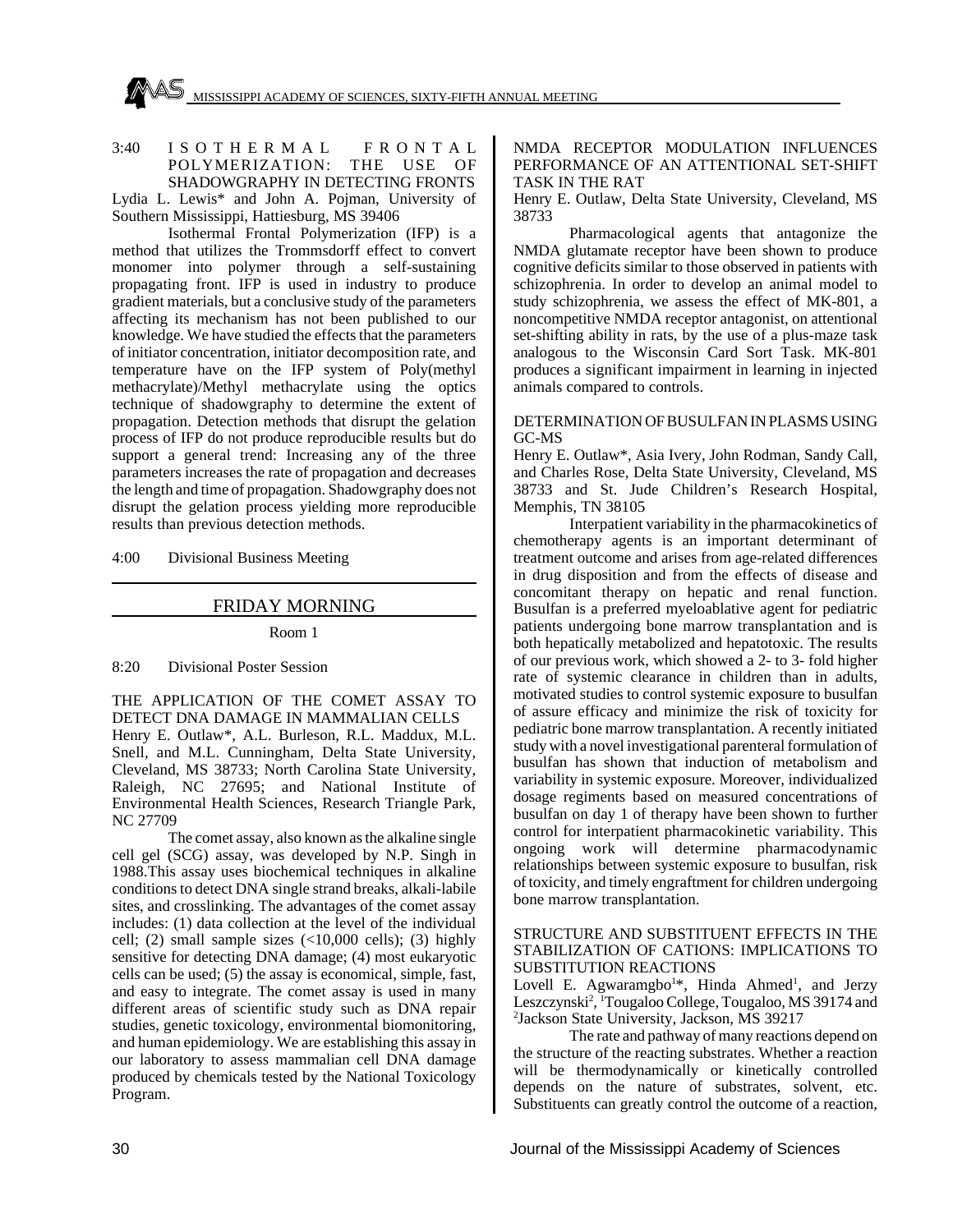

#### A DRIFT STUDY BASED ON THE AERIAL APPLICATION OF ANTHRAQUINONE WITH ANALYSIS BY HIGH PERFORMANCE LIQUID CHROMATOGRAPHY

April Robinson<sup>1\*</sup>, Jason Corbitt<sup>1</sup>, Edwin Tullos<sup>1</sup>, Marcus Steele<sup>1</sup>, Phelesia Foster<sup>2</sup>, Dennis Elmore<sup>2</sup>, and Joe Mulrooney<sup>2</sup>, <sup>1</sup>Delta State University, Cleveland, MS 38733 and <sup>2</sup>Application Technology Research Unit, USDA-ARS, Stoneville, MS 38776

In December, 1998, the Environmental Protection Agency authorized the use of anthraquinone, as a goose repellent for terrestrial areas around airports, commercial sites, industrial sites, golf courses, plant nurseries, landfills, and building sills and ledges. Historically, anthraquinone has had a variety of applications as varied as that of a textile dye to that of a herbal laxative. This study examines the horizontal drift of the repellent as it is applied from an aerial platform. Spray droplets were collected at selected sampling sites on flat Mylar sheets, drinking straws, and pipe cleaners. The droplets were removed from each of these collection devices using HPLC grade chloroform. Subsequently, the samples were analyzed with a HPLC system composed of a Waters LC Module 1 controlled by Waters Millenium 2000 software using a C18 column, a mobile phase consisting of 65% methanol and 35% water, and UV/VIS detection at 254 nm. A grid of the spray area and adjacent drift impacted area will be presented.

#### A BREAKDOWN OF THE WATSON-TYPE HAMIL-TONIAN FOR SOME ASYMMETRIC TOP MOLECULES

Kazushige Yokoyama, Jackson State University, Jackson, MS 39217

The Watson-type Hamiltonian is commonly used to model the rotational levels of the vibrational ground state of polyatomic molecules. However, the validity of the Watson-type Hamiltonian breaks down when it is applied to the interaction between the vibrational ground state and vibrationally excited state of certain type of molecules. The breakdown can be understood as a non-negligible centrifugal distortion coupling between the rotational levels of vibrationally excited states and nearby rotational levels of the vibrational ground state. We studied propadienylidene, H2CCC, with high-resolution autodetachment spectroscopy and revealed that the centrifugal distortion coupling occurs between  $v = 0$  and a

rederive the centrifugal distortion coupling term for spinmultiplet states and to interpret the autodetachment spectrum of H2CCC anion. We take an approach to calculate the non-vanishing matrix elements of the centrifugal distortion coupling terms for multiple states. SOLID STATE SYNTHESIS OF LANTHANUM STRONTIUM MANGANESE OXIDE

Jared Gilmore<sup>1\*</sup>, LaQuinta Kennon<sup>2</sup>, and Lamartine Meda<sup>2</sup>, <sup>1</sup>Alcorn State University, Alcorn State, MS 39096 and <sup>2</sup>Florida State University, Tallahassee, FL 32310

nearby CCC out-of-plane bending mode and between  $v = 0$ and CCC in-plane bending mode in the excited electronic state of H2CCC anion. This observation motivated us to

Lanthanum Strontium Manganese Oxide, a vital powder that can be useful in a number of ways, has gained the interest from scientists, as well as consumers. Because of its various properties and the direct need for the mechanical property, we found it necessary to produce the stress-free  $\text{La}_{67}\text{Sr}_{33}\text{MnO}_3$ . The interest in LSMO began with the need for a compound that would advance consumers in a number of areas. In terms of the national defense (military), it would help produce more sophisticated sensor devices. Of course, the need there is evident, being that it would affect our well being in protection. On another extreme, just as important as the previous mentioned, would be the effects it would bare on the Ozone Layer. The way this comes into play, is that the LSMO would serve as a cathode in fuel cell. This would inevitably be an alternative for car fuel, in turn, changing fuel economy for the 21st Century. It doesn't stop there. Also used in MicroElectroMechanical Systems and in the technology of Grant Magnetic Resistance, LSMO is used to modify computer chips, small mechanical devices, and recording equipment, respectively.

#### SYNTHESIS OF CHIRAL DIRADICAL FOR MOLECULAR MAGNETIC MATERIALS

Natalie M. Ballard<sup>1\*</sup>, Teerapat Rojsajjaku<sup>2</sup>, Jun Li<sup>2</sup>, and Andrzej Rajca<sup>2</sup>, <sup>1</sup>Alcorn State University, Alcorn State, MS 39096 and <sup>2</sup>University of Nebraska-Lincoln, Lincoln, NE 68588

Radical molecules are an important class of molecules in organic chemistry, and recently their potential for obtaining magnetic materials is of great interest. Currently, the Rajca research group has been studying radical compounds and have found that organic chemistry introduces a method in delineating theoretical, computational, and experimental strategies for designing magnetic properties by developing radicals. One of the tactics is to produce a diradical molecule that will be used for complexion with metal ions to form molecular magnets. The magnets may be used to create computer chips, identification strips, and new health care products. The diradical used in this synthesis was made by Teerapat Rojsajjakul in the Rajca laboratory prior to the current research. The purpose of this research is to prepare a pure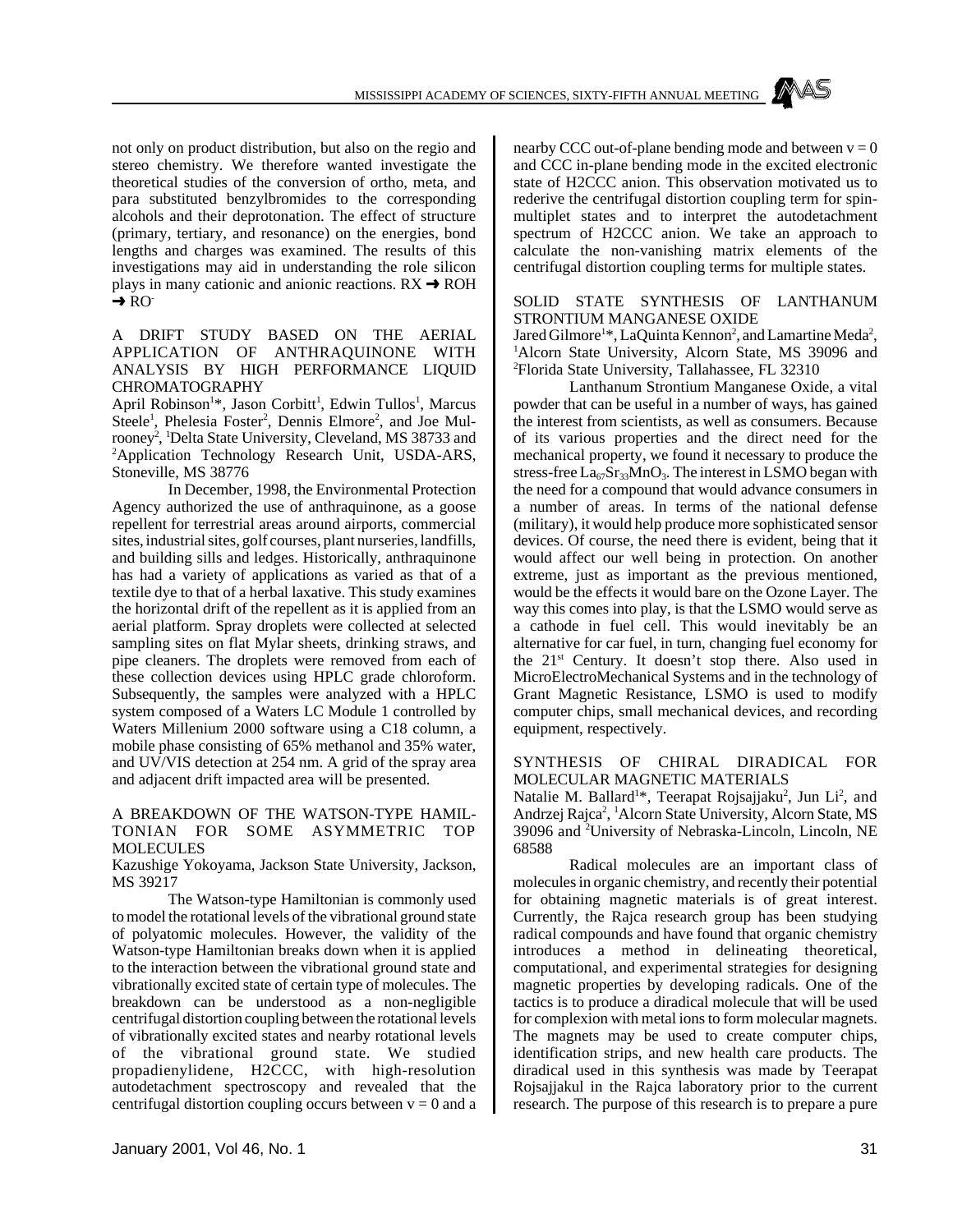enantiomer of the diradical, which is a precursor to a novel chiral molecular magnet. The initial step in the synthesis is to produce a hydroxyl amine compound which will be oxidized to form the diradical. If this process is successful, the diradical will be tested for purity using infrared spectroscopy, nuclear magnetic resonance, mass spectroscopy, and X-ray chrystallography.

#### GLUTATHIONE SYNTHETASE

Kesmic Jackson<sup>1\*</sup>, Mary E. Anderson<sup>2</sup>, and Walter Hamrin<sup>2</sup>, <sup>1</sup>Alcorn State University, Alcorn State, MS 39096 and <sup>2</sup>University of Memphis, Memphis, TN 38126

Glutathione is a tripeptide consisting of three amino acids: glutamic acid, cysteine, and glycine. An gpeptide bond attaches glutamic acid and cysteine, and glycine is attached to cysteine by a a-peptide bond. Glutathione has a molecular weight of 307.3 Daltons. Two enzymes are used in the synthesis of glutathione: gglutamylcysteine synthetase (g-Glu-CysSyn), and glutathione synthetase (GS). Glutathione synthetase is a homodimer, and is made up of 474 amino acids. gglutathione is formed when g-glutamylcysteine synthetase joins glutamic acid and cysteine at the expense of ATP (adenosine triphosphate). Then glutathione synthetase attaches a glycine to the g-glutamylcysteine molecule, also at the expense of ATP, to give glutathione, ADP (adenosine diphosphate), and a phosphate ion. A magnesium ion is required in both reactions. Glutathione is found in living cells. Some of its functions are to protect the cell from toxicity, prevent damage caused by oxidation, and the maintenance of thiol groups in the reduced state 2. A deficiency in glutathione has been linked to several diseases. Some of the diseases are AIDS, hepatitis C, neurological disorder, and ulcerative colitis. Studies have found that mutations in glutathione synthetase cause glutathione deficiencies. The aim of this study is to mutate a site on the glutathione synthetase molecule by replacing one residue, which shares a hydrogen bond with glutathione (in this case, Arginine 450) with a lysine residue, which may or may not affect the activity of the molecule. The mutated glutathione synthetase will be used to see how the hydrogen bond between lysine and glutathione will differ from the original bond between arginine and glutathione as well as to observe how the activity of the molecule will be affected.

#### MEMBRANE SEPARATIONS FOR LIGNOCEL-LULOSIC BIOMASS-FOR-ETHANOL

Oscar L. Griffin<sup>1\*</sup>, Jeffery Knutsen<sup>2</sup>, and Robert Davis<sup>2</sup>, <sup>1</sup>Alcorn State University, Alcorn State, MS 39096 and <sup>2</sup>University of Colorado, Boulder, CO 80302

Due to depleting energy reserves, alternative to non-renewable fossil-fuels are being investigated. Ideally, what is sought is a liquid fuel that can be inexpensively produced from renewable resources. Fuel-ethanol derived from agriculture or industrial lignocellulosic biomass is one such alternative. To be economically competitive, however, ethanol production costs must be significantly less than that of gasoline. One of the most significant production expenses is the cost of cellulase enzyme, which converts cellulose into glucose, a fermentable sugar. Because the current pilot plant design incorporates no downstream separation and recycling of cellulase, the thrust of this research is to study ultrafiltration membranes suitable for the separation of cellulase and glucose. Priorly, an ultrafiltration membrane has been found and characterized which can efficiently separate cellulase from glucose. In this research, empirical studies were expanded to include crossflow, hollow fiber, and potentially spiral wound ultrafiltration setups. Key parameters explored include the relative fluxes and degree of foulig of each membrane. Crossflow ultrafiltration experiments to separate enzyme from glucose or other small molecules are the main features being investigate in this research. Also, permeate fluxes were measured for different operating and feed conditions. Enzyme and sugar concentrations in the permeate and retenate were monitored by spectrophotometry and refractometry.

#### CHEMISTRY OF Cu(II) COMPLEX OF DI-2-PYRIDYL KETONE 4-PHENYL THIOSEMICARBAZONE. ISOLATION AND STRUCTURA L CHARACTERIZATION

Brian Napolian<sup>1</sup>, Hernando C. Payne II<sup>1</sup>, Ramaiyer Venkatraman<sup>1\*</sup>, Jeffrey D. Zubkowski<sup>1</sup>, and Edward J. Valente<sup>2</sup>, <sup>1</sup>Jackson State University, Jackson, MS 39217 and <sup>2</sup>Mississippi College, Clinton, MS 39058

Copper (II) complex of di-2-pyridyl ketone 4 phenyl thiosemicarbazone has been synthesized and characterized by spectroscopic methods. Structure of the copper complex has been determined by single crystal Xray diffraction. The title compound,  $[Cu(NCS)<sub>2</sub>(C<sub>18</sub>H<sub>13</sub>N<sub>5</sub>S)]$  2C<sub>2</sub>H<sub>6</sub>SO, has a distorted square pyramidal coordination geometry about Cu(II) with one pyridine N atom, the S atom and the imino N atom from the thiosemicarbazone ligand, together with the N atom from an isothiocynato ligand, in the basal plane. The pyridyl N atom of an adjacent moeity occupies the apical position, serving as bridge to form a centro-symmetric dimeric structure.

#### TERNARY Ni(II) AND Cu(II) COMPLEXES OF PHENYLALANINE WITH SALICYALDEHYDE AND IMIDAZOLE AND METHYLIMIDAZOLE

Carissa Caban, Booker Spurlock, and Ramaiyer Venkatraman\*, Jackson State University, Jackson, MS 39217

Ni(II) and Cu(II) complexes of salicylidenephenylalanine [H<sub>2</sub>(sal:phyala)] with imidazole or 2-methyl imidazole (B) have been synthesized and characterized by conductance measurements, electronic and IR spectra. The complexes are tetra-coordinate of general formula M(sal:phyala)B. The salicylideneaminoacid ligand acts as a divalent tridentate Schiff base, where imidazole or 2 methylimidazole acts as a monodentate ligand. The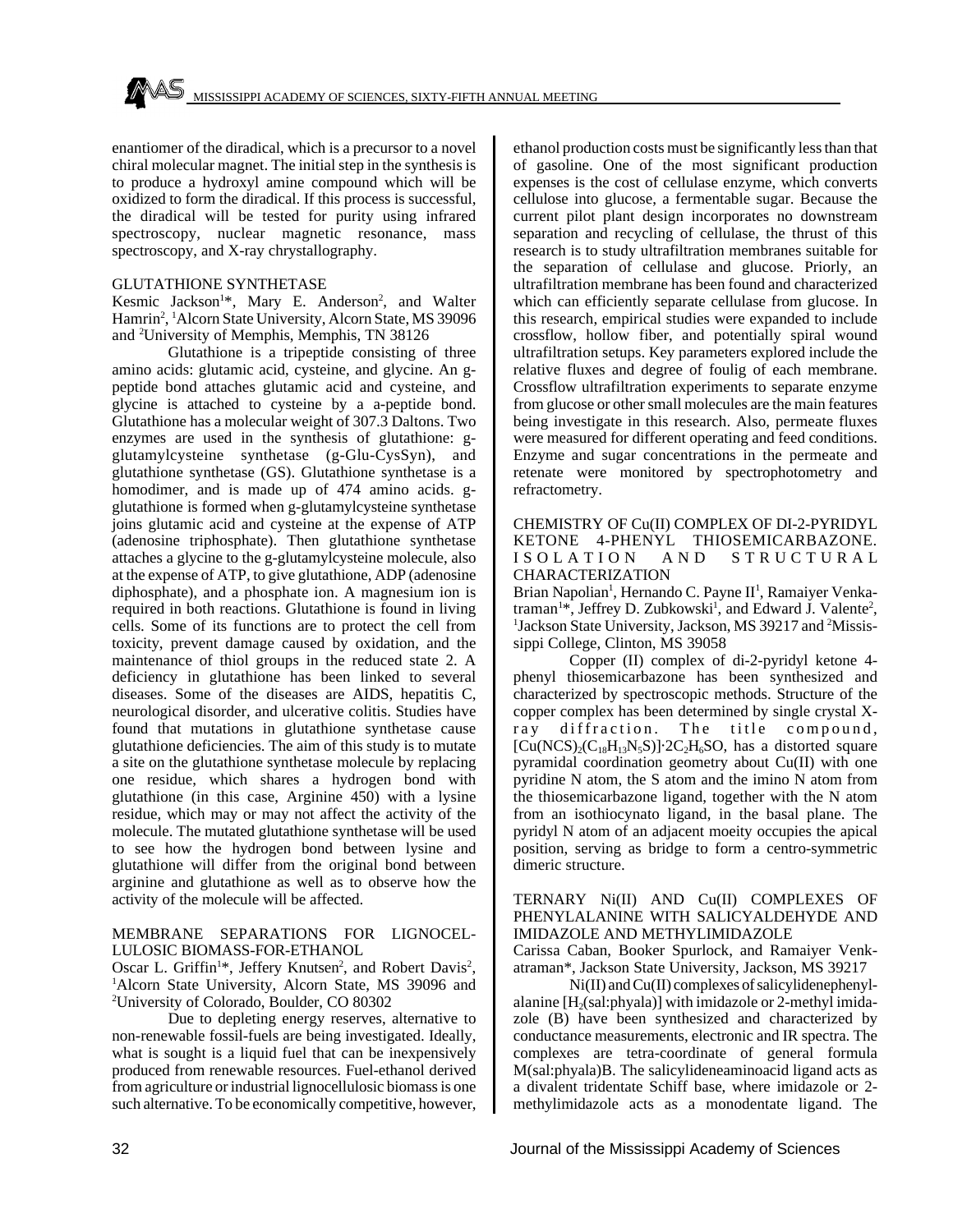structure of the complexes suggested to be square-planar for both Ni(II) and Cu(II) complexes.

#### QUANTUM MECHANICAL STUDIES ON MOLECULAR STRUCTURE AND STABILITY OF BIURET, THIO-, AND DITHIOBIURET

Isaac Orton\*, Ali Jabalameli, Aminatu Issaca, Ramaiyer Venkatraman, Andrzej Nowek, and Richard H. Sullivan, Jackson State University, Jackson, MS 39217

In continuation of studies on ureic systems (urea, its derivatives and analogs) we report results of quantum mechanical study on molecular structure and stability of biuret and its sulfur analogs;  $H_2NCXNHCXNH_2$ ,  $X=O$ , S. Three isomeric forms, e.g., cis-cis, cis-trans, and transtrans, and trans-cis forms with respect to the orientation of oxygen and/or sulfur atoms against central NH bond were considered. Only the cis-trans form of biuret was characterized experimentally. Molecular geometries of the studied species were optimized at the DFTBecke3LYP and MP2 levels of theory using  $6-31$   $G(d,p)$  and  $6-$ 311G(2df,2pd) basis sets. All forms are minimum energy structures and cis-trans correspond to the global minimum. Higher energy isomeric forms lay 4–16 kcal/above. Also barrier heights to internal rotation of amino groups were calculated.

#### A HIGH LEVEL QUANTUM MECHANICAL INVESTIGATION OF CO. . . ClBr, CO. . . BrCl, OC. . . BrCl, AND OC. . . ClBr COMPLEXES

Isaac Orton, Ali Jabalameli, Aminatu Issaca\*, Ramaiyer Venkatraman, Andrzej Nowek, and Richard H. Sullivan, Jackson State University, Jackson, MS 39217

An existence of linear OC...BrCl complex was detected and characterized by microwave spectroscopy. In the present study also other mutual orientations of component molecules are investigated. Triple-zeta quality augmented with sets of polarization functions were applied. Molecular geometries were optimized at the MP2 and QCISD levels of theory using 6-311G(2df) and cc-pVTZ basis sets. Additionally, single point calculations applying 6-311+G(2df) and aug-cc-pVTZ basis sets were performed. Global minimum energy corresponds to experimental OC...BrCl structure. Other forms, i.e. linear CO...ClBr, OC...ClBr, and parallel OC...BrCl are a higher energy (~1–2 kca/mol above) species. Calculated interaction energies strongly depend on level of theory and/or basis set applied and vary in the range ÄE=0.01–2.00 kca/mol.

#### CONVERSION OF WOMBAT ACID

Megan L. Johnson\* and David L. Wertz, University of Southern Mississippi, Hattiesburg, MS 39406

Useful compounds such as potassium nitrate and ammonium nitrate were synthesized from the used WOMBAT nitric acid. When the WOMBAT acid was titrated with potassium hydroxide to the endpoint, the resulting solution contained solvated potassium ions and solvated nitrate ions. When the water was allowed to completely evaporate from the solution, needle-shaped potassium nitrate crystals were formed. By a similar process, the WOMBAT acid was titrated with ammonium hydroxide to the endpoint and dried to obtain ammonium nitrate crystals. Both potassium nitrate and ammonium nitrate were made using unused concentrated nitric acid in the same method. This was done so that the compounds made from the WOMBAT acid could be compared to a standard. The four compounds' structures have been confirmed using X-ray diffraction. The compounds have also been tested for trace metals using X-ray fluorescence spectroscopy. Insignificant amounts of iron, zinc, and sulfur were found in the compounds produced from the WOMBAT acid that were not found in the compounds produced from unused acid.

#### INVESTIGATION OF THE NATURE OF TRANSCRIPTION TERMINATION DEFECTS IN TWO BIOCYCLOMYCIN-RESISTANT RHO FACTORS FROM *ESCHERICHIA COLI*

Larrious E. Collins<sup>1\*</sup>, Brandt R. Brugess<sup>2</sup>, and John P. Richardson<sup>2</sup>, <sup>1</sup>Alcorn State University, Alcorn State, MS 39096 and <sup>2</sup> Indiana University, Bloomington, IN 47405

This research investigates some of the biochemical properties of two mutant forms of the transcript termination factor Rho protein from *Escherichia coli*. These mutant Rho proteins, L208R and S266A, were chosen for isolation and further study because they conferred resistance to the antiboitic bicyclomycin, which kills *E. coli* bacteria by inactivating their Rho factor. Bacteria need Rho factor to be able to grow and divide. Besides exhibiting greater resistance to inhibition by bicyclomycin, both of these mutant Rhos are less effective in causing ATP-dependant RNA transcript termination. The purpose of this work is to identify which step in the termination mechanism is defective for both of these mutants. This was done by running assays that measured ATP hydrolysis using mixtures of polynucleotides that activate Rho's ATPase activity. The experiments consisted of mixing singlestranded DNA, poly(dC), which can bind to the primary nucleic acid-binding site on Rho, and a small RNA oligonucleotide, ribo(C8), which interacts with the secondary site on Rho, and is necessary for eliciting Rho's ATPase activity. I measured the activation of the ATPase activity as a function of the concentration of the small RNA for both mutant and the wild-type protein. My data was analyzed to measure the Michaelis constant (Km) for the small RNA. I then interpreted these data and made conclusions on the nature of the defects of the two mutant Rho proteins. From this research I can conclude that these mutants are not very effective in the secondary-site interaction, they must be defective in some other step such as a step involve in the coupling of ATP hydrolysis to actions on a nascent RNA transcript that is necessary for termination.

Divisional Lectures Begin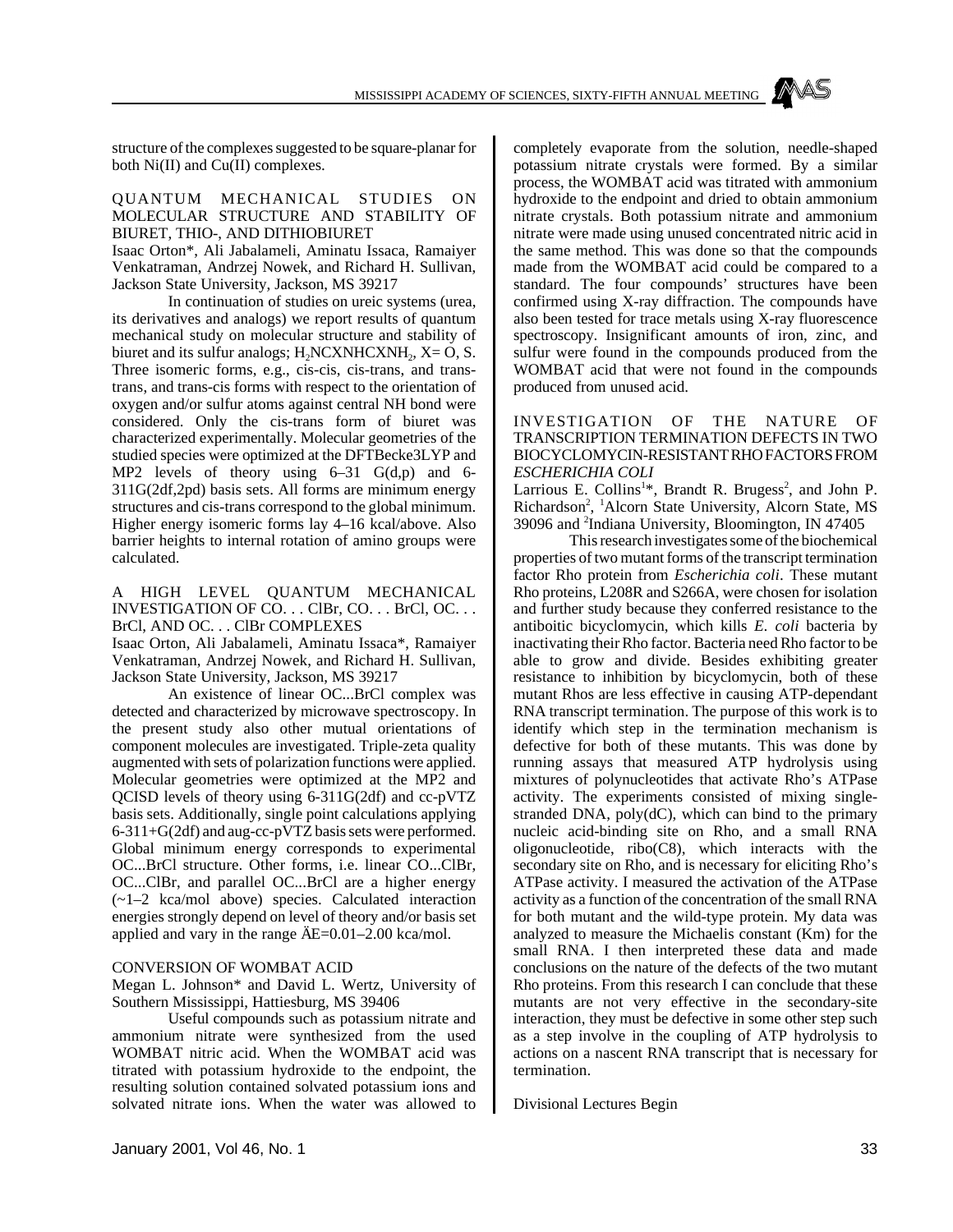

#### 9:30 AN EXPERIMENTAL MODEL FOR THE REMOVAL OF METAL IONS FROM UNPROCESSED WOMBAT POWDER

Callie E. Bounds\* and David L. Wertz, University of Southern Mississippi, Hattiesburg, MS 39406

The purpose of this project was to find an inexpensive, yet effective way to remove metal ions, specifically iron and zinc, from unprocessed WOMBAT powder in a timely manner. Several methods were used to remove the unwanted materials from the WOMBAT powder. The most effective method included washing the powder in water for a specified amount of time and then removing the WOMBAT powder through filtration. X-ray Florescence was used to analyze all the samples obtained from each separation method, and the results were evaluated against standard analysis curves. These results indicate that the amount of iron and zinc in the powder may be decreased but not removed entirely.

#### 9:50 ORGANIC-INORGANIC COMPOSITES FROM PHOTOPOLYMERIZATION OF LYOTROPIC LIQUID CRYSTALLINE SYSTEMS

Jeanne Norton\* and C. Allan Guymon, University of Southern Mississippi, Hattiesburg, MS 39406

In order to formulate a coating for polycarbonate with good flexibility and scratch resistance, a series of organic-inorganic composite materials were created. These materials consist of an inorganic polymer phase templated by organic liquid crystals. The inorganic monomer used was TEOS and was polymerized via a sol-gel reaction at a pH of 2. The organic liquid crystals were both nonpolymerizable and polymerizable surfactants. Cationic (CTAB, DTAB, C-12MA and C-16MA) and non-ionic (Brij 58 and Brij 58MA) surfactants were chosen. In the case of the non-polymerizable surfactant systems, optical microscopy and small angle X-ray scattering were used to characterize the phase behavior. In the case of the polymerizable surfactant systems, photo differential scanning calorimetry was used to characterize the polymerization behavior both before and after the sol-gel reaction was carried out. The phase behavior was also characterized by optical microscopy and SAXS. A hybrid monomer with vinyl groups and silicate moieties was also investigated.

#### 10:10 INVESTIGATING THE INCORPORATION OF 5-HYDROXYTRYPTOPHAN: AN INTRINSIC FLUORESCENCE PROBE

Justin M. Turner, Allison Waldenstrom\*, Aron Fenton\* and Gregory D. Reinhart\*, Texas A&M University, College Station, TX 77843 and Jackson State University, Jackson, MS 39217

The intrinsic fluorescence of *Bacillus stearothermophilus* phosphofructokinase (BsPFK) is not sensitive to ligand binding. Therefore, the intrinsic fluorescence of BsPFK cannot be used to determine ligand binding constants. However, the fluorescence of amino acid analogs can be more sensitive to ligand binding. This study investigates the incorporation of a unique tryptophan analog, 5-hydroxytryptophan. Its significance is its absorbance between 310–320 nm, which allows it to behave as an exclusive fluorescence probe in protein mixtures containing a large number of tryptophan residues. Purified BsPFK from *E. coli* cells on a bacillus plasmid, grown in the presence of 5-hydroxytryptophan, shows a characteristic shoulder from this analog's absorption spectrum. Along with the emission spectrum, fluorescence confirms incorporation of 5-hydroxytryptophan.

#### 10:30 SYNTHESIS OF BIS-(6-HYDROXYHEXYL)- *TRANS*-4,4'-STILBENE DICARBOXYLATE, A PRECURSOR FOR PHOTOREACTIVE LIQUID CRYSTALLINE POLYESTERS

Alline P. Somlai\* and David Creed, University of Southern Mississippi, Hattiesburg, MS 39406

Bis-(6-hydroxyhexyl)-*trans*-4,4'-stilbene dicarboxylate will be copolymerized with a known alkyl malonyl chloride. Reaction of the latter with a bis-hydroxyalkyl substituted azobenzene monomer is reported to produce a main chain liquid crystalline polymer with low transition temperatures and enhanced mesophase stability. Obtaining low transition temperatures in an analogous stilbene containing polymer would permit a detailed investigation of the polymer photochemistry in the different mesophases. In a three-step synthesis, *trans*-4,4'-stilbene bis-(carboxylic acid) was refluxed with thionyl chloride producing the diacid chloride. The acid chloride was refluxed with anhydrous ethanol under basic conditions to give the diethyl ester. The diethyl ester was transesterified in the melt with an excess of 1,6-hexanediol using catalytic amounts of titanium IV-tetraisopropoxide to give the desired product. The stilbene monomer was recrystallized from 20% hexane in chloroform. The structure was verified using <sup>1</sup>H-NMR, <sup>13</sup>C-NMR, FT-IR, UV-VIS and fluorescence spectroscopy.

10:50 Break

#### 11:00 SYNTHESIS AND PHOTOPHYSICS OF MODEL COMPOUNDS CONTAINING ARYL CINNAMATE CHROMOPHORES

Rabih O. Al-Kaysi\* and David Creed, University of Southern Mississippi, Hattiesburg, MS 39406

Aryl cinnamate chromophores show different absorption spectra that are dependent on the distance and orientation of the aggregating chromophores. This is evident in liquid crystalline polymers that contain aryl cinnamates as the mesogenic group. The spectra of cast films of these polymers have a blue shifted absorption with a red shifted tail as compared to the spectra of the polymers in a good solvent. This behavior suggests a K-aggregate in the polymer film. We have synthesized several model compounds that contain two modified aryl cinnamate chromophores rigidly bonded to one side of the molecule to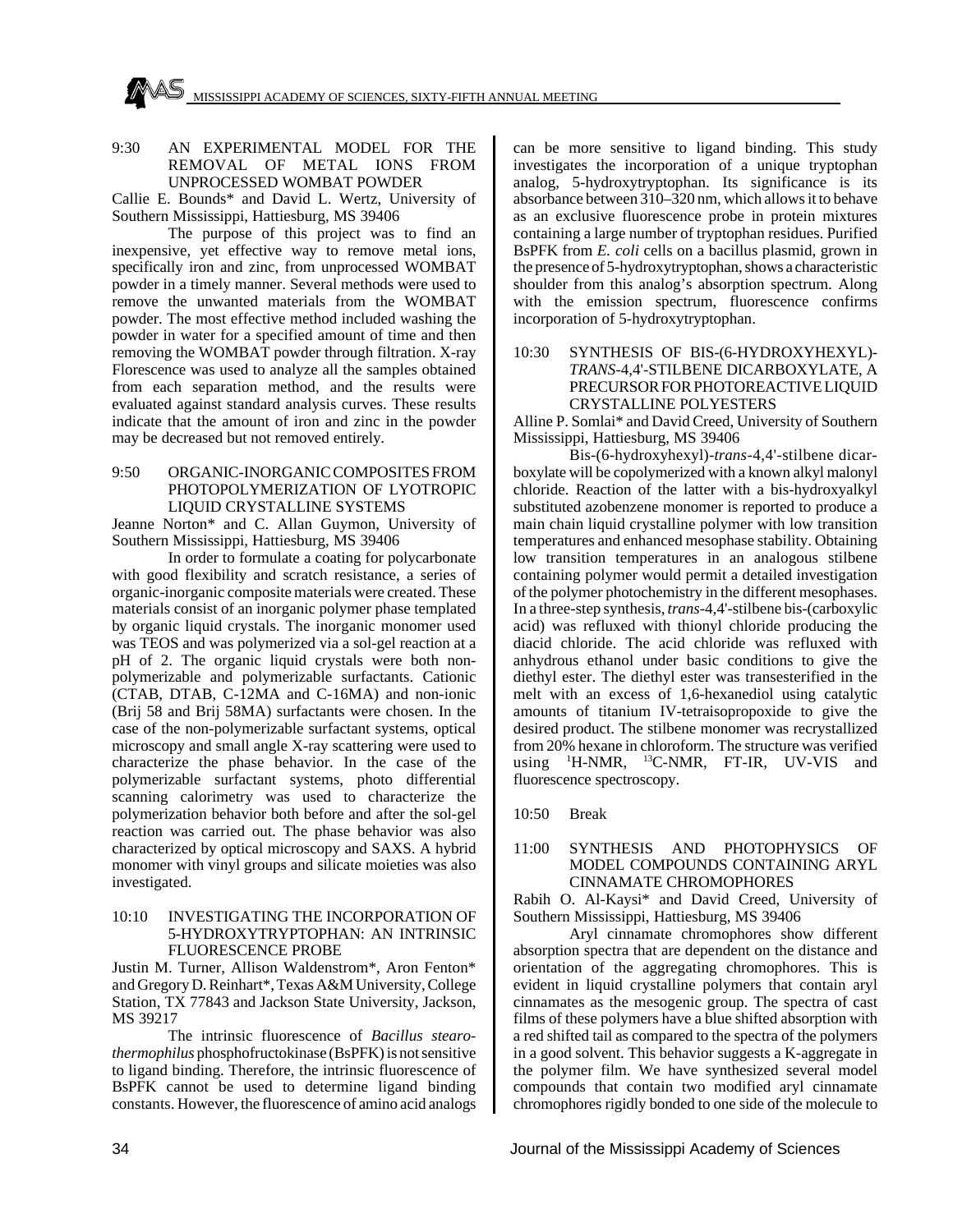assume a parallel orientation. The free end of the modified chromophores can associate intramolecularly through hydrogen bonding. The spectrum of the model compound in hexane, a bad solvent, is red shifted compared to the spectrum of another model compound with a single unassociated chromophore in the same solvent.

11:20 COMPARISON OF THE EFFECT OF SOLVENT DIELECTRIC CONSTANT ON THE PEREP-OXIDE INTERMEDIATES FORMED IN THE ENE REACTIONS OF TIGLIC ACID, ANGELIC ACID, AND 2,3-DIMETHYL-2-BUTENOIC ACID WITH SINGLET OXYGEN

Jason A. Payne\*, Alexa N. Ivancic\*, and Kristina L. Stensaas, Millsaps College, Jackson, MS 39210

Photooxidations of tiglic acid (1), angelic acid (2), and 2,3-dimethyl-2-butenoic acid (3) with singlet oxygen were carried out in solvents/or solvent mixtures with dielectric constants varying from 2.3 to 56.6. Deuterated solvents were used to increase the lifetime of singlet oxygen thereby decreasing reaction times. Proton nuclear magnetic resonance spectroscopy was used to monitor the product formation in each reaction. The results show an increase in the formation of the minor ene product as the solvent dielectric constant increased for both angelic acid and 2,3 dimethyl-2-butenoic acid. We attribute this increase of minor ene product to the stabilization of the polar intermediate perepoxide by the more polar solvent. The tiglic acid perepoxide intermediate was found to be insensitive to the dielectric constant of the solvent.



#### 11:40 SPECTROSCOPY IN GENERAL CHEMISTRY LABORATORIES

Edward J. Valente, Mississippi College, Clinton, MS 39058

Incorporating spectroscopy in the general chemistry (first) year laboratories can be an important way to increase the technological base of the course and prepare for other spectroscopic analyses later in the chemistry curriculum. With the assistance of the National Science Foundation, the Department of Chemistry at Mississippi College has begun to use modest ultraviolet-visible spectrometers in a series of laboratory exercises in the first year labs. Modules include colorimetry and spectrometer use, separation of biopigments and their spectroscopic identification, quantitation of a transition metal complex by spectrometric titration. Students have generally responded favorably as judged by surveys and examinations. Additional modules on equilibrium concentrations and bioanalysis using spectroscopy are to be introduced next. Use of the spectrometers and simple, effective graphical software is quickly mastered by students. Such spectroscopic labs also help to increase biochemical content in the curriculum. The equipment, laboratories, studentdirected design approach, and student evaluations will be presented.

#### FRIDAY AFTERNOON

#### Room 1

#### 1:10 ANALYTICAL AND COMPUTATIONAL STU-DIES OF SOME TETRACYCLINES AND THEIR METAL COMPLEXES

Wedad R. Hussein<sup>1\*</sup>, Christopher G. Walker<sup>1</sup>, Zenaida Peralta-Inga<sup>2</sup>, and Jane S. Murray<sup>2</sup>, <sup>1</sup>Jackson State University, Jackson, MS 39217 and <sup>2</sup>University of New Orleans, New Orleans, LA 70148

Tetracycline, although not the first to be discovered, is considered the parent of the group of tetracyclines for nomenclature purposes. Tetracyclines have a common skeleton made of four fused six membered rings,  $(A, B, C, \& D)$  one of which, the D, is aromatic. It has been suggested that metal chelation plays a role in the tetracycline antibiotic action. In our studies of the complexation of tetracycline with selected metal ions, potentiometric methods are used in an attempt to determine: 1) the metal ion:tetracycline ratio and 2) the formation constant of the complex. Also, the electrostatic potentials and average local ionization energies computed on the molecular surfaces of four tetracylines have been investigated with the objective of identifying common features as well as subtle differences that may be related to their biological activities.

#### 1:30 THE CALCULATION OF RO-VIBRATIONAL ENERGIES OF HOCl

Amy Creel\* and Joseph A. Bentley, Delta State University, Cleveland, MS 38733

We report the accurate calculation of rovibrational eigenstates of the ground electronic state of hypochlorous acid, HOCl. The Jacobi coordinate system is used. The discrete variable representation (DVR) [Z. Bacic and J. C. Light, *Annu. Rev. Phys. Chem*. **40**, 469 (1989)] is used as a basis for both radial coordinates leading to a sparse Hamiltonian matrix. The eigenvalues are then obtained by using the Implicitly Restarted Arnoldi Method (IRAM). This is part of a recently developed numerical package (ARPACK) designed to solve large scale eigenvalue problems. The energies are calculated using a new potential energy surface for HOCl [S. Skokov, K.A. Peterson, and J.M. Bowman, *Chem. Phys. Lett*. **312**, 494 (1999)].

#### 1:50 EFFECTS OF CADMIUM ON THE GONADS OF THE JAPANESE MEDAKA (*ORYZIAS LATIPES*)

I.J. Williams\*, S.C. Thompson, and C.M. Foran, University of Mississippi, University, MS 38677

The effects of cadmium (Cd) on the testes of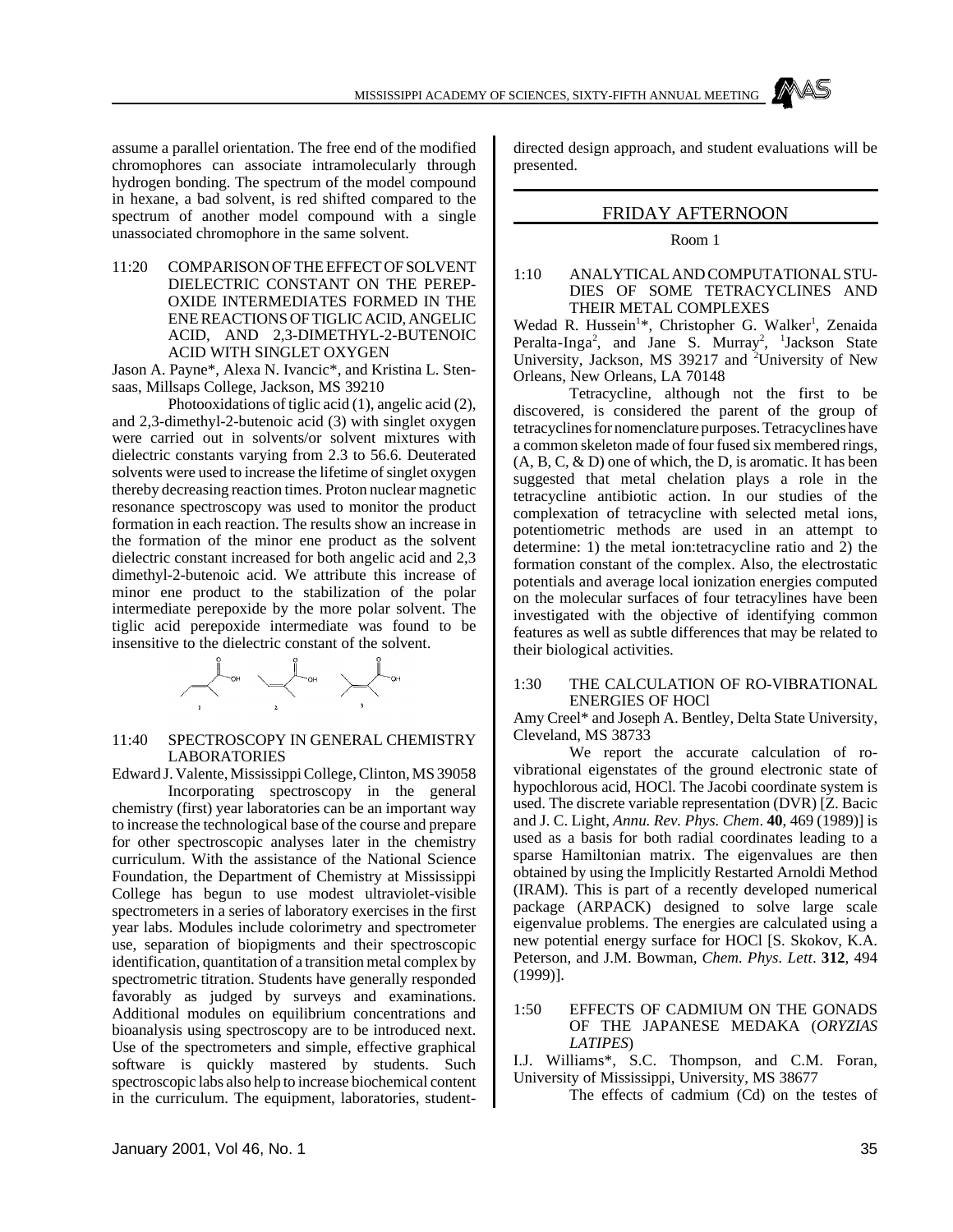Japanese Medaka (*Oryzias latipes*) were investigated using histological methods and techniques. Effects of cadmium had previously been recorded as damage to liver, kidneys, and gills. Adult male medaka were exposed to 0 (control) and 10 ppb Cd as hemi(pentahydrate)  $CdCl<sub>2</sub>$  in nanopurefiltered balanced salt solution for 7 weeks. At the end of the 7-week exposure period, fish were fixed using a 10% neutral buffered formalin for 24–28 h prior to embedding in paraffin wax. Body weights of each eleven medaka were recorded. Deparaffinized and dehydrated sections were stained using hematoxylin and eosin stains, and the areas of each fish's gonads recorded and analyzed. Observed results showed no significant difference in body weight of control males versus 10 ppb males. No significant difference was seen in average area of the possible degeneration/decrease in size of seminiferous tubules and possibly degeneration of spermatocyte cells. Because, sublethal amounts of Cd exist both in drinking water and some dietary supplements, effects on reproductive organs of other organisms are being investigated.

2:10 EFFECTS OF INTRACEREBRO-VENTRICULAR INFUSION OF THE STEREO-ISOMERS OF TETRAHYDROPAPAVEROLINE ON ALCOHOL PREFERENCE IN RATS

Chris Strawbridge\*, Kenneth D. McMurtrey, and John G. McCoy, University of Southern Mississippi, Hattiesburg, MS 39406

Previous research suggests a role for tetrahydropapaveroline (THP) in the neural control of volitional alcohol consumption. Either an overabundance of THP, or an increase in receptor affinity for THP have been proposed as important factors in the etiology of alcoholism. Further evidence suggests that one site of action for eliciting this behavior is the mesolimbic dopamine (DA) reward circuit, located in the basal forebrain. DA is normally metabolized to dopaldehyde by monoamine oxidase (MAO). Aldehyde dehydrogenase then converts dopaldehyde to dopacetic acid. However, acetaldehyde, the major metabolite of ethanol, acts as a competitive inhibitor for aldehyde dehydrogenase. The addition of acetaldehyde, which has a high affinity for aldehyde dehydrogenase, presumably results in the condensation of dopaldehyde with intact DA to form THP. THP is a necessary precursor in the biosynthesis of morphine in *Papaver somniferum*, the opium poppy. In this experiment, adult male Sprague-Dawley rats are screened for alcohol preference using a 12 day protocol that allows animals to choose between water and a solution of gradually increasing alcohol concentration. Following the screening test, a cannula will be implanted into the lateral ventricle of each animal using a stereotaxic apparatus. This cannula allows for the intracerebroventricular infusion of the racemic mixture of THP and THP's two optical isomers. Stereochemical effects on volitional alcohol consumption will be described.

#### 2:30 QUANTIFICATION OF THE EFFICIENCY OF

#### FENTON DEGRADATION REACTIONS

Abul B. Kazi, William C. Mahone, and Naci Powell\*, Mississippi Valley State University, Itta Bena, MS 38941

Fenton's reagent is known for its widespread application for remediation of hazardous chemicals in the environment. The efficiency of the Fenton reaction depends on its ability to degrade organic compounds to smaller fragments and ultimately, to  $CO_2$  and  $H_2O$ . In our previous studies, we measured the efficiency of Fenton degradation by determining the extent of disappearance of the parent compounds after treatment with Fenton's reagent. In this study, we are measuring the efficiency of the Fenton reaction by quantifying the amount of  $CO<sub>2</sub>$  generated as a result of such degradation reactions. The quantification technique is based on generating  $CO<sub>2</sub>$  in a sealed compartment and measuring the pressure of  $CO<sub>2</sub>$  with a gas pressure sensor. Preliminary results indicate that this method can be effectively used for quantification of the efficiency of Fenton degradation reactions.

#### 2:50 PROFILING VAPORS FROM SELECTED ASPHALTS WITH THE USE OF SOLID PHASE MICROEXTRACTION AND GC/MS

Edwin Tullos<sup>1\*</sup>, Marcus Steele<sup>1</sup>, Kyle Lott<sup>1</sup>, Gaylon Baumgardner<sup>2</sup>, and Mary Stroup Gardiner<sup>3</sup>, <sup>1</sup>Delta State University, Cleveland, MS 38733; <sup>2</sup>Ergon, Inc., Jackson, MS 39215; and <sup>3</sup>Auburn University, Auburn, AL 36849

The volatile components of fumes from samples of Huntway and Paramount asphalt, neat and containing odor reducers, were examined using solid phase microextraction (SPME) and gas chromatography-mass spectrometry (GC/MS). The neat asphalt and odor reducer containing asphalt samples were obtained from the National Center for Asphalt Technology. In our study, a vial containing the asphalt sample was placed in an oil bath maintained at a temperature of  $170^{\circ}$ C. A SPME fiber was exposed to the vapor for 5 minutes, the fiber was retracted and inserted into the GC/MS. A Hewlett-Packard Model 5890 gas chromatograph with a 5971 mass selective detector and interfaced with an HP ChemStation was used in all analyses. This procedure produces a detailed analysis that includes saturated and unsaturated hydrocarbons as well as the odor reducers.

#### **GEOLOGY AND GEOGRAPHY**

Chair: Terry Panhorst, University of Mississippi Vicechair: Ezat Heydari, Mississippi Office of Geology

### THURSDAY MORNING

Room 706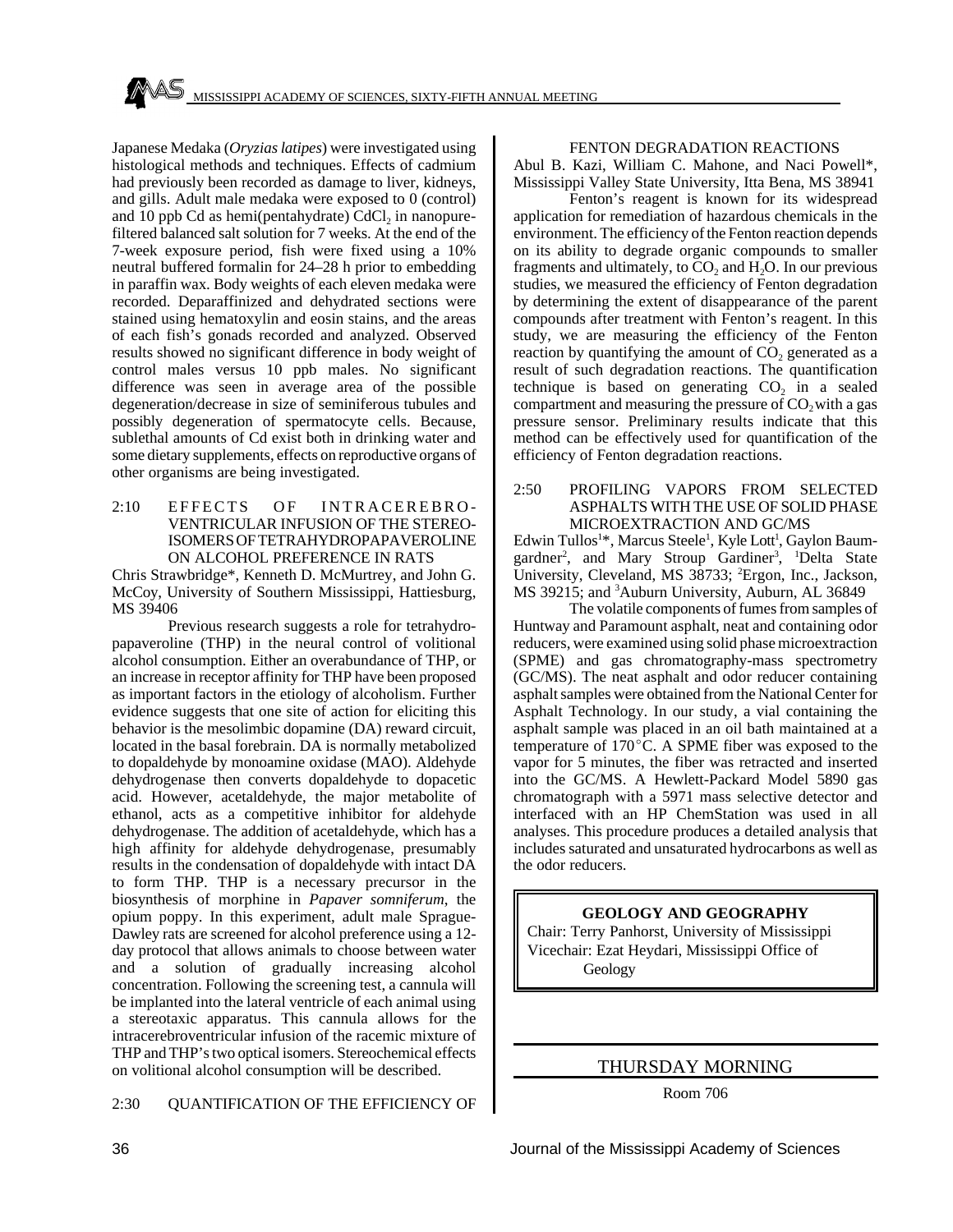

## 8:30 Symposium: ACTIVE TECTONICS IN NORTHERN MISSISSIPPI

8:30 SOME COMMON TYPES OF GROUND FAILURE AND TESTS TO DETERMINE THEIR SEISMIC OR NON-SEISMIC ORIGIN Stephen Obermeier, EqLiq Consulting, Rockport, IN 47635

Liquefaction-induced features are being used in widely differing seismotectonic settings to prove paleoseismic strong shaking, and to approximate epicentral locations and levels of shaking and magnitudes (e.g., Obermeier and Dickenson, 2000, BSSA, v. 90; Obermeier et al., in press, 2000, USGS Open-File Rept., Paleoliquefaction studies in continental settings: geologic and geotechnical factors in interpretations). Using liquefaction effects is a preferred method for paleoseismic interpretation in many places. In regions of nonliquefiable deposits, other ground-failure types have been used with limited success to evaluate paleoseismicity. Interpretations (and misinterpretations ) have been based on plastically deformed fine-grained sediment, clastic infillings from above, landslides, rockslides, precariously balanced rocks, weathering features, frost effects, plus others. Concepts and analysis procedures for their application commonly are only crudely developed or only crudely sensitive. But for some (many?) of these types of features the question of seismic origin could be addressed better by using principles for proving the origin of liquefaction-induced features, with minor modifications. For suspected liquefaction-induced features, a seismic origin must accord with regional and local patterns, must have proper morphology and timing, and, additionally, the possibility of nonseismic mechanisms must be eliminated (Obermeier, 1996, Engr. Geol., v. 44). For assessing a seismic origin to other feature types (as above), the criteria would be essentially the same as for seismically induced liquefaction, and only the possible nonseismic triggering mechanisms would differ.

## 9:30 LIQUEFACTION IN MEMPHIS AND SHELBY COUNTY, TENNESSEE

Roy B. Van Arsdale, University of Memphis, Germantown, TN 38139

Reconnaissance along major streams in Shelby County, Tennessee, revealed earthquake- induced sand dikes in cut banks of the Wolf and Loosahatchie rivers. Most of the dikes are near the mouths of these rivers within the city limits of Memphis, but one dike occurs 36 km upstream in the bank of the Wolf River in Collierville. The dikes range in width from 1 to 50 cm and at some localities can be traced vertically as much as 4 m from their source bed to within 50 cm of the flood plain surface. The age of the dikes is unknown, but they are interpreted to be from the great 1811–1812 New Madrid earthquakes. The larger number of dikes and upstream extent of liquefaction along the Wolf River suggest that liquefaction susceptibility is greater in the Wolf River flood plain than in other flood

plains in Shelby County. This greater liquefaction susceptibility of the Wolf River flood plain appears to be due to the abundance of sand in its basal point-bar sequence and a relatively thin overbank silt/clay cap. Channelization of the Wolf River in 1964, and subsequent river entrenchment has reduced flooding along the lower reaches of the river thus permitting flood plain development. However, the channelization has also increased susceptibility for earthquake liquefaction and associated lateral spreading of the Wolf River flood plain and increased earthquake risk due to building development on the flood plain.

10:00 Break

10:15 LIQUEFACTION AND OTHER POSSIBLE SEISMOGENIC FEATURES SOUTHWEST OF THE NEW MADRID SEISMIC ZONE IN EASTERN ARKANSAS

Robert E. Lemmer\*, Haydar J. Al-Shukri, Jeffrey B. Connelly, and Hanan H. Mahdi, University of Arkansas, Little Rock, AR 72204

Aerial and surface reconnaissance has discovered earthquake-related features approximately 44 to 100 km southwest of Marked Tree, Arkansas. A detailed subsurface investigation was conducted at three sites, two near Marianna, Arkansas and one near Parkin, Arkansas. Three trenches were excavated revealing three large  $(>107 \text{ m X})$ 55 m) elliptically-shaped liquefaction features resembling those within the NMSZ. Each of the excavations exposed a fine-medium grained sand blow deposit overlying a thick, plastic clay layer. The sand blows were fed by numerous vertical to shallow dipping sand dikes <1 cm to 20 cm thick. Forty-five near vertical dikes were logged at one site whereas only 3–5 dikes were exposed at a second site. A 1.5 km long linear feature near Parkin was also investigated. The lineament trends N56°E and has a ground surface that is 2.75 meters higher to the southeast. No fault was seen in the trench, however, sand and clay layers tilted to the northwest were exposed suggesting possible faulting farther to the east. A geophysical survey is planned to investigate this possibility. The size of the liquefaction features and the distance of 100 km from the active NMSZ require either a major New Madrid earthquake or another seismogenic source. In either case, the seismic hazard in the region south of the active NMSZ may be underestimated.

## 10:45 SHALLOW SEISMIC REFLECTION IMAGING OF THE BIG CREEK FAULT ZONE: IMPLICATIONS FOR SEISMIC HAZARD IN NORTHWEST MISSISSIPPI

James B. Harris<sup>1\*</sup>, Randel Tom Cox<sup>2</sup>, Seth A. Berman<sup>3</sup>, and Brant W. Cole<sup>4</sup>, <sup>1</sup>Millsaps College, Jackson, MS 39210; <sup>2</sup>University of Memphis, Memphis, TN 38152; <sup>3</sup>Fairfield Industries, Sugar Land, TX 77478; and <sup>4</sup>New Mexico Tech, Socorro, NM 87801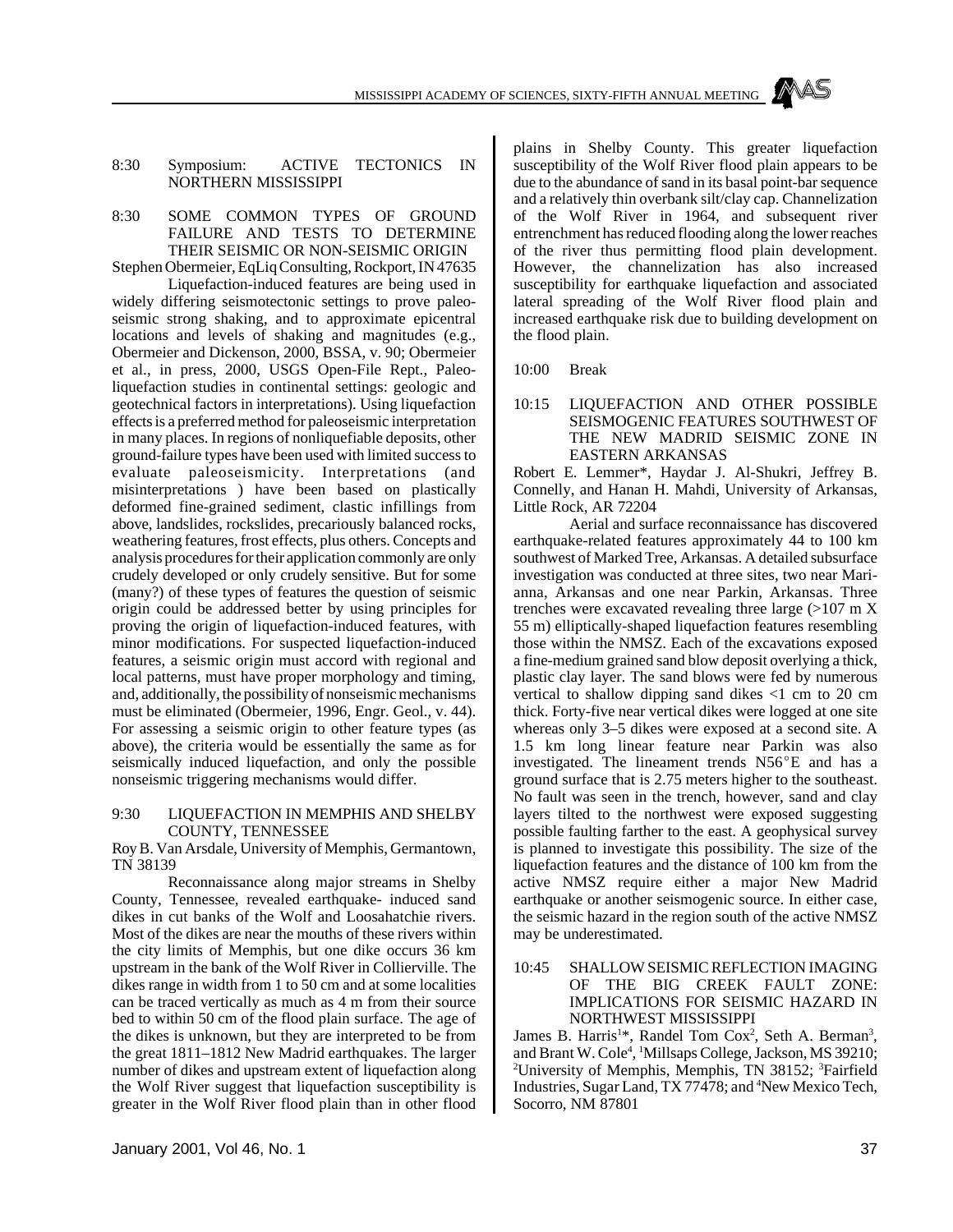Shallow seismic reflection imaging was used to identify, characterize, and evaluate the significance of nearsurface (late Tertiary and Quaternary) tectonic deformation associated with the northeast-striking Big Creek fault zone (BCFZ) in the Lower Mississippi Valley (LMV). Shearwave seismic reflection profiles were collected at two sites: (1) southwest of Helena, Arkansas, across the Big Creek escarpment; and (2) at Porter Gap, Tennessee, across the margin of the Chickasaw bluffs of the Mississippi River. The interpreted seismic profile across the Big Creek escarpment shows that the scarp is underlain by several high-angle faults, with a principal fault extending upward into Quaternary sediments (shallower that 45 m). Warping of shallow reflections indicates compression and suggests that the principal fault has been active as a reverse or transpressional fault in the LMV's contemporary (east-west compressional) stress field. The Porter Gap profile exhibits strong, continuous, reflections at depths of 50-75 m and 90- 120 m. Both reflections are disrupted by a near-vertical fault coincident with the west-facing bluff margin. Separation on the fault is up-to-the-west, although structural relief along the line is higher on the east (consistent with topography). Therefore, the fault is interpreted to have been structurally inverted during late Tertiary or Quaternary time. This is similar to the deformational history suggested by the reflection profile across the Big Creek escarpment near Helena. Future seismic investigations are planned to evaluate the possible extension of the BCFZ into northwest Mississippi and the Memphis metropolitan area.

## 11:15 MISSISSIPPI EARTHQUAKES

Michael B.E. Bograd, Mississippi Office of Geology, Jackson, MS 39289

Mississippi's known earthquake history spans over 300 years. The greatest risk to the state from earthquakes is from the New Madrid Seismic Zone, but 42 events are known to have occurred within Mississippi, scattered throughout the state. There is a diffuse cluster of epicenters in the northwestern quadrant of the state, the quadrant closest to the NMSZ. There is a tight cluster in Clarke County, where a third of Mississippi's known earthquakes have occurred. The earliest known Mississippi earthquake was felt in Biloxi in 1853. The strongest earthquake within the state was the 1931 event in the Batesville-Charleston area; it was felt over 65,000 square miles in five states. The next strongest was the 1967 earthquake near Greenville; though only magnitude 3.8, it was felt over 25,000 square miles in four states. Southern Mississippi was shaken by a 1955 earthquake that was felt all along the Coast. There are few seismic instruments in and around Mississippi, so epicentral locations and depths are poorly constrained. Thus we have inadequate information to assign these earthquakes to specific structural features. It may be speculated that the earthquakes in northwestern Mississippi may be associated with features related to the Reelfoot Rift. The proximity of the Pickens-Gilbertown fault zone to the Clarke County earthquakes must be considered. Other features that have been suggested as causes of earthquakes in Mississippi include the southern Appalachians and the White River fault zone.

# THURSDAY AFTERNOON

## Room 706

1:30 Divisional Poster Session

## INVESTIGATION OF POSSIBLE PALEOLIQUEFAC-TION FEATURES IN MISSISSIPPI

Hanan H. Mahdi<sup>1\*</sup>, Haydar J. Al-Shukri<sup>1</sup>, Robert E. Lemmer<sup>1</sup>, Jeffrey B. Connelly<sup>1</sup>, and Michael B.E. Bograd<sup>2</sup>, <sup>1</sup>University of Arkansas, Little Rock, AR 72204 and <sup>2</sup>Mississippi Office of Geology, Jackson, MS 39289

Mississippi is in a mid-plate region of infrequent strong earthquakes. The active New Madrid Seismic Zone, close to northwestern Mississippi, poses the greatest risk to the state from earthquakes. In a region of infrequent earthquakes and a short historical record, we must resort to a search for physical evidence of past strong earthquakes. Investigation is under way in northwestern Mississippi of possible paleoliquefaction features (old sand blows resulting from earthquake-induced liquefaction). Sites in Tunica County, Mississippi, bear the same signature on satellite imagery as sites in Arkansas confirmed to be paleoliquefaction features. Agricultural fields on 1962 aerial photographs of Tunica County show circular patches of light color that could be more reflective sand surrounded by darker alluvial soils. Field investigations during the dry summer of 2000 screened sites worthy of further work. The next step will be profiling each feature with hand-auger and collecting ground-penetrating radar data. If these investigations indicate possible sand-blow features, the sites will be trenched, and attempts will be made to determine the age of the features. If these are indeed earthquakeinduced sand blows, the implications for earthquake risk to Mississippi are significant. Perhaps the New Madrid earthquakes of 1811–1812 were stronger than now understood, or there was a strong earthquake farther south than any now known.

## IDENTIFICATION OF SURFACE LINEAMENTS UTILI-ZING LANDSAT IMAGERY AND EVALUATION OF THEIR POTENTIAL ASSOCIATION WITH TECTONIC FEATURES IN NORTHWEST MISSISSIPPI

James Alan Barck, University of Mississippi, University, MS 38677

In 1811 and 1812 a series of violent earthquakes occurred near New Madrid, Missouri. These events were associated with tectonic activity along what has come to be known as the New Madrid Seismic Zone (NMSZ) which is currently one of the most seismically active regions in North America. Due to the size of the area affected by the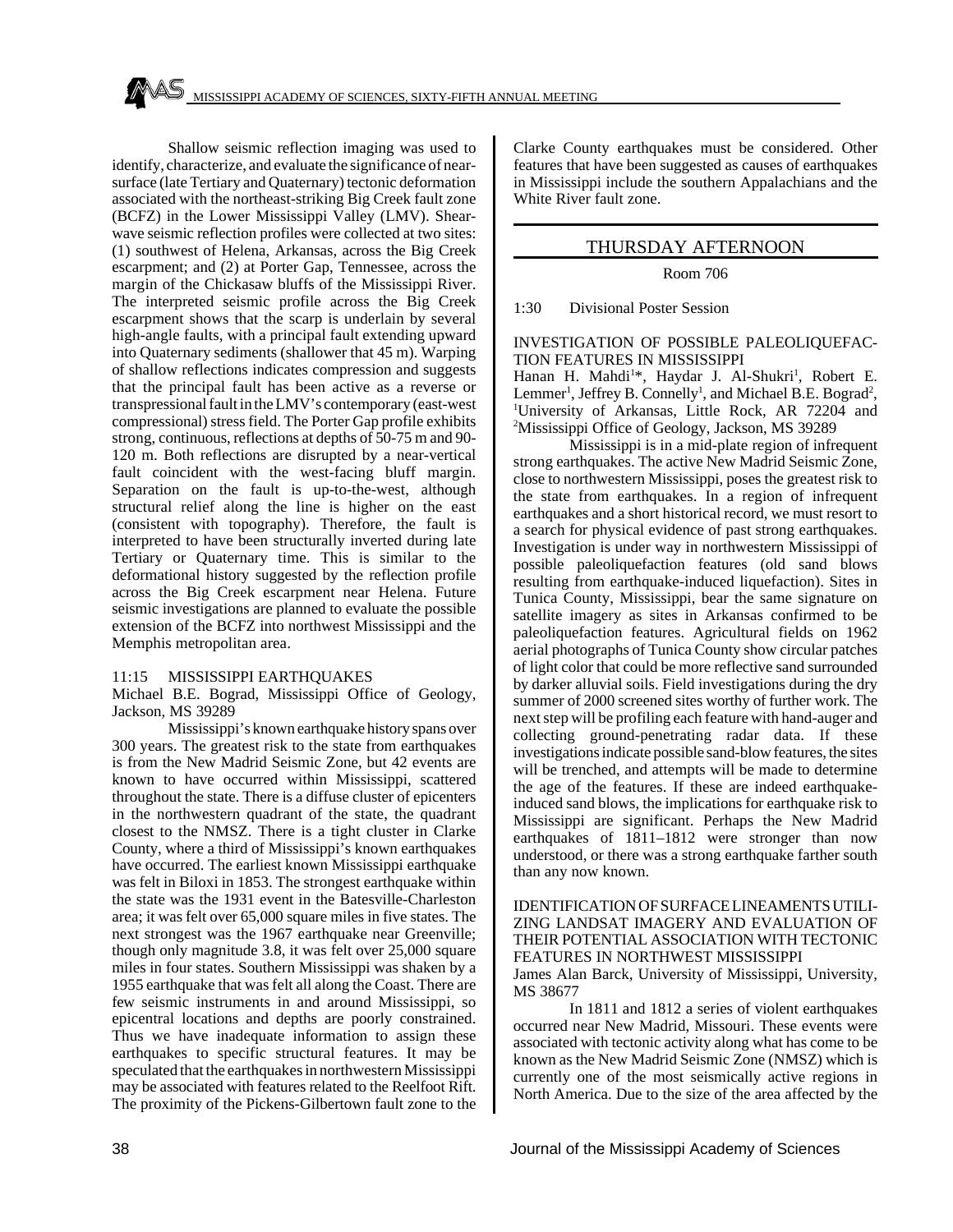1811–1812 earthquakes, the presence of the NMSZ has become a major concern for the central continental region including northwest Mississippi. Through the use of remote sensing and geographical information systems (GIS) analysis, a number of linear surface features (lineaments) have been identified in northwest Mississippi which are believed to be related to buried faults within this region. Identification of these features has been performed primarily using Landsat 7 thematic mapper satellite imagery. Geologic evidence has been accumulated which supports a relationship between these observed lineaments and buried tectonic features. Of continuing concern is the intersection of a number of these lineaments with vital infrastructure features in northwest Mississippi.

#### NATURALLY OCCURRING RADIOACTIVE MATERIALS (NORM) IN PRODUCED WATER FROM MISSISSIPPI OIL WELLS: AN OVERVIEW

Julie Kelley<sup>1\*</sup>, John C. Matthews<sup>1</sup>, Joel S. Kuszmaul<sup>1</sup>, Charles T. Swann<sup>1</sup>, and Rick L. Ericksen<sup>2</sup>, <sup>1</sup>University of Mississippi, University, MS 38677 and <sup>2</sup>Mississippi State Board of Registered Professional Geologists, Jackson, MS 39225-2742

Large quantities of formation waters are coproduced with hydrocarbons. Formation waters, or brines, contain high concentrations of dissolved minerals and salts. Some of these brines contain significant concentrations of radionuclides especially radium and its decay products. The radioactive elements in the brines are commonly referred to as naturally occurring radioactive materials (NORM). This study involved the sampling of brines from 262 oil wells across Mississippi. The concentrations of radionuclides  $(^{228}Ra, {^{226}Ra, and {^{228}Ac})$  were measured in each sample, where detectable concentrations were present, using methods that varied for each isotope. Additional measurements of the chemistry of each of the sampled brines were also made; these include pH, Cl- , total dissolved solutes, and density. The data was integrated into a Geographic Information System (GIS) database. This database has been used to characterize the nature of the variation in NORM concentrations of each of the producing fields and basins as well as chemical trends across Mississippi. Important findings include that unlike studies of researchers in other areas, such as Fisher (1995, Texas Bureau of Economic Geology, Geological Circular 95-3) working with brines of Texas, there was not a strong correlation of NORM concentrations and Chloride (Cl) concentrations. This relation was true within each production basin and across Mississippi as a whole. Another important finding has been that the differences in NORM concentrations within the brines are not as varied from one region to another as might be expected. While these results alone do not provide sufficient information for a complete analysis of the potential risks associated with these NORM, the characterization of the NORM concentrations across Mississippi will assist with such an analysis.

## 2:00 UNUSUAL ASPECTS OF THE HEADWATERS OF THE TOMBIGBEE AND HATCHIE RIVERS AND POSSIBLE NEOTECTONIC IMPLICATIONS

Randel Tom Cox, University of Memphis, Memphis, TN 38152

Regional analysis of transverse drainage-basin asymmetry of the northeastern Mississippi embayment reveals a region of pronounced asymmetry in northeastern Mississippi such that streams preferentially occupy the southeastern side of their basins. In this area of basin asymmetry (the headwaters of the Hatchie River) low order tributaries flow southeastward before making  $180^{\circ}$  bends to join northwestward-flowing higher order tributaries and the trunk channel of the Hatchie River. The anomalous flow direction of these low order streams is the same as the southeastward flow direction of the Tombigbee River and its tributaries immediately southeast of the Hatchie basin. One process that might give rise to this drainage pattern is capture of Tombigbee headwaters by the Hatchie River. However, comparison of the elevation of confluences of equivalent order streams in the headwaters of the Tombigbee and Hatchie Rivers shows the Tombigbee River to be incised ~25 meters deeper than the Hatchie River. Thus, it is implausible that the Hatchie River has captured Tombigbee tributaries. As an alternative hypothesis, southeastward Quaternary ground tilting may have shifted preexisting Hatchie headwater tributaries to the southeastern side of their basins and may have led to the development of new (lowest order) southeastward-flowing Hatchie tributaries. In addition, tilting would reduce original northwestward Hatchie basin stream gradients and thus reduce incision rate. In the Tombigbee basin, southeastward tilting would steepen gradients and increase incision rate. This episode of ground tilting also may have contributed to changes in the ancestral course of the Tennessee River.

#### 2:30 PRELIMINARY EARTHQUAKE ANALYSIS OF MISSISSIPPI STATE UNIVERSITY

David H. Snodgrass and Darrel W. Schmitz\*, Mississippi State University, Mississippi State, MS 39762

Mississippi State University's main campus is located approximately 250 kilometers from the southern end of the New Madrid Seismic Zone. Given the history of the New Madrid Seismic Zone and the evidence of seismicity in the State of Mississippi, the risk for a potentially significant earthquake in the region that includes Mississippi State University (MSU) is perceivable. Although there had been no investigation on the MSU campus concerning the potential risk of seismic-induced ground motion, it was clear from other studies conducted in Mississippi that one was needed. A preliminary groundsurface response evaluation of three sites on the MSU campus was conducted using a response analysis software WESHAKE5. Dynamic soil models and acceleration data were determined for use in WESCHAKE5. Results of the analysis suggested spectral peak ground accelerations to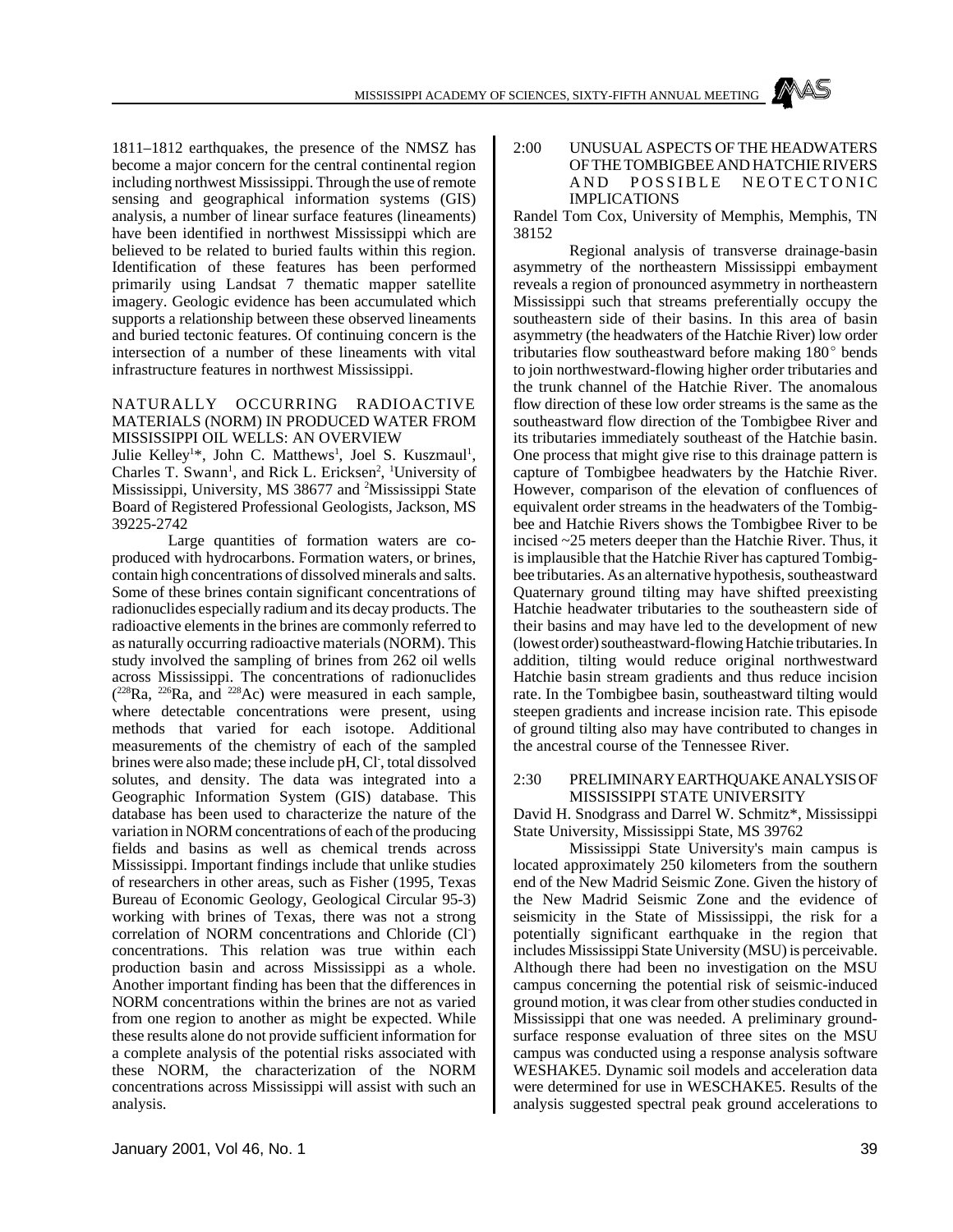range from 0.57 g to a 0.65 g generated from a 6.2 and a 8.25 magnitude earthquake event at an epicentral distance of approximately 250 kilometers. The highest spectral amplifications were consistent at one of the sites for both the 6.2 and 8.25 magnitude events. Low-strain values and the dynamic site periods were calculated which suggest possible damage to the MSU campus on the order of ten percent or less. It is believed that the stratigraphic units on campus are relatively homogeneous and that the other buildings on the campus would fall within the same general low-strain values and thus the same ten percent order of damage.

3:00 Break

Divisional Lectures Begin

3:15 MISSISSIPPI'S CLOSED DEPRESSIONS REVISITED: THEIR RELATIONSHIP TO SIMILAR FEATURES ELSEWHERE ON THE COASTAL PLAINS

David M. Patrick\* and James H. May, University of Southern Mississippi, Hattiesburg, MS 39406 and U.S. Army Engineer Research and Development Center, Vicksburg, MS 39180

Reconnaissance-level digital elevation model studies of parts of southern Mississippi, Alabama, and the Florida Panhandle were conducted in order to document the occurrence and significance of depressions in areas beyond those previously described in George County. The depressions in George County are sinkhole-like, topographically closed, and occur on surfaces underlain by siliclastics currently mapped as the Citronelle Formation. Our studies indicated that, in Mississippi, these depressions are mainly limited to George and Greene counties where they occur at elevations which range from approximately 210 to 310 feet above sea level and their longest dimensions range from a few hundred feet to over 4000 feet. Isolated occurrences were found near Biloxi, Mendenhall, Ovette, and Wiggins. In southwestern Alabama, the depressions were similar to those in adjacent George County; however, their surface elevations ranged from 150 to 320 feet and they are smaller in size. Similar depressions may be seen in Santa Rosa, Okaloosa, and Walton counties in Florida where the depression occur at elevations between 100 and 150 feet and they are formed in Holocene sands overlying sands and gravels mapped as the Citronelle Formation. We speculate that these Gulf Coast depressions have resulted from localized volume reduction due to leaching and desilicification of coarse- and fine-grained clastics during periods of lowered ground water level during the Pleistocene. As such, the origins of these depressions also bear some similarity to the Carolina Bays of the Atlantic Coastal Plain.

3:30 GEOLOGIC FACTORS USED IN HGM MODELS IN WETLAND MITIGATION IN

## SOUTH MISSISSIPPI

Suzanne A. Boyd\* and David M. Patrick, University of Southern Mississippi, Hattiesburg, MS 39406

Hydro-geomorphic models (HGM's) are tools being adopted for wetlands permitting, mitigation and banking. These models depend upon the identification of native plant populations upon specific geomorphic surfaces and hydrologic conditions. These models require understanding of local stratigraphy, geomorphology, hydrology and soils; particularly if the area has been modified. Pitcher plant areas at Camp Shelby provide an excellent example. We studied selected areas having reduced silt loams such as the Bibb or Trebloc soils developed upon the fine-grained Hattiesburg and Pascagoula formations, and characterized by flat to nearly flat topography and shallow ground water tables. These sites included areas cleared for training activities, and those areas that had naturally reverted to or been planted with pines. We found that areas that are cleared for line-of-site or other purposes, contain high numbers of pitcher plants and rare plant species, while geographically adjacent and geologically similar unmodified areas contained less biodiversity. The key to understanding and modeling these two conditions is stratigraphic; that is, the development of sufficiently high water tables after clearing in Hattiesburg or Pascagoula soils. Modified areas underlain by more permeable soils of the Citronelle Formation also have higher water tables than unmodified areas; but, these water levels generally are deeper than those of the Hattiesburg or Pascagoula formations and less amenable to pitcher plants except where water tables are perched.

3:45 A METHOD FOR QUANTITATIVE DETERMINATION OF <sup>226</sup>RA AND <sup>228</sup>RA IN PRODUCED FORMATION WATERS (BRINES) FROM OIL AND GAS WELLS

John C. Matthews<sup>1\*</sup>, Catrina Bogan<sup>1</sup>, Charles T. Swann<sup>1</sup>, and Rick L. Ericksen<sup>2</sup>, <sup>1</sup>University of Mississippi, University, MS 38677 and <sup>2</sup>Mississippi State Board of Registered Professional Geologists, Jackson, MS 39225- 2742

A method is described for quantifying <sup>226</sup>Ra and  $228$ Ra, at levels down to 1 Bq/L, from produced formation waters (brines) from oil and gas wells. The method corrects for the high and variable solute concentrations and compositions encountered in brines, and for Ra that becomes insoluble during storage. The method employs isolation of Ra on Empore<sup>TM</sup> Ra Rad Disks, which selectively bind Ra and isolate it from its decay products. This allows quantification of freshly isolated  $226Ra$  by counting its 186-keV gamma emission. The Rad Disks are then aged to allow <sup>228</sup>Ac, the first decay product of <sup>228</sup>Ra, to grow in and equilibrate, followed by quantification of its 911-keV and 969-keV gamma emissions. Prior to the Rad Disk step, Ra along with other divalent and multivalent cations from the brines are collected by carbonate precipitation. These are redissolved in  $2 \text{ N HNO}_3$  and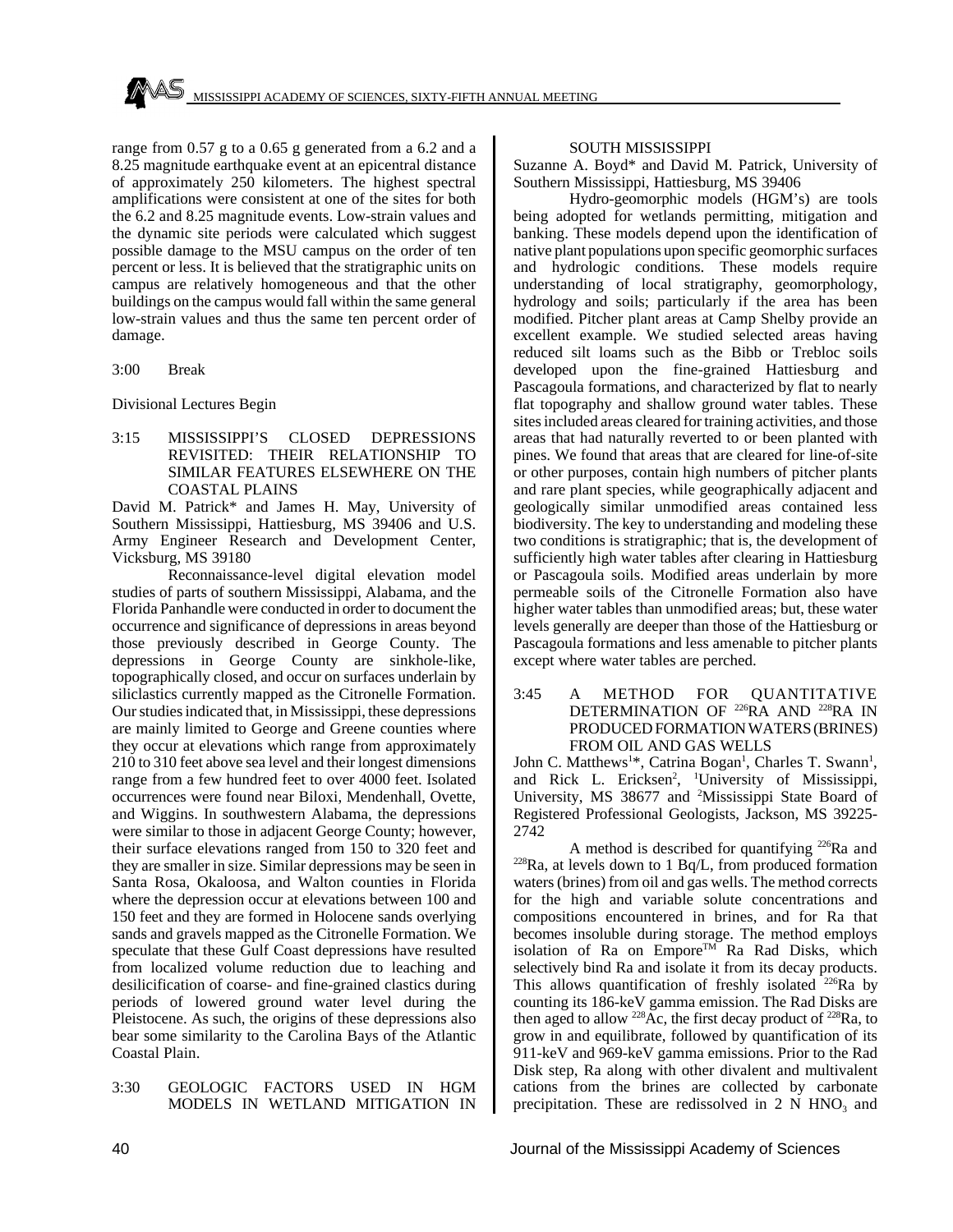passed through the Rad Disks. The carbonate precipitation step removes K and other monovalent cations, which interfere with Ra adsorption by the Rad Disks. This method was developed as part of a project to survey the radioactivity of hydrocarbon-production byproducts from Mississippi. The samples have shown Ra ranging from 1.1 Bq/L (0.9 Bq/100g of solute) to 120 Bq/L (50.3 Bq/100g of solute). The isotope distribution in the high sample was  $34.7 \pm 0.6$  Bq/L (8.50  $\pm$  0.14 pmole/L) of <sup>226</sup>Ra and  $85 \pm 52$ Bq/L (74  $\pm$  45 fmole/L) of <sup>228</sup>R<sub>a</sub>. The low sample was below the detection limit for <sup>226</sup>Ra and  $1.1 \pm 0.5$  Bq/L (0.94  $\pm$  0.39 fmole/L) for <sup>228</sup>Ra. The average values were 188.2 g/L solute, 12.6 Bq/L (3.1 pmole/L) of  $^{226}$ Ra, and 15.1 Bq/L  $(13.1 \text{ fmole/L})$  of <sup>228</sup>Ra.

4:00 Divisional Business Meeting

## FRIDAY MORNING

#### Room 706

8:30 FIRST ABSOLUTE DATES FROM PLEISTO-CENE-HOLOCENE COASTAL PLAIN UNITS AND SURFACES IN MISSISSIPPI

Ervin G. Otvos, Gulf Coast Research Laboratory, Ocean Springs, MS 39566-7000

Optical and thermoluminescence (OSL and TL) are now being routinely used to date barrier, alluvial, and eolian deposits, some as old as 800 ka. These new methods succeed where other means of absolute dating often fail in nonfossiliferous sandy-silty deposits of poorly constrained relative ages; whether younger or older than the upper limit of the radiocarbon method. In recent years, for the very first time late Quaternary Mississippi coastal plain units have been dated by these methods. Remnants of the second oldest coastal terrace (the alluvial "Big Ridge" unit and surface), correlatable with the Montgomery in SW Louisiana and east Texas occur east and west of the Pascagoula River. Recently, the OSL and. TL methods produced consistent ages of 176.5–220 ka BP. They fits well within the global time frame of the penultimate interglacial stage, associated with high eustatic sea levels. In conformity with known Sangamon Interglacial ages worldwide, in particular Oxygen Isotope Substage 5e of a record-high sea level, most alluvial Prairie alluvial and Gulfport barrier samples were dated between 116.6–124.0 ka BP. Samples from intermediate Pearl River valley terraces, formed during Late Pleistocene Wisconsinan low sea level (glacial) substages, dated between 34.7 and 55.2 ka BP. Mississippi-Louisiana coastal dates contribute significantly to the chronostratigraphic reconstruction of Late Pleistocene and Holocene climatic episodes, sea level events, and terrace development episodes on the northern coastal plain of the Gulf of Mexico.

## 8:45 DETERMINING ARTIFICIAL VS NATURAL

Keil Schmid, Mississippi Office of Geology, Jackson, MS 39289

The recreational, esthetic, and cost benefits of sand beaches have made renourishment an attractive protection option in Mississippi Sound. Thus, nearshore sediment volumes and projected beach life spans are important information to local and state planners. Quantifying volumetric change and shoreline retreat values is an important first step; however, the unique aspects of fill deposition also provide an opportunity to clarify long-term sediment transport. Naturally, this is made easier by the use of "unique" fill sediment; or, alternately, with highly accurate bathymetry prior to and following renourishment. Unfortunately, use of both fill sediment and bathymetry in Hancock County were limited by sediment source and time, respectively. Although the fill sediments were not unique, trace fossils, the sediments filling them, changes in shell content, and faint contacts helped distinguish discreet sedimentary sequences. The differences were subtle enough, however, to raise questions as to their origins. To increase confidence in the elevation of Fill/Holocene contacts an 'if then' logic, using both profile and sediment data was employed. Short-term depositional patterns determined from profiles were used to validate or reject individual sedimentary sequence contacts as the Fill/Holocene boundary. The volume of the calculated fill thickness agrees well with historical fill additions and suggests that most of the sediment stays within the nearshore system. This technique, while taking some purity out of the interpretation, helped increase confidence and repeatability in determining the Fill/Holocene boundary.

9:00 STRATIGRAPHIC TEST HOLES ALONG HIGHWAY 6 IN NORTH MISSISSIPPI DIFFERENTIATE THE LOWER PALEOGENE **SECTION** 

David E. Thompson, Mississippi Office of Geology, Jackson, MS 39289

The outcrop pattern in north Mississippi on the current Geologic Map of Mississippi (1969) displays an extensive Tallahatta Formation outline and a thin Wilcox Formation. The Naheola Formation is not represented. Numerous investigators, including Cleaves (1980), have recognized the sandy character of the upper Wilcox in north Mississippi; however, that interval has been included genetically with the overlying Meridian Sand. This assignment likely accounts for the widespread Tallahatta pattern on the 1969 map. Additionally, a convention chosen by most investigators in north Mississippi is to pick the base of the Wilcox at the lowest sand above typical Porters Creek shale. Previous and current mapping of the Midway-Wilcox outcrop belt from the Mississippi-Alabama state line into northern Mississippi indicates that certain "lower Wilcox" sands belong to the Naheola Formation. A series of test holes was drilled along Highway 6 from western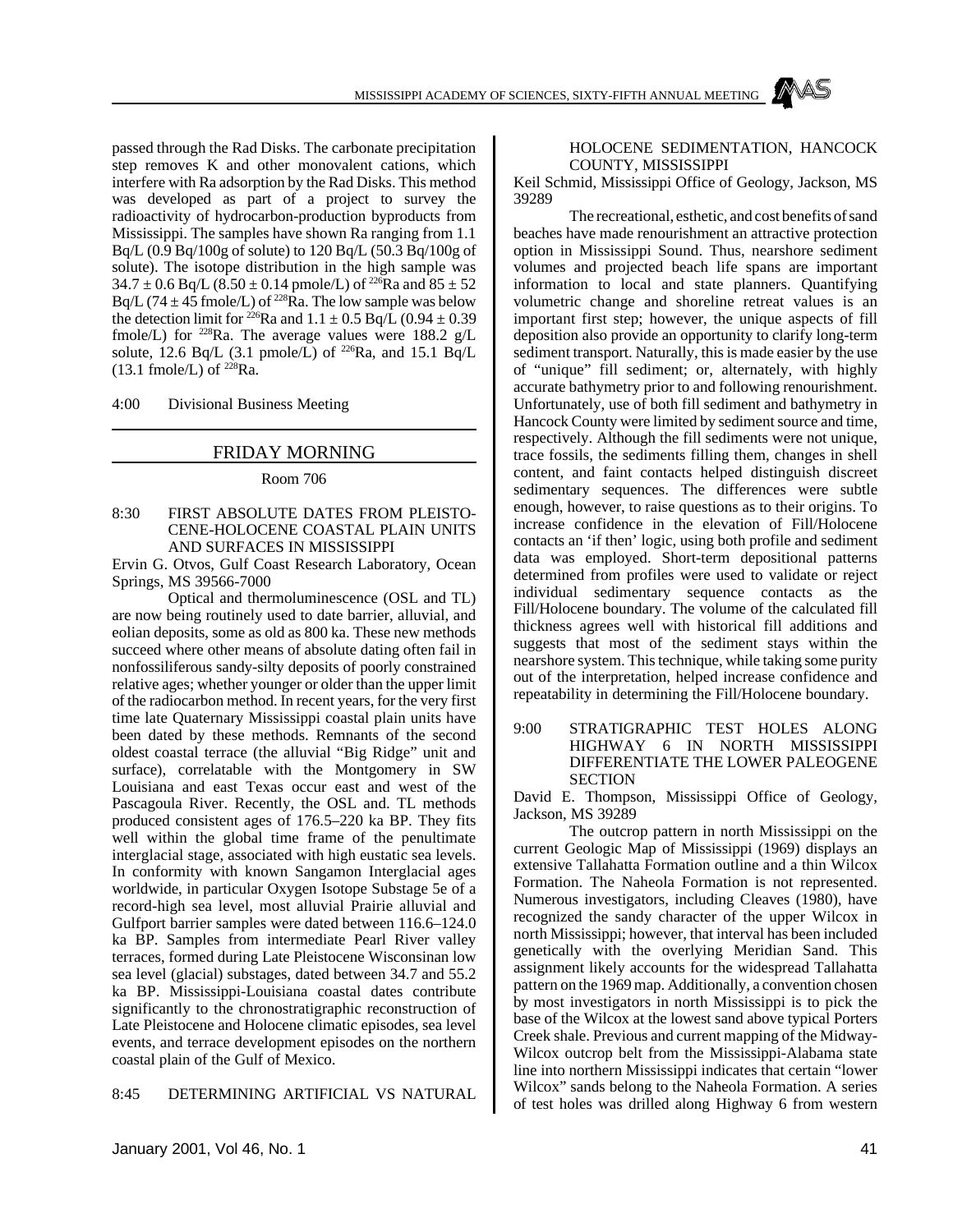Pontotoc County to eastern Panola County to differentiate Midway, Wilcox, and Claiborne units downdip. Lignite and clay units of the middle Wilcox were useful as control data in this correlation. Mapping units include, in ascending order, the Porters Creek Formation, the Oak Hill and Coal Bluff Members of the Naheola Formation, the Gravel Creek and Grampian Hills Members of the Nanafalia Formation, the Tuscahoma Formation, the Hatchetigbee Formation, the Meridian Sand, and the Tallahatta Formation.

## 9:15 GEOLOGY OF THE OXFORD SOUTH 7.5 MINUTE TOPOGRAPHIC QUADRANGLE LAFAYETTE COUNTY, MISSISSIPPI

Stephen L. Ingram, Sr.\* and Charles T. Swann, University of Mississippi, University, MS 38677-1848 and Mississippi Mineral Resources Institute, University, Mississippi 38677

Although Lafayette County and the Oxford area is undergoing rapid urbanization, the only existing geological maps consists of two fifteen minute quadrangles mapped in 1952. Reliable geological data are essential for well planned growth and industrial development. Review of the 1952 map identified the need for revision and updating of the lithostratigraphy, and the availability of 7.5 minute topographic maps allows the fine-tuning of outcrop belts based on the 1952 fifteen minute maps. The Oxford South quadrangle was chosen because revision of stratigraphy and geological needs due to urbanization could be met simultaneously. Lithostratigraphic units cropping out within the quadrangle include the Eocene Hatchetigbee Formation (Wilcox Group), the Meridian Sand (Claiborne Group), Tallahatta Formation (Claiborne Group), high elevation terraces deposits (Pleistocene (?)), minor loess deposits (Pleistocene), and modern flood plains. The Ackerman stratigraphic name has been dropped in favor of the standard Wilcox Group nomenclature of Alabama. Outliers of Kosciusko Formation that were mapped in 1952 have also been reassigned to the Tallahatta Formation.

## 9:30 SEDIMENTOLOGIC CHARACTERISTICS AND CLIMATICALLY CONTROLLED REDOX CYCLES IN THE DEMOPOLIS AND MOORE-VILLE FORMATIONS, MISSISSIPPI

Ezat Heydari, Mississippi Office of Geology, Jackson, MS 39298

The Mooreville Formation and the Lower Member of the Demopolis Chalk consist of numerous redox cycles, ranging in thickness from  $0.3$  to 5 m  $(1-15$  feet). Each cycle is composed of a basal dark, laminated section, grading upward into a gray, wispy laminated interval, and capped by a white, bioturbated layer. The basal laminated section indicates sedimentation under anoxic bottom water conditions, hostile to burrowing organisms. The wispy laminated interval indicates that bottom waters became slightly oxygenated and organisms tolerant of low oxygen conditions were sparsely present. The bioturbated layer at the top of each cycle is indicative of deposition under fully oxygenated conditions. Wet climate initiated deposition of

the laminated layer at the base of each cycle by delivering a large volume of siliciclastics and terrestrial organic matter to the basin, resulting in bottom water anoxia. The subsequent arid climate promoted precipitation of carbonate-rich, bioturbated strata capping each cycle. The middle member of the Demopolis Formation is a massive, highly bioturbated chalk. It contains abundant trace fossils including *Thalassinoides*, *Planolites*, *Chondrites*, *Teichichnus*, and *Zoophycos*. A very shallow burrowing event generated a background-mottled texture apparent in all samples. *Thalassinoides* was one of the earliest burrows to form, as evidenced by its reworking by other trace fossils. It was followed by *Planolites*, *Teichichnus*, and *Zoophycos*. *Chondrites* reworked all other trace fossils and was the last bioturbation episode to have influenced the chalk.

9:45 Break

## 10:00 THE BASAL EOCENE SECTION AT THE SUPER WAL-MART CONSTRUCTION SITE IN MERIDIAN, MISSISSIPPI

David T. Dockery III, Mississippi Office of Geology, Jackson, MS 39289

Excavations and some 51 soil borings at the Super Wal-Mart construction site in Meridian, Mississippi, show the following sequence of sediments above the Paleocene-Eocene boundary at the Tuscahoma-Bashi Formation contact. Lowstand deposits (lacking fossil shells) in the lower Bashi Formation (exposed in a 100-foot-long by 20 foot-high, stepped cut at a bridge-site excavation leading to the I20 East Frontage Road) rest unconformably on darkgray, clayey silts and sands of the Tuscahoma Formation and include in ascending order: (1) a 2-foot-thick, basal, white sand, (2) a 3.5-foot-thick, thinly-bedded, clayey silt containing plant fossils, and (3) a 5-foot-thick white sand with cross stratification and *Ophiomorpha* burrows. Lowstand deposits are overlain by a concretionary, 4-footthick, very fossiliferous, transgressive-marine, brown sand, in the upper Bashi Formation. Above the Bashi marine sand is a highstand-regressive, deltaic sequence in the Hatchetigbee Formation, including: (1) a 14-foot-thick, dark-gray, thinly bedded, prodelta, clayey silt, (2) a 25- to 35-foot-thick, cross-bedded, distributary-channel sand, and (3) a 15- to 20-foot-thick (truncated at surface elevations), dark brownish-gray to light brown, delta-plain, clayey silt. Cross-bed sets in the distributary-channel sands of the Hatchetigbee Formation show a flow direction from north to south. Elevations taken from borings of the top of the prodelta shale show an abrupt 10-foot-drop in datum along the site's northwestern corner, an area that required a dewatering trench.

## 10:15 LINGUISTIC CURIOSITIES IN THE PUBLICATIONS OF THE MISSISSIPPI GEOLOGICAL SURVEY

Michael B.E. Bograd, Mississippi Office of Geology, Jackson, MS 39289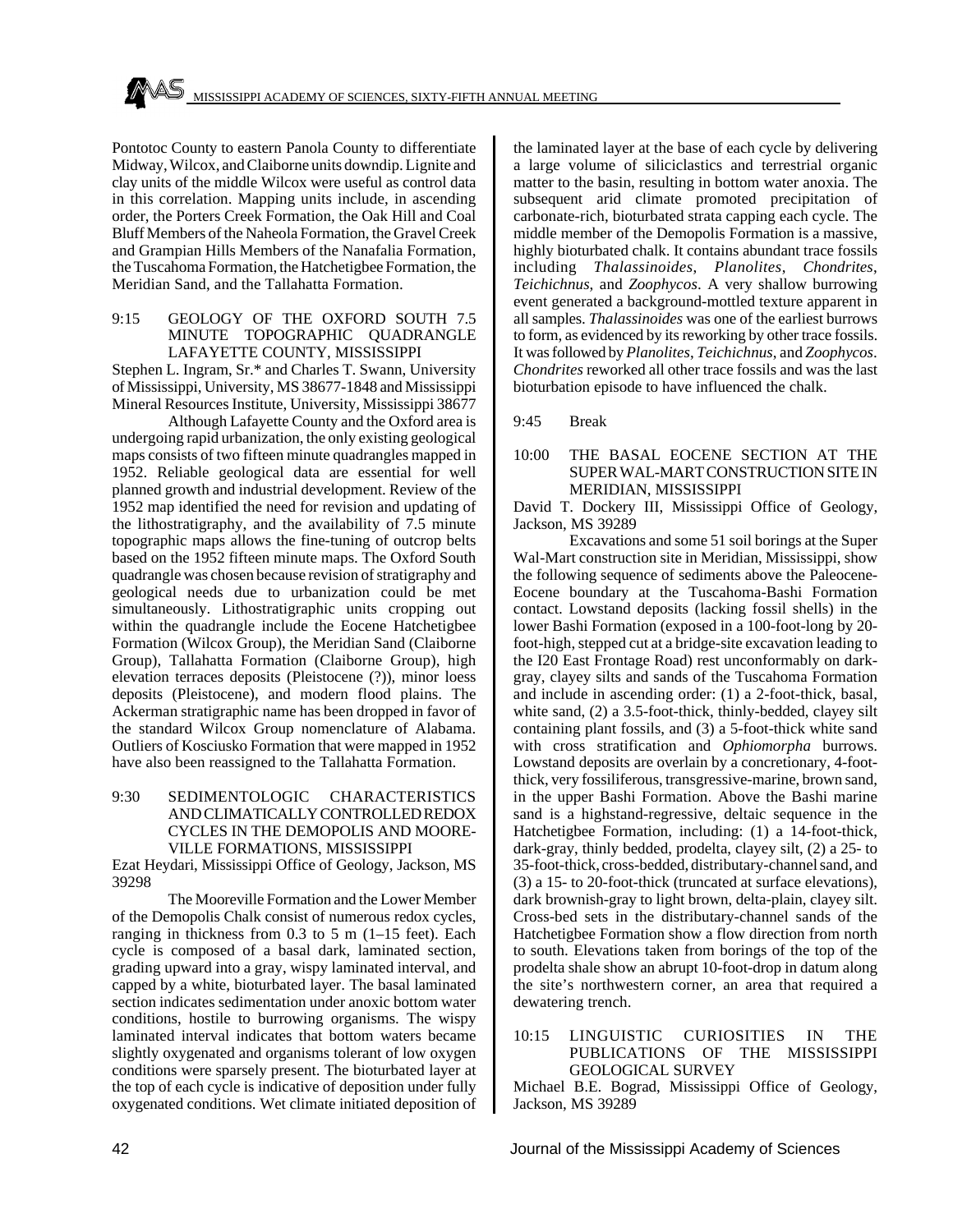Scientists appreciate "elegant literature." They also make use of technical jargon in their writing, and that has its place. When geologists write for the public and specialists in other fields, as they often do, communication is enhanced when they write simply and clearly. The advice in Strunk and White's *The Elements of Style* is as useful to a geologist writing a professional paper as it is to a journalist. The publications of the Mississippi Geological Survey (now the Mississippi Office of Geology) are used by engineers, environmentalists, biologists, and hobbyists, as well as by geologists. The geological information they contain is important for a myriad of applications, including agriculture, road-building, water resources, and siting sanitary landfills. The first publications were printed in the 1850s, though most date from 1907 and later. The writing styles of the various authors run the gamut from formal to casual. Some of the text written in an "earlier time" sounds odd to readers today, but may reflect the times in which it was written, or perhaps the author's exuberance or frustration. Reading these publications provides interesting examples of effective, quaint, and sometimes amusing literature. One can learn which report was called "a literary, linguistic and scientific curiosity," or read a poem about the sand problem, or learn which now-endangered species was considered good eating. Studying examples of good, and bad, writing can serve to illustrate the importance of writing plainly and clearly.

10:30 MICROBIAL AND IODINE ANALYSIS OF SURFACE SOIL SAMPLES PREDICT OIL AND GAS FROM AN 18,000-FOOT RESERVOIR IN A WILDCAT WELL IN COVINGTON COUNTY, MISSISSIPPI

Jack S. Moody\* and Robert Ervin, Mississippi Office of Geology, Jackson, MS 39289-1307

This study tests the ability of various surface sampling techniques and analyses to detect the presence of oil and gas reservoirs for wildcat wells. Surface samples were collected in a grid pattern using GPS. Samples were collected by Mississippi Office of Geology staff and sent to labs for analysis and interpretation; the labs had no well location information. Both iodine and microbial analyses predicted that hydrocarbons would be present. Sampling for this well was spread out over several months and surface conditions changed from very dry to wet. The time and condition change affected one of the two microbial methods. The Roundtree #1 Robertson 21-9 well was drilled to 18,725 feet. The well was completed from a Cotton Valley reservoir at 17,976 feet flowing 321 barrels of oil (BO) and 471,000 cubic feet (471 MCF) of gas per day. As of August, 2000, the well had flowed 26,948 BO and 22,570 MCF and no water. In August, the daily flow rate was 163 BO. The successful prediction by microbes and iodine of the resulting production suggests their usefulness as another tool in oil and gas exploration.

10:45 THE MISSISSIPPI OFFICE OF GEOLOGY

## ENERGY INTERNET SITE: USING XML AND OTHER INTERNET STANDARDS FOR DATA PUBLISHING

Peter Hutchins, Mississippi Office of Geology, Jackson, MS 39289

The Mississippi Office of Geology (MOG) Energy Internet Site is a project funded through the Petroleum Technology Transfer Council and Mississippi Department of Economic and Community Development. Well listing and production data come from the Mississippi Oil and Gas Board. The site represents an attempt to bring availability, access and usefulness of energy data to its highest potential using the latest in computer and Internet technology. Using open standards and technologies such as eXtensible Markup Language (XML), the potential use of the data is not limited to a web page but can be used directly from any application capable of working with the Internet and/or XML, a combination that is catching on fast. The site provides a search engine to locate one or more wells or field names; from this a document can be provided containing all that is known on the well or field of interest. Various other data sources that MOG provides are listings from the core library and several scout card image collections scanned in by the office staff. The scanning of logs and various other reports is in progress. Also provided are interactive maps and charts. This site was designed around the XML support provided in Microsoft Internet Explorer web browser, version 5, which is a free tool. Other browsers are supported with use of simple HTML. The site can be accessed at http://library.geology. deq.state.ms.us/energy.

11:00 THE USE OF DIGITAL INTERACTIVE COUNTY OIL AND GAS PRODUCTION INDEX MAPS ON THE MISSISSIPPI OFFICE OF GEOLOGY'S ENERGY LIBRARY WEB SITE

Stephen D. Champlin, Mississippi Office of Geology, Jackson, MS 39289

The Energy Section of the Mississippi Office of Geology has an ongoing project to create county oil and gas production index maps to show the location of oil and gas fields and, by the use of color coding, indicate the producing geologic formations for each field. Maps for 43 counties are planned. The software program used is AutoDesk's AutoCad 14 on a 450 MHZ Pentium III PC. As of October 2000, 15 county maps were completed and available as color plot hard copy. The digital maps are used on the Office of Geology Web site as an interactive link to online searchable oil and gas databases, which include field/well production and other well data the office may have such as cores, samples or images (scout information, logs, or mud logs). Using AutoCad, URL addresses are attached to the field outlines and names on each map. The digital maps are then exported as dwf files and incorporated into the Office of Geology's web site. To view the county maps the user must install the Autodesk WHIP! tool. This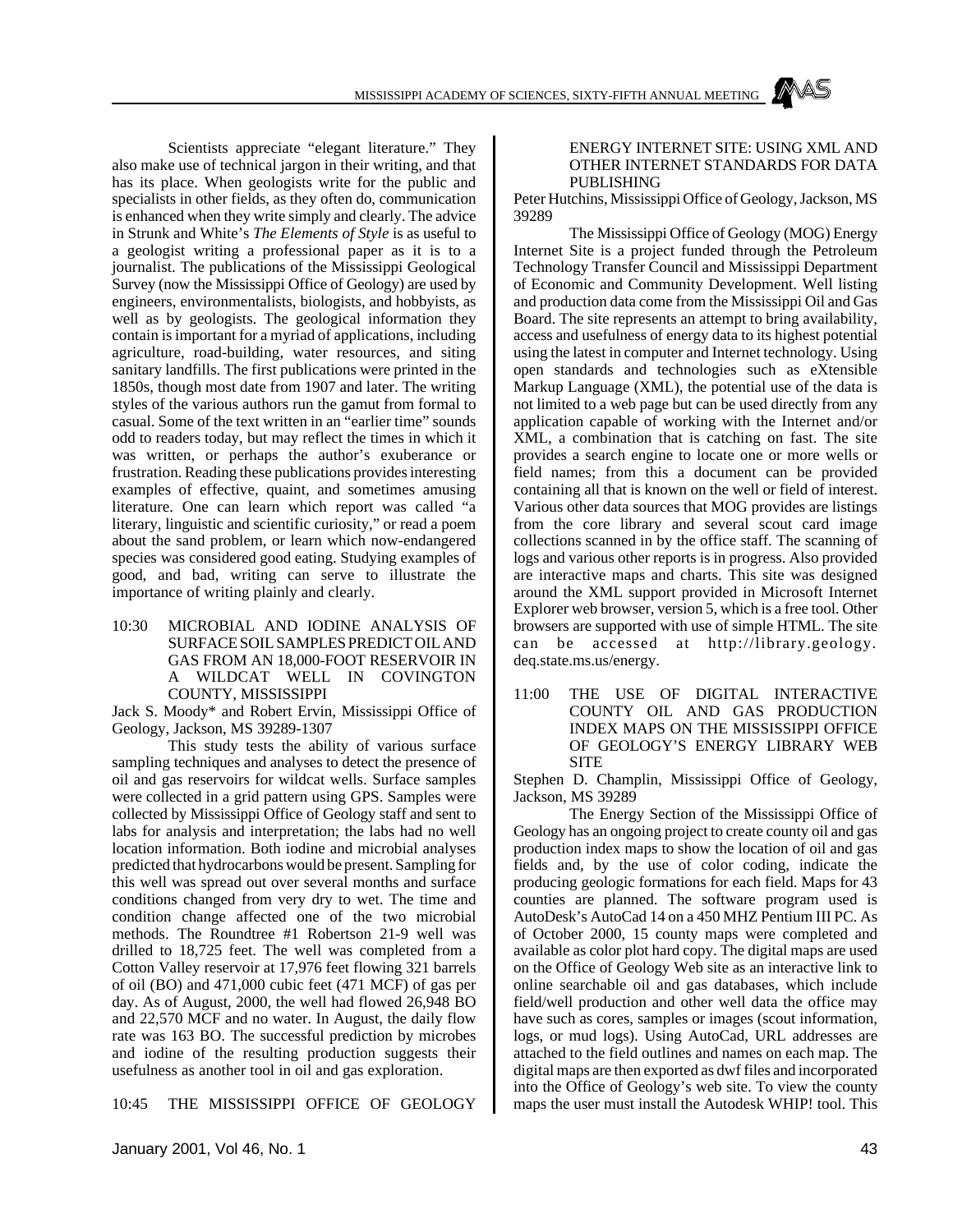free download tool allows real-time pan and zoom, printing from within your Web browser, and enables the embedded links to the searchable oil and gas databases. The planned final product of the project is a state oil and gas production map, which may also be available on the Internet. The site can be reached a t http://library.geology.deq.state.ms.us/energy.

11:15 OBTAINING CLEAN SAMPLES OF PALY-GORSKITE CLAY FOR MINERALOGICAL EVALUATIONS

Harold D. Robinson\* and E. Schrader, University of Mississippi, University, MS 38677 and Shorter College, Rome, GA 30165

Palygorskite, also known as, attapulgite, is a clay mineral mined from Miocene strata north of Tallahassee, Florida. Used in various commercial applications ranging from suspension agents to adsorbents, the mineralogy of the mined clays often directly relates to the physical properties of the clay. As part of previous undergraduate work at Millsaps College, Jackson, MS, and a thesis project at the University of Mississippi, Oxford, MS, obtaining an ultra pure sample of clay was a necessary step in the process of describing the mineralogy of the various strata of clay mined in the region. As mined, the palygorskite always contains low levels of quartz, calcite, and dolomite. Various methods were researched for use in producing relatively pure samples of clay to be used in both XRD and whole rock analyses. When investigating the mineralogy of this clay mineral, exceptionally clean samples are required to compare the mineralogical properties of these samples with published descriptions. Preparation methods researched included gravity settling, centrifuging, dispersants, and acid washing. Utilizing a combination of the selected methods, a technique was developed to reduce or eliminate these contaminants from the clay samples. Results from both XRD and whole rock analyses indicate the effectiveness of process.

# **HEALTH SCIENCES**

Chair: Aaron D. Puckett, University of Mississippi Medical Center Vicechair: Ibrahim O. Farah, Jackson State University

# THURSDAY MORNING

Room 2

8:30 SEARCH FOR NATURAL PRODUCT INHIBITORS OF SECRETED ASPARTIC PROTEASES FROM *CANDIDA ALBICANS*

Keyana R. Mitchell\*, M. Logan, M. Jacob, A. Nimrod, D. Pasco, L. Walker, and A. Clark, University of Mississippi, University, MS 38677

*Candida albicans* invades the tissues of the body via the SAP (secreted aspartic protease) enzymes. The proteolytic activity of the SAP enzymes lyses cell membranes, allowing the yeast to cause infection. Therefore, the SAP enzymes are important virulence factors and reasonable targets for drug therapy in the treatment of yeast-borne diseases. The SAP assay screens natural products for inhibition of the SAP enzyme. The assay is rapid and is done in a 96-well plate. Due to the large number of natural product extracts available to the NCNPR (National Center for Natural Products Research), an elimination strategy is used in the assay. Samples of the natural product extracts are first tested at 50 µg/mL. The active samples are then tested in a secondary assay to determine the IC50. Samples are then prioritized and fractionated until a pure compound is obtained that shows appreciable SAP inhibitory activity. A second assay with pepsin is used to determine the specificity of the samples that inhibit SAP. A third assay is utilized to determine if the sample activity is due to the presence of tannins. The pure compounds that specifically inhibit SAP activity are potential sources for drugs to treat *Candida* infections. As of August 29, 2000, 3,784 plant extracts had been tested in the SAP assay. Approximately 5% of these extracts were tested in the secondary assay. 122 of the extracts had IC50s of less than 50 µg/mL. Two pure compounds have been isolated from plant extracts of *Miconia myriantha* which have IC50s in the range of 7–10  $\mu$ g/mL.

## 8:45 TRENDS IN MISSISSIPPI VITAL STATISTICS: A FIFTEEN YEAR CHRONOLOGY

Reid Jones\* and Carol Jones, Delta State University, Cleveland, MS 38733

Fifteen years of vital statistics data were obtained from the Mississippi State Department of Health. Primary emphasis was placed on causes of death and on pregnancyrelated issues. Each of fifteen variables was tracked chronologically over the 15 year period. To better display trends, data were presented using three year averaging as well as without averaging. When meaningful, data were aggregated by county averages to identify regions of the state where problems were most serious. Incidence and prevalence data were also analyzed with regard to population density and demographics of the county. While most vital statistics rates remained stable during the 15 year period, there has been improvement in pregnancy-related problems.

9:00 ORAL INGESTION OF NOREPHEDRINE, CAFFEINE AND THEOPHYLLINE IN THE RAT: EXACERBATION OF BEHAVIORAL EXCITATION, HYPOTENSION AND TACHYCARDIA BY YOHIMBINE

LaShondra Powell<sup>1\*</sup>, J. Cameron<sup>1</sup>, and Rob Rockhold<sup>2</sup>,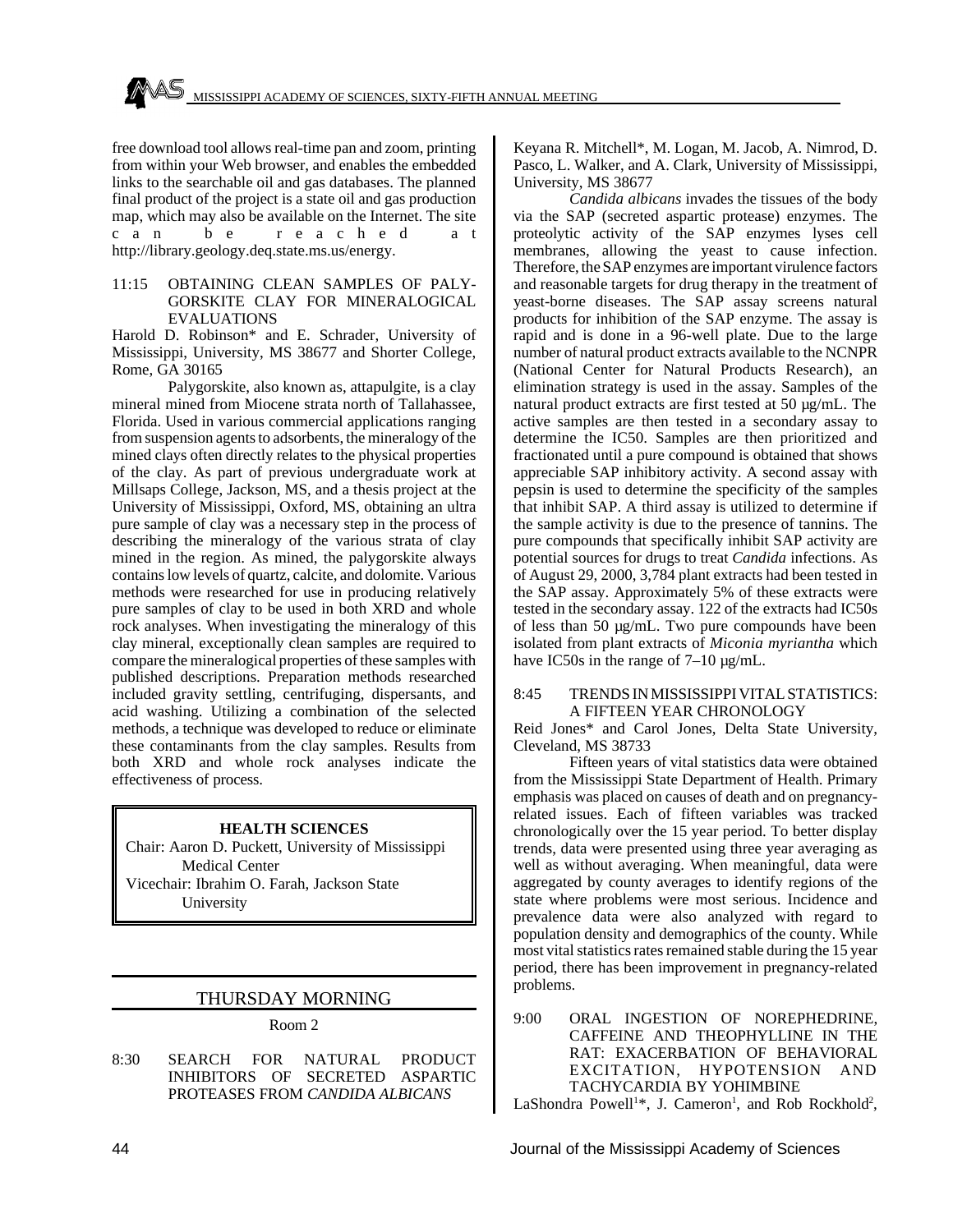<sup>1</sup>Jackson State University, Jackson, MS 39217 and <sup>2</sup>University of Mississippi Medical Center, Jackson, MS 39216- 4505

Adipokinetix™, a dietary supplement advertised as a "Fat Burner," contains the phenylethylamine, 1R, 2S norephedrine HCl (NEP; 25 mg), the methylxanthines caffeine (C) and theophylline (T) (each 50 mg), and the  $\acute{a}2$ adrenoceptor antagonist, yohimbine (Y; 3 mg). The purpose of this study was to evaluate the degree to which Y altered the circulatory response to the remaining components of this supplement. In conscious male rats, intravenous injections of norephedrine  $(0.001-1.0 \text{ µg/kg})$ dose-dependently elevated arterial blood pressure (BP) and elicited reflex bradycardia. Y (1 mg/kg, i.v.) pretreatment elevated heart rate (HR) and lowered BP, while blunting the circulatory responses to NEP. In contrast, oral ingestion of a mixture of NEP  $(1 \text{ mg/kg})$ , C  $(10 \text{ mg/kg})$  and T  $(25 \text{ mg/kg})$ mg/kg) produced a sustained  $(>1$  hr for recovery) and marked (+100 beats/min) elevation in HR and a modest  $(10-20 \text{ mm Hg})$  hypotension. Addition of Y  $(1 \text{ mg/kg})$  to the mixture produced a much more marked behavioral excitation and extended the duration (>2 hr for recovery) and magnitude of the circulatory responses. The results are indicative of potentially adverse consequences to the use/abuse of a readily available, but unregulated dietary supplement. (Supported in part by the Minority Institutional Research Training Program, NHLBI HL07635)

9:15 INFLUENCE OF 2,3 BUTANEDIONE AND RELATED ANALOGUES ON THE GROWTH AND ENTEROTOXIN A PRODUCTION BY *STAPHYLOCOCCUS AUREUS*

I.O. Farah<sup>1\*</sup>, S.R. Tatini<sup>2</sup>, and M.M. Pullen<sup>2</sup>, <sup>1</sup>Jackson State University, Jackson, MS 39217 and <sup>2</sup>University of Minnesota, St. Paul, MN 55108

Influence of diacetyl and certain related compounds on growth and enterotoxin A production by *Staphylococcus aureus* (*S. aureus*; FRI-100) in NZ-amine broth at 37°C was studied under both aerobic and static incubation using microbiological, serological, gas chromatographical, and spectrophotmetric techniques. Diacetyl exists naturally in starter distillate and is usually added to enhance the flavor at the end of the fermentation process. Our objective was to evaluate these compounds for their potential effect on growth specifically on enterotoxin A production by *S. aureus*. Once produced, enterotoxins (proteins) are extremely heat stable and unaffected by proteolytic enzymes. This fact warrants the search for practical and feasible measures of control. Of the compounds tested (5), only diacetyl (2,3 butanedione) was found to be both bacteriostatic (50–100 ppm) and bacteriocidal (>250 ppm). Delay in growth was dependent upon the concentration of diacetyl and the initial inoculum. Lag periods ranging from 12–192 hours were seen with different diacetyl levels and incubation conditions. Diacetyl also delayed enterotoxin A production (SEA/unit growth)

by 66 and 50% of that of the control for 10 and 50 ppm respectively. This process has been more effective under static as compared to aerobic conditions (78 vs. 50%). Colony forming units (CFU/mL) and levels of diacetyl showed a corresponding decline for both with the resultant resumption of growth at the end of the lag period especially at levels <250 ppm. Data also showed the accumulation AMC, acetate and ethanol with the corresponding decrease of diacetyl levels. Despite this volatility, it is concluded that diacetyl is a potential candidate for the control of growth and enterotxin A production at level of 10–50 ppm. This study suggests the use of diacetyl during the early stages of meat fermentation.

9:30 ENHANCEMENT OF THERMAL DESTRUCTION OF THREE EPIDEMIC STRAINS OF *LISTERIA MONOCYTOGENES* IN MILK PRODUCTS BY 2,3 BUTANEDIONE AND STARTER DISTILLATE

I.O. Farah<sup>1\*</sup>, S.R. Tatini<sup>2</sup>, and M.M. Pullen<sup>2</sup>, <sup>1</sup>Jackson State University, Jackson, MS 39217 and <sup>2</sup>University of Minnesota, St. Paul, MN 55108

Thermal inactivation of three epidemic strains of *Listeria monocytogenes* (Scott A, V7 and Jalisco) in 30% sucrose-containing tryptic soy broth and milk products (Ice cream, egg nog and milk chocolate) at 55, 60, and  $80^{\circ}$ C was studied using standard heating procedures, microbiological and statistical techniques. Diacetyl (2,3 Butanedione), and starter distillate (SD) are natural products that are produced by *Streptococcus diacetylactis*. Both are used commercially to enhance the flavor of fermented food products. The objective of this study was to evaluate the effect of these natural products on the enhancement of thermal destruction of three epidemic strains of *Listeria* in media and milk products at subpasteurization temperatures. Results showed enhancement of heat inactivation (time/temperature) of all three strains in the presence of diacetyl or SD (0.1% and 7% respectively). A 5-log reduction in *Listeria* was noted in the presence as compared to 3-log reduction in the absence of both products after 45 minutes at  $60^{\circ}$ C. Two epidemic strains of *Listeria* (Scott A and Jalisco) have survived heat inactivation in screw-capped tubes at  $80^{\circ}$ C for 60 seconds. SD was found to be more effective at  $55^{\circ}$ C than diacetyl when using end point determination (Fvalues). With  $10^7$  organisms/ml, the end point of inactivation was 1 hour (h) with SD, between 2 and 3 h with diacetyl and >6 h for the control. Both diacetyl and SD were found to be ineffective in enhancing the thermal destruction of *Listeria* at 60°C in commercial chocolate coating due to their inactivation by the enzymes contained in the lecithin component of the chocolate. It is concluded that diacetyl and SD have the potential of enhancing the thermal destruction of epidemic *Listeria* in foods with specific reference to milk products.

9:45 Break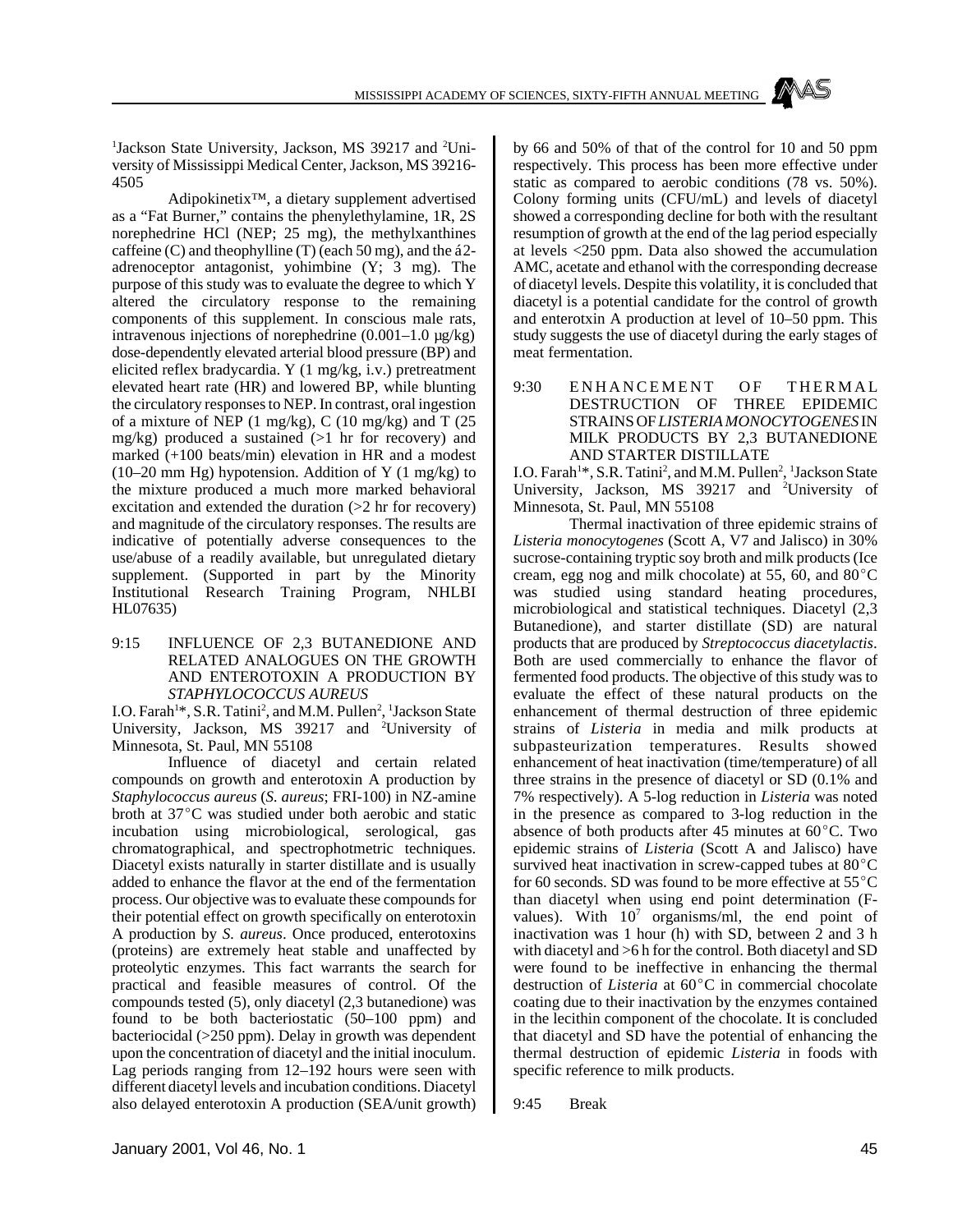

## 10:00 THE RELATIONSHIPS AMONG HEATH PROMOTING BEHAVIORS, LOCUS OF CONTROL, AND LIPID LEVELS IN A UNIVERSITY COMMUNITY

Kathryn L. Riffle\*, Reid Jones, Debra Allen, and Lisa Julius, Delta State University, Cleveland, MS 38733

A university-based student health service and a local hospital collaborated to provide lipid screening for 121 university and community members in a rural university town. Subjects paid a nominal fee for the lipid screening and agreed to participate in a research study initiated by the School of Nursing. Research survey instruments included the Health Locus of Control (II) and the Health Promoting Lifestyle Profile, plus demographic items on physical characteristics, diet, and exercise. MANOVA showed significant ( $p < .05$ ) differences in lipid levels between subjects reporting high and low amounts of exercise. Also, MANOVA showed that female subjects had significantly higher ( $p < .05$ ) levels of high density lipids. While various sub-scales in the research surveys were significantly ( $p < .05$ ) inter-correlated, there were no clear associations with lipid levels. Regression models were presented to explore the significant relationship between exercise and lipid levels.

10:15 A COMPARATIVE STUDY OF FOUR SERO-LOGICAL TUMOR MARKERS FOR THE EARLY DETECTION OF BREAST CANCER Shawn R. Clinton<sup>1\*</sup>, Kevin L. Beason<sup>1</sup>, Margot Hall<sup>1</sup>, Sabrina Bryant<sup>1</sup>, James T. Johnson<sup>1</sup>, Cynthia Wilson<sup>2</sup>, Kay

Holifield<sup>3</sup>, and Charlton Vincent<sup>3</sup>, <sup>1</sup>University of Southern Mississippi, Hattiesburg, MS 39406; <sup>2</sup>University of Mississippi Medical Center, Jackson, MS 39216; and <sup>3</sup>Laurel Clinic for Women, Laurel, MS 39442

Breast cancer is currently the third most common cause of cancer in the world. Circulating tumor antigens are often used as a minimally invasive tool for noting breast cancer progression. The objective of this study was to compare four tumor antigens (CA 15-3, carcinoembryonic antigen (CEA), alpha-fetoprotein (AFP),and CA 27.29) for their diagnostic efficacy in breast cancer patients. It was hypothesized that CA 15-3 would prove to be superior to CA 27.29, CEA, and AFP in assay performance. Tumor marker assays were performed according to the manufacturers' directions. Assays used in this study were CA 15-3 and CA 27.29 (Fujirebio Diagnostics/Centocor Inc.), AFP (Abbott Inc.), and CEA (Hybritech Inc.). A total of 554 patient samples were obtained from an area hospital, plus 200 healthy adult samples for determining normal reference intervals. Percent sensitivities for each marker were: CA 15-3 (64%), CA 27.29 (39%), CEA (22%), and AFP (22%). Specificities for each marker were comparable, ranging from 80–88%. We concluded that CA 15-3 was the best tumor antigen for use as a diagnostic aid and monitoring agent. The hypothesis was supported by results in the study.

## 10:30 A COMPARATIVE STUDY OF FOUR SERO-LOGICAL TUMOR MARKERS FOR THE DETECTION OF STOMACH CANCER

Kevin L. Beason<sup>1\*</sup>, Shawn R. Clinton<sup>1</sup>, Margot Hall<sup>1</sup>, Sabrina Bryant<sup>1</sup>, James T. Johnson<sup>1</sup>, Cynthia Wilson<sup>2</sup>, Kay Holifield<sup>3</sup>, and Charlton Vincent<sup>3</sup>, <sup>1</sup>University of Southern Mississippi, Hattiesburg, MS 39406; <sup>2</sup>University Medical Center, Jackson, MS 39216; and <sup>3</sup>Laurel Clinic for Women, Laurel, MS 39442

Cancer is the second leading cause of death in the United States. Stomach cancer comprises ten percent of cancers in the US, but is the greatest percentage in developed countries. Non-invasive tests are sought to aide in the early diagnosis of cancer and serological tumor markers are an excellent source. The objective of this study was to compare carcinoembryonic antigen (CEA) (Hybritech), Fujirebio Diagnostics/Centocor's CA15-3 and CA27.29, and alpha-fetoprotein (AFP) (Abbott) for the detection of stomach cancer. It was hypothesized that CEA would be the superior tumor marker for gastric (stomach) cancer. Serum samples were obtained from patients with gastrointestinal cancer, other cancer, benign and no disease, totaling 554, along with 200 normal subjects used to determine normal reference intervals. All samples were analyzed according to the manufacturers' specifications. The diagnostic sensitivities were the following: CEA 50.00%, CA15-3 45.45%, CA27.29 and AFP less than 30%. The diagnostic specificities were comparable, ranging from 75–87%. Based on sensitivity and specificity, it is concluded that CEA was the best indicator of stomach cancer, which supports the hypothesis. It should be noted that CA27.29 had the best specificity (81.63%) and sensitivity (40.00%) of the markers tested for pancreatic cancer.

10:45 RELATIONSHIP OF SOIL-LEAD TO HOUSE DUST-LEAD IN TWO INNER-CITY NEIGHBORHOODS IN JACKSON, MISSISSIPPI (PATHWAYS OF LEAD POISONING)

Margarette C. Butler, Jackson State University, Jackson, MS 39217-0125

The study's objective was to verify pathways of lead-poisoning and test the null hypothesis that there is no relationship between soil-lead and house dust-lead in and about dwellings located in Census Tracts 25 and 31 in Jackson, MS. Thirty sites targeted were located in West Jackson north (Tract 25) and south (Tract 31) of Jackson State University. At each site five soil samples were taken from the street and along the house's drip-line along with five dust wipe samples from the entrance, center floor, floor under a window, window sill and well. The samples were digested using microwave digestion preset for USEPA-SW846-3015 method. Analyses of samples were performed using Flame Furnace Atomic Absorption Spectrometry according to SW846-7421 method. The concentration of soil-lead taken at the street in CT-25 ranged from 17 to 168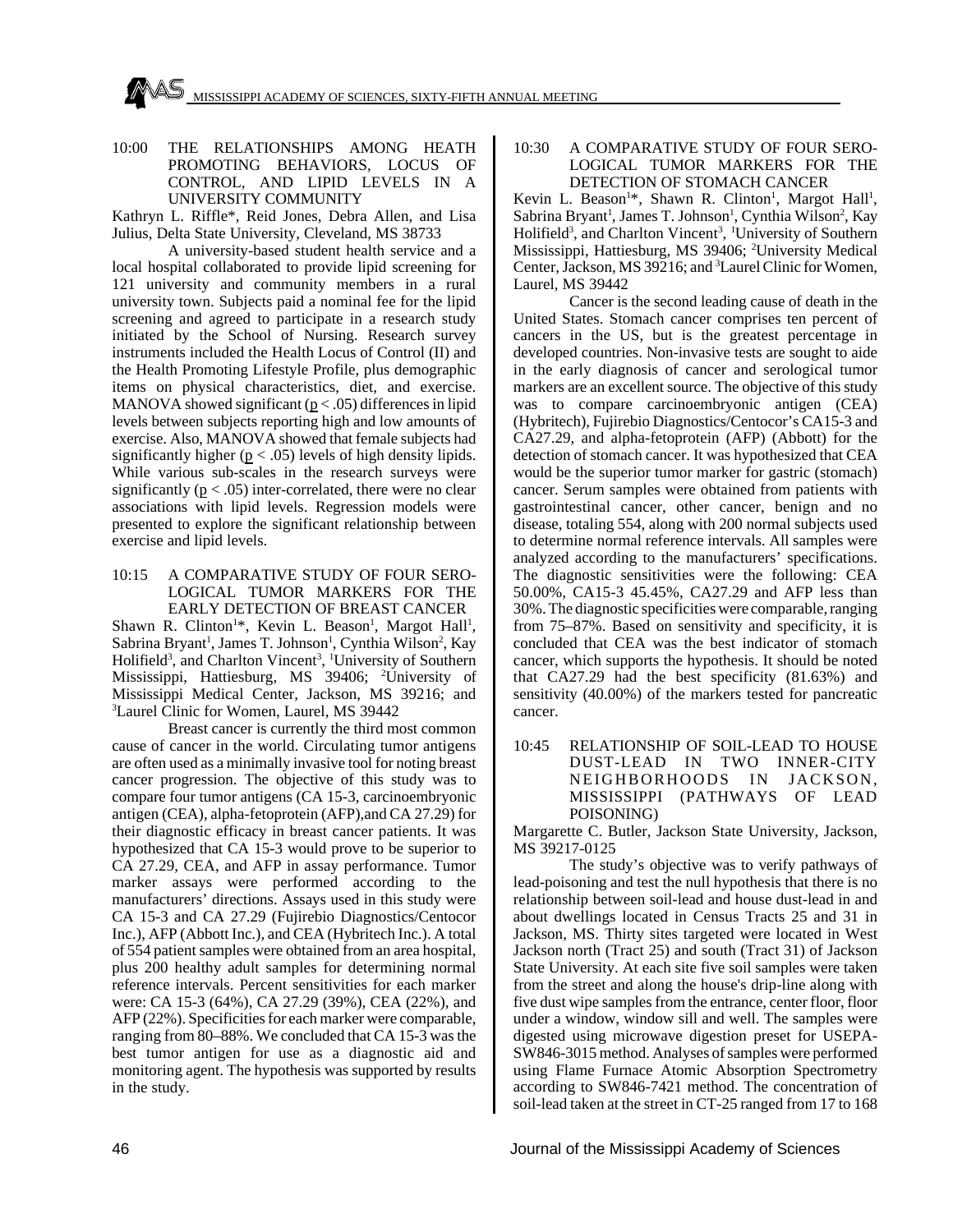ppm with a median concentration of 90 ppm. The drip-line soil-lead ranged from 18 to 21,080 ppm with a median of 831 ppm. In CT-31 the soil-lead at the street was 37 to 222 ppm with a median of 125 ppm; drip-line soil-lead was 39 to 14,532 ppm with 831 median. The range of dust-lead loading 4 to 89,921  $\mu$ g/ft<sup>2</sup> in CT-25 compared to 2 to  $21,068$  µg/ft<sup>2</sup> in CT31. The Mann-Whitney U Test revealed positive relations between soil-lead and dustlead. The null hypothesis was rejected.

## 11:00 A STUDY OF THE WATER QUALITY OF NATURAL WATER SOURCES NEAR SELECTED CHICKEN PROCESSING PLANTS IN MISSISSIPPI

Bridget Minor\*, Dustin Addy\*, Edgar Bradford, Ernie Brown, Johnny Ray Cook, Ramona Corkern, Hal Davis, Ben Dear, Carol Ann Edwards, Karla McMahan, Rebecca Massengale, Jason Myers, Asylbek Osmonov, and Bettye Sue Hennington, East Central Community College, Decatur, MS 39327

Having clean water is extremely important to life. Located near free-running fresh water sources in many counties of Mississippi are numerous chicken processing plants. Three of these chicken processing plants were selected in the counties of Scott and Leake. Samples were gathered from six fresh water sources, adjacent to the plant sites, between the hours of 8 a.m. and 12 noon, Monday through Friday, over a period of 8 weeks. Six fresh water sources were selected for control sites. The following parameters were tested for each site: coliform, salmonella, nitrate ammonia, nitrogen, total phosphate, pH, turbidity, temperature, D.O. and B.O.D. Following the testing of the fresh water sources, city water associations surrounding the sampling sites were selected, and water analyses were run. Findings are varied, but generally coliform was positive at each fresh water site and two of the city sites. Nitrates and phosphates were generally within normal range for all sites.

11:15 Divisional Business Meeting

# THURSDAY AFTERNOON

Room 2

1:00 Divisional Poster Session

COMPARISON OF MACROPHAGE POPULATION IN RETREIVED FIBROUS TISSUES FOLLOWING SUBCUTANEOUS AND INTRAPERITONEAL IMPLANTATION OF TCP CERAMICS AND UHMW-POLYETHYLENE USING ADULT MALE RATS Kenneth Butler\*, Hamed Benghuzzi, Aaron Puckett, and Michelle Tucci, University of Mississippi Medical Center, Jackson, MS 29216

It is well demonstrated in the literature that polyethylene (PE) and tricalcium phosphate (TCP)

materials are highly compatible and non-immunogenic with host tissues. However, the role of macrophages and the extent they are involved in the biocompatibility of these materials, when used in soft tissue applications, is poorly understood. The purpose of this investigation was to study the macrophage response resulting from the implantation of ultra-high molecular weight polyethylene (UHMW-PE) and TCP at 90 days post-implantation. In this investigation, implants  $(n = 2 \text{ implands})$  of UHMW-PE and TCP were implanted into 10 adult male rats. One implant was inserted subcutaneously (S/C), and one implant was implanted intraperitoneally  $(I/P)$  (n = 5/group). At 90 days post-implantation, the animals were euthanized following standard lab protocol. The implants and the fibrous capsules surrounding them were harvested and evaluated by routine histologic methods. The number of macrophages and thickness of the fibrous tissue matrix was compared according to the type of material and site of implantation. Evaluation of routinely stained sections (5  $\mu$ m, Hematoxylin & Eosin) of the fibrous tissue capsules surrounding the UHMW-PE and TCP implants revealed the following: 1) all the devices had fibrous connective tissue capsules of slightly varying degrees of thickness surrounding them at the time of sacrifice, 2) the thickness of the fibrous tissue capsules surrounding the subcutaneous devices differed markedly than those retrieved from the peritoneal cavity, and 3) there were statistically significant differences (T-test,  $p<0.05$ ) in the macrophage population surrounding the implants with respect to both implantation site and type of material. Based on these findings, the mean number of macrophages in the fibrous tissue capsules surrounding TCP bioceramics is much higher and than that observed surrounding UHMW-PE devices. \*Graduate Student

#### CYTOHISTOLOGIC CORRELATION OF ABNORMAL CERVICAL LESIONS IN NATIVE AMERICAN FEMALES IN MISSISSIPPI

Chedaphne Alexander\*, Zelma Cason, Hamed Benghuzzi, and Leanne Martin, University of Mississippi Medical Center, Jackson, MS 39216

Earlier studies have reported that cervical cancer mortality and incidence rates in Native American women are one of the highest in the United States. In recent years, the rate of abnormal cervical lesions in this group has been a public health concern. The objective of this study was to evaluate a cytohistologic correlation of abnormal cervical lesions in Native American women in Mississippi. The cytohistologic results from 77 Native American women with an abnormal diagnosis were reported to the University of Mississippi Medical Center during 1993-1996. The cases were divided into four groups; which included 7 (9%) atypical squamous cells of undetermined significance (ASCUS), 51 (66%) low grade squamous intraepithelial lesions (LGSIL), 19 (25%) high grade squamous intraepithelial lesions (HGSIL), and no invasive carcinomas. Out of the study cases, 57 women presented with an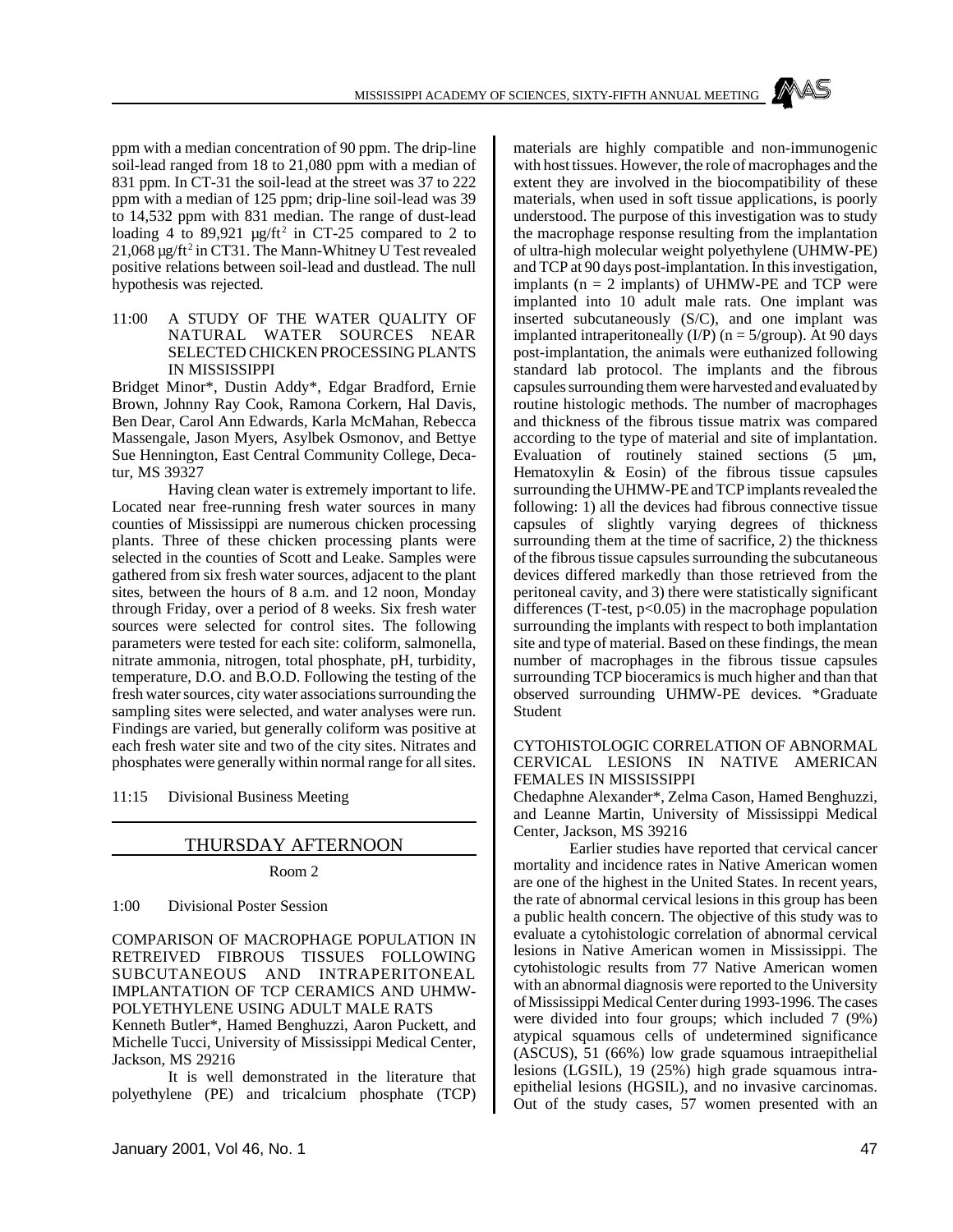abnormal gynecological history. The mean age was 29.97 years with a range of 14 to 87. The results were tallied and evaluated using SPSS. Only 57 cases had a histologic evaluation with an overall correlation rate of 84% (48/57). The histopathologic diagnosis confirmed 12 negative, 26 CIN I, 17 CIN II/CIN III, and 2 invasive carcinomas.

|              | NEGA-CINICIN<br><b>TIVE</b> |    |    | Invasive Tota |    |
|--------------|-----------------------------|----|----|---------------|----|
| <b>ASCUS</b> |                             |    |    |               |    |
| <b>CINI</b>  |                             | 20 |    |               | 38 |
|              |                             |    | 10 |               |    |
|              |                             |    |    |               |    |

The results of this study conclude that cervical intraepithelial lesions are significant among Native American women in Mississippi. Fifty-six (98%) of the patients with histologic evaluations presented with an abnormal gynecologic history; therefore, education and routine cytologic screening is imperative for the detection of cervical cancer in high-risk groups. \*Undergraduate Student in Cytotechnology

## CYTOLOGIC EVALUATION OF THE INCIDENCE OF INFECTIOUS DISEASES IN PATIENTS WITH ABNORMAL CERVICOVAGINAL SMEARS

Sharon Coach\*, Zelma Cason, and Hamed Benghuzzi, University of Mississippi Medical Center, Jackson, MS 39216

Despite all studies of infectious disease of female genital tract, there have been a few studies of the many different types of infectious organisms on Pap smears that contain abnormal cells. The purpose of this study is to evaluate the significance of infectious organisms in women with a cytologic diagnosis of atypical squamous cells of undetermined significance (ASCUS). This study utilizes 398 cervicovaginal smears and concurrent cervical biopsies (test and control cases) obtained from the Mississippi State Department of Health (MSDH) from January to December 1993 and 1995. The cases were randomized, assigned a study number and reviewed for the presence of infectious organisms. The age range for the patients consisted of 15 to 62 for the ASCUS test group (mean 24) and 13 to 64 for the matched control group (mean 24). The results of the microscopic review were entered into SPSS for evaluation. Infectious organisms were identified in 101 (25.4%) of the test and control cases. The type of organisms identified in the ASCUS and matched control cases were normal vaginal flora 42 (21.2%) and 48 (24.0%), *Actinomyces* one (.3%) case, *Candida albicans* in 2 (1%) and 4 (2%), *Trichomonas vaginalis* in 10 (5.1%) and 9 (4.5%). Herpes virus effect was not identified in the test cases but was identified in 2 of the control cases. The cytopathic effect of human papilloma virus was identified in 68 (34.3%) and 3 (1.5%) of the test cases. Data collected in this study indicate that infectious organisms, other than the effect of the human papilloma virus, are not as common in the ASCUS cases as the matched control cases. Human papilloma virus effect was more commonly associated with the squamous intraepithelial lesions. \*Undergraduate Student in Cytotechnology

DELIVERY OF rhuMab HER2 FROM CERAMIC DRUG DELIVERY DEVICES AND THE NON-INVASIVE DETECTION OF ANTIBODY IN THE SALIVA OF ADULT RATS

Curt Branch\*, William Umphlett, Hamed Benghuzzi, Michelle Tucci, Lenora Bigler, and Charles Streckfus, University of Mississippi Medical Center, Jackson, MS 39216

The use of intravenous (i.v.) administration of recombinant rhuMab HER2 in combination with cisplatin has been used in phase II and phase III clinical trials in patients that have HER2/neu-overexpressing metastatic breast cancer. The objectives of the present study were first, to design a biodegradable drug delivery device to deliver a sustained dose of rhuMab HER2 for long durations in animals, and secondly to develop a sensitive and noninvasive saliva collection method to determine the level of rhuMab HER2. A total of 10 male Sprague Dawley rats weighing 200–300 g were divided into three groups. Group 1 animals  $(n = 4)$  were implanted with ceramic drug delivery systems (CDDS) containing high dose  $(500 \,\mu L)$  of rhuMab HER2, group II animals  $(n = 3)$  were implanted with (CDDS) containing low dose (200 µL) of rhuMab HER2, and group III animals were implanted with an uncharged CDDS. The capsules were designed to release their contents for 8 weeks. Saliva was collected weekly and the amount of rhuMab HER2 was analyzed by antibody capture ELISA. The results showed that the CDDS released their contents in a sustained manner for 8 weeks without drug side effects or increases in drug toxicity. The high dose CDDS delivered two fold higher levels of rhuMab HER2 for the eight-week period. The results of this experiment show CDDS is an acceptable alternative to i.v. administration of rhuMab HER2, and the levels can be detected non-invasively via the saliva using a specific and sensitive ELISA antibody capture technique. \*Second Year Dental Student

## DEVELOPMENT OF A MODEL FOR THE ASSESSMENT OF THE RESORBABILITY RATE OF VARIOUS BIOCERAMIC DEVICES

Liberty Bell\*, Hamed Benghuzzi, Michelle Tucci, and Zelma Cason, University of Mississippi Medical Center, Jackson, MS 39216

Over the past decade, numerous studies have implicated wear particle debris generated by everyday wear of ceramic implants as the essential contributors to implant failure. We investigated the interactions of ceramic particles (TCP and HA) on cell viability, cell damage and respiratory burst in a macrophage cell line (RAW 264.7) for a duration of 24, 48 and 72 hours. The results show that there were no difference detected in cellular protein. MDA measures the amount of lipid peroxides formed at the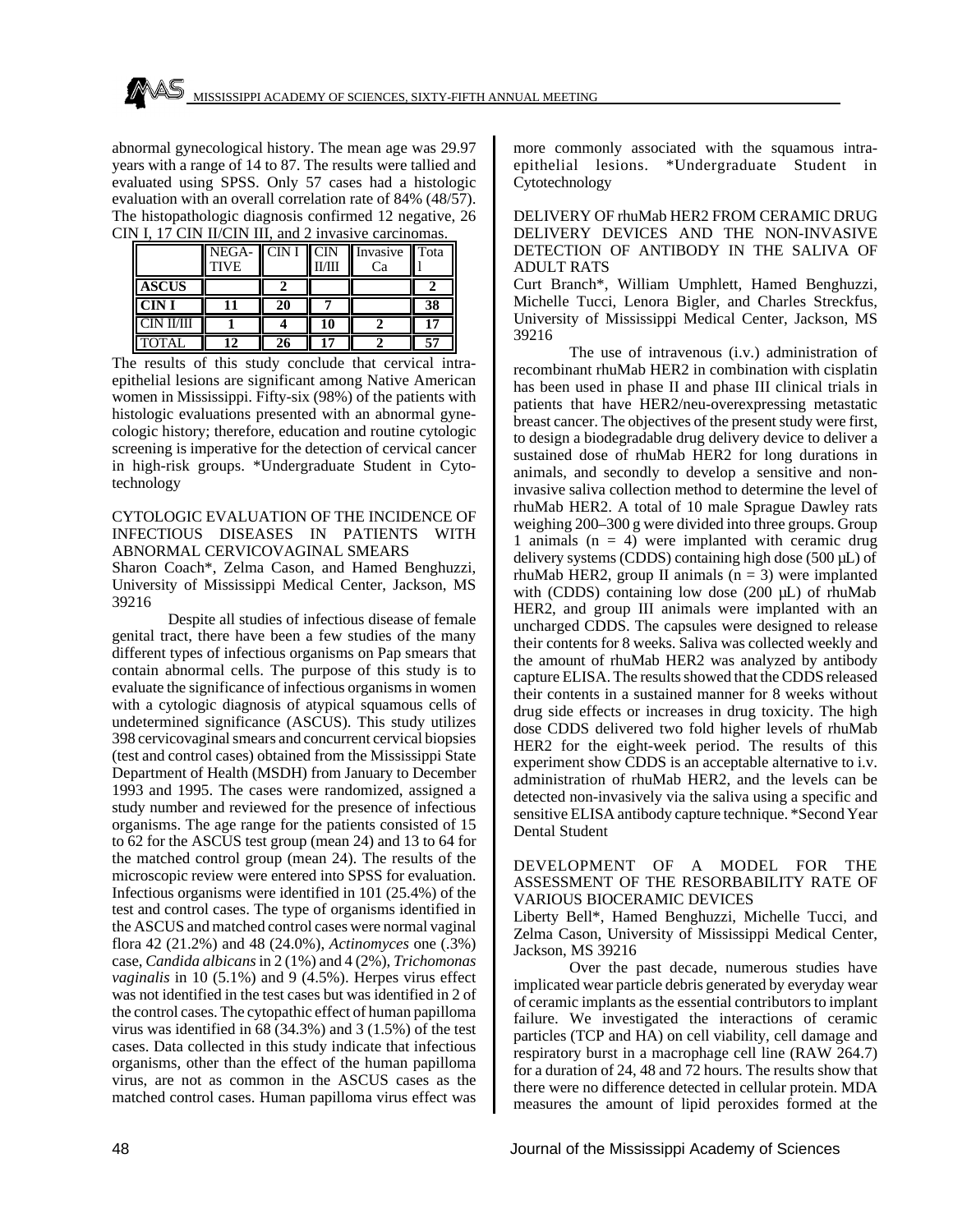cellular membrane. Differences in MDA were not detected at the early time point (24–48 hours). There were no differences detected in nitric oxide production between TCP and the control at all phases. The amount of nitric oxide produced by cells treated with HA increased at 48 and 72 hours when compared to the control. Morphological evaluation revealed that cells treated with TCP contained irregular membrane boundaries, and appeared to have cytoplasmic extensions. Many of the macrophages consisted of large vacuoles containing TCP particles. Cells treated with HA also contained irregular cytoplasmic borders with an increase in vacuolization. At 72 hours, many of the cells treated with TCP and HA began to lyse. Overall, RAW 264.7 macrophage cells are capable of ingesting particles of TCP and HA, and after three days in culture the cells begin to show the effects of increased retention of ceramic particles. The results of this investigation can be used as a model for the assessment of the resorbability rate of implantable devices. \*Undergraduate Student in Cytotechnology

## EXAMINATION OF SYNOVIAL TISSUES OBTAINED FROM PATIENTS WITH NERVE DYSFUNCTION RELATED TO ISCHEMIA AND MECHANICAL **COMPRESSION**

Michelle Tucci\*, Vipul Sud, Hamed Benghuzzi, and Alan Freeland, University of Mississippi Medical Center, Jackson, MS 39216

Tolerance of neural tissue to external compression has been shown to depend on several factors. The mechanism by which acute compression alters peripheral nerve conduction is not completely understood. Ischemic and mechanical factors have alternatively been implicated as the primary causes of nerve dysfunction in compression syndromes. An ischemic etiology for acute nerve compression would be favored if there were changes in pressure within the carpal canal. Upon excision of the synovial tissue from within the canal it has been recognized that the tissue can absorb media and swell to three times it original size. This investigation compares the synovial tissue obtained during carpal tunnel surgeries with synovial tissue collected from control patients presenting with injuries not related to carpal tunnel syndrome. A total of twenty-seven carpal patients and six control patients were included within the study. The synovial tissue was obtained, weighed and placed in a 2 ml of sterile phosphate buffer saline (pH 7.3). The rate of fluid up take was determined at intervals of 15 minutes for the first two hours and then hourly for an additional four hours. The results indicate an increase in fluid uptake ranging between 0.004 mg/min to 0.011 mg/min for the first hour in the CTS patients. The rate of fluid uptake subsides after 4 hours. Control patients exhibited less of an increase in fluid uptake ranging between 0.003 to 0.007 over the first three hours. These differences in fluid retention of the different tissues may suggest a tendency for increased fluid pressure within the carpal canal, which may cause compression of the neural tissues.

#### IMPACT OF SELENIUM AND VITAMIN E SUPPLEMENTS ON PROSTATE AND OTHER CANCERS IN A RURAL SOUTHEASTERN **COMMUNITY**

Nathaniel Brown<sup>1\*</sup>, Sarah Cooks<sup>1</sup>, Dana Lamar<sup>2</sup>, Kathryn L. Riffle<sup>2</sup>, Evelyn Smith<sup>2</sup>, and Reid Jones<sup>2</sup>, <sup>1</sup>MidDelta Family Practice Clinic, Cleveland, MS 38732 and <sup>2</sup>Delta State University, Cleveland, MS 38733

A longitudinal national study of 32,400 males attempted to assess impact of selenium and vitamin E dietary supplements on the incidence and survival rates for prostate, lung, and colon cancer. A family medical clinic selected as a research site and regional university faculty collaborated to initiate the local research effort. A power point presentation described the intent and national scope of the study. The basic rationale for possible preventive effects of these substances was discussed. The research design and subject selection process were discussed. Local data comparing rates of malignant neoplasms in the Mississippi Delta with state and national rates allowed a projection of possible positive outcomes.

## MORPHOLOGICAL EVALUATION OF HUMAN MALIGNANT LARYNX CARCINOMA CELLS EXPOSED TO VARIOUS CORTISOL CONCENTRATIONS

Melissa Daniel\*, Hamed Benghuzzi, and Michelle Tucci, University of Mississippi Medical Center, Jackson, MS 39216

Previous reports from our laboratory have established that exposure of cortisol to human malignant larynx carcinoma cells (Hep-2 cell line) resulted in a remarkable functional disturbances. In such pathologic condition it is desirable to confirm the biochemical alterations by evaluating the possible structural changes. The *in vitro* isolation of this cell line was performed in several separate mixtures of bovine amniotic fluid, embryo extracts, human and horse sera, and balanced salt solution. The focus of this investigation was to study the effect of glucocorticoids on the morphological behavior of Hep-2 cells. Cortisol, the active form of hydrocortisone, was selected for this study. In this study, Hep-2 cells were treated with various doses of cortisol (0, 1, 5, 10, 20 and 50 mg/dl) for 24 (Phase 1), 48 (Phase 2), and 72 (Phase 3) hours. At the end of each phase, the cells were harvested and morphological characteristics were determined for each phase by using standard laboratory histological protocols. Morphological criteria include: nuclear to cytoplasmic ratio (N/C ratio), regularity of the nuclear membranes, nuclear vacuolization, nuclear enlargement, hyperchromasia, cytoplasmic vacuolization, cytoplasmic enlargement, overall cell shape and size, cellular hypertrophy, and cytoplasmic angulations/processes. Morphological differences existed among the cortisol treated cells compared with the cells treated with media alone and this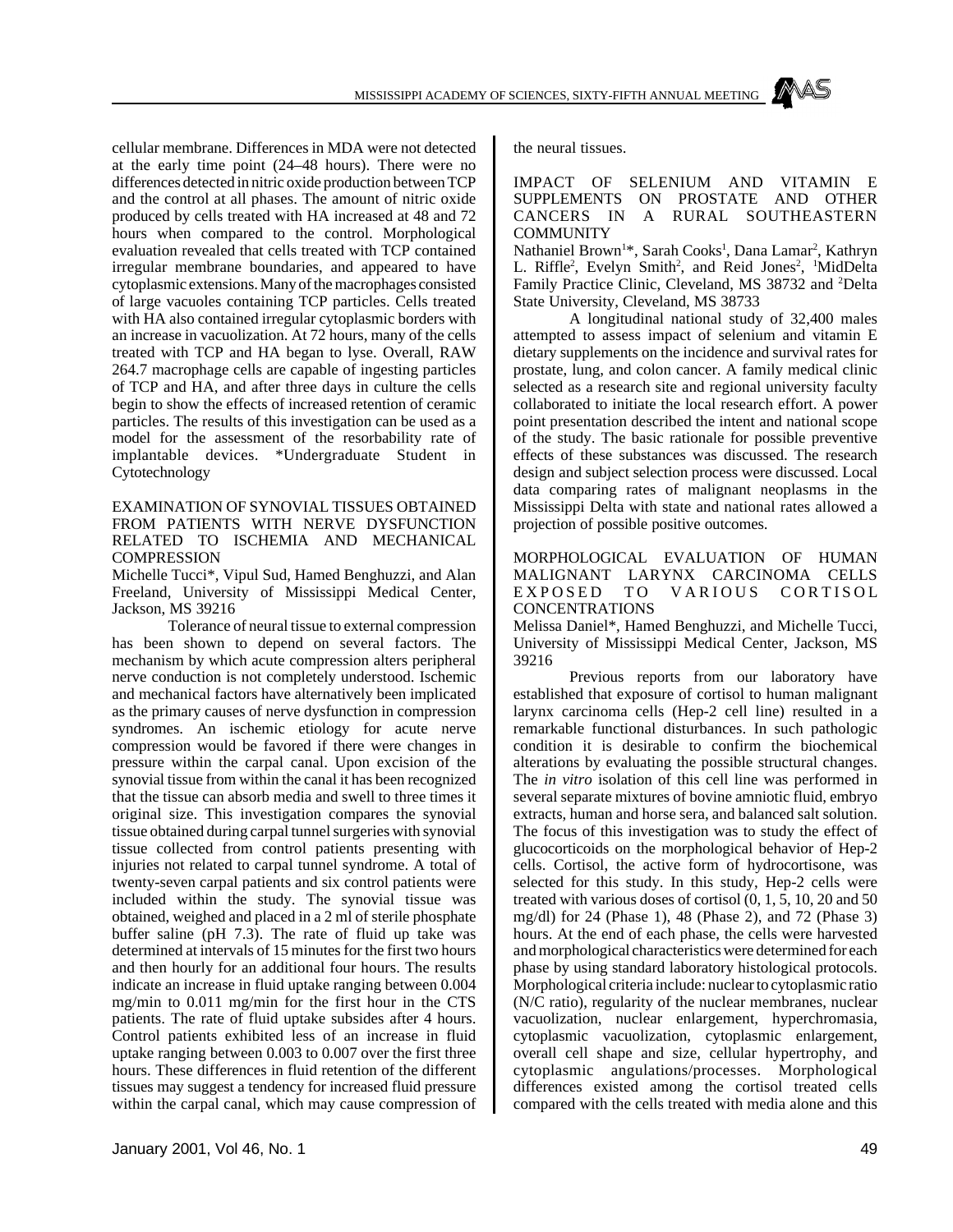observation was found to be dose specific. In conclusion, the investigation confirms our preliminary studies that exposure of cortisol to human larynx carcinoma cells could lead to extensive structural changes and this observation could be utilized as an ideal prognostic tool for such complication. \*Graduate Student

## MORPHOMETRIC ANALYSIS OF HARD TISSUE UPON THE EXPOSURE TO SUSTAINED DELIVERY OF ANABOLIC PROMOTING AGENTS USING ADULT MALE RATS AS A MODEL

James Tramontana\*, Hamed Benghuzzi, Michelle Tucci, Audrey Tsao, and James Hughes, University of Mississippi Medical Center, Jackson, MS 39216

Several investigations have documented that the use of anabolic agents could promote osteogenesis and enhance bone ingrowth in traumatized bone. Previously, anabolic steroids have been shown to increase the mineralization of bone. However, their clinical use has been limited because of the unwanted virilizing activity. The previous studies used systemic administration of anabolic steroids, which subjects other tissues within the body to high concentrations of hormones. In addition, different anabolic/androgenic steroids have varying affinities to different cell types within tissues. The specific objectives of this study were (i) to histopathologically evaluate the structural changes associated with sustained delivery of testosterone (T), dihydrotestosterone (DHT), and androstendione (AED) using adult male rats as a model, and (ii) to morphometrically evaluate the cortical areas and length upon the exposure of the aforementioned hormones for 90 days. A total of 23 adult rats were randomly divided into five groups (group  $I =$  control, group  $II =$  sham, group  $III = AED$ , Group  $IV = T$  and group  $V = DHT$  treated). At the end of the treatments the animals were euthanized and the X-rays, blood, and bones were analyzed using standard laboratory protocols. Data obtained from this investigation revealed the following: (A) all treated femurs appeared healthy with no traumatic responses observed in comparison to control animals, (B) measurements of the inner perimeter of the bone on the endosteal side showed significant reduction in the androgen treated animals. This suggesting that the androgens caused increases in the cortical bone. The differences seen in the amount of reduction was in the following ease: T>DHT>AED. (C) quantitative measurements of the cortical length showed slight increases in the cortical lengths in the androgen treated rats in comparison to the control. \* Second Year Medical Student

## PREVENTION OF OSTEOPOROTIC PROGRESSION BY MEANS OF TCPL DELIVERY SYSTEM LOADED WITH STEROID HORMONES

Aaron Scott\*, Michelle Tucci, Hamed Benghuzzi, Audrey Tsao, Aaron Puckett, Zelma Cason, and James Hughes, University of Mississippi Medical Center, Jackson, MS 39216

Several studies have suggested that there is a link between bone formation and sex steroid hormones such as estrogen (E) and androgens. This investigation was designed to study the effects of sustained delivery of E as well as adrenal hormones on the bone loss formation upon the withdrawal of endogenous reproductive hormones. Female Sprague Dawley rats were divided randomly into six groups containing four rats/group. Rats in group I served as control. Animals in group 2–6 were ovariectomized (OVX) and implanted immediately with TCPL capsules containing SHAM, Diosgenin (DG), dehydroepiandrosterone (DHEA), or estrogen, respectively. At the end of 49 days postimplantation, the vital organs, reproductive organs and femurs were collected and analyzed. Bone histomorphometric analyses, as well as, mechanical strength were compared. Seven weeks after OVX, there were increases in the periosteal perimeter, cortical area, and periosteal bone formation indices, indicating that ovariectomy increased modeling-dependent bone on the periosteal envelope, relative to controls. Treatment with both DHEA and E reduced the periosteal perimeter and cortical area to values similar to control. The three point bending test of the femora composed of cortical bone showed that OVX induced a slight decline in the mechanical strength, and treatment with DHEA, DG or E was not able to reverse this decrease in mechanical strength. Results of this experiment suggest that DHEA and E can reduce bone remodeling as evidenced by the reduction in the periosteal perimeter, and DHEA can possibly be used in postmenopausal patients to reduce osteoporotic progression. \*Third Year Medical Student

## THE EFFECT OF IGF-1 ON THE CELLULAR MORPHOLOGY AND VIABILITY OF RHESUS MONKEY KIDNEY CELLS IN CULTURE FOR LONG DURATION

Annette Davis\*, Hamed Benghuzzi, Michelle Tucci, and Leon Anderson, University of Mississippi Medical Center, Jackson, MS 39216

Insulin like growth factor-1 (IGF-1) is a multifunctional growth factor produced largely in response to rising levels of growth hormone (GH) by a wide variety of tissues including liver and kidney. Recent reports have shown that it is common to transport nephrectomized kidneys in IGF-1 for tissue preservation. The objectives of this study are to (i) determine the dose dependency and time interval of IGF-1 exposure that affects kidney cells in culture, and (ii) to evaluate the biochemical and morphological effects of IGF-1 on cell viability. Rhesus monkey kidney cells were obtained from Vironmed labs, and divided in three groups of 15 tubes/group. The cells were treated with either 0, 0.28 ng/ml, 0.63 ng/m,l or 1.4 ng/ml of IGF-1 for 24, 48, and 72 hours. At the end of each phase, the cells and supernatants were collected; cell viability and damage were assessed. Cell morphology was also evaluated at the end of each phase using established laboratory protocols. At the end of 24 and 48 hours, there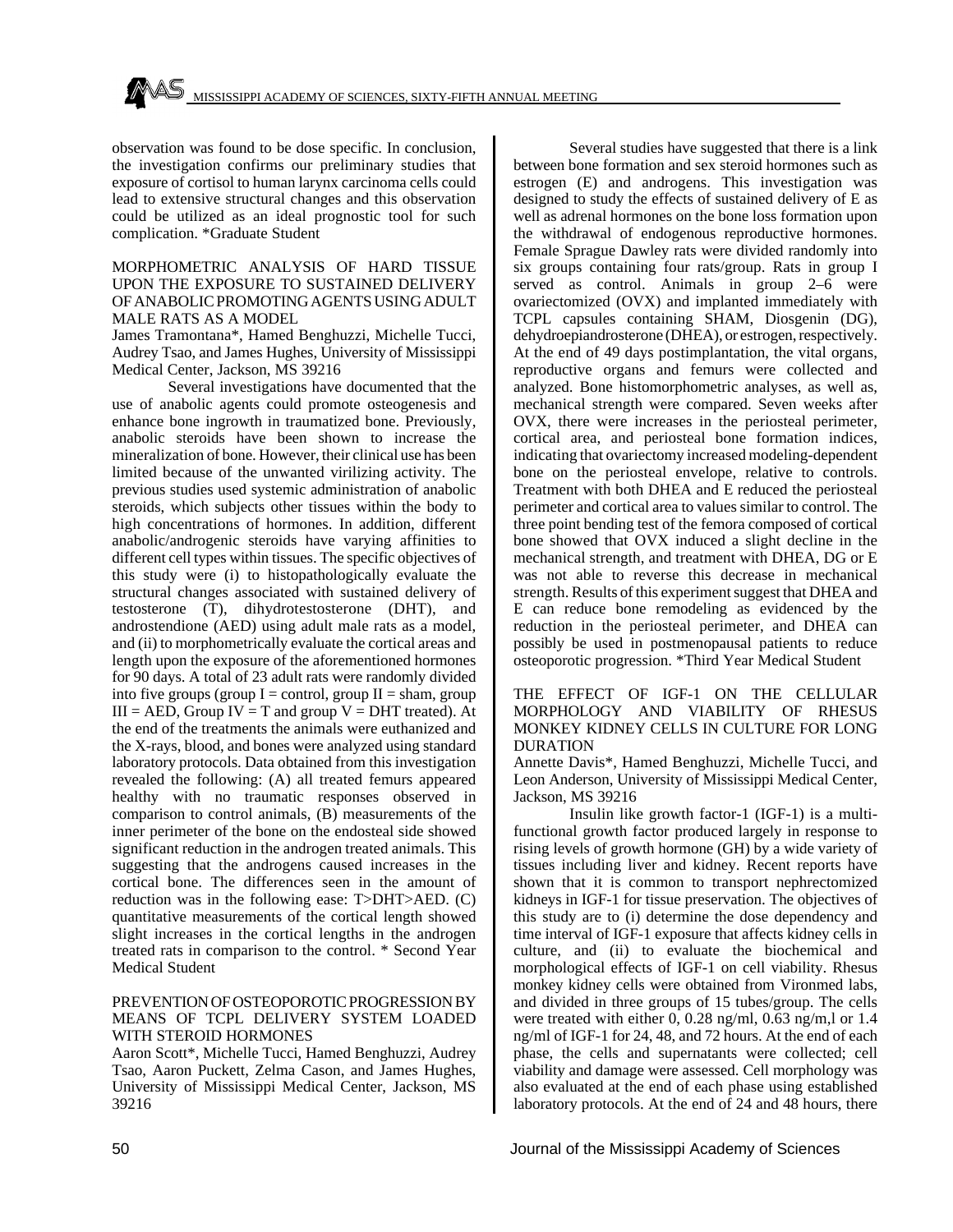was a significant increase in cell number seen in all three IGF-1 treatment groups compared with the control. However, there were no statistical differences observed in levels of cell damage as indicated by similar levels of maliondialdehyde (MDA). The data shows that the cells were capable of surviving with added IGF-1 for the duration of the study and the treatment did not induce any significant changes in cellular morphology or cell viability. The lack of cellular damage seen in the IGF-1 treated cells may offer protection of the kidney cells upon transport, especially in cases where transport and transplant cannot occur within a very narrow window of time (<12 hours). \*Graduate Student

## THE EFFECT OF CINNAMON EXTRACTS ON HUMAN BUCCAL EPITHELIAL CELLS IN CULTURE

Ayesha Alam\*, Hamed Benghuzzi, and Michelle Tucci, University of Mississippi Medical Center, Jackson, MS 39216

Numerous investigations have shown that natural products such as cinnamon can act as an oral allergen in sensitized individuals. The purposes of this investigation were: (I) to identify, isolate, purify and characterize the various fractions of cinnamon using extraction protocol in water, ethanol or dimethylsulfoxide (DMSO), and (ii) to determine which of the isolated fractions affect the viability of human buccal epithelial cells. Cinnamon was extracted in either 64% ethanol, by steam evaporation in water, or in DMSO according to laboratory procedures established previously. Buccal epithelial cells were obtained by gentle scraping of the oral cavity with a sterile tongue depressor and washed in media containing fetal bovine serum and antibiotic/antimitotics. The cells were plated in 96 well culture plates at a density of  $10<sup>4</sup>$  cells/well. The cells were divided into vehicle controls (Control, Ethanol (EtOH), or Water extracted (PBS), or EtOH  $+$  cinnamon, DMSO  $+$ cinnamon and water extracted + cinnamon. At 24 and 48 hours the cells were digitized and morphology was evaluated. Cell count, total protein and cell damage was assessed in all experimental groups. The data obtained in this investigation demonstrated that water; DMSO and ethanol extraction of cinnamon or vehicle alone did not effect cellular protein levels. However, increases in MDA levels were seen in EtOH vehicle treated cells, and most notably the levels of MDA were significantly reduced below control non-treated cells in wells where water and ethanol cinnamon extracts were used. DMSO + cinnamon had no effect on MDA levels when compared to control nontreated cells. Morphometric analysis of the cells demonstrated that the area of the cells were significantly lower in the DMSO + cinnamon group in comparison to vehicle alone or control cells. No differences were seen with PBS and EtOH vehicle or PBS + cinnamon, or EtOH + cinnamon groups. The data obtained in this investigation indicates that cinnamon extracts (water and ethanol) are capable of acting as an antioxidant to reduce free radical related damage. \*High School Student, Base Pair Program

THE EFFECT OF ULTRAVIOLET RADIATION DOSES AND PRETREATMENT OF DEHYDROEPIANDRO-STERONE ON RMK CELLS IN CULTURE

Cheryl Coach\*, Hamed Benghuzzi, and Michelle Tucci, University of Mississippi Medical Center, Jackson, MS 39216

The purpose of this investigation is twofold. First, to determine the duration of UV exposure that causes cellular damage and second, to determine if pretreatment of cells with DHEA can protect the cells from the UV radiation. Rhesus monkey kidney (RMK) cells were divided into five equal groups for the first specific aim. The tubes in group I were untreated, cells in groups II-V were treated with UV light at a distance of 10"or 22" for 30 or 60 minutes. At the end of each exposure, the cells were placed in an incubator for 72 hours. Cellular damage (MDA), as well as, cell counts and cell morphology were evaluated. The results for phase I revealed a marked increase in the MDA levels with a reduction in cell number after both 30 and 60 minutes of UV exposure. From this information a second experimental design was established. RMK cells were divided into eight groups of 6 tubes/group. The cells in groups 1–4 were not exposed to UV radiation and were treated with 0 ng, 2.5 ng, 25 ng, and 250 ng of DHEA, respectively. The cells in groups 5–8 were exposed to UV radiation at 22" for 30 minutes after pre-treatment with 0 ng, 2.5 ng, 25 ng, and 250 ng of DHEA, respectively. The results obtained indicate that the tubes with low and medium DHEA levels without UV exposure caused a significant decrease in MDA levels whereas after UV treatment the MDA levels increased indicating that DHEA was not efficient in protecting the cells from damage. Morphological evaluation showed an increase in degeneration of chromatin in UV treated cells. \*Undergraduate Student in Cytotechnology

### THE ROLE OF THYROID STIMULATING HORMONE ON THE PROLIFERATION AND VIABILITY OF HEP-2 LARYNGEAL CELLS IN CULTURE

Diane Sodachanh\*, Hamed Benghuzzi, Michelle Tucci, and Zelma Cason, University of Mississippi Medical Center, Jackson, MS 39206

Previous studies in our labs have shown that estrogen treatment has a direct effect on the proliferation and viability of Hep-2 laryngeal cell line. It is obvious that thyroid hormone is involved in the growth as well as metastasis of such cancer. This can be chained directly (by T3, or T4) or indirectly through the involvement of the anterior pituitary gland hormone: thyroid stimulating hormone (TSH). In addition, it is clearly established that TSH have an effect on several organs without the involvement of the native hormone (Thyroxin). The objective of this experiment was to study the effect of TSH on Hep-2 cells. A total of sixteen tubes (5x10<sup>4</sup> cells per tube) were divided into four equal groups (media alone (control), serum containing 0 TSH, 10.3 µL/mL TSH, and 49 µL/mL TSH). The supernatants and cells were collected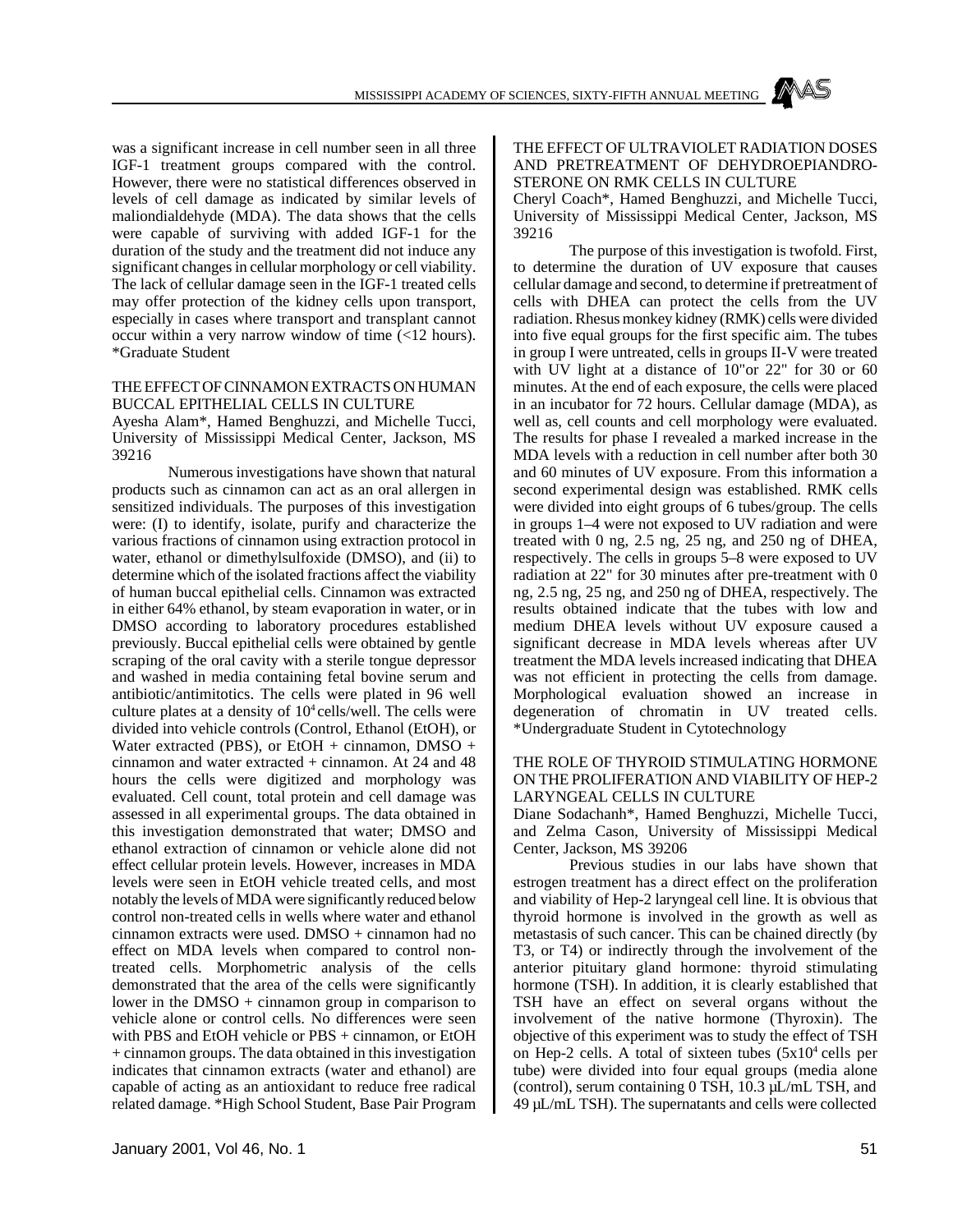at 24, 48, and 72 hours after incubation. The result shows that TSH caused an increase in cell number after 24 hours in comparison to control media alone. Analysis of supernatants for cellular damage showed an increased pattern in MDA levels in serum exposed cells at 24, 48, and 72 hours. In contrast, MDA levels in TSH treated cells were similar at 24, 48, and 72 hours. The levels obtained at 48 and 72 hours were statistically  $(P < 0.05)$  lower than those obtained for control and serum treated or 0 TSH group. This observation suggests that TSH could provide a protective measure against membrane lipid peroxidation. Morphological evaluation of the cells at 24, 48, and 72 hours, suggests that TSH exposure did not induce noticeable cellular injury and most adaptive responses observed were slight shape changes (round up), occasional detachment, and hyperchromatic nuclei (increase in cell number). \*Undergraduate Student in Cytotechnology

## THE EFFECT OF CORTISOL ON HUMAN ORAL MUCOSA

Elizabeth Gordon\*, Michelle Tucci, Hamed Benghuzzi, and James Hughes, University of Mississippi Medical Center, Jackson, MS 39216

Cortisol also called Hydrocortisone, is an organic compound belonging to the steroid hormone family, and is a potent anti-inflammatory agent. Recently, aqueous mouthwash solutions containing hydrocortisone have been developed to offer a potential vehicle for topical steroid therapy of oral mucosal lesions. The effects of cortisol on the buccal epithelial cells have not been previously investigated. The objective of this study is to provide information on the effect of cortisol administration to human buccal epithelial cells maintained in culture. Cells for this investigation were obtained by gently scraping the buccal cavity with a sterile tongue depressor  $(n = 12)$ volunteers). The cells were washed with media containing fetal bovine serum and antibiotic/antimitotics. The cells were placed into culture at a concentration of 10,000 cells/well. The cells were divided into two groups (control and cells treated with 10 mg/dL cortisol). The cells were analyzed for morphological changes following standard laboratory procedures after 24 and 48 hours of incubation. After 48 hours, the cells and supernatants were harvested, and cellular protein levels, cell numbers and cell damage were measured. The results showed that cortisol treatment did not affect the cell numbers or the amount of cellular protein. There was a slight reduction in MDA levels in the cortisol treated cells after 48 hours of incubation. Morphologically the cells treated with cortisol appeared in cluster groups, and the nuclei of the treated cells were more condensed than the control non-treated cells. Overall, treatment with cortisol did not induce significant damage to the buccal epithelial cells for the entire duration of the experiment, and hydrocortisone supplementation in mouthwash appears to be a convenient means of overcoming the difficulties in applying topical steroids in to the oral mucosa. \*Undergraduate Student

## THE EFFECT OF THYROID STIMULATING HORMONE AND ESTROGEN ON THE STRUCTURAL AND FUNCTIONAL ACTIVITY OF HUMAN BUCCAL EPITHELIUM

Hope Coleman\*, Hamed Benghuzzi, Michelle Tucci, and Zelma Cason, University of Mississippi Medical Center, Jackson, MS 39216

Recent findings have shown that estrogen receptors were localized in stromal cells in the oral cavity. The role of physiological doses of growth promoting hormones such as thyroid stimulating hormone (TSH) and estrogen have not exclusively studied. This investigation identifies the cytology and biochemical response of buccal epithelial in the presence of estrogen and TSH at 24, 48, and 72 hr of incubation. The cells were obtained from pre, postmenopausal women and men. The cells were seeded at a density of 10,000 cells per well and aseptic techniques, morphological evaluation, biochemical analysis (MDA), and data analysis were performed following standard lab protocols. Results of this investigation revealed that: (i) there was an initial increase in total protein observed in cells treated with TSH in comparison to the control and estrogen treated cells. This trend continued for 48 hours, and no statistical differences were observed at the 72 hour phase, (ii) there was an initial decrease in MDA levels in cells treated with TSH, however, cellular damage was evident at 48 and 72 hours phases in comparison to estrogen and control groups, (iii) morphological evaluation demonstrated that there were structural changes associated with TSH treatment. These include aggregates, nuclear shriveling and lack of cellular boundaries. Estrogen treatment showed no structural alteration throughout the experiment. \*Undergraduate Student in Cytotechnology

THE EFFECTS OF SUSTAINED DELIVERY OF GROWTH PROMOTING HORMONES ON THE PROLIFERATION OF MG63 CELLS IN CULTURE Javad Tavassoli\*, Hamed Benghuzzi, and Michelle Tucci, University of Mississippi Medical Center, Jackson, MS 39206

Bone matrix proteins are being identified in mineralized foci in several different pathological states. Irrespective of how these proteins become localized it is of great interest to further define what endocrine factors are necessary for triggering the release of bone matrix proteins. MG63 cells were seeded at a density of 10<sup>5</sup> cells/ml onto two 24 well tissue culture plates. The wells were divided into 8 groups of 6 wells/group. Cells in group 1 were served as a control. Cells in group II, IV, and VI were supplemented with Insulin Like Growth factor-1 (IGF-1), Testosterone (T), or Growth Hormone (GH), respectively. Cells in groups III, V, and VII were supplemented with TCPL capsules containing IGF-1, Test, or GH, respectively. Cells in group VIII were incubated with sham TCPL and served as vehicle control. Cells were incubated in the presence or absence of hormones for 24, 48, and 72 hours. At the end of each phase, cell damage, cell morphology,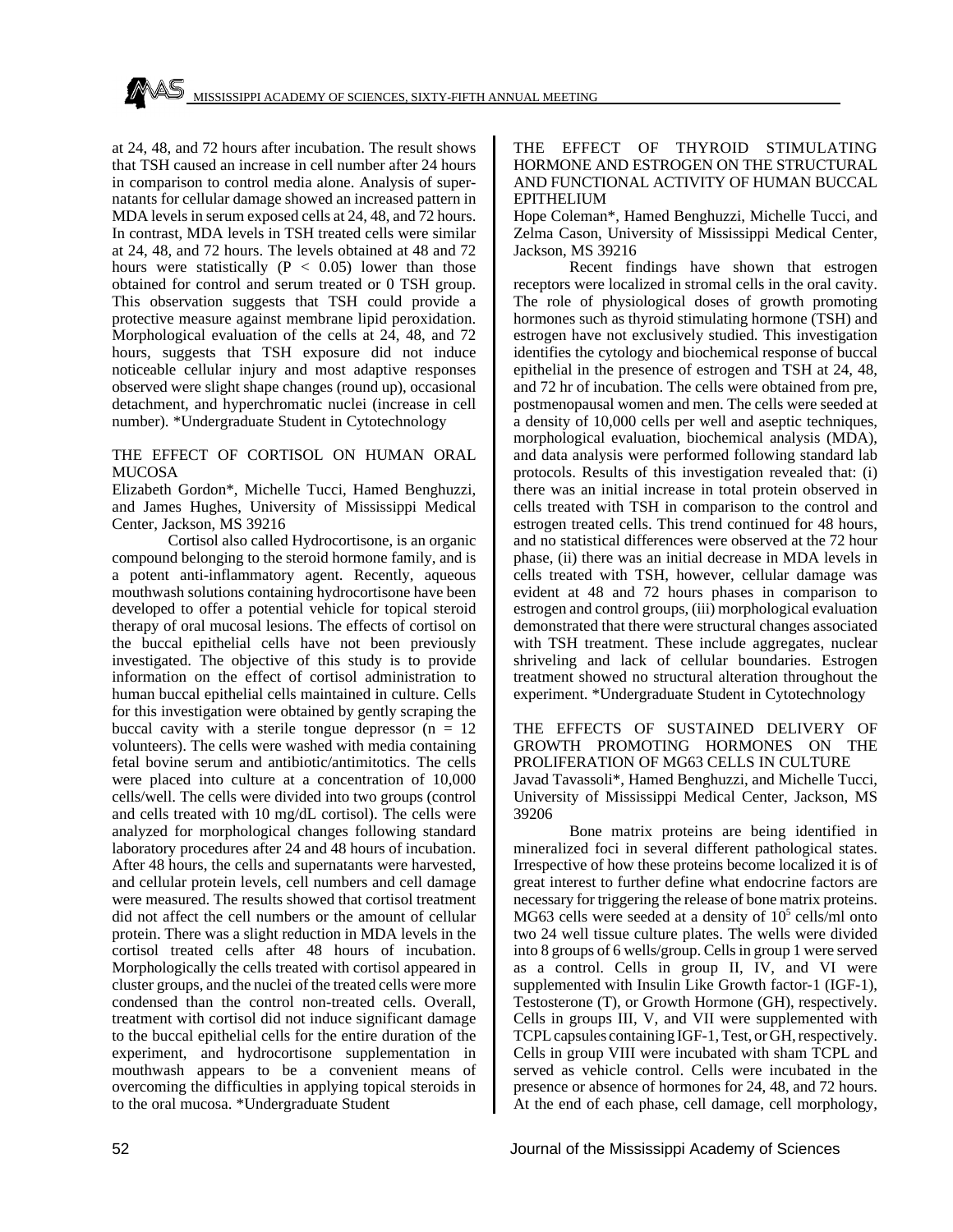cell number and cellular protein concentrations were determined. The results showed a significant increase in MDA initially in all groups, followed by a drop in MDA levels by the 48-hour phase, and thereafter remaining lower than the control. Results also demonstrated a decrease in total cellular protein following administration of hormones by conventional means. Cell count data showed an initial decrease in all groups reaching control levels at the 72 hour period. Morphological evaluation revealed major structural changes associated with sustained delivery as compared to conventional delivery of hormones. \*Second Year Medical Student

## THE EFFECT OF OPSONIZATION ON THE PROLIFERATION OF RAW 264.7 CELLS EXPOSED TO BIOCERAMICS DEVICES

Mico Thorns\*, Hamed Benghuzzi, Michelle Tucci, and Zelma Cason, University of Mississippi Medical Center, Jackson, MS 39216

Ceramic materials were introduced as implantable materials in the early 1960's. Currently, there are numerous types of ceramic materials under evaluation as ideal implant devices. The inflammatory responses generated by various calcium phosphate-based ceramics implants have not been clearly evaluated. The current investigation evaluates the response of RAW 264.7 macrophage cells to large particle size (> 38 mm) of hydroxyapatite (HA), tricalcium phosphate (TCP), and aluminum calcium phosphate (ALCAP). RAW 264.7 cells were cultured in a 24 well plate at a density of  $1.5 \times 10^5$ cells per well. The plates were divided into seven equal groups  $(n = 6)$  (control, HA, TCP, ALCAP, ops HA, ops TCP, ops ALCAP). The total protein, maliondialdehyde (MDA), nitric oxide, and cell counts were measured using established lab protocols at 24, 48, and 72 hours of incubation. Cells grown on coverslips were used to evaluate morphological features. The data obtained from this investigation suggested that the nonopsonized particles of ALCAP and TCP materials exhibited an increase in cell number at both the 48 and 72 hour phases. However, a decrease was seen in cell number in all three opsonized groups at 48 and 72 hour phases when compared to the control. As for MDA level in the opsonized group, all treatments showed an initial increase. Nitric oxide production increased in TCP and ALCAP at the 48-hour phase. Morphological evaluation revealed that upon the exposure of the three different type of ceramic, the cells appeared to be biocompatible. \*Undergraduate Student in Cytotechnology

## THE EFFECT OF DIFFERENT DOSAGES OF CORTI-SOL ON THE SECRETION OF MUCINS FROM AIRWAY EPITHELIUM (A549)

Robert Triplett\*, Elizabeth Hall, Hamed Benghuzzi, Michelle Tucci, and Leon Anderson, University of Mississippi Medical Center, Jackson, MS 39216

Epithelial cells, which line the airways, are

protected from microorganisms, toxins, and abrasive particles by secretions of mucus. Mucus can be hypersecreted in response to inflammatory conditions and can eventually obstruct the airway. Because mucin glycoproteins are the major component of mucus, it is likely that substances such as cortisol may increase the biosynthesis of mucins that accompany hypersecretion. Cell lines such as A549, which were derived from carcinoma of the airway epithelium, provides a model system for studying the relationship between different dosages of the stress hormone cortisol, and the secretion of mucins from airway epithelium. A549 cells were divided into four groups containing 6 tubes/group ( $n = 3x$ ). Cells in group 1 were maintained in media alone, while cells in group 2–4 were treated with 20  $\mu$ L of serum containing media, 1, and 10 µg/dL cortisol. At the end of 24, 48, and 72 hours of incubation the cells were collected and analyzed for cell number, cellular protein content and cellular damage (MDA). H&E and Alcian Blue staining methods determined cellular morphology and mucin production. Data shows that at the end of 24 hours high cortisol concentrations caused a marked increase in cellular number. After 48 and 72 hours, there were no differences detected in cellular number, protein or cellular damage when compared to control cells. Morphologically, the cells appeared healthy and no structural damage can be observed. As far as the mucin production, the results demonstrated that there was a dose dependent increase in Alcian Blue stained cells. \*High School Student

### MORPHOMETRIC ANALYSIS OF THE ADRENAL COMPARTMENTS EXPOSED TO SUSTAINED DELIVERY OF ANDROGENS

Joseph A. Pope\*, Hamed Benghuzzi, and Zelma Cason, University of Mississippi Medical Center, Jackson, MS 39216

The objective of this investigation was to morphometriclly evaluate the effect of testosterone (T), dihydrotestosterone (DHT), and androstenedione (AED) given in a sustained manner, by tricalcium phosphate lysine (TCPL) ceramic capsules, on the adrenals of adult male rats. Sixteen adult male rats were randomly divided into four equal groups. Groups I, II, and III were implanted with TCPL capsules loaded with AED, T, and DHT, respectively. Group IV animals were not implanted, and thus served as the control group. At the end of ninety days post-implantation, the animals were euthanized using standard aseptic surgical techniques. The adrenal glands were harvested and stored in 10% formalin. Data collected were analyzed by means of ANOVA ( $p < 0.05$ ). Results of this study revealed (1) there were an increase in the total areas of T treated animals in comparison to the control and other experimental groups, (2) the total lengths of each hormonally treated tissue showed an increase in size of DHT treated tissue verses control, but differences of T and AED compared with control remained insignificant, (3) upon analysis of the zona glomerulosa (Z1) and zona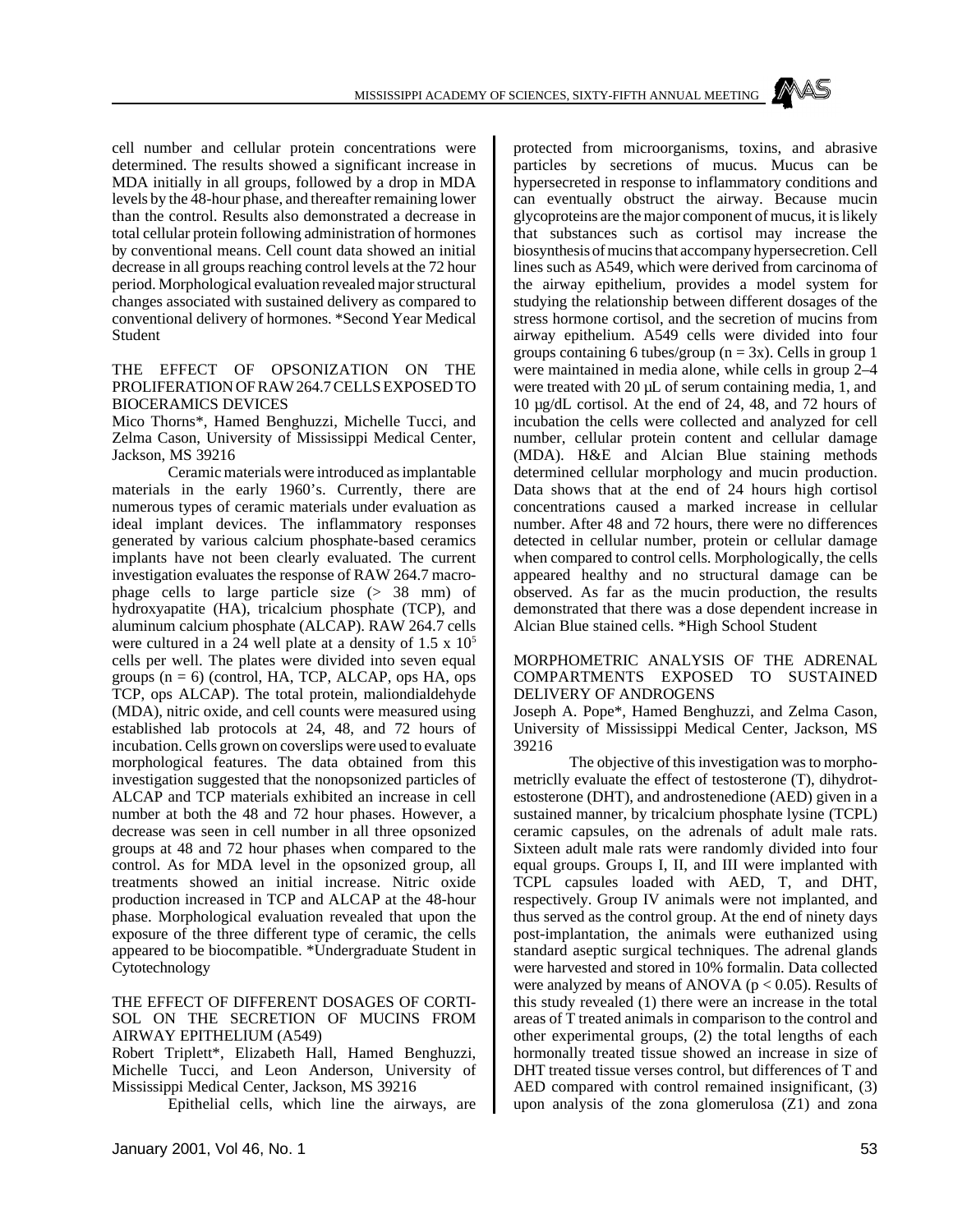fasciculata (Z2) the data demonstrated that there were significant increase in animals treated with DHT and AED in comparison to control and T treated animals, (4) finally, statistical analysis performed on measurements of the zona reticularis (Z3) indicated notable increases only in the AED exposed animals. The changes in size of the various tissues may be warranted due to reactions of the steroid hormones with different surface receptors in different layers. \*Undergraduate Student in Cytotechnology

## THE USE OF SUSTAINED DELIVERY SYSTEM OF DG, DHEA AND E TO TREAT OSTEOPOROTIC BONE IN ADULT OVARIECTOMIZED RAT MODEL

Kent Higdon\*, Michelle Tucci, Hamed Benghuzzi, Audrey Tsao, Aaron Puckett, Zelma Cason, and James Hughes, University of Mississippi Medical Center, Jackson, MS 39216

It is well established that the pattern of bone loss from the cortex in osteoporotic bone begins from the cortical-endosteal surface, where there is enlargement of the medullary canal at the expense of the inner cortex. Bone loss does not occur at the periosteal surface. The objective of the following study was to induce osteoporosis in female rats by ovariectomy, followed by treatment with sustained delivery of Diosgenin (DG), dehydroepiandrosterone (DHEA), or estrogen (E) after clinical signs of osteoporosis. Female Sprague Dawley rats were divided randomly into six groups containing four rats/group. Rats in group I were left intact and served as control. Animals in group 2–6 were ovariectomized (OVX) and after 14 days they were implanted with TCPL capsules containing SHAM, DG, DHEA, or E, respectively. The experiment was stopped after 33 days and the vital and reproductive organs were collected, weighed and analyzed histomorphometrically for differences. In addition, bone was X-rayed, collected, the left femur was processed for histology and the right femur was used for three point bending analysis. The results show that the increase in body weight associated with OVX is not reduced to control levels after replacement therapy was started. OVX resulted in atrophy which was somewhat reversed with E treatment. Results of the bending stress and modulus in OVX and treated animals were not statistically different from the control intact animals. This suggests that the material properties of the bone were unaltered. However, histomorphometric analysis revealed treatment with both DHEA and E reduced the periosteal perimeter and cortical area to values similar to control, whereas DG treatment was unable to reduce the periosteal perimeter. The data suggest that changes of bone loss after OVX can be moderately reduced by supplementation with sustained levels of DHEA as well as E. \*Third Year Medical Student

## **HISTORY AND PHILOSOPHY OF SCIENCE**

Chair: Robert Waltzer, Belhaven College Vicechair: Paula Smithka, University of Southern Mississippi

# THURSDAY MORNING

Imperial Room

8:30 THE RE-EMERGENCE OF "THE OLD PROBLEM OF UNIVERSALS" WITHIN THE PHILOSOPHY OF SCIENCE

Michael J. Fitzgerald, University of Southern Mississippi, Hattiesburg, MS 39406

The paper will be in two parts. In Part I, the Traditional Problem of Universals will be briefly revisited and its major alternatives examined. In Part II I will develop a discussion of how the Traditional Problem and its major alternatives has re-emerged and generated some theoretic difficulties within certain scientific disciplines, such as Philosophy of Mathematics, Theoretical Physics, and Philosophy of Biology.

## 9:00 CONFLATING ONTOLOGY AND EPISTEMOLOGY: A COMMON PROBLEM FOR UNDERSTANDING SPECIES

Paula J. Smithka\* and Kenneth J. Curry, University of Southern Mississippi, Hattiesburg, MS 39406

Keeping ontological issues distinct from epistemological issues throughout the history of philosophy has been a common challenge for philosophers. The consequences for not keeping these issues distinct has been the source of much confusion and misrepresentation of important concepts. We argue that this same problem, the confusion of ontological and epistemological issues, has plagued scientific discourse and caused fundamental difficulties concerning our understanding of species. The nature of the ontological status of a species is a fundamentally different kind of question than asking how humans know anything about species. Here, we sort out some fundamental confusions regarding the ontological and epistemological concerns regarding species and ultimately argue that whatever the ontological status of a species, the real concern for biologists and philosophers of biology has to do with epistemological issues.

## 9:30 SPECIES AND PHYLOGENETIC REPRESENTATION THROUG H HIERARCHIES AND CLASSIFICATION

Kenneth J. Curry\* and Paula J. Smithka, University of Southern Mississippi, Hattiesburg, MS 39406

We consider here the epistemological aspects of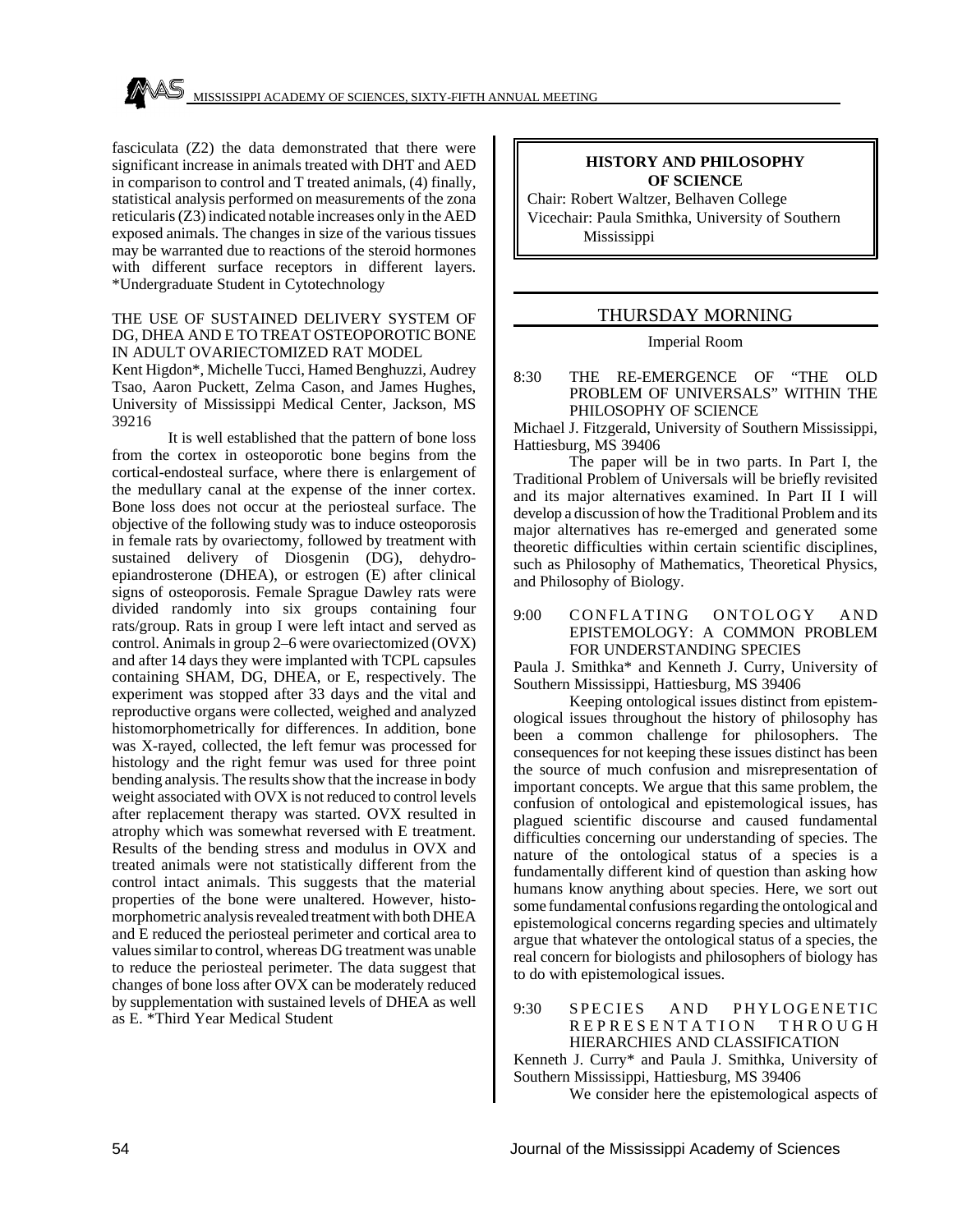

species and phylogenetic representation, rather than ontological aspects. Hierarchies are organizational models constructed by humans. They are not natural objects. The merits of the traditional Linnaean hierarchy are contrasted with recent proposals embodied in phylogenetic taxonomy. Phylogenetic taxonomy is a recently evolved branch of cladistics focusing on classification and nomenclature. Proponents of phylogenetic taxonomy have criticized the Linnaean hierarchical representation of phylogeny and its associated nomenclatoral devices principally because of incongruency between formal Linnaean categories and apparent phylogenetic realities. Under the tenets of phylogenetic taxonomy they would recognize and refine hierarchical categories that are increasingly isomorphic with specific lineages. However, traditional suffixes designating particular ranks as specified by nomenclatoral codes would have no meaning and without mandatory ranks the concept of genus, although still useful, would not be necessary. Traditional binomial names, if used, would no longer reflect a genus and specific epithet and could be replaced with uninomials. These new ideas are considered here in the context of hierarchical representations of phylogeny. A cladogram is a hierarchy focusing on genealogical continuity (i.e., lineages). The Linnaean hierarchy combines genealogical continuity with phylogenetic discontinuity (i.e., speciation events). Both of these hierarchical models are flawed, but close examination of them gives us insight to create improved models and improved conceptualization of species and phylogeny.

- 10:00 Divisional Business Meeting
- 10:10 Symposium: ASSUMPTIONS UNDERLYING **SCIENCE**
- Robert P. Waltzer, Belhaven College, Jackson, MS 39202
- 10:10 SOME OBSERVATIONS ON THE PROCESS OF SCIENCE IN UNDERSTANDING BIOLOGICAL EVOLUTION

Kenneth J. Curry, University of Southern Mississippi, Hattiesburg, MS 39406

Science is a way distinct from theology and philosophy of understanding the world. The process of scientific understanding generally involves observation of a phenomenon for which a tentative explanation is offered, a hypothesis. Hypotheses then serve as premises from which predictions can be made. In some cases experiments to test predictions can be designed and executed; in other cases predictions must tested by additional observations. Predictions that are not met force a reconsideration of their hypotheses, experimental designs, or the interpretation of observations. Hypotheses with high predictive value tend to become "scientific truth." Groups of related hypotheses associated with a broadly conceived phenomena are theories. Theories with high predictive value tend to become the scientific truth of the day. Theories may become outmoded in the light of new information and new

interpretations. New theories with improved predictive value replace old theories as part of the dynamic, selfcorrecting nature of the process of science. The historical development of the theory of biological evolution and its principal current hypotheses will be used as an example of the process of science in biology.

#### 10:30 ON ASSUMPTIONS UNDERLYING THE APPLICATION OF SCIENCE & MATH

S. Kant Vajpayee, University of Southern Mississippi, Hattiesburg, MS 39406-5137

In today's world, we usually treat any science/math as "second-class citizens" if it has no application in materially enhancing our mundane day-today living. Engineers and technologists are the application experts. These experts, however, do not have the luxury of infinite time and money. With these two real-world constraints, they therefore seek a heuristic rather than the optimum solution. We hero-worship these experts for developing a product even when they are guilty of roughcutting science and math by making crude assumptions. For example, the incandescent light bulb is not really a light bulb. It is in fact a heat bulb since 95% of the energy is radiated as heat, only 5% as light. But since the market for artificial light was ripe for dispelling darkness, we have credited the inventor all these years, excusing him for the wrong terminology! Some typical assumptions we make on the physical world are: (a) linearity over non-linearity, (b) homogeneity over non-homogeneity, (c) finiteness over infiniteness, (d) randomness over exactness. We make these assumptions to cover our intellectual deficiencies. Through them we attempt to compensate for the spiritual void we are fast becoming as exploiters of science?

## 10:50 LIMITS OF SCIENCE

David H. Magers, Mississippi College, Clinton, MS 39058 Earlier this century with the early successes of the space program and the advent of antibiotics and other great strides in medicine and technology, natural science commanded near universal respect from the general public. However, in recent years natural science has lost some of that respect. From one side have come attacks from religious fundamentalists against evolution and from another side postmodern theorists have attacked the very notion of objective truth. In light of these attacks and in light of the work of Thomas Kuhn in the 1960's, current views of science and its limits, strengths, and presuppositions are discussed.

11:10 Discussion

## THURSDAY AFTERNOON

## Imperial Room

1:30 FOCUSING IN: AN ARGUMENT FOR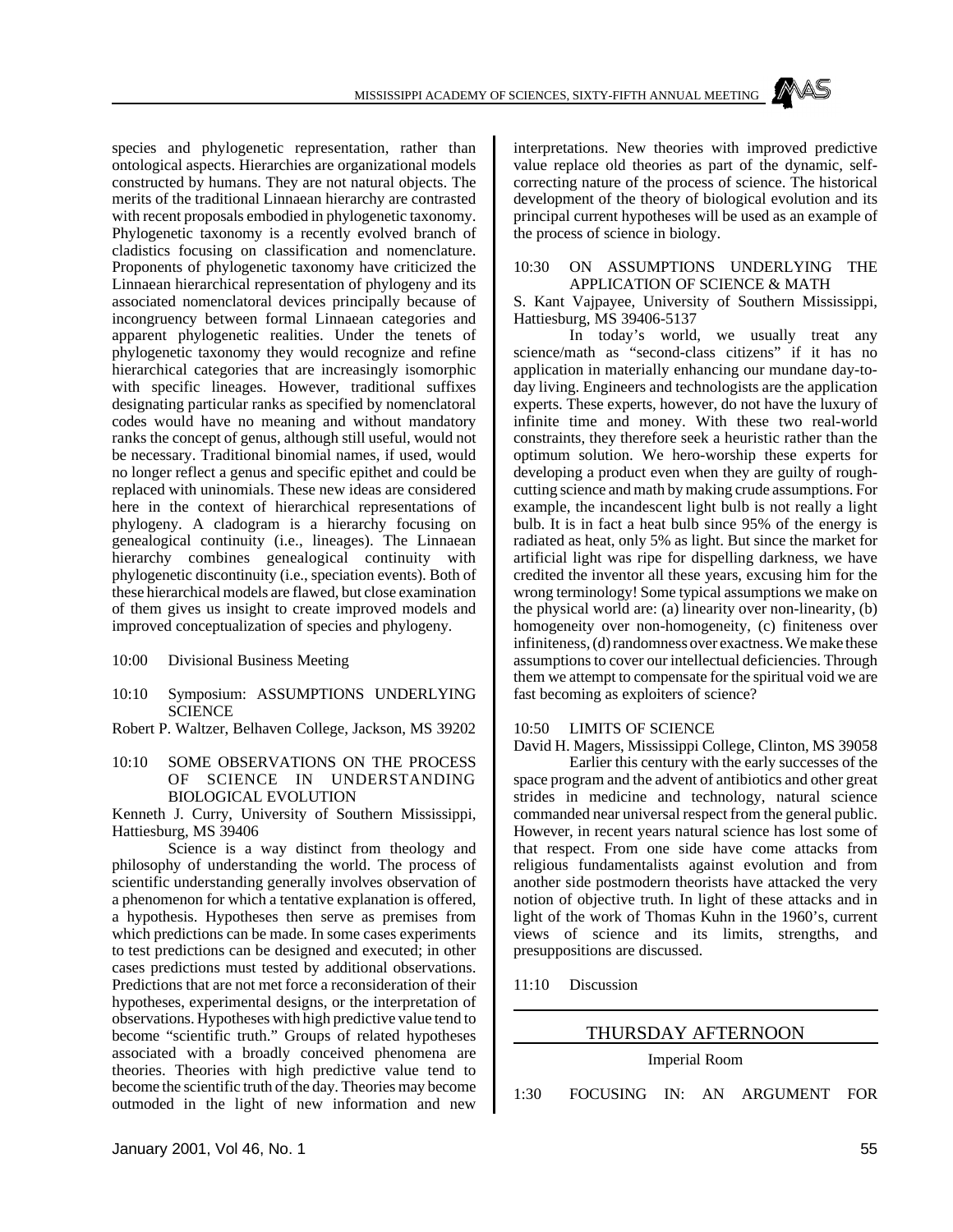

## FUNCTIONALISM

Linda M. Englade, University of Southern Mississippi, Hattiesburg, MS 39406

This paper will explore the debate between the physicalists who claim that our minds are only a series (however complex) of chemical reactions, and the nonmaterialists who claim that for the mind, the whole is greater than the sum of its parts. After rejecting the "common sense" though problematic non-materialist hypothesis, I focus on the four major materialist positions. Finally, I advance a view in favor of the Functionalist theory of mind based on the pragmatism of its reductionist capabilities.

## 2:00 THE OLFACTORY SYSTEM: A MODEL FOR INTELLIGENT DESIGN

Robert Waltzer, Belhaven College, Jackson, MS 39202

Intelligent design is a program which seeks to demonstrate that information and specified complex patterns of structure and function arise from an agent possessing intelligence (See Dembski, 1999 Touchstone 12:4 p. 76) and not from necessity or chance. Recent findings on the olfactory system, reviewed in Sci. 286:711, shed light on its mechanisms for the processing of sensory information. Sets of structures, connected in series, transmit impulses with great precision. These include 1000 protein receptors, 2,000,000 sensory neurons, 2000 glomeruli, and 40,000 mitral cells which in turn connect with the olfactory cortex. These are highly organized in their placement and in the arrangement of circuits to detect, code, transmit, and decode electrical signals representing a possible 10,000 odors. This system contains specified complex patterns of structure and function and it processes information. For example, the information within the pathways possesses meaning and some claim to be able to directly interpret it (Nature 384:162). Chance does not generate meaning. To say that it does represents an unjustified, undefended use of teleological concepts. Mainstream science attributes properties of design to this and other systems when it attributes specific roles for each component in the system. Such roles provide a framework for scientific study and employ language loaded with teleological concepts considered metaphorical. However, design-related thinking is important for scientific progress and intelligent design deserves status as a valid explanation of origins.

## 2:30 JEAN-BAPTISTE DENIS: CONTRIBUTIONS TO TRANSFUSION MEDICINE

Carolyn E. Beck, University of Southern Mississippi, Hattiesburg, MS 39406

The fascination of man with blood dates to the earliest periods of history. Realistic accounts of transfusion did not appear until after 1628 when William Harvey discovered the circulatory system. One of the pioneers in transfusion medicine was Joan-Baptiste Denis (Denys), who described himself as a professor of philosophy and mathematics. Denis was also the court physician to King Louis XIV of France. In 1667 Denis performed one of the first transfusions to a human when he transfused a young man with about 9 ounces of blood from a sheep. The patient, a victim of mental illness, had been repeatedly bled to cure his affliction and Denis surmised that perhaps the loss of blood contributed to his poor condition. The transfusion was a success and Denis described the procedure and patient reactions in considerable detail. Denis was successful in treating two other patients, but caused the death of his fourth patient. As part of this event, Denis supplied the first detailed description of a hemolytic transfusion reaction, saying that the urine of the patient turned so dark it was black. Unfortunately, Denis was also the first transfusionist charged with malpractice and subsequently was tried for murder. Due to the death of Denis's patient, the French and later the English passed laws forbidding human transfusion and the practice did not resume for some 150 years.

# **MARINE AND ATMOSPHERIC SCIENCES**

Chair: Jeffrey Lotz, University of Southern Mississippi Vicechair: Alan M. Schiller, University of Southern Mississippi

# THURSDAY AFTERNOON

Executive Room

## 1:00 LESIONS ASSOCIATED WITH THE MONO-GENEAN *ERPOCOTYLE TIBURONIS* ON GILLS OF WILD AND CAPTIVE BONNET-HEAD SHARKS (*SPHYRNA TIBURO*)

Stephen A. Bullard<sup>1\*</sup>, Salvatore Frasca, Jr.<sup>2</sup>, and George W. Benz<sup>3</sup>, <sup>1</sup>Gulf Coast Research Laboratory, Ocean Springs, MS 39564; <sup>2</sup>University of Connecticut, Storrs, CT 06269; and <sup>3</sup>Southeast Aquatic Research Institute, Chattanooga, TN 37401

Gill lesions associated with infection by *Erpocotyle tiburonis* (Monogenea: Hexabothriidae) on wild and aquarium-held bonnethead sharks (*Sphyrna tiburo* [Carcharhiniformes: Sphyrinidae]) were compared using light and scanning electron microscopy. Four wild sharks each had 3–11 widely-dispersed adult specimens of *E. tiburonis*, and 1 of the sharks hosted a juvenile specimen. Lamellae near adult specimens of *E. tiburonis* were pushed aside or bent, but otherwise similar to those of normal filaments. Two aquarium-held sharks each had hundreds of juvenile and adult specimens of *E. tiburonis*. In these cases, lamellae were in disarray but otherwise normal near juveniles, while a thick layer of hyperplastic epithelium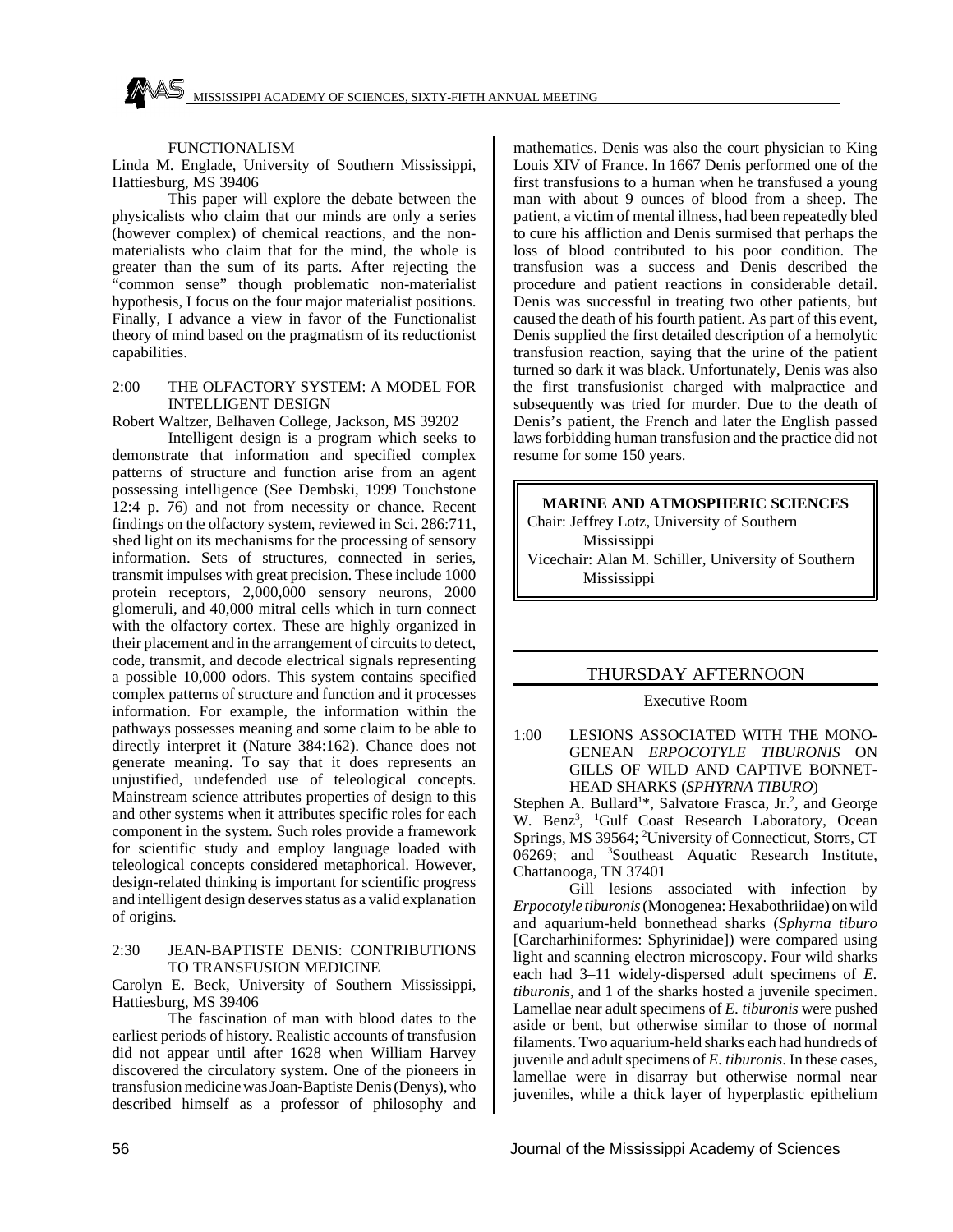both filled spaces between lamellae and partially or completely covered lamellae near adults. The intense captive infections of *E. tiburonis* caused severe hyperplastic lesions that probably caused the death of the sharks by reducing or blocking respiratory water flow over lamellae and by reducing both gaseous and ionic exchanges across the lamellar epithelium. However, the wild sharks had relatively minor lesions, suggesting a benign wild parasitehost relationship. Support from Mississippi Alabama Sea Grant Consortium (MASGC) and NOAA/NMFS No. NA86FL0476.

## 1:15 RELATIVE SUSCEPTIBILITY OF *LITO-PENAEUS VANNAMEI* (KONA STOCK) TO WHITE SPOT SYNDROME VIRUS AND TAURA SYNDROME VIRUS

M. Andres Soto\*, Virginia Shervette, and Jeffrey M. Lotz, University of Southern Mississippi, Institute of Marine Sciences, Ocean Springs, MS 39566

We used an experimental procedure that is based on a mathematical epidemiology model to study the survival rate of *Litopenaeus vannamei* from exposures to white spot syndrome virus (WSSV) and Taura syndrome virus (TSV). The experimental procedure involves exposing 12 susceptible shrimp to a single infected shrimp cadaver for a specified period of time, and then isolating the exposed shrimp individually to determine the number of infections and deaths. In this study, susceptible shrimp are exposed to the infected cadaver for 14 h and isolated for five days. The *L. vannamei* used in the experiments are from the original unselected population of shrimp (Kona stock) that have been maintained by the United States Marine Shrimp Farming Program. In experiment one, the mean survival rate from a WSSV exposure was 0.55, and from a TSV exposure was 0.52. In experiment two, the mean survival rate from a WSSV exposure was 0.60, and from a TSV exposure was 0.62. A statistical difference was not detected in final mean survival rates between the WSSV and TSV exposed groups from either experiment (chi-square test). In both experiments, for the WSSV exposed shrimp, most animals died between 24 and 48 h post-exposure, and for the TSV exposed shrimp, most animals died between 48 and 96 h post-exposure. Our results suggest the original unselected population of *L. vannamei* are as susceptible to TSV as to WSSV.

## 1:30 EXPERIMENTAL INFECTION OF THE BLUE CRAB (*CALLINECTES SAPIDUS*) WITH WHITE SPOT SYNDROME VIRUS: EVALUATION OF WATERBOURNE **TRANSMISSION**

Charles H. FLowers, Jr.\*, Jeffrey M. Lotz, and Verlee Breland, University of Southern Mississippi, Institute of Marine Sciences, Ocean Springs, MS 39566

White Spot Syndrome Virus (WSSV) has been devastating to shrimp aquaculture in Asia well as North and South America. Because WSSV is quite virulent in penaeid shrimp and has a wide host range, we undertook to evaluate the susceptibility of wild caught blue crabs (*Callinectes sapidus*) to infection with WSV. Blue crabs were collected in bayous near Ocean Springs, MS. This experiment examined three variables: infectivity and mortality differences between sexes, and water-borne transmission. Crabs were retained individually in baskets with plexiglass lids and fine meshed nylon sacks on the exterior of the baskets. These sacks were introduced to inhibit particulate matter from traveling from basket to basket. Six baskets were placed in each of four 1900-L tanks. Into the baskets of each tank were placed three males and three females (one crab per basket) of comparable size (120–150mm carapace width). Two males and two females in each tank were fed one moribund Litopenaeus vannamei each, once a day for five days. The feeding ratio for this trial was approximately 5% M:M. The remaining male and female in each tank were fed specific-pathogen free (SPF) *L. vannamei* with their cephalothoraces separated from their abdomen to allow for ease of predation. The feeding ratio for clean shrimp to crabs was equivalent to the per os viral treatment. Confirmation of WSSV infection was accomplished through the use of polymerase chain reaction (PCR), histology, and bioassay. This research was funded in part by the United States Department of Agriculture/CSREES grant #98-38808-6019.

## 1:45 THE EFFECTS OF SALINITY STRESS ON SURVIVAL OF NAIVE AND CHRONIC, TAURA SYNDROME VIRUS INFECTED SHRIMP (*LITOPENAEUS VANNAMEI*)

Lesber F. Salazar\*, M. Andres Soto, and Jeffrey M. Lotz, University of Southern Mississippi, Institute of Marine Sciences, Ocean Springs, MS 39566

Taura syndrome virus (TSV) is one of the most important shrimp viruses affecting farmed shrimp in the Western Hemisphere. Infected shrimp go through an acute phase in which most mortality is observed. In the ensuing chronic phase shrimp remain infected but otherwise appear normal. If chronically infected shrimp resume normal functions they should be as likely to survive a stress test as naive shrimp. Therefore we undertook this study to determine if chronically infected shrimp can withstand salinity shock as well as naive shrimp. All shrimp were obtained from the SPF program of the United States Marine Shrimp Farming Program. Chronically infected shrimp were shrimp that had survived a previous TSV laboratory per os challenge. Two experiments were conducted that compared survival of chronically infected and naive *L. vannamei* subjected to different salinity shocks. In the first experiment, shrimp were transferred from tanks containing 24 ppt seawater individually into jars containing either 6, 12, 18, or 24 ppt seawater. The second experiment consisted of transferring chronically infected and naive shrimp from 24 ppt into seawater of 0, 3, 6, 12, and 24 ppt. In both experiments there was a statistically significant difference in survival between chronically infected and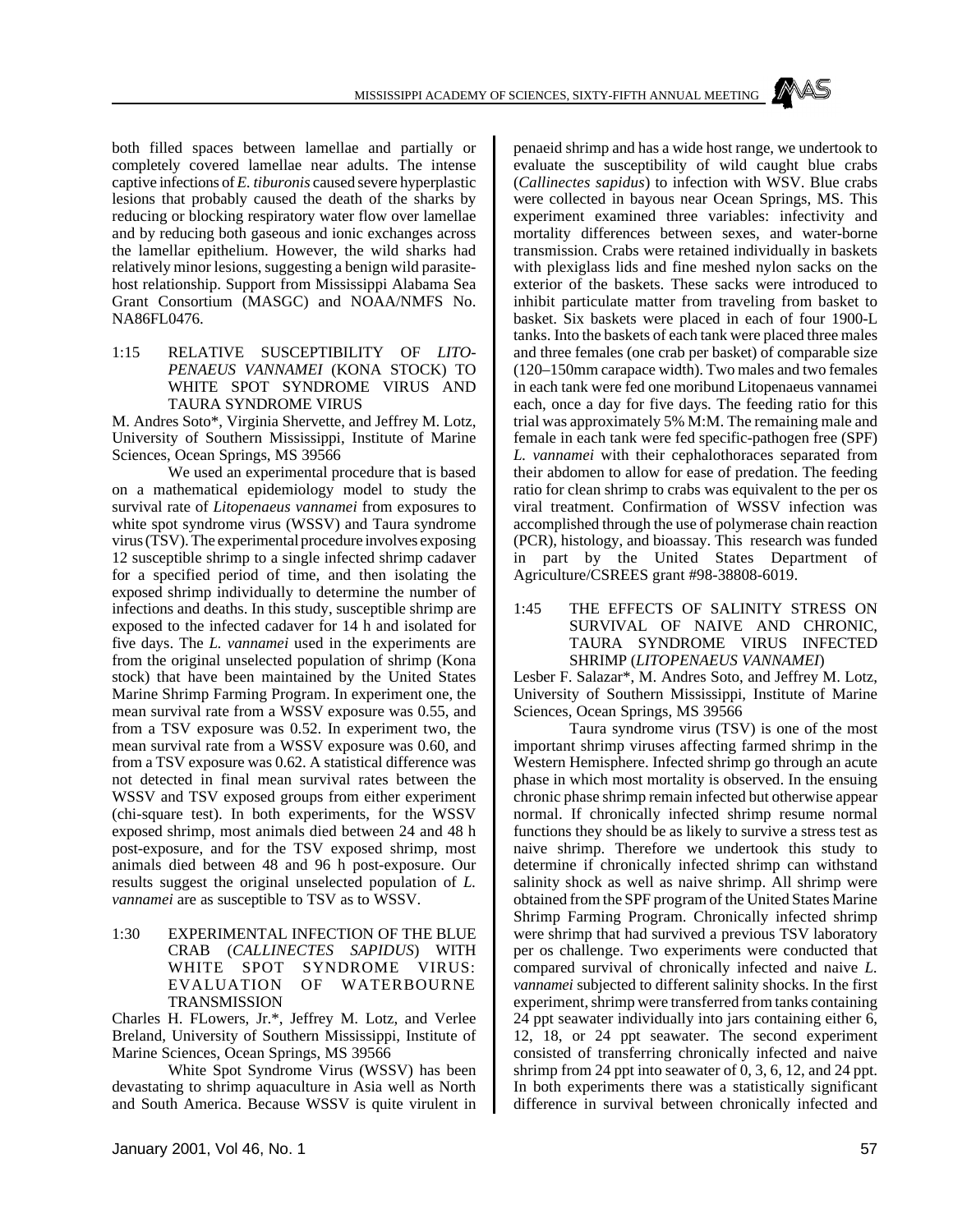naive shrimp at the salinity shock of 6 ppt. (Pearson Chisquare test,  $\acute{a} = 0.05$ . These results suggest that chronically infected shrimp are not as likely to resist stress as naive shrimp.

2:00 RESPONSE OF MARSH PLANTS TO CD-SPIKED SEDIMENTS: EFFECTS ON SITE PARTITIONING EFFECTS OF METALS AND BIOAVAILABILITY

Thomas F. Lytle<sup>1\*</sup>, Krystal Gage<sup>2</sup>, Nicole Housley<sup>3</sup>, and Julia S. Lytle<sup>1</sup>, <sup>1</sup>Gulf Coast Research Laboratory, Ocean Springs, MS 39566; <sup>2</sup>Mississippi State University, Mississippi State, MS 39762; and <sup>3</sup>University of Mississippi, Oxford, MS 38677

A study was initiated to determine how the dominant saltmarsh macrophytes, *Juncus roemerianus* and *Spartina alterniflora* respond to coastal sediments that have been contaminated with Cd. Cd contamination at one site for each plant was effected by addition of Cd to surface sediments. Leaves and sediments were collected after two months (winter) and seven months (summer) and analyzed for Cd with sediments analyzed to determine how much Cd was distributed in sediment fractions, each possessing varying degrees of bioavailability. During winter, Cd in sediments under *Spartina* and *Juncus* locates primarily in Fe oxide fraction (reducible) in contrast to primary location in Mn oxide fraction (easily reducible) of controls, but during ensuing active growth months much of the Cd migrates to Mn oxide fraction. Compared to large amplification of Cd in all fractions of sediments for *Juncus* and *Spartina* occurring seven months after Cd enrichment, very little difference is seen in amount of Cd uptaken in leaves of either plant species. Significant amounts of Cd are relocated to organic fraction of sediments underlying *Spartina* after seven months (not observed with *Juncus*). It appears that these marsh plants do play a major role is establishing the distribution of Cd and consequently the bioavailability in sediments and in a way unique to each species.

- 2:15 Break
- 2:30 POTENTIAL FOR USE OF *JUNCUS ROEME-RIANUS* FOR PHYTOREMEDIATION OF COASTAL SEDIMENTS CONTAMINATED WITH PETROLEUM HYDROCARBONS

Hernando C. Payne  $II^{1*}$ , Larry Stewart<sup>2</sup>, Thomas F. Lytle<sup>3</sup>, and Julia S. Lytle<sup>3</sup>, <sup>1</sup>Jackson State University, Jackson, MS 39217; <sup>2</sup>California Institute of Technology, Pasadena, CA; and <sup>3</sup>Gulf Coast Research Laboratory, Ocean Springs, MS 39566

Polynuclear aromatic hydrocarbons (PAH) are one of the most common sources of coastal contamination resulting from petroleum products and combustion byproducts. To remedy this problem in an economically efficient manner, environmental agencies need to know if marine plants can assist in the clean-up of these

contaminants in marine sediments and water by the process called phytoremediation. A field study was designed to determine uptake ability of PAHs by the dominant Gulf estuarine plants *Juncus roemerianus* and *Spartina alterniflora*. Four sites were selected that represented various levels and histories of PAH contamination: a Department of Defense site in Biloxi, a harbor site with long history of various types of contamination, a site spiked with used motor oil to represent a very recent episode of PAH contamination, and a site which served as a control. Leaves, roots, and underlying sediments were analyzed for aliphatic and aromatic hydrocarbons. Though there was evidence of uptake into leaf tissues of hydrocarbons by both plants, *J. roemerianus* was quite remarkable in having hydrocarbons in leaves with both the distribution and even higher levels of the entire suite of aliphatic hydrocarbons than that found in the sediments. There is good evidence that this marsh plant holds great promise as a candidate for phytoremediating petroleum contaminated sites.

2:45 GEOGRAPHIC VARIATION IN EGG DIAMETER AND FECUNDITY OF BLUE CRAB *CALLINECTES SAPIDUS*

Lori C. Hill\*, Kristin N. Ealy, and Patricia M. Biesiot, University of Southern Mississippi, Hattiesburg, MS 39406-5018

Previous work in our lab has shown seasonal variation in egg diameter of blue crabs from Mississippi. The present study was conducted to determine if egg diameter and fecundity varied within this species over its range in U.S. waters. Ovigerous crabs were obtained during summer 2000 from coastal sites in Louisiana, Mississippi, Florida, South Carolina, North Carolina, Maryland, and Delaware. Crabs were similar in size as determined by carapace width. Egg diameters were measured using video microscopy, and fecundity was estimated using a direct count/dry weight method. The diameter of blue crab eggs ranged from 243 to 309  $\mu$ m, with an overall mean of  $268 \pm 21$   $\mu$ m. Although mean egg diameter was greatest for crabs from the west coast of Florida ( $282\pm22 \ \mu m$ ) and least for crabs from Mississippi (258  $\mu$ m), these were not statistically significant differences. There was no apparent relationship between egg diameter and fecundity. Fecundity ranged from  $1,557 \times 10^3$  to  $6,168 \times 10^3$  eggs per crab with a mean of 2,871 X  $10<sup>3</sup>$ ; larger females exhibited greater fecundity. Mean fecundity was greatest for South Carolina crabs  $(4,319 \times 10^3)$  followed by Mississippi  $(3,885 \times 10^3)$ and Louisiana  $(3,014 \times 10^3)$ . Although variations in egg diameter and fecundity occur among blue crabs from different states, the variations are not predictable and likely do not indicate geographic influence.

## 3:00 BEHAVIORAL EFFECTS OF INDUCED SPAWNING IN TILAPIA, *OREOCHROMIS NILOTICUS*

Shawanda R. Wilson\* and Michael D. Porter, Mississippi Valley State University, Indianola, MS 38741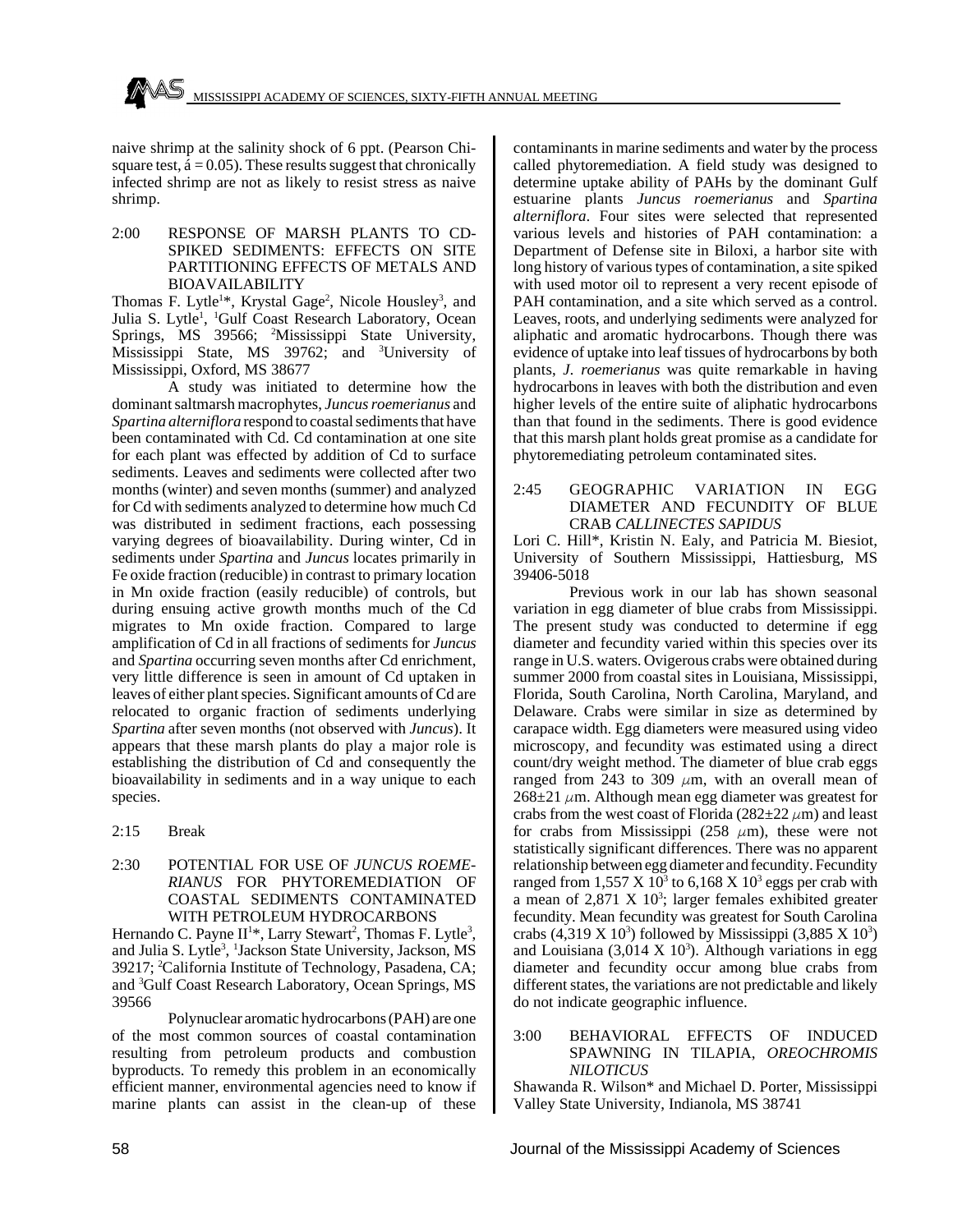Experiments were performed to determine if visual cues, olfactory stimulation, or a combination of both is involved in inducing spawning of Tilapia. Two possible hypotheses for the outcome of these experiments are 1) olfactory stimulation will cause the females to ovulate, or 2) both visual cues and olfactory stimulation will cause the females to ovulate. Three tanks were set up side-by-side with dividers placed between them. A filter is set up to allow water to circulate between tanks two and three as to permit water containing pheromones secreted from a male to enter the female's tank. The divider is removed from between tanks one and two to allow visualization of a male during an experimental trial. The fish are then arranged so that the female is always in the middle tank (tank 2) and the males, one of which produces milt and one that does not, are in the other two (tanks 1 and 3) being alternated every two to three trials. HCG is pipetted onto the gills of the females and the male that is producing milt. MS-222 is used as an anesthesia to calm the fish when the hormone is given. The male that is not producing milt is isolated in a dark room after every trial to suppress milt production. Females are exchanged after every trial with at least a month break between trails.

#### 3:15 THE EFFECT OF DIFFERENT HARVEST VOLUMES ON CALANOID COPEPOD CULTURES

Jason T. Lemus\*, John T. Ogle, and Jeffrey M. Lotz, University of Southern Mississippi, Institute of Marine Sciences, Ocean Springs, MS 39566

Calanoid copepods from the Mississippi Sound waters have been cultured using the brown water technique in which half the water volume of a zooplankton culture tank is removed and replaced every other day while harvesting copepods. It was assumed that the proportion of harvested copepods was equal to the proportion of water volume removed. Four harvest levels (0%, 25%, 50%, and 75%) were used to determine the effects of harvesting on copepod populations and harvest yields over a 16-day period. Harvested copepods in the range of 23 µm to 125 µm were preserved and counted, while the remaining copepods were returned to the tanks. Each day, 4 g of rice bran was added to all the tanks. The copepod population of each treatment was estimated. The mean copepod yield for each treatment on each harvest day was calculated. Naupliar density and adult density were significantly greater in the 0% treatment than the 50% and 75% treatments. Adult density was significantly greater in the 25% treatment than the 50% and 75% treatments and 50% was significantly greater than the 75% treatment. There were significantly more copepods harvested in the 50% and 75% regimes than the 25%. The 50% and 75% regimes did not differ significantly from each other. Naupliar and adult density decreased with increasing exploitation levels, whereas copepod yield increased with increasing harvest rate. A 75% harvest of one tank would produce the most copepod nauplii; however, harvesting 25% of 2.24 tanks to

every one tank harvested at 75% would be more cost effective.

3:30 Divisional Business Meeting

3:45 Divisional Poster Session

## A TECHNIQUE FOR PROCESSING UNDISTURBED MARINE SAND SEDIMENTS

Maritza Abril<sup>1\*</sup>, Jana B. Avant<sup>1</sup>, Kenneth J. Curry<sup>1</sup>, Richard H. Bennett<sup>2</sup>, and Matthew H. Hulbert<sup>3</sup>, <sup>1</sup>University of Southern Mississippi, Hattiesburg, MS 39406; <sup>2</sup>SeaProbe, Inc. Picayune, MS 39466; and <sup>3</sup>Research Dynamic Co., West Chester, PA 19380

A study of sediment pore fluid pathways and porometry require an "undisturbed" sediment sample for analysis. To preserve the interstitial organic material and the *in situ* structure, agar infiltration was employed. Cores were collected and placed in a water bath at  $55^{\circ}$ C for 45 minutes. Subcores within the main core were infiltrated with liquid agar for 1 to 2 h, followed by a cooling at room temperature. Once the agar solidified it held the sand particles together avoiding disturbances that would be created by subsequent processing. Annotations were made on the position and the physical-chemical parameters. Plugs of 1 cm were taken from the subcores for fixation and plastic embedding. These plugs were fixed in formaldehyde, dehydrated in an ethanol and propylene oxide sequence, and embedded in ERL 4206 epoxy resin (Spurr's). Sediment samples so processed were used for the study, reconstruction and quantification of the two and three dimensional microfabric.

## DIURNAL AND NOCTURNAL ACTIVITY BUDGETS OF CAPTIVE BOTTLENOSE DOLPHINS (*TURSIOPS TRUNCATUS*)

Rachel Thames\* and Stan Kuczaj, University of Southern Mississippi, Hattiesburg, MS 39406

Behavioral observations were taken from nine captive bottlenose dolphins over an 8-week period to estimate their activity budgets over a 24-hour day. Instantaneous samples on individual dolphins were taken every minutes throughout the course of a day. Behaviors were expected to be influenced by time of day and age. Observed behaviors were placed into one of five categories: swim high, swim low, play high, play low, and rest. Preliminary data analyses suggest that dolphin behavior is influenced by these factors.

EXAMINATION OF SURFACE GRADIENTS OF DISSOLVED OXYGEN IN AQUACULTURE PONDS Tracy A. Thurmond\* and Michael D. Porter, Mississippi Valley State University, Itta Bena, MS 38941-1400

This project involves comparing patterns in nighttime dissolved oxygen levels in commercial catfish (*Ictalurus punctatus*) ponds. The study examines the role of wind in relation to the orientation of the ponds to see if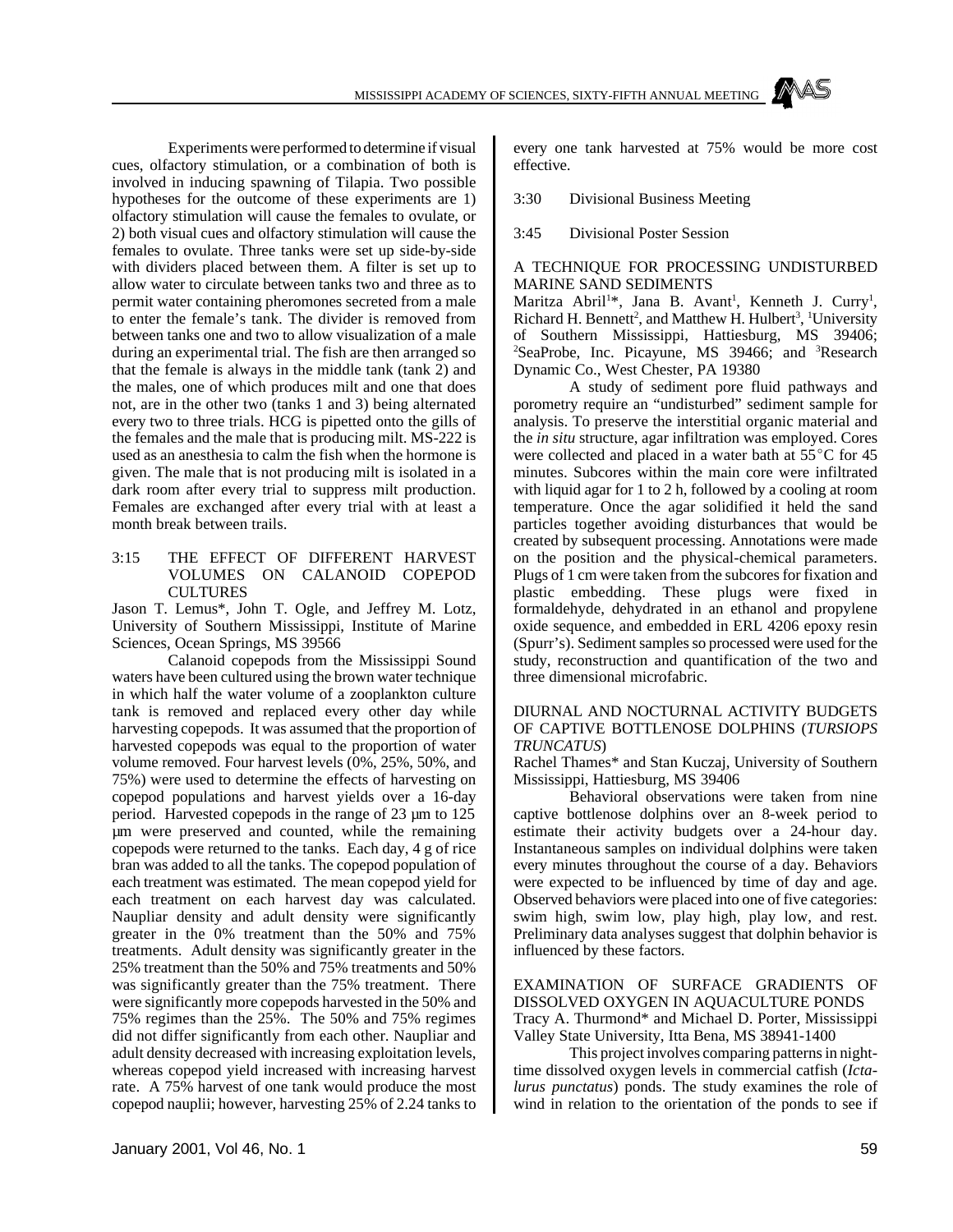there are any effect on oxygen distribution. It examines eight ponds during the months of August and September. Oxygen levels were checked on opposite ends of each pond at 2 hour intervals over a 12 hour period. Geographic Information System (GIS) will be used to analyze the data. The interaction of wind with pond dissolved oxygen will be analyzed.

## THE EFFECTS OF SUBSTRATE STRUCTURAL COMPLEXITY ON TWO POPULATIONS OF STONE CRABS (*MENIPPE ADINA*) FROM OYSTER REEFS IN THE MISSISSIPPI SOUND

Daniel Bass\* and Harriet M. Perry, Cooperative Intern Program, Mississippi Gulf Coast Community College-Jackson County Campus, Gautier, MS 39553 and Gulf Coast Research Laboratory, University of Southern Mississippi, Ocean Springs, MS 39564

The stone crab, *Menippe adina*, is commonly found in northern Gulf waters and is associated with rock jetties and oyster reefs. Structural complexity and niche availability have been found to affect size frequency of stone crab populations. Stone crab populations from two reefs with different relief were examined to determine abundance and size class differences. The two reefs were located in Mississippi Sound approximately 25 miles apart and differ in age and structural complexity. Stone crab populations were sampled using artificial habitats. Habitat samplers were filled with oyster shell, placed on the reefs, and allowed to soak for three months. Samplers were retrieved, returned to the laboratory and stone crabs removed and frozen. Sex, carapace width  $(\pm 0.02 \text{ mm})$ , and weight  $(\pm 0.001 \text{ g})$  were determined. The abundance and size frequencies of the crabs were compared between the two reefs (Student's t-test,  $\acute{a} = 0.05$ ) to examine the effects of structural complexity on the composition of the stone crab populations.

## USE OF ESTUARINE VEGETATION FOR PHYTO-REMEDIATING CD-CONTAMINATED WATERS

Thomas F. Lytle<sup>1\*</sup>, Nicole Housley<sup>2</sup>, Krystal Gage<sup>3</sup>, and Julia S. Lytle<sup>1</sup>, <sup>1</sup>Gulf Coast Research Laboratory, Ocean Springs, MS 39566; <sup>2</sup>University of Mississippi, Oxford, MS 38677; and <sup>3</sup>Mississippi State University, Mississippi State, MS 39762

Of available methods to remediate metal contaminated soil, phytoremediation offers significant advantages. Use of plants to remove/immobilize metals in soils is effective in many applications and non-destructive to natural environmental systems. We have examined ability of coastal marsh plants to remove metals from contaminated sediments and the mechanisms of removal and storage in the plants. To determine whether freshwater and brackish plants will translocate metals into their tissues and produce these sequestering compounds, we tested *Najas guadalupensis*, a submerged non-rooted and *Bacopa monnieri*, a rooted plant by placing them into plastic containers and exposing them to Cd levels of 0, 0.1 and 1.0 ppm. During 12 intervals covering five days including a 1 day depuration period, plants were removed and examined for Cd levels. *Najas guadalupensis* removed significantly more Cd in less time than did the *B. monnieri*, though the latter retained the Cd in tissues much longer than did the *N. guadalupensis* particularly at the 1 ppm exposure level. Results suggest that examination of very hardy submerged and rooted plants that be readily cultured and resist toxic effects of Cd may be of value in considerations of plant candidates for cleaning up coastal ponds or other enclosed waters with Cd contamination.

## UPTAKE OF CADMIUM AND CHROMIUM BY *JUNCUS ROEMERIANUS*

Julia S. Lytle<sup>1\*</sup>, Roshunda Sample<sup>2</sup>, and Thomas F. Lytle<sup>1</sup>, <sup>1</sup>University of Southern Mississippi, Institute of Marine Sciences, Ocean Springs, MS 39564 and <sup>2</sup>Jackson State University, Jackson, MS 39217

Gulf coastal sediments, particularly estuarine sediments, contain elevated levels of heavy metals, some of which are toxic. Studies have shown that some agricultural plants take up and accumulate heavy metals, but it is not known whether coastal marsh plants can accumulate metals in their tissue. Phytoremediation, a natural process by which plants remove contaminants from sediments and waters, may be an alternative process for removing metals from coastal waters and sediments. A laboratory study designed to assess uptake of cadmium and chromium by *Juncus roemerianus*, Mississippi's most dominant tidal marsh plant, indicated that this species bioaccumulated twice the concentration exposure levels of chromium and five times the concentration levels of cadmium in seven days. Total glutathione and peroxidase activity were measured to evaluate the plants' response to oxidative stress. Glutathione levels increased in a dose response manner when exposed to chromium but decreased when exposed to cadmium. Results of this experiment can be used to help determine if *J. roemerianus* can be used in cleaning up metal contamination in coastal sediments.

## UPTAKE OF HEAVY METALS BY *SPARTINA ALTERNIFLORA*

Julia S. Lytle<sup>1\*</sup>, Valencia A. Payne<sup>2</sup>, and Thomas F. Lytle<sup>1</sup>, <sup>1</sup>University of Southern Mississippi, Institute of Marine Sciences, Ocean Springs, MS 39564 and <sup>2</sup>Jackson State University, Jackson, MS 39217

Phytoremediation is a process using plants to remove contaminants from sediment, air or water. Though it is well known that many agricultural plants take up contaminants from soils, little is known regarding the uptake capability of coastal plants. A laboratory study was designed to assess the ability of *Spartina alterniflora* to take up Cd, Pb, Ag, Cr, and Cu from water. Peroxidase activty (POD) was measured on days two and eight to assess the ability of *S. alterniflora* to handle oxidative stress. Four replicate microcosms, each containing 12 plants, were prepared for each of the five metals tested and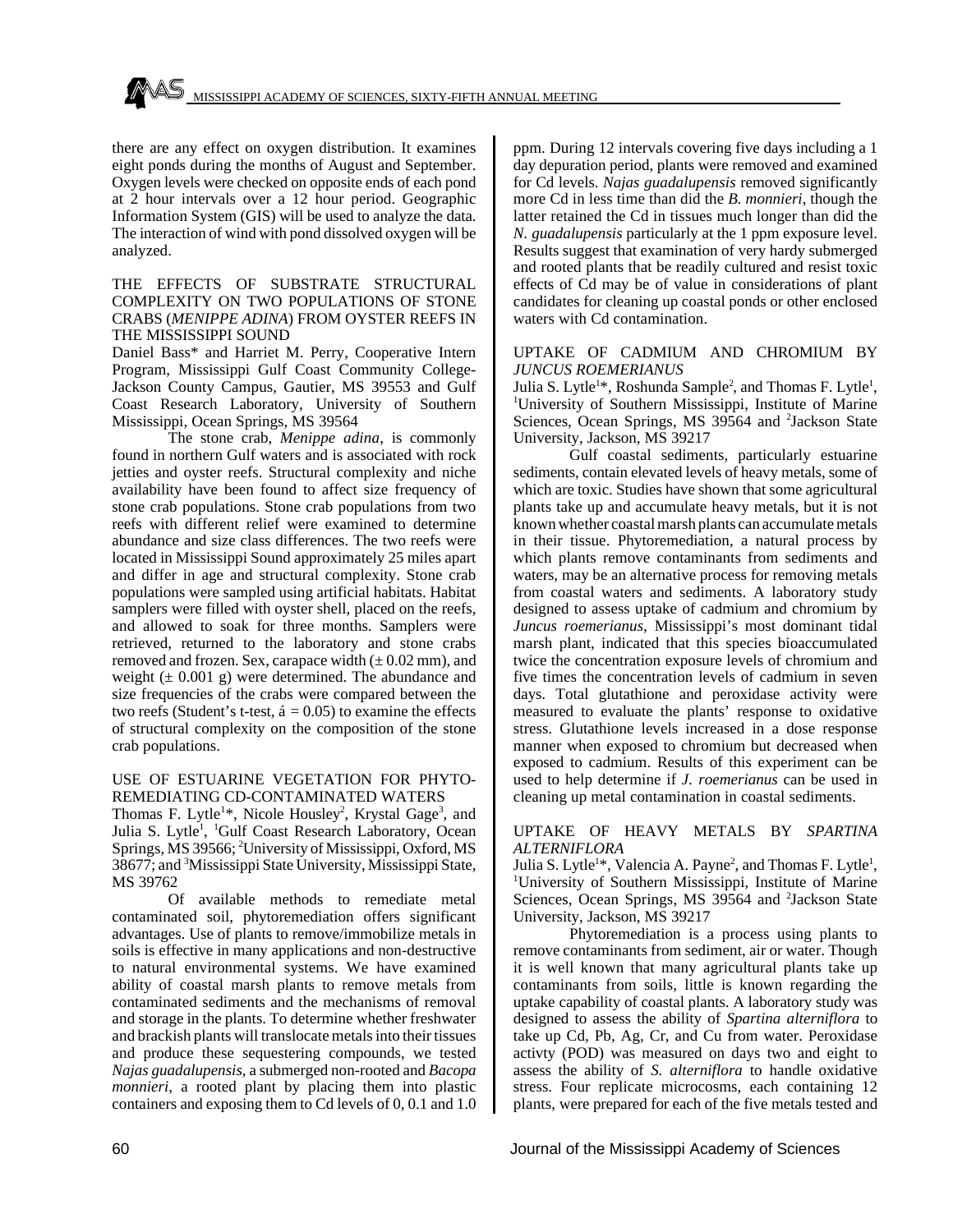four replicates were prepared as test controls. Test solutions were prepared in Hoagland's solution to contain 1 ppm metal concentrations. On days two and eight, half of the plants in each microcosm were collected and analyzed for heavy metals and POD. Heavy metal analysis was made using atomic absorption spectrophotometry and POD analysis was measured using UV/Visible spectrophotometry. One replicate microcosm from each treatment was evaluated for biomass. Biomass decreased in all metal treatments except chromium, and chromium biomass increased. Plants in the silver treatment lost significantly more biomass than those of the other metal treatments. Uptake of cadmium was small on day two but increased significantly from day two to day eight when it accumulated 16 times the exposure concentration. Chromium elicited both the strongest POD and glutathione response. *Spartina alterniflora* took up16 times the exposure concentration of both cadmium and copper in eight days and may be a possible candidate for phytoremediation of heavy metals.

#### HABITAT RECORDS OF SOME FISH SPECIES IN THE VICINITY OF MISSISSIPPI SOUND

Sonya D. Barner\*, Sara E. LeCroy, and Chet F. Rakocinski, University of Southern Mississippi, Gulf Coast Research Laboratory Campus, Ocean Springs, MS 39566- 7000

To generate museum records and document biodiversity in Mississippi coastal waters, fishes were collected from various habitats in Mississippi Sound and nearby Gulf of Mexico waters, ranging from Fort Bayou inshore waters to open waters near Horn and Chandaleur Islands. Samples were collected with seines and an otter trawl. Fishes were sorted, identified, catalogued and deposited in the fish museum at Gulf Coast Research Laboratory (GCRL). The GCRL Museum database was searched to provide additional information on the five most abundant species from each habitat in order to compare fish habitat preferences for the most common species collected. Forty species of fish were identified. The following families had the highest number of species: Carangidae (5), Fundulidae (5), Sciaenidae (5), Engraulidae (3) and Sparidae (3), followed by the Clupeidae (2), Gobiidae (2), Mugilidae (2), Synodontidae (2) and Syngnathidae (2). Of the seven species collected at the Fort Bayou station, *Menidia beryllina*, *Anchoa mitchilli*, and *Lucania parva* were the most abundant accounting for about 76% of the total catch. In the offshore areas of Barrier islands, eleven species were collected with *Anchoa hepsetus*, *A. mitchilli*, and *Saurida brasiliensis* being the most abundant. Two different distribution patterns were evident based on our collections. Pelagic forage species such as *Anchoa mitchilli* and *Menidia beryllina* were widespread, showed no apparent habitat association and were euryhaline, occurring widely throughout the area. The second pattern was shown by species that were associated with one or two habitat types. These included *Sauridia brasiliensis*, *Eutremeus*

*teres*, and *Stenotomus caprinus*, which were collected only at the open water stations, *Gobiosoma bosc*, from low salinity mud bottoms, *Trachinotus carolinus* and *Menticirrhus americanus* from nearshore sand bottoms, and all three species of *Fundulus*, *Oligoplites saurus*, and *Eucinostomus argenteus* from high salinity grassbeds.

## RELATIONSHIP BETWEEN THE FLUORESCENCE LIFETIME OF CHLOROPHYLL *A* AND PRIMARY PRODUCTIVITY WITHIN THE MISSISSIPPI PLUME AND ADJACENT SHELF REGION DURING HIGH-FLOW AND LOW-FLOW CONDITIONS

Callie M. Hall $*$ <sup>1</sup>, R.L. Miller<sup>1</sup>, S.M. Fernandez<sup>2</sup>, and B.A. McKee<sup>3</sup>, <sup>1</sup>NASA, Geospace Applications and Development Directorate, Stennis Space Center, MS 39522; <sup>2</sup>Ciencia, Inc.; and <sup>3</sup>Tulane University, New Orleans, LA 70118

In situ measurements of chlorophyll fluorescence intensity have been widely used to estimate phytoplankton biomass but provide little information on the physiological state of the phytoplankton under study. Lifetime-based measurements of chlorophyll fluorescence, however, provide a framework in which photosynthetic rates of phytoplankton can be analyzed according to phytoplankton physiology. Within photosynthetic organisms, high chlorophyll a lifetimes correspond to low photochemical efficiency and low chlorophyll a lifetimes correspond to high photochemical efficiency. Along with the measurement of primary production and ambient nutrient concentrations within the Mississippi River plume in the northern Gulf of Mexico, phytoplankton fluorescence lifetimes were measured using a Fluorescence Lifetime Phytoplankton Analyzer (developed under a NASA Small Business Innovative Research contract to Ciencia, Inc.). The extent to which nutrient and effluent loading within this dynamic coastal region affect the photosynthetic performance of phytoplankton, especially during low-flow and high-flow conditions of the Mississippi River, will be presented as a function of phytoplankton fluorescence lifetimes. Comparisons will be made between the relationship of phytoplankton primary productivity and chlorophyll a fluorescence lifetime during high and low discharge of the Mississippi River to the plume environment. Differences between chlorophyll a fluorescence lifetime and between primary productivity measured during the two flow regimes will be discussed also.

## FRIDAY MORNING

#### Executive Room

#### 9:00 SIMPLE SYRINGE FILTRATION METHODS FOR FIELD FILTRATION OF DISSOLVED TRACE ELEMENT SAMPLES

Alan M. Shiller, University of Southern Mississippi, Stennis Space Center, MS 39522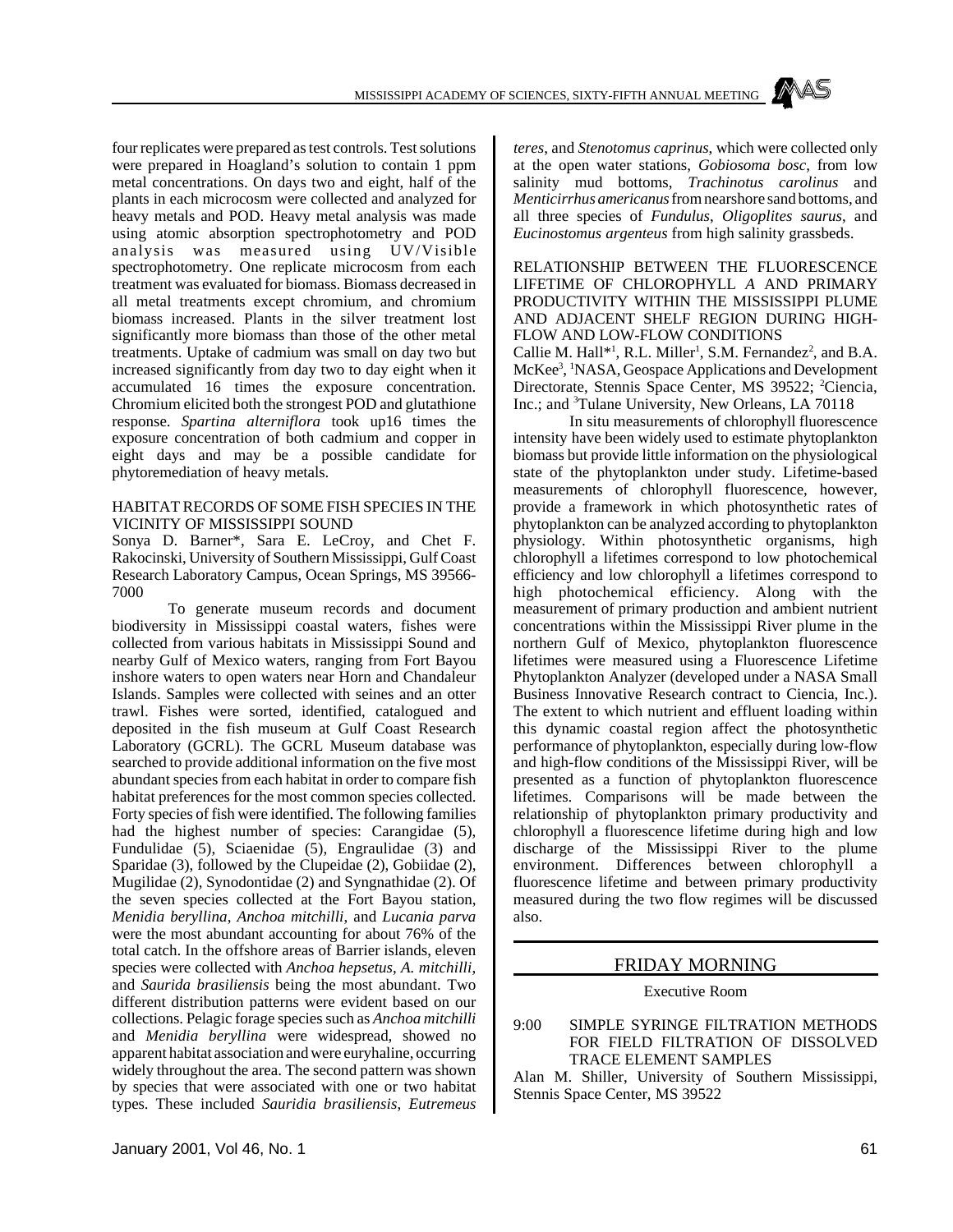Adequate sample filtration is an important aspect of sample processing for dissolved trace element analysis. Inadequate filtration can be responsible for improperly high results. There have been debates in the literature about filtration protocols as well as defining the dissolved phase. Here I examine the use of both 0.45  $\mu$ m polyethylene and 0.02 µm alumina syringe filters. Even for river water it appears that these filters can be properly cleaned for dissolved trace element sample processing. The use of allpoly syringes is also required. While only small  $(-10-15)$ mL) samples are obtained by this method, the use of highly sensitive analytical techniques such as high resolution ICP-MS allows quantification of many dissolved trace elements even at the low ppt level.

## 9:15 THE NORTHERN GULF OF MEXICO LITTORAL INITIATIVE (NGLI): A COLLABORATIVE MODELING , MONITORING, AND RESEARCH EFFORT

Vernon Asper<sup>1\*</sup>, John Blaha<sup>2</sup>, Carl Szczechowski<sup>2</sup>, Craig Cumbee<sup>2</sup>, Bob Willems<sup>1</sup>, Steven E. Lohrenz<sup>1</sup>, Donald Redalje<sup>1</sup>, and Arne-R. Diercks<sup>3</sup>, <sup>1</sup>University of Southern Mississippi, Stennis Space Center, MS 39529; <sup>2</sup>U.S. Naval Oceanographic Office, Stennis Space Center, MS 39529; and <sup>3</sup>Ocean Technologies, L.L.C., Pass Christian, MS 39571

The objective of the NGLI project is the implementation and testing of a circulation, sediment, and wave modeling system for the Mississippi Sound and adjoining rivers, bays, and shelf waters. The final product will be a system which can be utilized by local, state, and federal agencies for a variety of purposes that deal with military training, research into littoral processes, resource management planning, maximum nutrient loads, and the possible contamination of coastal waters, rivers, and beaches. In order to develop and refine this modeling system, a suite of in situ data is required, including the circulation, optical quality and physical characteristics of the water along with important atmospheric parameters such as wind speed and direction, rainfall, humidity, and barometric pressure. These parameters are being measured by an expanding suite of sensor systems, some of which relay their observations in real time to a data collection system at NAVO. The installation and maintenance of these sensors represents a substantial investment of both funds and effort, and will be discussed along with a presentation of the first data sets to be produced.

## 9:30 VALIDATION OF MODAS-NRLPOM FORECASTING SYSTEM

Germana Peggion\* and Daniel N. Fox, University of Southern Mississippi, Stennis Space Center, MS 39522

A scalable, rapidly relocatable version of the Princeton Ocean Model has been implemented to provide short term (2 day) forecast applications in support of real-time naval operations. The simulations are initialized with temperature and salinity fields generated by the Modular Ocean Data Assimilation System (MODAS) which uses optimal interpolation to assimilate scattered profiles into a first guess field using remote sensed data. MODAS has proven to be a valuable tool in deep and open areas where a high correlation exists between surface and subsurface flow. In coastal areas the correlation is week and MODAS nowcast may lack accuracy. We will present the results of 3 real-time exercises in 3 different coastal domains. 1) off the NJ coast in support of the LEO-15 program (where a large amount of in situ were available); 2) the Northeastern Gulf in support of the FBE-H naval exercise off Panama City, Fla. (where few data were collected), and 3) the Monterrey Bay, Ca in support of the Bioluminescence field program (no in situ data). All the cases have been configured with some nesting/coupling procedures between: 1) existing real-time large-scale models (such as POM in North Pacific and NCOM-global) and 2) 1-way nesting between domains of different resolutions. The coupling/nesting procedure will also be presented and discussed.

9:45 COMPARISON OF MOS FORECASTS AGAINST HIGH-RESOLUTION FORECASTS Darryl Nash\*, Laurita Brown, Frederick Howard, and Pat Fitzpatrick, Jackson State University, Jackson, MS 39217

The Northern Gulf of Mexico Littoral initiative (NGLI) is an initiative sponsored by the U. S. Navy with participation from several companies and universities including Jackson State University. The purpose of this initiative is to implement, verify, and test a circulationsediment-wave modeling system for the Mississippi sound, bays, and shelf waters. The goal of (NGLI) is to develop an improved, high-resolution forecast suite in support of troop developments in costal (littoral) regions. The tools currently being used to assist in these predictions are Nested Grid Model (NGM) coupled with Model Output Statistics (MOS), which are considered to be the benchmark standards. The Coupled Ocean/Atmosphere Mesoscale Prediction System (COAMPS) is a highresolution forecasting tool developed by the Navy. COAMPS was designed to run at a higher resolution than MOS and is thought to provide more accurate forecasts than its predecessor. The purpose of our experiment is to examine whether COAMPS is the more accurate of the two forecasting systems. We plan to accomplish this by deploying a COAMPS model at predetermined sites along the Northern Gulf of Mexico Littoral Region. The data from our COAMPS model will be plotted against data generated from MOS models. Both models will then be compared against observed conditions to determine accuracy. It is our hypothesis that COAMPS will prevail as the more accurate of the two weather forecasting systems.

- 10:00 Break
- 10:15 EXAMINATION OF INHERENT OPTICAL PROPERTIES, BIOGEOCHEMICAL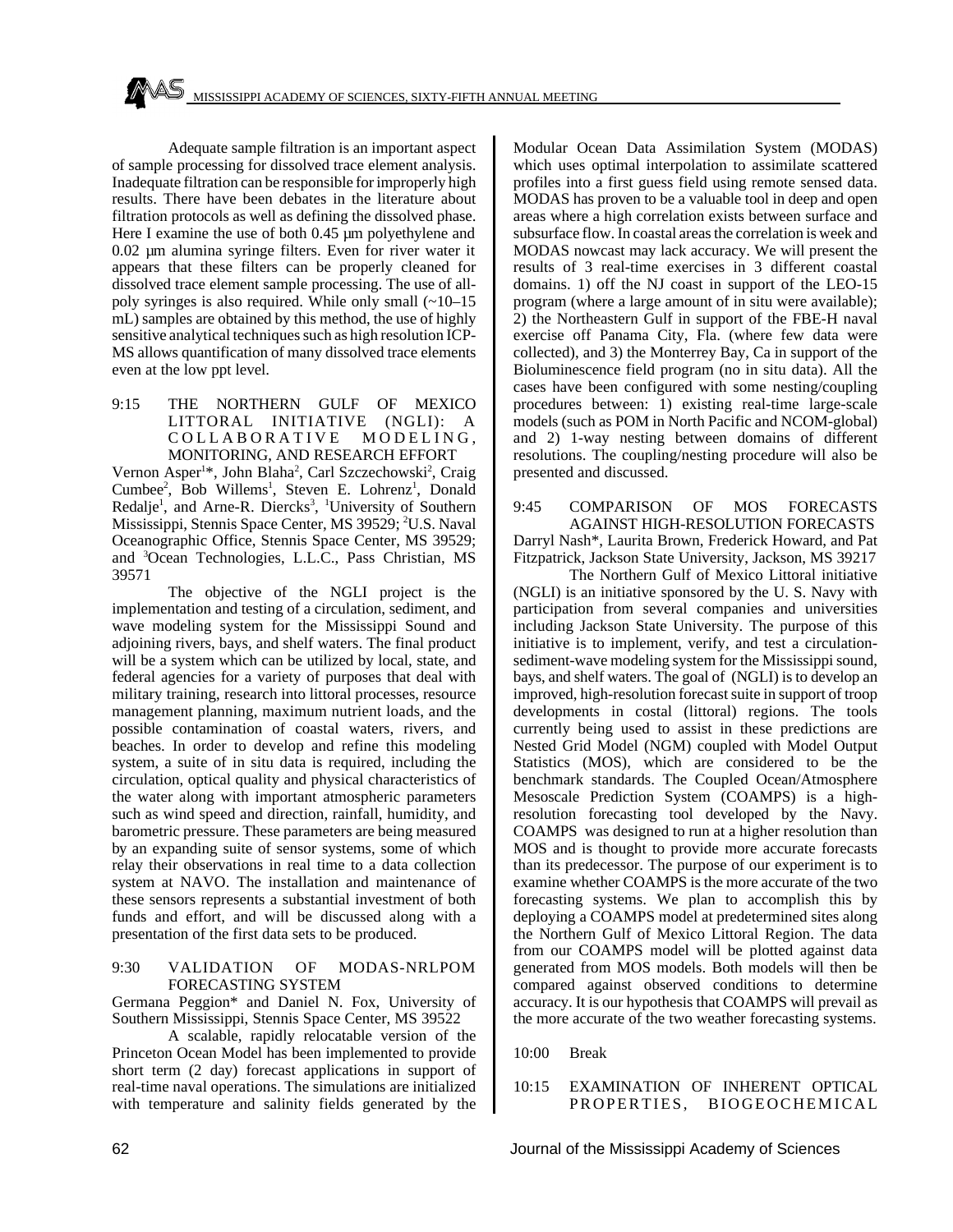## CONSTITUENTS AND PHYSICAL PROPERTIES IN SOUTHEASTERN LAKE MICHIGAN DURING STRATIFIED **CONDITIONS**

Amy G. Brown<sup>1\*</sup>, Steven E. Lohrenz<sup>1</sup>, and Gary L. Fahnenstiel<sup>2</sup>, <sup>1</sup>University of Southern Mississippi, Stennis Space Center, MS 39529 and <sup>2</sup>Great Lakes Environmental Research Laboratory, Muskegon, MI 49440

Evaluation of remote sensing algorithms in coastal and lake waters is limited by a paucity of in situ optical and biogeochemical data. This study is the first to examine the relationship between physical properties, inherent optical properties (spectral absorption and scattering), and dissolved and particulate constituents (e.g. SPM, Chl *a*, and CDOM) in southeastern Lake Michigan. Our study was conducted in the outflow region of the St. Joseph River during the stratified period in June, 1999. Our results demonstrated that the river is a potential source of horizontal gradients between nearshore and offshore stations, and contributed to a localized area of distinct biooptical properties. The results of this study will be used to refine estimates of subsurface irradiance for modeling primary production and will contribute to a database for validation of ocean color algorithms for estimation of algal biomass and other constituents in this lake ecosystem.

## 10:30 A STUDY OF THE RELATIONSHIP BETWEEN LONGSHORE/OFFSHORE BAR DEPTH AND DISTANCE FROM THE SHORE

Cynthia M. Fiallos\* and Peter Fleischer, Naval Oceanographic Office, Stennis Space Center, MS 39522

Although the dynamics and morphology of offshore/longshore bars have been studied extensively, bar depth as function of distance from the shore is generally ignored. Knowing bar depth with respect to distance from shore, as well as the seasonal and tidal variables affecting bars, is advantageous when navigating vessels to the beach, and for conducting amphibious operations. We have compiled and analyzed data from the literature in order to determine what relationship exists between the depth of longshore/offshore bars and distance from the shore in various environments and seasons. Regression equations were calculated for data subsets as well as for combined data from various environments and seasons. The combined, full data set has a linear regression of  $y = 0.66$  $+$  0.0071x ( $R^2$  = 0.62), which best describes the relationship between bar depth and distance from the shore. From limited data, it appears that bar depth and distance from shore diminish during spring. The effect of tidal range upon bar depth, the magnitude of seasonal variation, and type of coast require additional data to establish confidence in any relationships.

10:45 HIGH FREQUENCY COASTAL RADAR (CODAR) SURFACE CURRENT MEASUREMENTS IN THE MISSISSIPPI SOUND

Arne-R. Diercks<sup>1\*</sup>, Charles Riley<sup>1</sup>, Kim Pettway<sup>1</sup>, and Don Barrick<sup>2</sup>, <sup>1</sup>Ocean Technologies, L.L.C., Pass Christian, MS 39571 and <sup>2</sup>CODAR Ocean Sensors, Ltd., Los Altos, CA 94024

Two 25 MHz CODAR high frequency (HF) radar systems have been installed along the coast of the Mississippi Sound to acquire synoptic real time surface currents in coastal waters at a spatial resolution of one square kilometer. At over 500 grid points, current vectors are derived hourly in real time to produce surface current maps. Installation, operation and maintenance of these HF radar systems represents a substantial investment of both funds and effort. Concepts, operation and first results of these two shore-based CODAR systems will be presented. Objectives of the HF radar operations include the contribution of boundary data to the Northern Gulf of Mexico Littoral Initiative (NGLI) modeling system in the Mississippi Sound, and establishment of a database of high resolution surface currents. Long term surface current data can aid in tracking contaminants, trace their origin, and help in other environmental and research related objectives.

## 11:00 HIGH-RESOLUTION RECORD OF LATEST QUATERNARY PALEOCEANOGRAPHY IN THE GREAT AUSTRALIAN BIGHT

Charlotte A. Brunner\* and Miriam S. Andres, University of Southern Mississippi, Stennis Space Center, MS 39529 and Geological Institute, ETH-Zentrum, Sonneggstr. 5, CH-8092, Zurich, Switzerland

An enormous temperate-water, carbonate reef has dominated the structure of the continental margin of the Great Australian Bight (GAB) since the late Eocene. The bryozoan reef growth flourished in particular during the large fluctuations in Quaternary sea level, which sculpted redeposited reef carbonate into thick seismic sequences within the outer reef and adjacent reef and continental slope. Sediment accumulated at a stunning rate near 1 m/k.y. on the shelf edge and upper slope, where Quaternary-age sequences exceed 500 m in thickness. Despite the evident volumetric importance of temperate reef systems, such as the GAB, to burial of carbon, the nature and growth of temperate-water bryozoan reefs and reef slopes remain poorly known. In this study, the latest Quaternary sections of two ODP holes from the shelf edge (200 m water depth) and slope (700 m water depth) were examined in detail to determine the paleoceanographic conditions that modulate carbonate production in the GAB bryozoan reef. Assemblages of planktonic foraminifers, stable carbon and oxygen isotope anomalies, sedimentation rates, and other proxies of seawater properties were evaluated to determine the conditions that spurred periods of fastest carbonate production. Preliminary results suggest that strong, episodic upwelling stimulated production at the shelf edge during marine oxygen isotope stage 3.

11:15 CORAL REEF ECOSYSTEMS OF BELIZE Christopher Simmons\* and Gary Gaston, University of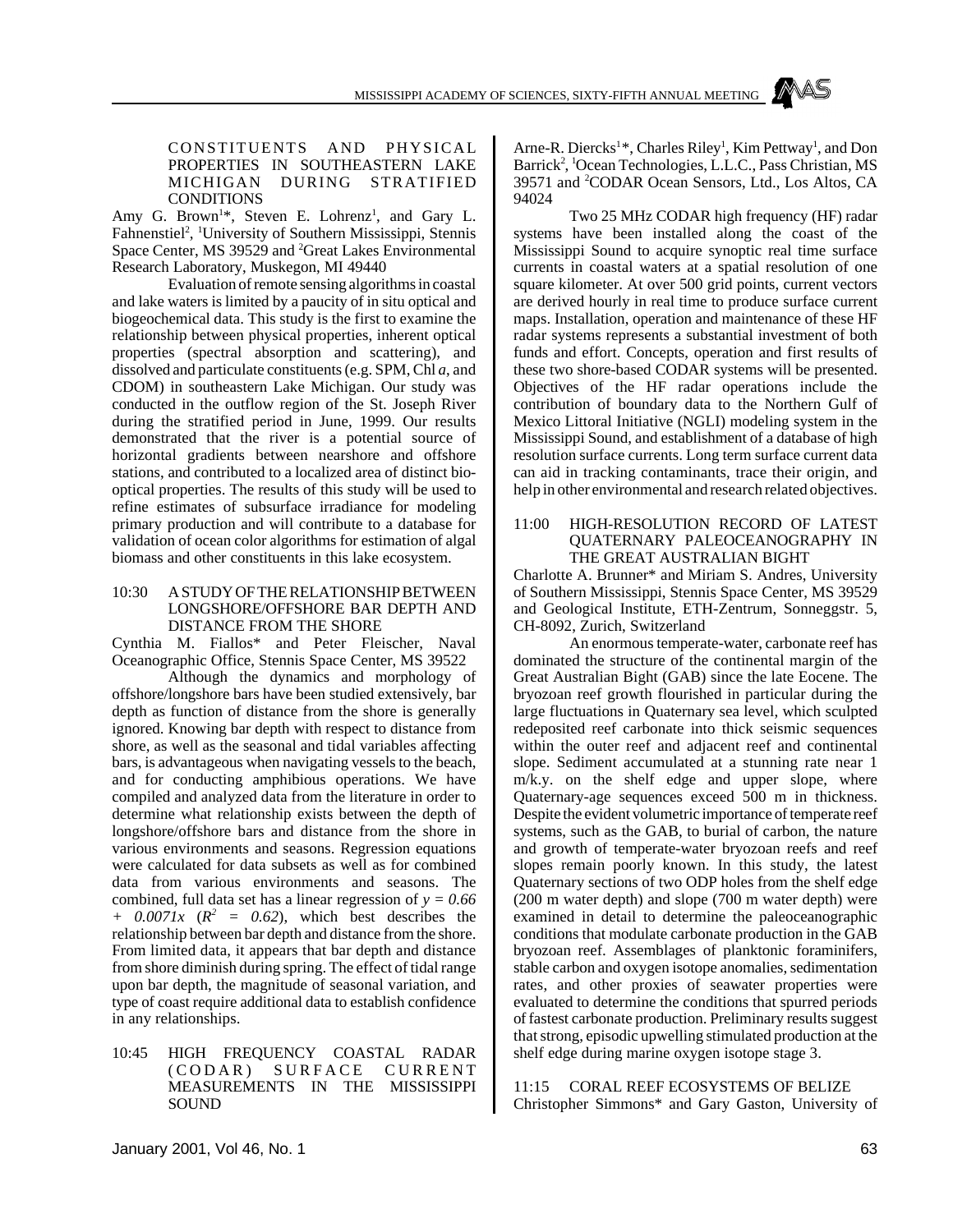## Mississippi, University, MS 38677

Coral reef ecosystem off the coast of Belize, located around South Water Caye, is studied in terms of and pertaining to coral reef ecology. Reef ecosystem surrounding South Water Caye is studied and surveyed using a patch reef acquisition method. Aspects of physiology, morphology/behavior, and sex change/mating systems are studied and described using the tropical marine fish of the coral reef ecosystem.

# FRIDAY AFTERNOON

Executive Room

## 1:00 FEEDING HABITS OF JUVENILE POMPANO (*TRACHINOTUS CAROLINUS*) COLLECTED FROM THE EASTERN GULF OF MEXICO

Kersten N. Wheeler\*, Richard W. Heard, and Chet F. Rakocinski, University of Southern Mississippi, Gulf Coast Research Laboratory Campus, Ocean Springs, MS 39566- 7000

Relatively little information is available on the feeding habits of the Florida pompano (*Trachinotus carolinus*) from the eastern Gulf of Mexico. From June to October 2000, juvenile pompano were collected from coastal habitats in Mississippi, Alabama, and Florida. These shallow water habitats offer a diverse array of potential prey items for this commercially important fish. We compared feeding habits of Florida pompano based on their size and collection site. The digestive tracts of the pompano were examined, and were found to contain at least 45 different prey taxa. Crustaceans, primarily juvenile mole crabs (*Emerita* sp.), were the dominant food item of the juvenile pompano from all of the collection sites. Our data indicates that during the summer/fall months, juvenile pompano are opportunistic feeders utilizing the most readily available food resources of the habitats in which they forage. In addition, we found that the diversity of the pompano diet decreases as the fish grows.

1:15 EFFECT OF SALINITY ON FOOD CONSUMPTION BY THE MYSIDS, *AMERICAMYSIS BAHIA* AND *BOWMANIELLA FLORIDANA*

Natasha R. Magee\*, Eric J. Fisher, and Paulinus Chigbu, Jackson State University, Jackson, MS 39217

Mysids serve important trophic role in aquatic ecosystems where they occur. They are omnivorous, feeding on detritus and plankton, and serve as prey for many economically important fish species. In the nearshore areas of the Mississippi Sound, at least, three species have been reported including *Bowmaniella floridana*, *Americamysis bahia*, and *A. almyra*. These species are euryhaline, hence are capable of tolerating considerable variations in salinity that often occur in the nearshore areas of the Sound. The objective of our study was to determine if salinity has any

influence on food consumption by *B. floridana* and *A. bahia*. Mysids were acclimated in the laboratory to various salinity levels: 5, 15, and 35 ppt over a period of one week. During this period, they were fed *Artemia* nauplii daily. Thereafter, the mysids were transferred into 3 L plastic containers each containing a mysid. There were five replicates of each salinity treatment for a total of fifteen containers for each experiment. Mysids were then starved for 24 hours after which they were fed sixty (60) *Artemia* nauplii. After six (6) hours, the nauplii remaining in each container was counted. The mysids were subsequently killed, measured and identified. Food consumption by *B. floridana* was highest at 5 ppt and least at 35 ppt ( $P =$ 0.0001). No significant differences were observed among salinity treatments in the number of nauplii ingested by *A. bahia* ( $P = 0.096$ ). It seems, therefore, that salinity is an important factor influencing growth and life history of *B. floridana*.

#### 1:30 MULTIPLE PATERNITY IN THE GRASS SHRIMP *PALAEMONETES PUGIO*

Michelle A. Baragona\*, Lisa A. Haig-Ladewig, and Shiao Y. Wang, University of Southern Mississippi, Hattiesburg, MS 39406

Microsatellite markers were used to study the mating system of *Palaemonetes pugio*. Grass shrimp genomic libraries were screened for clones containing more than five tandem trinucleotide repeats or more than seven tandem dinucleotide repeats. Among the 11 microsatellite loci characterized, two were selected on the basis of polymorphism and ease of amplification to genotype 30 embryos from each of 10 brooding females collected from an estuary in the northern Gulf of Mexico. Results indicate that 8 of the 10 females were brooding embryos sired by more than one male.

## 1:45 COASTAL WETLANDS "BROWN-OUTS": ARE THEY OCCURRING IN MISSISSIPPI MARSHES?

Kristal E. Cromer\*, Matthew L. Treadway, Cynthia A. Moncreiff, John D. Caldwell, Brett R. Blackburn, and Nicole M. Opel, Cooperative Intern Program, Mississippi Gulf Coast Community College-Jackson County Campus, Gautier, MS 39553 and Gulf Coast Research Laboratory, Sciences, University of Southern Mississippi, Ocean Springs, MS 39566-7000

Unexpected large areas of dead and dying *Spartina alterniflora* Loisel. were observed in Louisiana saltwater marshes during the summer of 2000. To date no causes for these "brown-outs" have been identified, although it is suspected that lack of rainfall is the reason why the plants are dying. Mississippi has experienced the same drought conditions, so there was interest in determining if this phenomenon was occurring in Mississippi's saltwater marshes. Overflights of the marshes in coastal Mississippi were conducted to look for dead and dying *Spartina alterniflora*. Local marshes were visited where observations on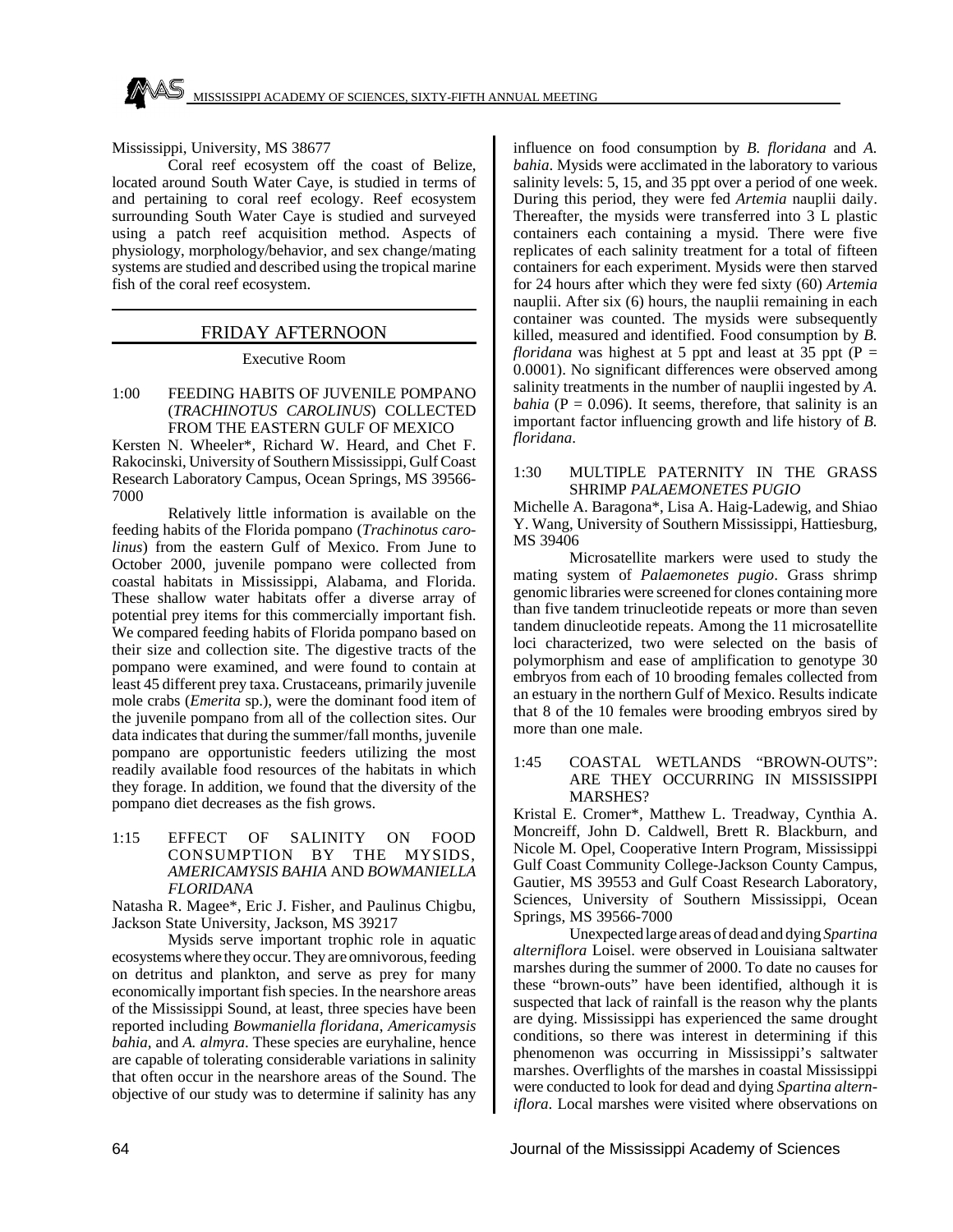the condition of saltwater marsh vegetation were made along with measurements of surface-water and soil-water salinity. Preliminary investigations suggest this phenomenon is not occurring in coastal Mississippi.

2:00 Break

## 2:15 FISHERY IMPLICATIONS OF *PHYLLORHIZA PUNCTATA* BLOOMS IN MISSISSIPPI COASTAL WATERS

Kirsten M. Larsen\*, Harriet M. Perry, Christine Trigg, and Tom VanDevender, Gulf Coast Research Laboratory, University of Southern Mississippi, Ocean Springs, MS 39564

*Phyllorhiza punctata* von Lendenfeld 1884, a scyphomedusa native to the Indo-Pacific, and introduced to the tropical Atlantic and Caribbean in the 1960s, was initially sighted in Mississippi coastal waters in mid-June, 2000. Heaviest concentrations were noted offshore and in the vicinity of barrier island passes. By mid-August, massive numbers  $({\sim}2$  per m<sup>2</sup>) were present in western Mississippi Sound. The scyphomedusae are thought to have been transported from the Caribbean into the Gulf of Mexico via the Loop Current. Satellite altimetry assimilated into a numerical model from May 2000 indicates that a large eddy detached from the Loop current and moved onto the shelf in the northern Gulf. Current effects on area fisheries include clogging of shrimp nets with resultant gear damage and a decrease in trawling effort in areas where jellyfish are most numerous. Since *P. punctata* is a voracious filter feeder, potential impacts include a decrease in zooplankton biomass as a result of their high and constant filtering capacity. Many of Mississippi's fishery resources have planktonic larvae and there is concern that larval numbers may be reduced and overall abundance of these species affected. Peak abundance of meroplankton was coincident with bloom conditions of *P. punctata*. Long-term ecological effects of this non-indigenous species are unknown.

## 2:30 MISSISSIPPI SOUND'S PHYTOPLANKTON POPULATIONS: WERE THEY AFFECTED BY THE APPEARANCE OF *PHYLLORHIZA PUNC-TATA*?

Matthew L. Treadway\*, Kristal E. Cromer, Cynthia A. Moncreiff, John D. Caldwell, Brett R. Blackburn, and Nicole M. Opel, Cooperative Intern Program, Mississippi Gulf Coast Community College-Jackson County Campus, Gautier, MS 39553 and Gulf Coast Research Laboratory, University of Southern Mississippi, Ocean Springs MS 39566-7000

*Phyllorhiza punctata* were discovered in the Mississippi Sound in May of 2000 by researchers at the Dauphin Island Sea Lab and the USM Institute of Marine Sciences. This exotic jellyfish feeds by filtering large volumes of water, stripping it of phytoplankton, zooplankton, and small fish and crustaceans. Because of this it competed with native fauna and may have altered the structure of food webs in Mississippi Sound. To examine the possible effects of *Phyllorhiza punctata* on phytoplankton, which form the base of the food web, we looked at chlorophyll a, total suspended solids, and phytoplankton community structure. These variables should allow any major impacts from jellyfish invasion to be detected. Since *Phyllorhiza punctata* has changed into a different life cycle stage, we may not know the full potential of their effects until they reappear in the spring time.

## **MATHEMATICS, COMPUTER SCIENCE AND STATISTICS**

Chair: Dale Bowman, University of Mississippi Vicechair: Joseph Kolibal, University of Southern Mississippi

# FRIDAY MORNING

## Room 2

## 9:00 MISSISSIPPI CENTER FOR SUPER-COMPUTING RESEARCH (MCSR) USER ADVISORY GROUP MEETING

David G. Roach\* and Germana Peggion, University of Mississippi, University, MS 38677 and University of Southern Mississippi, Stennis Space Center, MS 39522

The Mississippi Center for Supercomputing Research was established in 1987 by the Mississippi Legislature and the Institutions of Higher Learning (IHL) in order to provide high performance supercomputing support for research and instruction at all state universities. The Mississippi Supercomputer User Advisory Committee (MSUAG) was established by the IHL Research Consortium to provide user input and advice to MCSR management and technical staff on policies and procedures for the Center's operations. It includes member representatives from all IHL institutions. The Advisory Group will meet at this MAS conference. Mr. David G. Roach, Director of the MCSR, and Dr. Germana Peggion, MSUAG Chair and Professor at USM-Stennis, will conduct the meeting. The agenda includes an update on MCSR HPC facilities and services, introduction of new MCSR staff members, and site reports and ongoing research updates by MSUAG representatives. IHL Faculty and graduate students with an interest in high performance computing are also invited to attend.

# FRIDAY AFTERNOON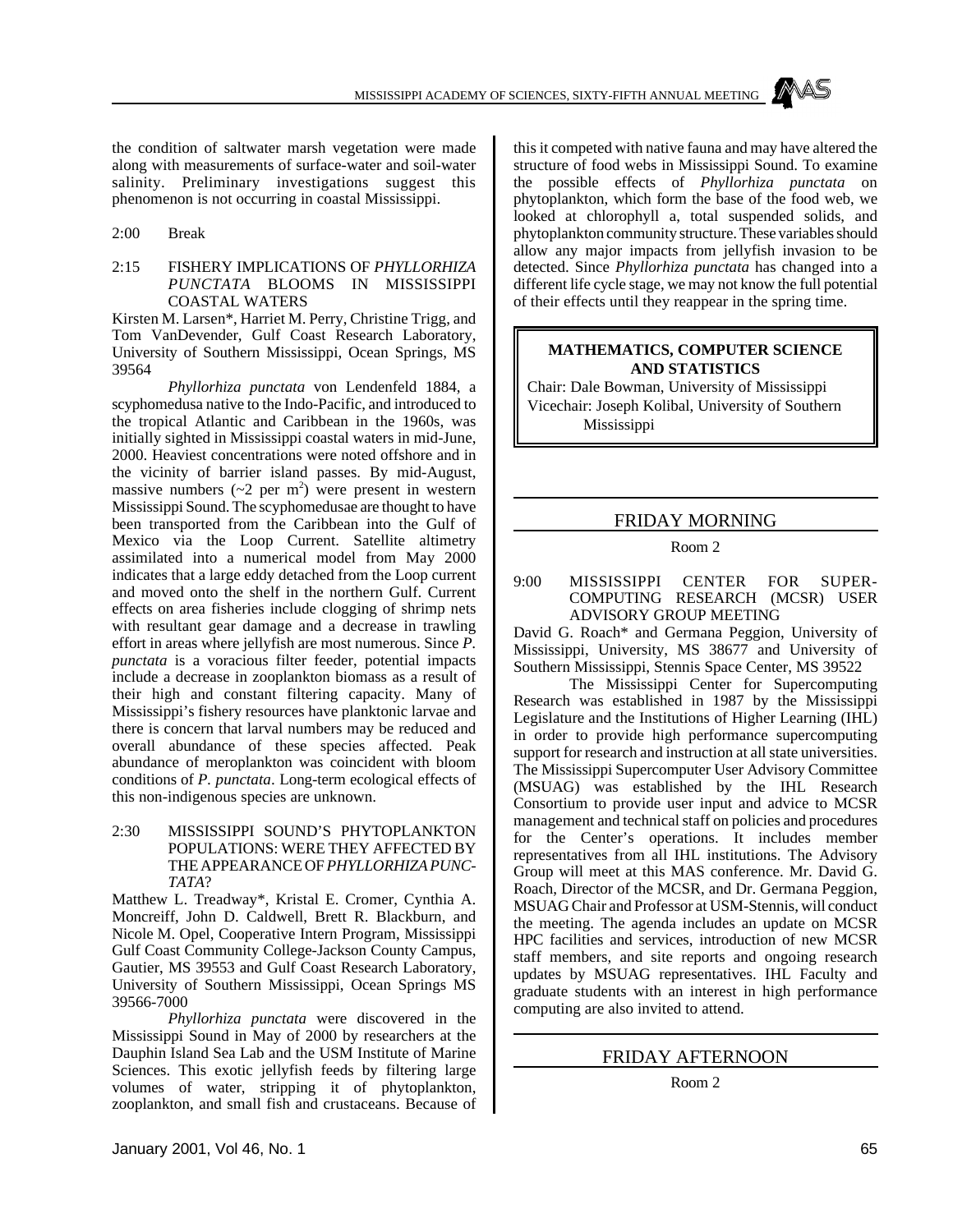## 12:40 BOOTSTRAP ESTIMATES OF HOME RANGE SIZE USING MINIMUM CONVEX POLYGONS

Jake H. Olivier\* and Dale Bowman, University of Mississippi, University, MS 38677

One of the most widely used methods for computing home range size employs minimum convex polygons. This procedure is simple and quick to implement but is not probabilistic. A bootstrap procedure is proposed which retains the desirable properties of the minimum convex polygon while providing confidence intervals for the home range size. In addition the bootstrap procedure may be adjusted so that the estimated home range size is not dependent on the number of sampled points, as the minimum convex polygon generally is.

## 1:00 THE POWER OF AUTOTASKING

Germana Peggion\*, Alan Wallcraft, and Ray Sheppard Logicon, University of Southern Mississippi, Stennis Space Center, MS 39522

Ocean models are memory intensive with a relatively small ratio between computations per communications. Thus domain decompositions approach may not be efficient for simulations over small domains but for long time iterations. Under those conditions it would be still possible to achieve a good level of performance via auto tasking. The importance of such an approach is illustrated with the Princeton Ocean Model (POM). POM is a Fortran code written in the early 80s. Since then, new versions have been targeted to improve the physical formulation rather than the numerical efficiency Numerical simulations, conducted on two moderately parallel platforms: 1) Sgi-Origin 2000 and 2) Sun-Enterprise 10000 illustrate how model performances can be improved by taking advantage of the f77/f90 loop parallelization. The results indicate that it is possible to migrate old vector programs to the parallel environment without writing one parallelization statement in the original code.

1:20 USING *AUGMENTED SERIATION* TO STUDY THE SCHOOL DATA OF THE UNITED STATES: A GEOGRAPHIC DATA ANALYSIS TOOL

Lixin Yu\*, Myke Gluck, and Abhijit Parchure, Alcorn State University, Alcorn State, MS 39096 and Florida State University, Tallahassee, FL 32306

Focusing on the tool rather than the data, this presentation demonstrates a new data analysis software which integrates map viewers and a *seriation* matrix. Seriation, also known as reorderable or permuted matrix, is the process of looking for univariate sequences in data. It may be used as a tool for discovering patterns in numerical data. Seriation matrix cells contain icons proportional in size to data values rather than actual data values. This feature allows users to observe and compare fields with different data ranges. For example, it is hard to compare age and salary directly since age rarely has three digits but salary has five or more. However, they become comparable after they are transformed into icons representing their relative ranks among records in each field. An icon for age 60 can be big and an icon for salary of 20,000 can be small. With this software, users can move rows and columns to visually discover graphical patterns of the data with meaningful interpretations, or use a built-in function to do the seriation. It is *augmented* because it has other multimedia features such as map viewer and sound. The system permits simultaneous display of maps and matrices and graphically links them. These augmented features expand the use of seriation and permit users to perform a visual analysis of numerical and spatial data concurrently. State data from Common Core of Data (CCD) published by the US Department of Education are used to demonstrate the data analysis process with this system.

## 1:40 TESTS FOR LOCATION WITH K SAMPLES UNDER THE KOZIOL-GREEN MODEL OF RANDOM CENSORSHIP

Ke Wu, University of Mississippi, University, MS 38677

In survival analysis, one is often interested in comparing several groups (or treatments) in terms of their means, medians, or distributions when data are possibly censored. This paper considers tests for location with k samples and randomly right-censored data. Under the Koziol-Green model of random censorship in which the survival distribution of the censoring times is some power of the survival distribution of the lifetimes, one class of ksample location tests similar to those discussed by James (1987), which allows shapes do differ in the k populations, are developed. The tests are based on general estimating functions and do not require full parametric assumptions for large samples. The asymptotic distribution of the test scores is derived under the null hypothesis.

2:00 ROBUST CHARACTER OF THE RELIABILITY CHARACTERISTICS OF SOME STATIC SYSTEM MODELS WHEN THE PARAMETERS IN A LIFE TIME DISTRIBUTION ARE CONSIDERED AS RANDOM VARIABLES

Hari M. Sharma\* and K.K. Sharma, East Mississippi Community College, Mayhew, MS 39753 and CCS University, Meerut, India

Assuming random variations in the parameters of the life time distribution, static system models are analyzed in the Baysian's framework. The random variations in parameters represented by prior distributions are updated by experimental data and are represented by posterior distributions in the Baysian's framework. The present study, however, deals with robust character of the reliability characteristics of some static system models when parameters of life time distributions are assumed to be random variables.

2:20 Break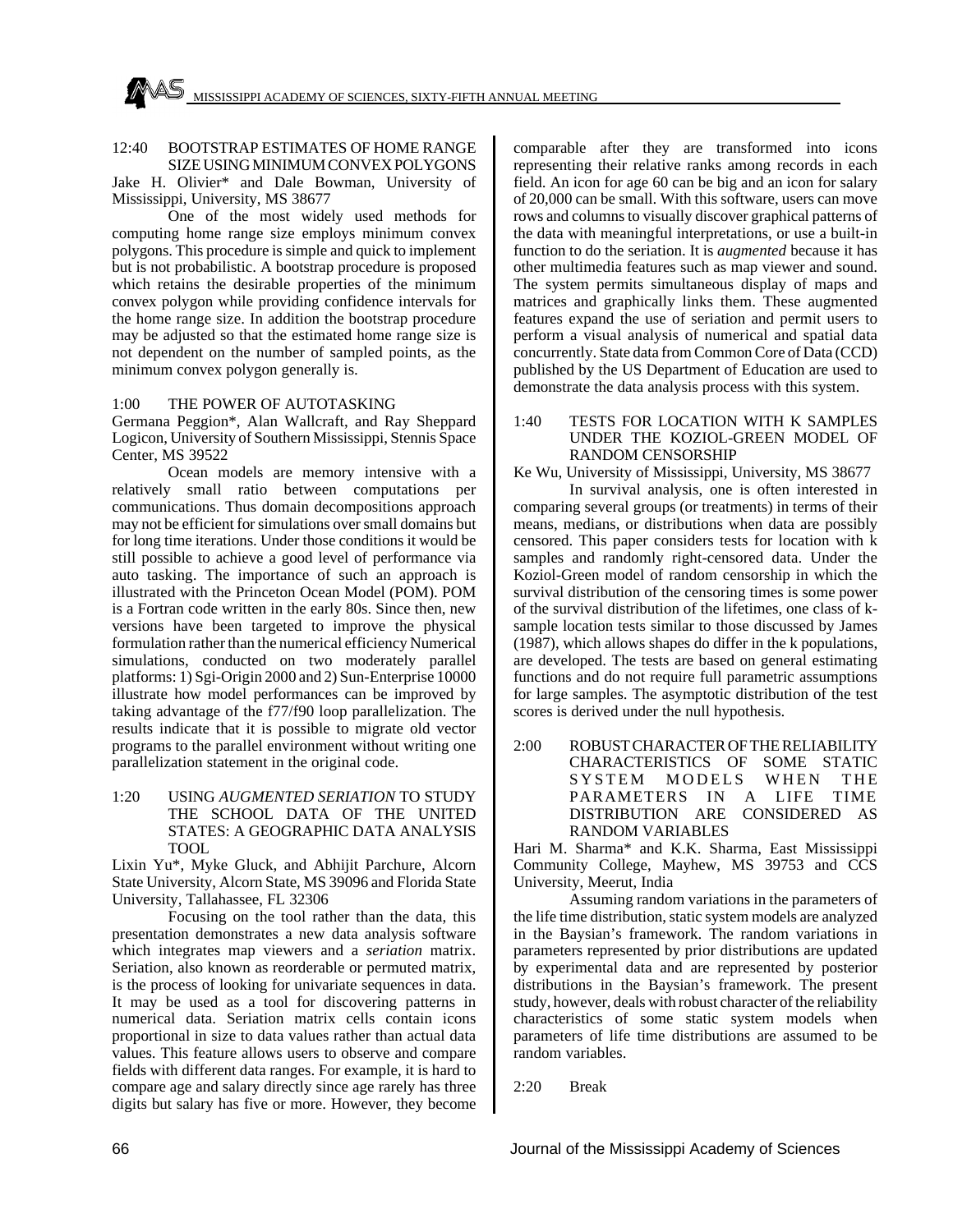## 2:30 MATHEMATICAL EXPECTATION USED IN DETERMINING AN EQUITABLE OR FAIR GAME

Garfield Burke, Jr., Mississippi Valley State University, Itta Bena, MS 38941-1400

Casinos and state-run lotteries have become big business. For example, in Mississippi, following legislation in 1990, casinos have become a major addition to the state's tourism industry. There are also over 200 different lotteries games run by over 35 different states and at least 6 interstate games. Some states run only one game each, while some run over 10 different games. Often, gamblers are motivated by the value of a successful outcome rather than the probability of success. The games they play seem to be fair because all the game participants appear to have an equal chance to win the same prize. The study of probability has become increasingly popular because it has a wide range of practical applications. Many practical applications of probability used by actuaries, insurance companies, casino gambling, etc. are embedded in the phenomena of fair games and mathematical expectation. The concept of mathematical expectation, some times called expected value, originally arose in connection with games of chance and is used to formally define a fair game. One of the reasons gambling is exciting is that winnings on a single play or even a few plays are uncertain. However, in the long run, as the number of plays increases and increases, the relative frequencies of outcomes get closer and closer to a theoretical (or actual) probability value. This paper will explore not only some concepts used in describing probability, but also some different kinds of probability situations using mathematical expectation concepts.

## 2:50 PRACTICAL APPROACHES TO ESTIMATING VARIATION FOR SAMPLE SIZE CALCULATIONS

Carolyn R. Boyle, Mississippi State University, Mississippi State, MS 39762

The most crucial component in a sample size calculation is the estimate of effect size, which relates the expected treatment differences to the expected variation in response. The exact relationship depends on the experimental design and the method of analysis; however, if the effect size is small, then the required sample size will be large. To estimate the effect size, the experimenter must decide how big a treatment difference is of practical importance and estimate how much variation in the response will be observed in the completed experiment. It is obviously difficult to predict the variation in response prior to performing the experiment. On the other hand, an estimate could be based on a pilot study, on published studies using similar protocols, on the inherent variation observed in untreated experimental units, or even on the experimenter's expert judgement. It is important to obtain a realistic estimate of the variation because it greatly influences the sample size. For example, when comparing

two means using the two-sample t-test, the sample size required to detect a given treatment difference with a given power and confidence level is proportional to the square of the common standard deviation. If the common standard deviation is doubled, then the sample size quadruples and the total number of experimental units needed increases by a factor of eight (because there are two groups). This presentation will give a number of practical suggestions for obtaining a reasonable estimate of variation for use in sample size calculations.

## 3:10 HOW MANY EAVESDROPPERS GUARANTEE INTERCEPTION?

Jeffrey L. Stuart, University of Southern Mississippi, Hattiesburg, MS 39406

Consider a finite, loop-free undirected graph, which can be viewed as a bi-directional communications network. If one wishes to wisely deploy a team of eavesdroppers to intercept all communications between two nodes in the network, how large must that team be? This is closely related to the well-studied problem of the edge connectivity of a graph. However, in the eavesdropping scenario, one seeks the maximum over the sizes of all of the minimal cutsets of the graph rather than the minimum over the sizes. We will discuss how results on edge connectivity and on maximal clique structure can be used to produce bounds on the interception number. We will also discuss why computation of the interception number is algorithmically harder than computation of the edge connectivity.

- 3:30 Divisional Business Meeting
- 3:45 Meeting of the Mississippi Chapter of the American Statistical Association

## **PHYSICS AND ENGINEERING**

Chair: S. Kant Vajpayee, University of Southern Mississippi

## THURSDAY MORNING

## Mississippi Room

## 9:00 DESIGN OF SEDIMENT TRAPS FOR REDUCING SILTATION IN HARBORS

T.M. Parchure, US Army Engineer Research and Development Center, Vicksburg, MS 39180

Majority of harbors in the world are man-made and they are located on rivers, lakes, estuaries and ocean shorelines. Natural water depths at these locations is often inadequate for accommodating vessels with large draft. Depending upon the type of vessel, the requirement of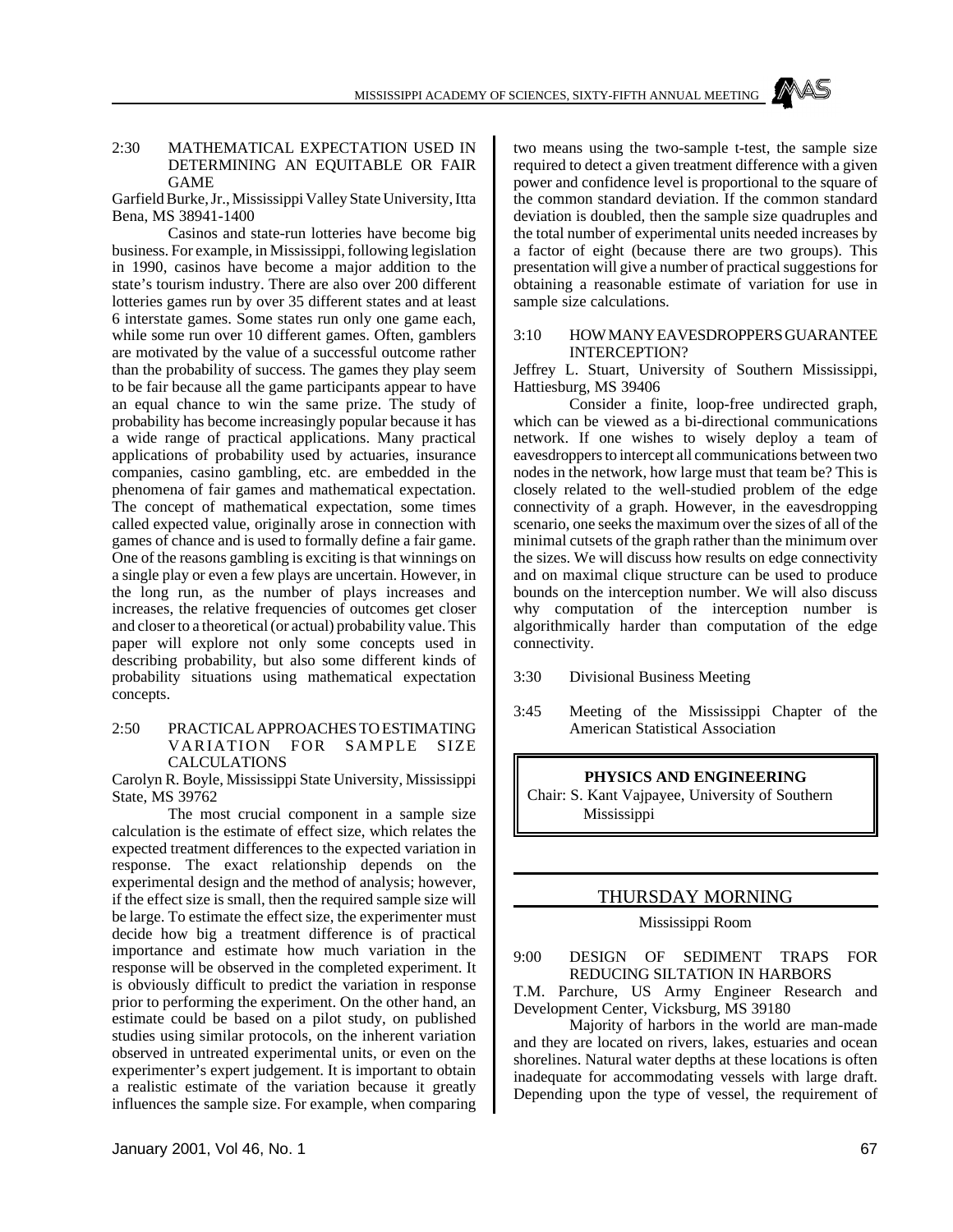water depth could be as high as 18 to 20 meters. Navigation channels and harbor areas need to be dredged to this depth to permit passage of vessels to the berthing and anchoring locations. Sediment from the surrounding shallow areas enters the deep channel under tidal currents, waves and wind, which causes reduction in navigable depth. Periodic removal of this sediment is expensive and the operation may hinder navigation. Providing a sediment trap outside the navigation channel or harbor area is sometimes feasible under certain specific natural conditions. Such a trap collects sediment before it enters the areas of interest and thus keeps them operational. Sand traps do not catch all the sediment moving in the area. Hence dredging of the main areas cannot be completely avoided but the frequency and quantity of dredging in those areas can be significantly reduced. This increases the efficiency of their use and results in cost savings on maintenance dredging. The sediment trap itself must be emptied periodically to keep it functional. This operation can be easily performed independently at convenience without adversely affecting or hindering the navigation in the area. Sediment traps are very uncommon because they can be effective only at highly selective locations and cannot be provided as a general solution to channel sedimentation problem. Physical or numerical model studies are very useful in designing sediment trap. One such trap was designed for the Visakhapatnam Outer Harbor in India in the late 60's. The trap was constructed and has been found to be quite effective. Another trap has been designed at the Rollover Pass, Texas for trapping sediment before it enters the Gulf Intracoastal Water Way (GIWW). The effectiveness of this trap will be known only after it is constructed and starts functioning. Details of design of both the traps will be offered during presentation.

## 9:20 CRYOGENICS IN MANUFACTURING

S. Kant Vajpayee, University of Southern Mississippi, Hattiesburg, MS 39406-5137

Manufacturing like all other fields of engineering continues to be on the lookout for physical phenomena that can be applied beneficially. Cryogenics is a recent example. Cryogenics-based technologies are making inroads in manufacturing, albeit slowly. Approximately 150 cryogenic processing companies, most of them mom-and-pop operations, exist worldwide. Cryogenic processing is claimed to improve wear resistance of tools and dies. With the resulting longer tool/die life, and reduced machine downtime and maintenance, it lowers operating costs. Simply chilling metals to sub-zero temperatures for stress relief and stabilization has long been practiced by Swiss watchmakers. In recent advances, extreme temperatures and computer-based controls are being used. In one treatment, under deep, dry, controlled systems, processing takes place at around -320°F, near the temperature of liquid nitrogen. In the shallow-type, the temperature is around -120°F. The temperature is slowly lowered by a microprocessor-based controller. Items to be treated remain at that temperature for 20 to 60 hours. Such processes are finding applications in manufacturing associated with aerospace, firearms, sports, music, and tooling.

## 9:40 FINITE ELEMENT ANALYSIS OF THE PRESSURE BEHAVIOR DURING THE PUL-TRUSION OF COMPOSITES

Tabious Hayes\* and Tyrus McCarty, University of Mississippi, University, MS 38677

A common problem associated with the manufacture of composites is the formation of voids in the final product. The voids in the composite adversely affect the strength of the final product. A high pressure rise in the die inlet region can eliminate the voids. The elimination of voids can lead to a better quality final product. The purpose of this research is to determine the effect that various process control parameters have on the pressure rise during the pultrusion process. A numerical approach referred to as the finite element method is employed in this study. Finite element analysis is used to investigate the effect of the process control parameters of pull speed, fiber diameter, and fiber volume fraction on the pressure rise in the pultrusion die region.

10:00 Break

## 10:20 THE EFFECTS OF MICRO-ADAPTIVE FLOW CONTROL OVER ROTOR BLADES

Tamara Crawford\* and Sumon K. Sinha, University of Mississippi, University, MS 38677

Flow separation control is an integral part of controlling the boundary layer of numerous aerodynamic devices. Presently there are devices known as transducers, which are available to aid in flow separation control. The transducer employs thin conductive strips of the same height to transmit vibrations over Mylar film. This is done in an effort to alter the boundary layer. Although some results have been achieved in the modification of a steady boundary layer flow, the obstacle of yielding repeatable results on pitching airfoils is still prevalent. After further analyses of the device, the transducer was redesigned. The modified transducer now has a fixed number of high and low strips which alternate throughout the array. Additionally, the Mylar membrane is pre-tensioned to prevent wrinkles on the outer surface, which if left done could lead to inconsistent and undesired effects. These changes produce better control of membrane vibration. Tests conducted via wind tunnels using the modified transducer produced repeatable and improved results for flow separation control on a NACA-0012 airfoil. Once further research has been conducted, the modified transducer could propel aerodynamic studies to the next level.

## 10:40 EFFECT OF HEAVY SUBSTITUTION IN THE BENZENE RING ON THE RING-MODES OF BENZENE II. PHENYLTHALLIUM DICHLO-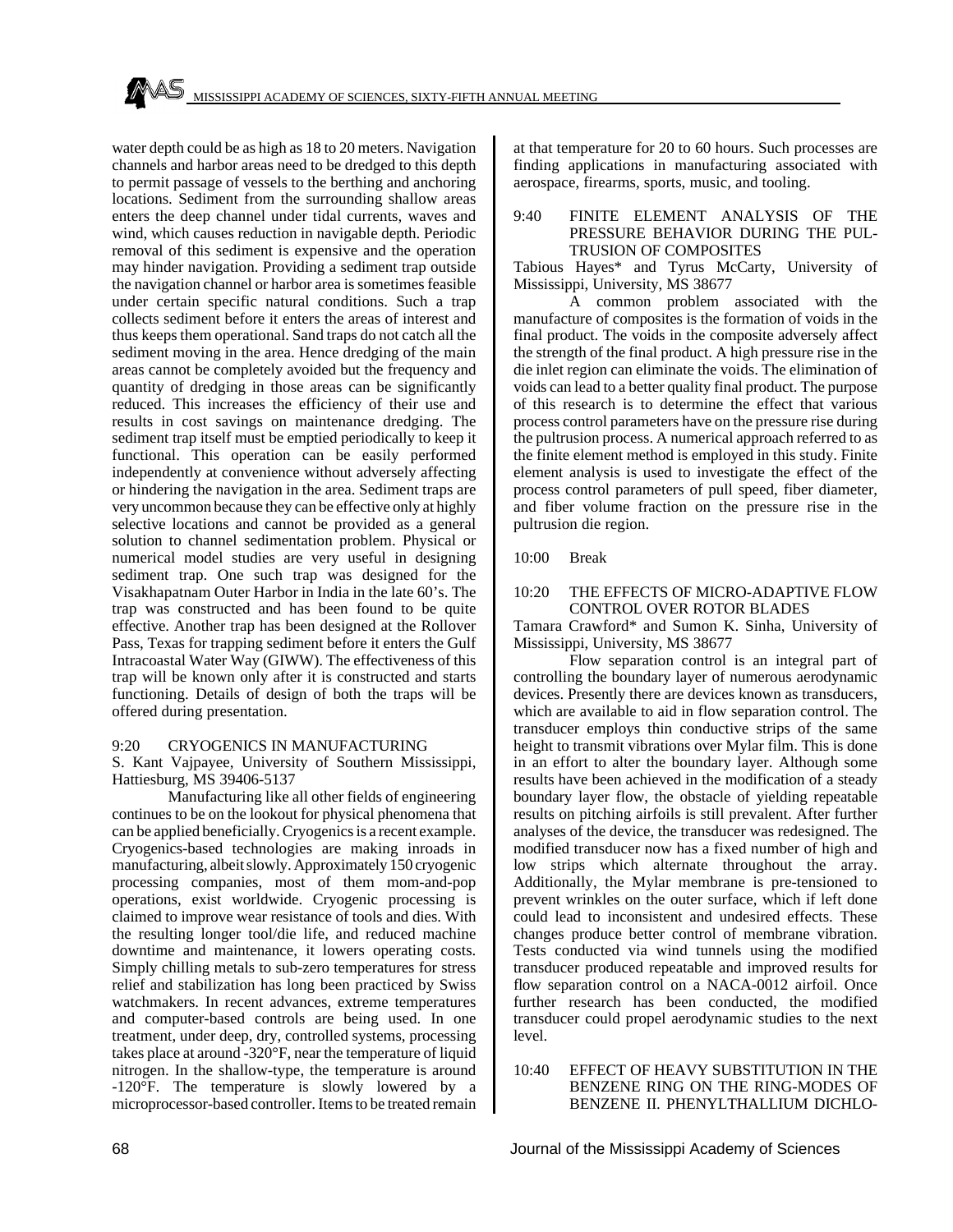MISSISSIPPI ACADEMY OF SCIENCES, SIXTY-FIFTH ANNUAL MEETING

RIDE

Chandra M. Pathak\* and B.P. Asthana, Alcorn State University, Alcorn State, MS 39096 and Banaras Hindu University, Varanasi, 221005 (INDIA)

The vibrational frequencies related to the ring modes in benzene remain fairly constant when one of the hydrogen atoms in the benzene ring is substituted with a single lighter atom or a lighter group of atoms. The present work describes the effect of replacing a single hydrogen atom in the benzene ring with a relatively heavier group :  $TIC1<sub>2</sub>$ . The studies included the investigation of the infrared spectra of Phenylthallium Dichloride in solid phase covering the spectral region  $4000-20$  cm<sup>-1</sup> and the normal coordinate analysis . The far-infrared spectra in the region 500–20 cm-1 were recorded and investigated for the first time. The normal coordinate analysis was carried out using the 'least square iterative technique' assuming a geometrical model with a  $C_{2v}$  symmetry for the molecule and has supported the frequency assignment quite well. Twenty-eight symmetrized principal force constants and seven interaction force constants have been found to reproduce the observed frequencies. The average percentage error between the calculated and observed frequencies has been found to be 2.20% with the standard deviation not exceeding 6.74 cm<sup>-1</sup>. The standard deviation in the force constants was found to lie in the range 0.002–0.235 mdyne/A.

11:00 VISUAL ANALYSIS OF ELECTROPHORETIC DEPOSITION OF CHAIN MACRO-MOLECULES WITH A COMPUTER SIMULATION

Vasudevan Rainamijam\* and R.B. Pandey, University of Southern Mississippi, Hattiesburg, MS 39406

A computer simulation model is used to study the growth of polymer density and conformation of polymer chains in an electrophoretic deposition process. We consider a discrete lattice of size  $L_x * L * L$  with a large aspect ratio *L<sup>x</sup> /L*. A chain macromolecule of length *L*, is modeled by  $(L_c + 1)$ -nodes connected by bonds on a trail of random walk with a self-avoiding-walk constraint. Chains are released from one end  $(x = 0)$  of the sample and are driven toward an impenetrable substrate/wall at the opposite end  $(x = L_x)$ . In addition to excluded volume, we consider a polymer-polymer repulsive and polymer-wall attractive interaction. A Metropolis Monte Carlo method is used to trove chain nodes with dynamics such as kink-jump and crank-shaft. As the chains move and deposit on the substrate, polymer density grows and their conformation evolves via relaxation depending on the driving field, temperature, and molecular weight. Attempts are made to visualize this process and analyze the effects of these parameters.

#### 11:20 MODELING OF HUMAN LEG FOR SYSTEM STABILITY ANALYSIS

Ching-Sia Lim\* and J.P. Sharma, University of

Mississippi, University, MS 38677

Muscular and skeleton systems are the key elements for strength, support and locomotion to the human system. The shank, a part of the human leg system supports body weight for walking and running. This may be considered as an assembly of mechanical springs, mass and damping elements. Its mode of vibration and stability depends upon stiffness, damping coefficient and their arrangements in the muscular and skeletal system. The modeling and analysis of this system has shown that the rate of change of stiffness and damping takes place in several stages. In this paper four stages have been considered for these changes: stage 1 (child with age up to 3 years); stage 2 (adolescence with age ranging between 3+ years to 20 years); stage 3 (adults in the age group from  $20+$  years to 65 years) and stage 4 (old age considered beyond 65+ years). Results show that the rate of change in both the stiffness and the damping in the stage 3 are negligible. This also means optimum stability is achieved by the human locomotion system between the ages 20 to 60 years. However, towards the end of this stage, the changing rate of the damping elements decreases but not the stiffness. In stage 4, these changes lead to brittleness of the system. The brittleness occurs when the bone loses its pores and permeability and fluids dries out in the muscles fibers. A linear model is used to simplify the analysis of this system. Different cases for each stage are discussed from results computed using the circuit simulation software SPICE as a virtual analog computer.

#### 11:40 ONE-HUNDRED-AND-ONE WAYS TO DEFINE QUALITY

S. Kant Vajpayee, University of Southern Mississippi, Hattiesburg, MS 39406-5137

In this age of quality, the most fundamental question still remains: What is quality? As an abstract term, quality is difficult to define and associate with an acceptable meaning. A large number of professionals whose job is to produce high quality products and services have recently been asked to define quality. More than eighty of them responded with definitions from the sublime to the ridiculous. It is well nigh impossible to have one definition of quality that will satisfy everyone. Quality means different things to different people in different industries in different jobs. Some interesting definitions are: "Quality is when the customer returns and the product doesn't," by Jim Taglieber; "Quality is never having to say you're sorry," by David Laschinger; "Quality is peace of mind," by Mihail Liviu Iliescu; "Quality is working without hassles," by Satish Pendharkar. For mathematically-oriented people, Dave Wiemer offers: "Quality = Maximization of perceived value = Fulfillment of tangible and intangible expectations = (Good product or service performance + customer service) Attributes/Cost." A comprehensive meaning of quality, based on these responses and their analysis, will be provided in the presentation.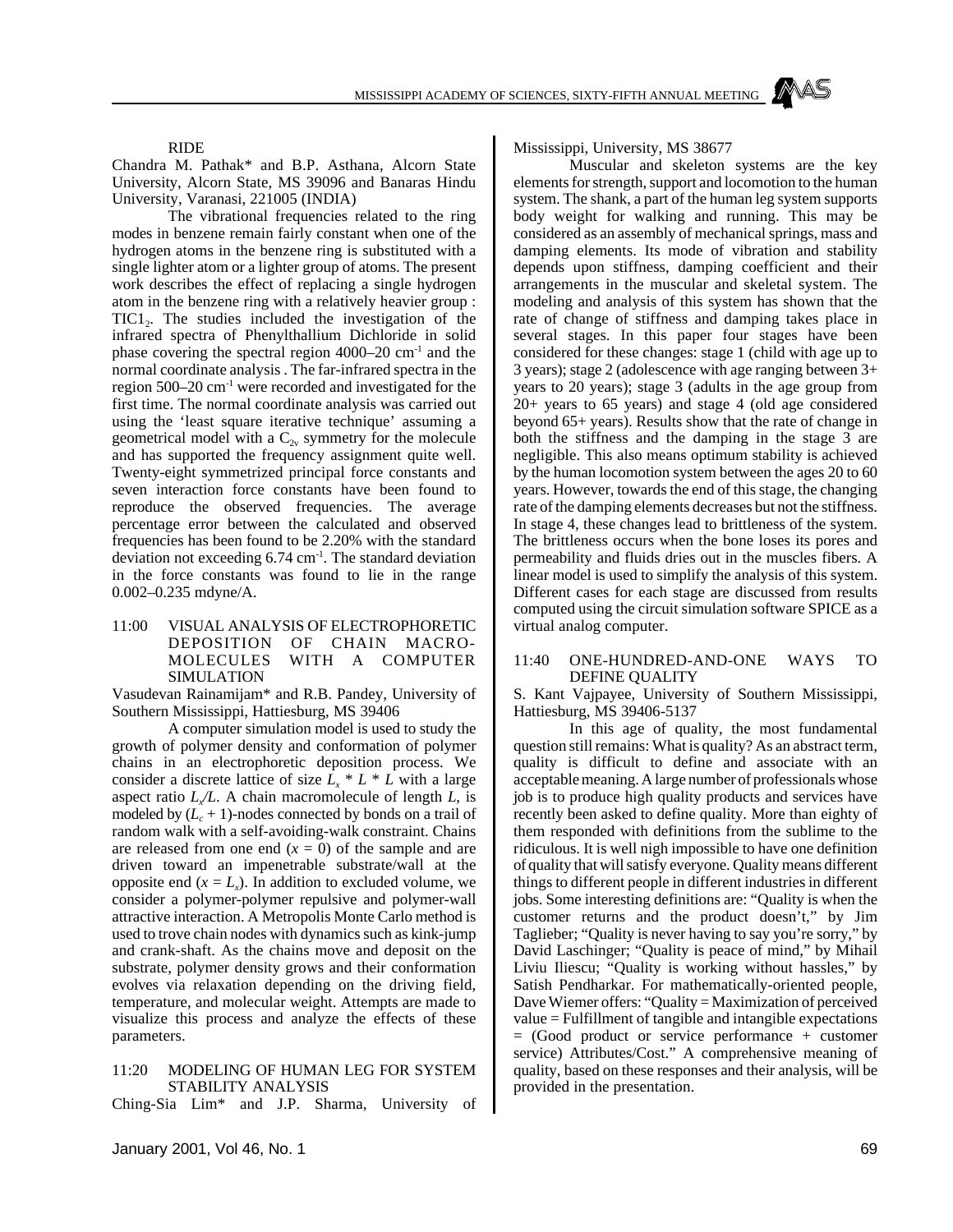## THURSDAY AFTERNOON

## Mississippi Room

## 1:30 EFFECTS OF THE ELEMENT CONCENTRATION ON THE LIBS SPECTRAL INTENSITY

Sean Lestrade\*, Chun Fu Su, Fang-Yu Yueh, and Jagdish P. Singh, Mississippi State University, Mississippi State, MS 39762

In recent years, laser-induced breakdown spectrometry (LIBS) has been used to identify the elements and evaluate their concentrations present in solid, liquid, and gas samples. The effect of the sample temperature on the spectral intensities obtained by the LIBS technique is one aspect of these studies. The results have been presented at past MAS annual meetings. This current study focuses on the effects of the elemental concentrations on the LIBS spectral intensities. Two categories of samples are investigated; commercial aluminum alloy samples and vitrified glass samples produced by a transportable vitrification system (TVS). Eight samples of the former and five of the latter were used in this study. Each sample contains more than ten elements. The concentrations of some elements of each sample were analyzed by the atomic absorption technique performed at Mississippi State University. The analyzed results were used as references for the project. The element concentrations differ between samples. The results of the LIBS technique show that the observed spectral intensities for each element have a linear relationship with the sample concentration. These results were consistent with what was expected. The experimental procedures and more detailed results will be presented.

## 1:50 AN EFFICIENT MODELING OF WAVEGUIDE-BASED PATCH AND SLOT ANTENNAS FOR SPATIAL POWER COMBINING APPLICATIONS

Milan Lukic\* and Alexander B. Yakovlev, University of Mississippi, University, MS 38677-1848

In this paper, a full-wave analysis of waveguidebased patch and slot antennas is proposed for the modeling of spatial power combining amplifier arrays. The analysis is based on the integral equation formulation discretized via the method of moments for the electric and magnetic current density. This results in the Generalized Scattering Matrix for all propagating and evanescent TE and TM modes of a waveguide transition containing interactive patch and slot antennas. In this formulation, the electric dyadic Green's functions are obtained in the form of a double series expansion as the solution of Sturm-Liouville boundary-value problems for layered waveguides. Numerical results are obtained and compared with other numerical methods for the scattering parameters of single patch and slot antennas and aperture-coupled patch arrays operating at X-band. Multimoding and surface-wave

coupling effects are studied leading to a better understanding of power combining mechanisms in spatially distributed structures. The proposed numerical-analytical approach can be effectively used in modeling large antenna arrays as encountered with spatial power combiners.

#### 2:10 X-BAND P-I-N DIODE MODULATOR

Tracy L. Jeffries, University of Mississippi, University, MS 38677

The purpose of this project is to test the feasibility of the design of a shunt switch for radio frequency (RF) waveguides or transmission lines that will be the basis of the design for an X-Band P-I-N diode modulator. The designed circuit consists of an electronic timer, transistor driver, switching diodes, and waveguide. The last phase of this project requires the layout of the driver circuit and fabrication of a printed-circuit (PC) board for the diode driver. This procedure is performed using a numerically controlled milling machine that removes the copper cladding during the engraving process for the circuit. The design of this circuit is examined using three different techniques: an analytical approach, a circuit simulation using the software program PSPICE, and experimental test and verification of the circuit performance. All three methods yielded the same basic results that verified the design of an X-band modulator. This switch is used to square wave modulate a 50 milliwatt flange mount, Gunn diode source in X-band at 1 kilohertz for microwave measurement applications.

### 2:30 FULLY AUTOMATED BOUNDARY ISOLATION IN HIGH-RESOLUTION SATELLITE IMAGES

Harold A. Dunsford\* and John Patrick Lestrade, Mississippi State University, Mississippi State, MS 39762

The advent of 1-meter resolution panchromatic data and 4-meter resolution multispectral data from the IKONOS satellite provide the remote sensing community with new opportunities to study smaller areas, such as roads and urban structures. Our research focuses on the application of grouping algorithms and wavelet analyses to perform image segmentation and classification. Using edge detection algorithms in conjunction with ancillary and contextual information, this classification supplies the necessary constraints for successful fully-automated boundary isolation.

## 2:50 Break

#### 3:10 ANNULAR DIELECTRIC RESONATOR LOADING A MONOPOLE ANTENNA

Swee H. Ong\* and Ahmed A. Kishk, University of Mississippi, University, MS 38677

One widely used antenna is the monopole antenna, which is a wire antenna placed normal to a ground plane. This antenna is normally of a quarter wavelength. It is a narrowband antenna and requires a matching circuit most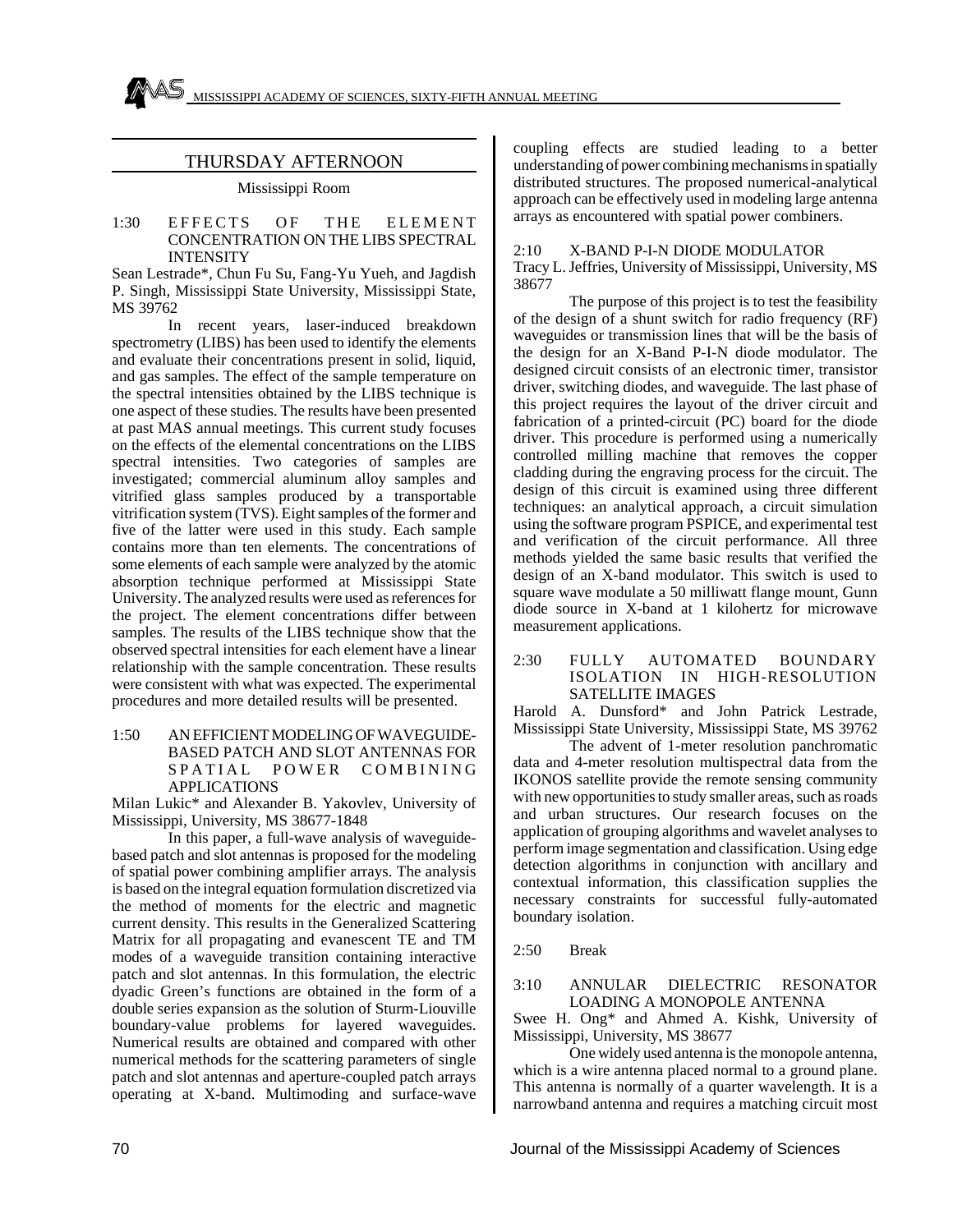of the time to achieve a certain bandwidth. Instead of using a matching circuit that increases the antenna losses, we loaded the monopole antenna by an annular dielectric resonator. When the monopole is loaded with the annular dielectric resonator in a symmetric form, the radiation pattern remains the same as that of the unloaded monopole antenna and its matching bandwidth increased. The bandwidth increase is due to the excitation of the zero order mode of the dielectric resonator. Numerical results will be presented to show the effect of the dielectric loading on the antenna characteristics. When the dielectric loading becomes asymmetric, the radiation pattern's shape changes from the monopole type to the broadside type, with the radiation pattern peak points in the direction of the monopole. This is because the monopole in this case excites the non-zero order mode of the dielectric resonator and the radiation pattern is affected by the dielectric resonator mode more than the monopole antenna mode. Within the bandwidth, the radiation pattern is disturbed a little due to the mixing of the monopole mode and the dielectric resonator mode.

3:30 GAMMA-RAY BURST TIME PROFILES: ARE THE INTENSITY PEAKS RANDOMLY DISTRIBUTED IN TIME?

Sarah B. Nage\* and John Patrick Lestrade, Mississippi State University, Mississippi State, MS 39762

Gamma-ray bursts (grb) are cosmic explosions that are more powerful than anything since the Big Bang. Their sources are cosmological, i.e., they are located outside our galaxy. Of the thousands of grb detected, we have been able to measure the redshifts of only 18 ranging from  $z = 0.4$  to  $z \sim 5$ . Their causes remain unknown. As a starting point in our research, we are looking for patterns in the grb intensity time profiles. The statistic that we use is the Gini-Simpson Index, a measure of dispersion based on the Poisson distribution. We use this index to determine if evidence of patterns in the distribution of inter-peak times is statistically significant. The arrival times of the intensity peaks in 100 gamma-ray burst time profiles have been measured and the results of the statistical test will be presented.

## 3:50 Divisional Poster Session

## NUMERICAL ANALYSIS OF GROUNDED COPLANAR **WAVEGUIDES**

Xuexun Hu\*, Atef Z. Elsherbeni, and Charles E. Smith, University of Mississippi, University, MS 38677-1848

This research is a study of the transmission characteristics of grounded coplanar waveguides (GCPW) with the objective to improve transmission at an operating frequency of 10 GHz. Three types of GCPW configurations are investigated in this study: the ordinary GCPW (geometry A), a GCPW with large air cavity under the center line feed (geometry B), and a GCPW with two small air cavities under the gaps between the feed line and the

side grounds (geometry C). The finite difference time domain (FDTD) technique for a meshed computational space with inhomogeneous lossy dielectrics is used to calculate the distribution of electromagnetic fields in these three configurations of GCPW. The computation of transmission parameters, including the attenuation and scattering parameters as a function of frequency are calculated for these examples over a desired frequency range. Two types of boundaries, perfectly electric conductor (PEC) and an absorbing boundary condition (ABC), are applied in this study. Comparison of numerical results reveal that the geometry B yields the lowest return loss and the lowest attenuation as compared to the other two designs.

ACCURATE CHARACTERIZATION FOR THE DIELECTRIC PROPERTIES OF BIOLOGICAL TISSUES BASED ON MULTI-TERM DEBYE DISPERSIVE RELATION

Atef Z. Elsherbeni\* and Mohamed A. Eleiwa, University of Mississippi, University, MS 38677-1848

Debye modeling for the dielectric properties of dispersive materials facilitates its incorporation into the Finite-Difference Time-Domain (FDTD) formulation. This paper generates a comprehensive list of multi-term Debye coefficients for 16 biological tissues. A numerical technique is developed to accurately fit one, two, and three-term Debye equations with the published experimental data of biological tissues. The proposed numerical technique is a two-step procedure. First, Matlab "*invfreqs*" is used to find the numerator and denominator real coefficients of the polynomial representing the measured dielectric constant *å \* r (ù )*. Then Matlab "*residue*" is used to convert the obtained quotient of the polynomial form of  $\hat{a}^*_{r}(\hat{u})$  to the partial function expansion from which the corresponding Debye coefficients are calculated. Tables of Debye coefficients (two and three terms) for a wideband of frequency are presented. For verification purposes, the obtained coefficients are substituted back into Debye equation to reconstruct the complex dielectric constant  $\hat{a}^*$ ,  $(\hat{u})$ . The reconstructed  $\hat{a}^*$ ,  $(\hat{u})$  is shown to be in excellent agreement with the measured data over the frequency range 1 Hz to 20 GHz.

## ON THE USE OF A GENETIC ALGORITHM FOR PATTERN CORRECTION OF A LINEAR ARRAY Lee A. Harrison, Raytheon, Inc., Brandon, MS 39042

In recent years, the Genetic Algorithm (GA) has received much attention in areas of electromagnetic optimization problems. Some examples include the design of layered material for broadband microwave absorber, antenna array pattern shaping, minimization of side lobes by array thinning and the design of microwave filters. When one or more elements in an antenna array are damaged, this can lead to pattern deformation, such as a major increase in side lobe level, which may prove to be detrimental to antenna operation. A method for adjusting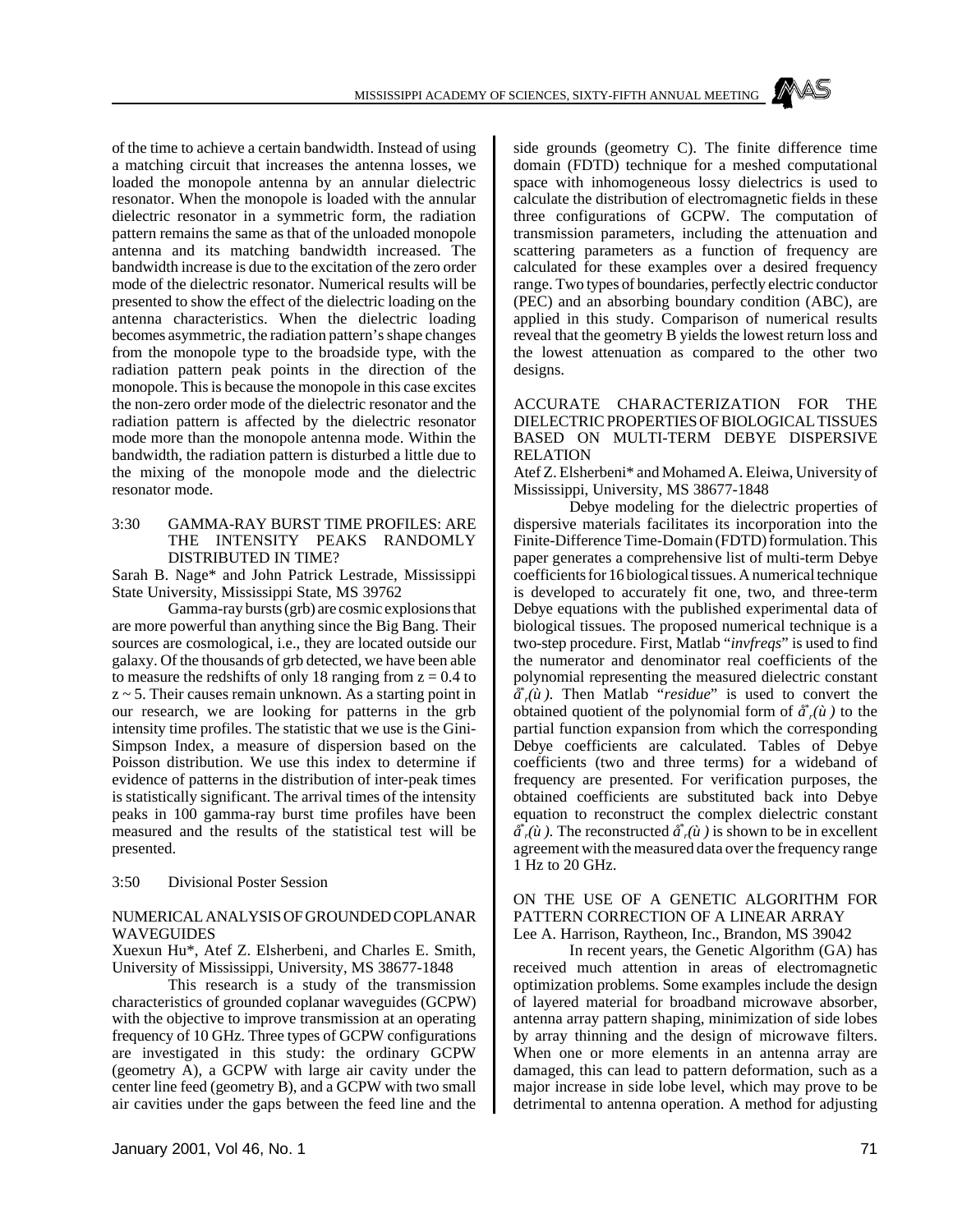the functioning elements to compensate for the failing elements would prove valuable in circumstances where replacing the damaged elements is impractical, such as in the battlefield or in satellite communications. In this paper, the GA is studied as a method to correct for element failures in a linear array. This method is based on a steady state genetic algorithm that employs binary coding of the amplitude and phase coefficients of the array elements. Comparisons are made between the original and corrected patterns for single and double element failures.

# FRIDAY MORNING

## Mississippi Room

9:00 A STATISTICAL STUDY OF BACKGROUND NOISE IN GAMMA-RAY BURST TIME PROFILES

Christopher G. Kelly\* and John Patrick Lestrade, Mississippi State University, Mississippi State, MS 39762

When the detectors of an experiment in earth orbit record a burst of high-energy gamma radiation, the burst signal is mixed with background radiation. The cause of the burst might be the collision of two neutron stars or a large mass falling into a black hole. The background "noise" is in the form of high-energy photons that emanate from both known sources such as black holes and X-ray binaries and countless unknown sources in the universe. In this project we study the statistical properties of this background radiation. In addition to learning more about the sources of the noise, we hope that this research will lead to a clearer identification of the start and end points of the burst itself.

## 9:20 ANALYSIS OF CONICAL SHAPED DIELECTRIC RESONATOR ANTENNAS

Yan Yin\*, Ahmed A. Kishk, and A.W. Glisson, University of Mississippi, University, MS 38677

Last year we had presented a parametric study of dielectric resonator antennas with conical shapes. The antenna was excited by a coaxial probe. This excitation method requires machining of the dielectric resonator to host the coaxial probe inside the dielectric resonator. It also excites several modes that may disturb the radiation pattern symmetry. To isolate the excitation mechanism from the radiation domain, another excitation is considered. The excitation is a narrow slot on a ground plane, where the dielectric resonator resides on the slot. From the other side of the ground plane a microstrip transmission line is coupled to the slot. To achieve this coupling the transmission line is placed normal to the slot. The microstrip line is designed to have a characteristic impedance of 50 Ù. Thus, it is required to match the antenna input impedance to the transmission line. This is achieved by the proper design for the slot length and width, and also by adding a matching stub to the microstrip transmission line. Through an optimization of these

parameters we have achieved a wide frequency matching for the antenna that is more than 50%. This type of excitation is selected also to achieve a wide radiation bandwidth. Samples of these results will be presented with a comparison between the slot excitation and the coaxial probe excitation.

#### 9:40 COMPARATIVE ANALYSIS BETWEEN CONICAL AND GAUSSIAN HORN

Ahmed A. Kishk, University of Mississippi, University, MS 38677

Conical horn antennas are normally excited by circular waveguides. In this case, cylindrical waves with planar phase front propagate inside the waveguide and are transformed to spherical waves in the conical horn with a spherical cap aperture. When the horn apex angle increases the aperture phase error increases causing a reduction in the horn directivity and an increase in the side lobe level. A Gaussian horn introduces a smooth transition between the circular waveguide aperture and the horn aperture in the sense that the cylindrical waves in the waveguide transform to nearly spherical waves inside the horn and then back to cylindrical waves at the horn aperture. The cylindrical wave on the Gaussian horn aperture has smaller phase error. Here, a comparison between the performance of the conical horn and the Gaussian horn will be presented. While it is recommended that the Gaussian horn should be long with small radii ratio between the waveguide radius and the horn aperture, we have analyzed horns with large radii ratio to shorten the horn length and reduce the phase center variation within the frequency band. Reducing the horn length reduces its weight and make it more attractive for space antenna applications. To improve the radiation characteristics of the horn, a corrugated Gaussian horn is studied. This horn is a promising candidate as a feed for parabolic reflectors. Therefore, the horn is analyzed as a feed for the parabolic reflector. The reflector efficiencies such as phase efficiency, spillover efficiency, and total reflector efficiency are computed. The reflector efficiency is improved to about 80%.

10:00 Break

10:20 CHARACTERISTICS OF CIRCULAR DIELECTRIC ROD LOADED WITH CONDUCTING STRIPS USING THE<br>ASYMPTOTIC STRIP BOUNDARY ASYMPTOTIC STRIP **CONDITIONS** 

Andrew E. Simon\* and Ahmed A. Kishk, University of Mississippi, University, MS 38677

Circular dielectric guides are used as fiber optics cables. Also, dielectric rods are used as antennas. The dielectric rod can be excited by a circular waveguide. The radiation characteristics of such a dielectric rod antenna can be controlled by the rod length and shaping its end. Here, we load the rod with conducting strips. The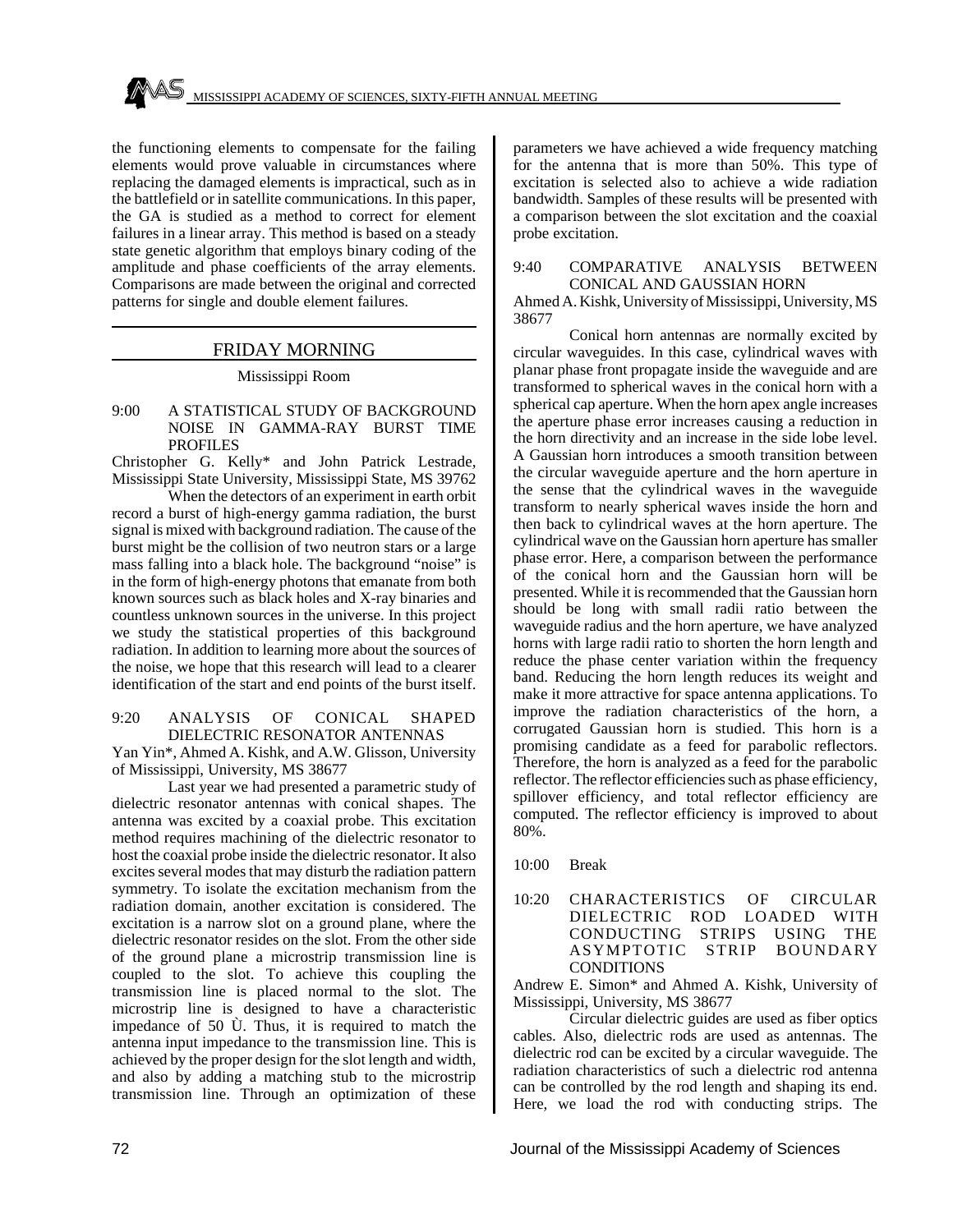characteristics of the rod as a guiding structure is investigated and the supported modes are analyzed. The strips form a helix around the rod with very large number of turns (N) per wavelength. The number of turns is taken to be large in order to apply the approximate asymptotic strip boundary conditions (ASBC) to simplify the analysis. The ASBC is used when the spacing between the helix turns, S, approaches zero. The solutions using this assumption were found to be valid for practical cases when the period  $S_i \ddot{U} |\ddot{E}/10$  ( $|\ddot{E}|$  is the wavelength) and when the pitch angle is 0 degree (circumferential strips) and 90 degrees (longitudinal strips). With this assumption, the tangential fields along the strips are zero electric field and continuous magnetic field, and the tangential electric field in the transverse direction to the strips is continuous. The dielectric rod with such surfaces supports the conducting waveguide modes and the dielectric rod mode. The propagation constant and cutoff frequencies are computed and compared with those of the dielectric rod and the circular waveguide. A mode chart and field distribution for different modes will be presented.

10:40 USE OF THE SYMBOLIC SOFTWARE IN THE DERIVATION OF THE GREEN'S FUNCTION DUE TO A SOURCE IN A GROUNDED DIELECTRIC SUBSTRATE

Jin Yu\* and Ahmed A. Kishk, University of Mississippi, University, MS 38677

Analytical solutions of complicated mathematical problems sometimes require high level skilled researchers to perform a lengthy derivation of mathematical expressions. Performing that with a pencil and a sheet of paper sometimes is carried out through several trials of repeating the derivation to assure that the final expressions are correct. Most of the time, one may find that in the middle of the derivation something was written in error from one step to the next, and the error is carried over to the following steps leading to incorrect expressions. For a non-experienced person this may lead to frustration. With the available symbolic software such as Maple, one can derive very complicated expressions and reach simple form of the expressions, as much as possible. These types of symbolic software can be used for many purposes. However, we are presenting a simple example of their possible use. Here, we used Maple to derive the Green's function expressions for a grounded dielectric substrate excited by an electric or magnetic current source. The procedure used in the derivation of Green's functions will be presented. Another advantage of using this symbolic software is that these expressions can be programed in FORTRAN or C by the software, which you can use. A live presentation will be carried out to show the simplicity of the procedure.

#### 11:00 HIGHER ORDER WAVELET-LIKE BASIS FUNCTIONS IN A FINITE ELEMENT ALGORITHM

Elliott Hutchcraft\* and Richard K. Gordon, University of

January 2001, Vol 46, No. 1 73

Mississippi, University, MS 38677

The objective of this research is to investigate the use of higher order wavelet-like basis functions in the finite element solution of partial differential equations. These wavelet-like basis functions are obtained from the traditional higher order finite element basis functions using an algorithm developed by Stephane Jaffard. In this talk, the generation of the wavelet-like basis functions will be discussed, and numerical results obtained using these basis functions will be presented. Comparisons with results obtained using the traditional higher order finite element basis functions will be considered in order to highlight the advantages and disadvantages of this technique.

11:20 Divisional Business Meeting

**PSYCHOLOGY AND BEHAVIORAL NEUROSCIENCE** Chair: Pamela Banks, University of Mississippi Medical Center Vicechair: Billy Barrios, University of Mississippi

# THURSDAY MORNING

## Room 604

8:20 RACE, RECEPTIVITY, AND COMPROMISE Jerome Burt\* and Billy A. Barrios\*, University of Mississippi, University, MS 38677

The present study examined the modern face of racism as manifested through differences in receptivity, i.e., the display of openness and interest in others. Forty white male undergraduates were placed in a waiting-room situation with either a white male confederate posing as a fellow subject or a black male confederate posing as a fellow subject. The four-minute waiting period was monitored continuously via a hidden video camera and subsequently rated for the following response elements o£ the receptivity construct: interpersonal distance, openness of body posture, directed gaze, positive affect, and verbal engagement. High estimates of interrater reliability and moderate estimates of interrelationships among the response measures were obtained. As expected, the white male participants were more receptive to the presence of the white male confederate than they were to the presence of the black male confederate (i.e., more eye contact, more positive affect, greater openness of body posture, and greater levels of conversation to the white confederate than to the black confederate). Following the waiting room situation, a conflict situation was created in which the subject and confederate attempted to resolve. Their negotiations were monitored via a hidden video camera and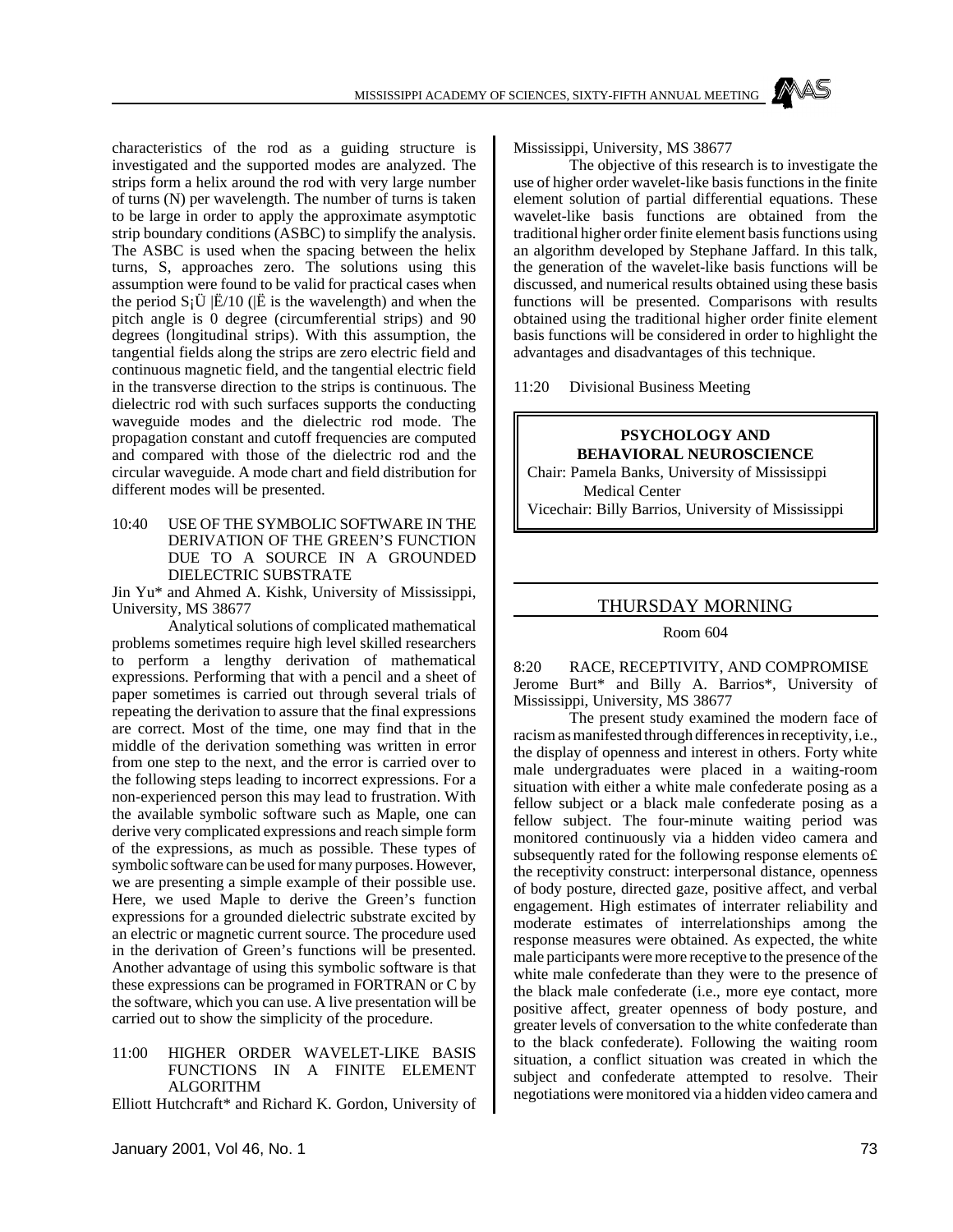later rated for the following response elements of the compromise construct: cooperation, appropriate assertiveness, active listening, and brainstorming. Small to moderate correlations were obtained between the receptivity measures and the compromise measures of the white subjects in the black confederate condition, suggesting the modern face of racism may find expression through both of these fundamental forms of social interaction.

8:40 AFRICAN-AMERICAN STUDENTS ATTENDING A PREDOMINANTLY WHITE INSTITUTION: A STUDY OF RACIAL IDENTITY AND ATTRITION

Bertha Langin-Ealey\* and Billy A. Barrios \*, University of Mississippi, University, MS 38677

In recent years, predominantly white universities have been very successful in recruiting greater and greater numbers of African American students. They have not been so successful in graduating African-American students at rates equal to that of their white students. What is more, these institutions have directed far more attention to the matter of white student attrition than they have to the matter of black student attrition. The widely-researched and widely-accepted Tinto model of student persistence/attrition has been the focus of much of the former. In Tinto's model, dropping out of college before attaining a degree is seen as a function of three sets of variables: individual student characteristics, goals and commitments, and institution's academic and social systems. The present study tested the validity of the Tinto model in predicting attrition/persistence among African-American students attending The University of Mississippi. Seven core propositions of the model were tested on a sample of over one hundred incoming African-American students: (1) the student entry characteristic of racial identity would be associated with commitment to graduation, (2) academic integration would be associated with commitment to graduation, (3) social integration would be associated with commitment to the institution, (4) commitment to graduation would be associated with persistence in college, (5) commitment to the institution would be associated with persistence in college, (6) pre-entry commitment to graduation would be associated with in-school commitment to graduation, and (7) pre-entry commitment to the institution would be associated with in-school commitment to the institution. Mixed support for the model was obtained, suggesting the need for refinements in order to enhance the generality of the model to minority populations.

#### 9:00 HINDLIMB COORDINATION IN INFANT RATS

Gabriel Haymon<sup>1\*</sup>, Sarah Waller<sup>1</sup>, Sheree Watson<sup>1</sup>, and Scott Robinson<sup>2</sup>, <sup>1</sup>Jackson State University, Jackson, MS 39217 and <sup>2</sup>University of Iowa, Ames, IA 52242

Fetal and neonatal mammals exhibit spontaneous movement as a normal aspect of early behavioral development. The importance of this spontaneous activity in the development of motor coordination has not been well characterized. If spontaneous limb activity influences the patterns of later motor behavior, interventions that impose specific motor patterns should increase rates of those patterns. In the present study, the hindlimbs of newborn rats were yoked such that the limb movements were constrained to an alternated stepping pattern. The rats that underwent yoke training demonstrated higher levels of the alternating stepping pattern than unyoked controls. These results imply the existence of a functional kinesthetic sense soon after birth and indicate that motor learning may provide an important contribution to early motor development. This research was supported by NIH grants 5T34GM07672-23 awarded to Richard Sullivan and HD33862MH50701 awarded to Scott Robinson.

9:20 EFFECTS OF PARITY ON SEXUAL RECEPTIVITY IN FEMALE BUSHBABIES

Sheree Watson\*, Aarion Gray, Ronda Stavisky, Kenchetta Collins, LaTarsha Henderson, and Natalie Herndon, Jackson State University, Jackson, MS 39217

Bushbabies are prosimian primates which exhibit consistent sex ratio biases in favor of male offspring. There is a birth order effect with the sex ratio bias most pronounced for the offspring of primiparous females. Several physiological variables have been suggested as mechanisms influencing sex ratio, but the successful influence of physiological variables may depend on interaction with behavioral mediators. The present study examined sexual behavior and vaginal epithelialization in 5 nulliparous and 5 multiparous female bushbabies. The duration of vaginal epithelialization was compared for nulliparous and multiparous females for a two year period. When the reliability of the sexual cycle was established for each female, it was placed with a mate. Behavior was videotaped through courtship and first copulation. First day of copulation within the receptive period was recorded. Male bushbabies successfully mated with nulliparous females earlier in the receptive period than with multiparous females ( $p = .03$ ). Nulliparous females tended to have longer maximum periods of epithelialization than multiparous females ( $p = .1$ ). These results are consistent with the hypothesis that behavioral factors interact with physiological factors to produce sex ratio bias. The differences in timing of mating with nulliparous and multiparous females may result from prior mating experiences, changing hormone levels associated with bearing and rearing young, or a combination of experiential and physiological factors. This research was supported by NSF Grant 9874475.

9:40 Break

## 9:50 ALTERATIONS OF DENDRITIC LENGTH AND CONNECTIVITY IN SCHIZOPHRENIC **CORTEX**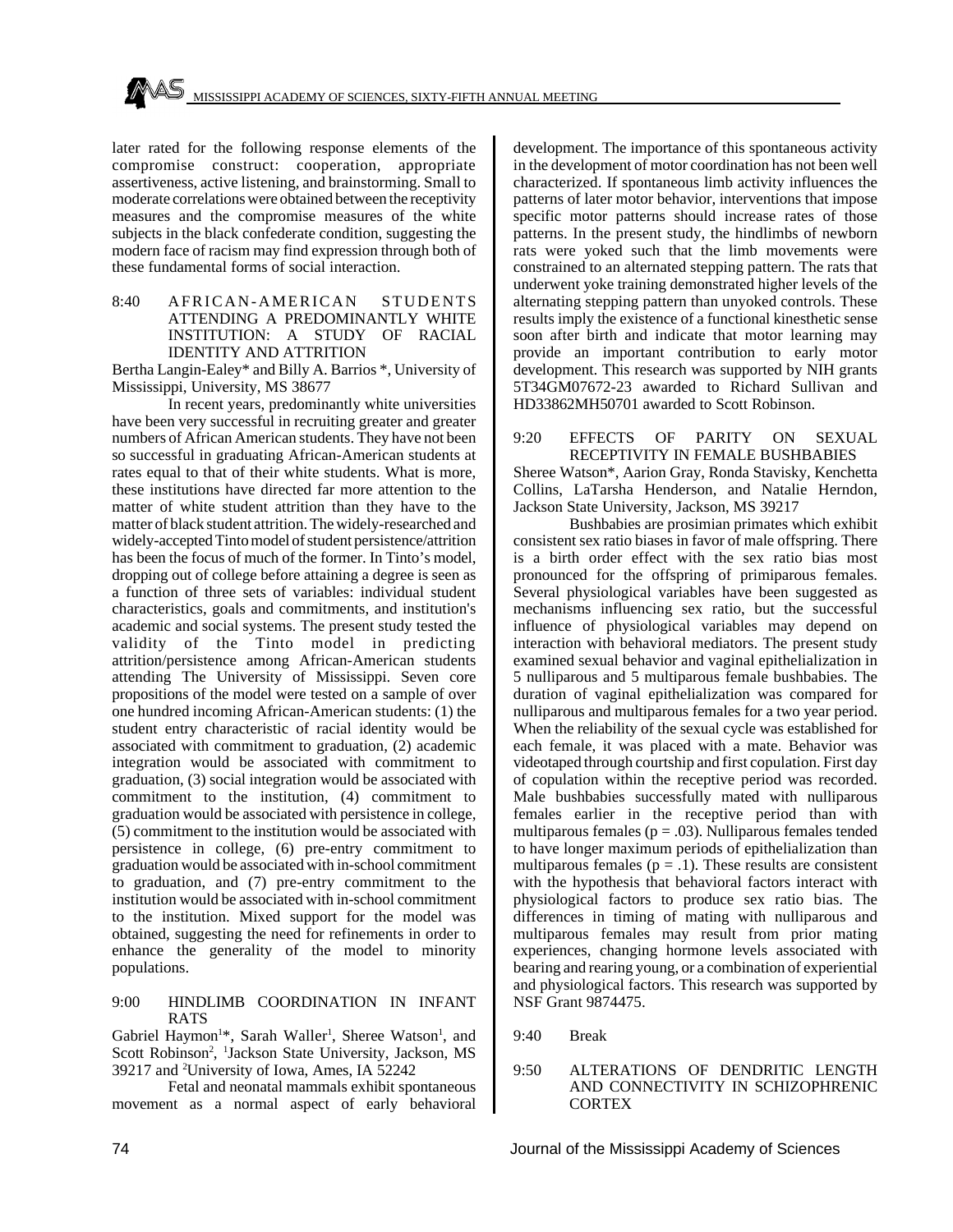

Schizophrenia is a severe chronic mental illness that affects approximately 1% of the world population. Structural anomalies have been consistently noted in the brains of schizophrenics. These anomalies include ventricular enlargement and reduced cortical thickness coupled with increased cellular density in prefrontal cortex. The present study compared Golgi stained brain tissue from schizophrenic and control cases for evidence of differential number of synapses per neuron and differential size of synaptic components in cortical Areas 10 and 17. Results indicated that neural connections are impoverished and dendritic length of neurons is reduced in the prefrontal cortex of schizophrenics compared to those of normal controls. The differences, however, were less pronounced in Area 17 than in Area 10. These results are consistent with the results of previous studies which found diminished neuronal material and impoverished neural connectivity in the schizophrenic cortex. This research was supported by NIH grant ST34GM07672-23 awarded to Richard Sullivan.

#### 10:10 MIGHT FALSE CONSENSUS EFFECTS INFLUENCE PERCEPTIONS ABOUT SOCIAL BEHAVIOR?

Pamela G. Banks\*, Sheree Watson, and Carmenita Jiles, Jackson State University, Jackson, MS 39217

There has been substantial research examining gender differences in agreement with stereotypes about sexual behavior. We investigated gender differences in agreement with statements about sexual stereotypes usually attributed to women, but we applied them to males. Ninetythree male and 168 female undergraduates responded to a survey assessing attitudes about male sexual behavior. Respondents were asked to indicate on a 5-point scale the extent of agreement with statements such as "Men tend to prefer lovers who are aggressive, forceful, and dominant." Internal consistency of the survey instrument was verified by a Cronbach's alpha coefficient of 0.77. Men were more likely than women to agree with statements indicating that men are less than forthright about underlying sexual motives. Men were more likely to endorse such statements as "Most men are shy about expressing their sexual interests or desires to women" ( $p < .001$ ), "When men say no, they usually mean yes" ( $p = .04$ ), "Most men play hard to get when it comes to sex" ( $p = .004$ ), "If a man has several female friends, he is probably promiscuous" ( $p =$ .04), and "Men are being seductive when they are polite" (p < .001). These results are consistent with the hypothesis that male belief sex stereotypes about women result from a false consensus effect. These findings suggest that sexual harassment workshops might be more effective if they address gender differences in perception of male-female interactions.

#### 10:30 SUN PROTECTION BEHAVIORS IN BLACKS AND WHITES

Richisa Johnson\* and Kim Lochner, Harvard University, Boston, MA 02115

According to the National Cancer Institute SEER Program, the skin cancer incidence rate for whites from 1988-1992 was 24.6% and 1.7% for blacks (1993). However, the mortality rate for whites with skin cancer was only 5.1% and 0.9% for blacks. The Healthy People 2000 skin cancer prevention goals are to increase the percent of people who engage in sun protection behaviors to at least 60%. The present study investigated sun protection behaviors in whites and blacks using the 1992 National Health Interview Survey (NHIS) Cancer Control Supplement ( $N = 9.267$ ). The investigators also conducted a review of skin cancer awareness/prevention materials and campaigns. It was found that some variation existed among blacks and whites for sun protection behaviors. While the percentage of blacks and whites that reported being unlikely to wear protective clothing was almost equal (51% and 50% respectively), 45% of blacks and 32% of whites reported being unlikely to avoid the sun. Eighty-one percent of blacks and 45% of whites reported being unlikely to wear sun block. Of the twelve skin cancer awareness/prevention materials and campaigns, only two included a photograph or an illustration of a black person. Moreover, only three of the campaign ads made reference that people of various ethnicities are at risk for skin cancer. Given the variation in sun protection behaviors and the scarcity of blacks in campaign ads, the researchers recommend that all ads and campaigns make reference to and target people of all ethnicities. Emphasis on the seriousness of skin cancer, prevalence and mortality rates across ethnicities, and increased sun protection behaviors for all ethnic cultures should be advocated in skin cancer prevention materials.

10:50 PARAMETER VARIATION OF A LONGITUDINAL STRUCTURAL MODEL OF ALCOHOL USE AND ABUSE WITH AGE

Shaila Khan, Tougaloo College, Ridgeland, MS 39157

This study investigated the effect of age on alcohol use and abuse in a longitudinal random sample, stratified by age and gender, drawn by Winnipeg Health and Drinking Survey, Canada in 1989 and 1991. The data set contains complete records of 865 cases (433 males and 432 females). Alcohol abuse was measured in three ways: alcohol use, alcohol problems and alcohol dependence. Volume of ethanol per day was derived from quantity and frequency questions asked separately about wine, beer and liquor used over the past 30 days. Two different pattern indicators of alcohol use were considered. Items measuring alcohol problems included: binge drinking, symptomatic drinking, loss of control, spouse's complains about drinking, problems at work, problems with police, health problems, and accidents. Alcohol Dependency was measured by three scales: DIS-III-R, SADD, and SMAST.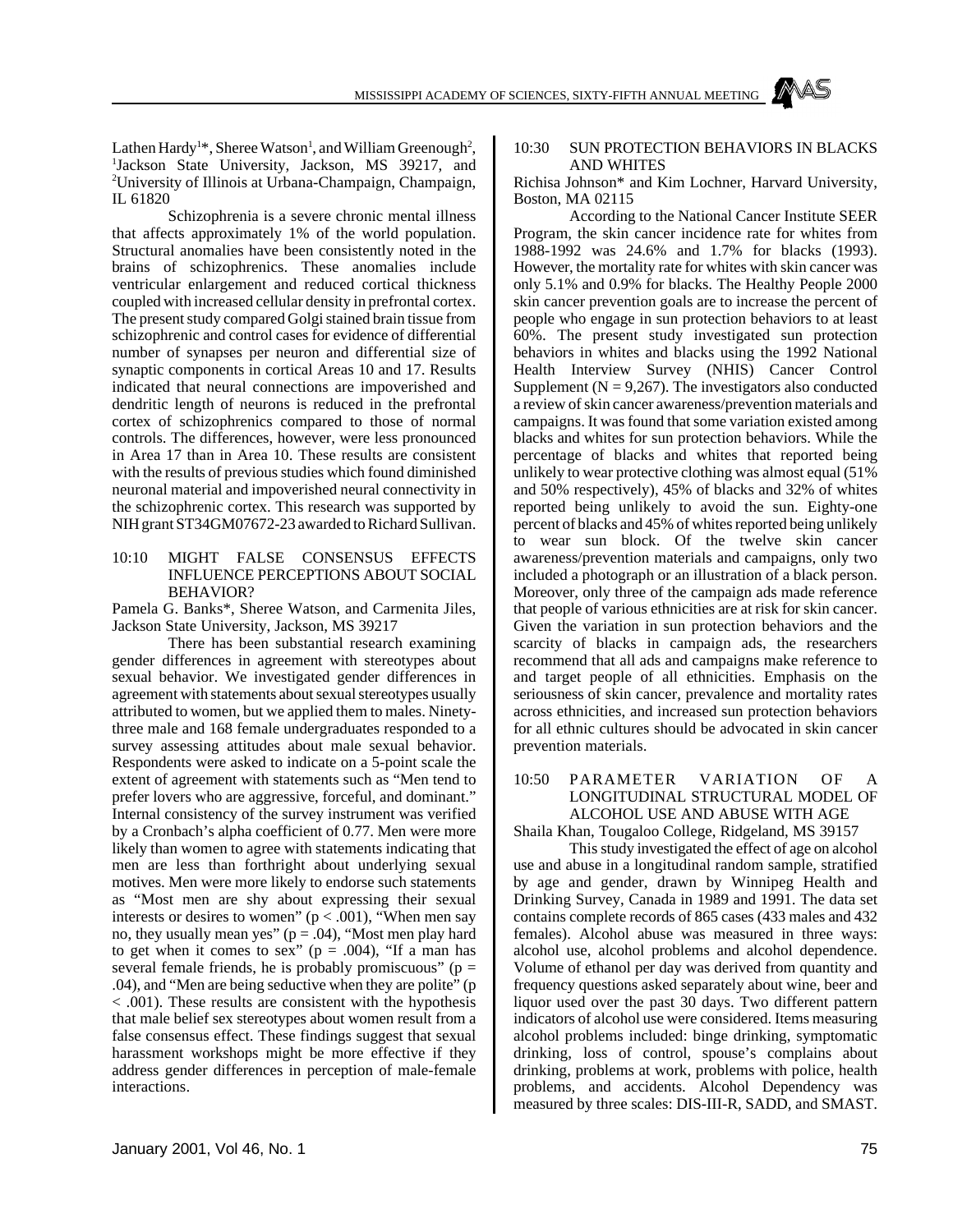Structural Equation Modeling was used to analyze the dependence and causal structure among the observed variables. Comparisons were made by simultaneous evaluations of three models (younger, middle, and older age group) with constraints imposed on parameters for testing equality. The three groups were found to behave differently in terms of alcohol abuse. The younger age group was observed to have higher symptomatic problems, higher occurrence of problems with police and higher involvement with accidents. It was also found that the means of alcohol use, alcohol problems, and alcohol dependence for age group 1 were the highest.

# 11:10 Divisional Poster Session

SCREENING *PIPER METHYSTICUM* AND ITS COMPOUNDS FOR ANXIOLYTIC PROPERTIES Matt W. Feltenstein<sup>1\*</sup>, H.R. Dharmaratne<sup>1,2</sup>, K.K. Smith<sup>1</sup>, S.L. Broom<sup>1</sup>, J.T. Roach<sup>1</sup>, N.P.D. Nanyakkara<sup>1</sup>, I.A. Khan<sup>1</sup>, and K.J. Sufka<sup>1</sup>, <sup>1</sup>University of Mississippi, University, MS 38677 and <sup>2</sup>Institute of Fundemental Studies, Kandy, Sri Lanka

*Piper methysticum* extract (kava kava) possesses numerous therapeutic properties, but it is unknown which of its principle constituents (kavalactones) subserve such effects. This experiment sought to characterize the putative anxiolytic properties of *Piper methysticum* extract and its six principle kavalactones in the chick social separationstress paradigm. Eight-day-old chicks received intraperitoneal injections of either vehicle, chlordiazepoxide (5.0 mg/ml/kg), *Piper methysticum* extract (containing 30% kavalactones), kavain, dihydrokavain, methysticin, dihydromethysticin, yangonin, or desmethoxyyangonin, (30 mg/ml/kg for kava compounds) 30 minutes prior to being tested in the presence of two conspecifics or in isolation for a three minute observation period. Latency to adopt a ventral recumbent posture to index sedation, number of vocalizations to index separation distress, and a composite pain score (in response to .05 ml of 0.10% formalin injection into the plantar surface of the foot) to index stressinduced analgesia, served as dependent measures. Both chlordiazepoxide and *Piper methysticum* extract attenuated separation-induced distress vocalizations and stressinduced analgesia. Dihydrokavain attenuated separationinduced distress vocalizations. These findings suggest that the anxiolytics effects of *Piper methysticum* extract may be mediated, in part, by dihydrokavain.

#### A COMPARISON OF HELPFUL AND UNHELPFUL COMMENTS FOR BEREAVED AND NON-BREAVED INDIVIDUALS

Richisa Johnson\* and Pamela G. Banks, Jackson State University, Jackson, MS 39217

To identify helpful and unhelpful comments and responses to bereaved persons who have lost a loved one to death, 120 college students completed a four-part questionnaire developed by the researchers. Participants were asked to report whether or not they had experienced bereavement in the past five years, identify statements they felt would be most helpful in grief situations, describe what they would want people to say or do if they lost a loved one, and respond to items that assessed their comfort levels when speaking to bereaved individuals.. It was hypothesized that differences exist between individuals who have lost a loved one to death and those who have not when identifying helpful and unhelpful comments. Seventy-eight percent of the subjects reported that they had experienced the loss of a loved one within the past five years. Comments that persuaded the person to express emotions about their loss and that reminded the person of the qualities of their loved ones were perceived as most helpful in grief situations. Conversations that allow a person to talk about their loss were also regarded as being helpful. These findings were consistent with helpful comments and responses in grief situations found in previous studies (Johnson, 1999; Range, Walston, & Pollard, 1992). In a forced-choice format regarding preference for social support versus rationalization of death, ninety-two percent of the respondents reported that they would want people to "be there when needed" if they lost a loved one to death, implying the significance of social support in grief situations. This research was supported by NIMH-COR Grant MH-16926.

# IMAGING NORADRENERGIC AND NON-ADRE-NERGIC BINDING OF [3H]CLONIDINE IN BRAINS FROM PSYCHIATRICALLY CHARACTERIZED HUMANS

S. Swilley\*, John E. Piletz, G. Rajkowska, He Zhu, B.J. Duncan, C.A. Stockmeier, G. Dilley, L. Konick, H.Y. Meltzer, J.C. Overholser, A. Halaris, and G.A. Ordway, University of Mississippi Medical Center, Jackson, MS 39216

Clonidine is a partial agonist at brain  $a_2$ -adrenoceptors  $(\hat{a}_2AR)$ , and also has high affinity in homogenate binding assays for non-adrenergic imidazoline-binding sites (I-sites). This study utilized receptor autoradiography to compare the density distributions of binding of  $[3H]$ clonidine to  $\acute{a}$ , AR and I-sites and in sections of human brain. The  $a_2$ -AR component of [<sup>3</sup>H]clonidine binding was masked with either norepinephrine  $(\hat{a}_2AR$  agonist) or with methoxy-idazoxan (selective  $\acute{a}_2$ AR antagonist) and the remaining I-sites were displaced with the imidazoline compound, cirazoline. Densities of [<sup>3</sup>H]clonidine binding to  $a<sub>2</sub>AR$  and I-sites, determined in adjacent tissue sections, were positively correlated across 27 brain regions ( $p =$ 0.0003;  $r^2 = 0.385$ ). Despite this significant correlation, closer inspection within the hippocampus, using quantitative transepts drawn across hippocampal images, revealed  $á<sub>2</sub>AR$  enrichments in the CA-1 and inner molecular layer of the dentate gyrus, areas not enriched in I-sites. Competition curves were generated for I-sites in caudate sections using 10 ligands reported to distinguish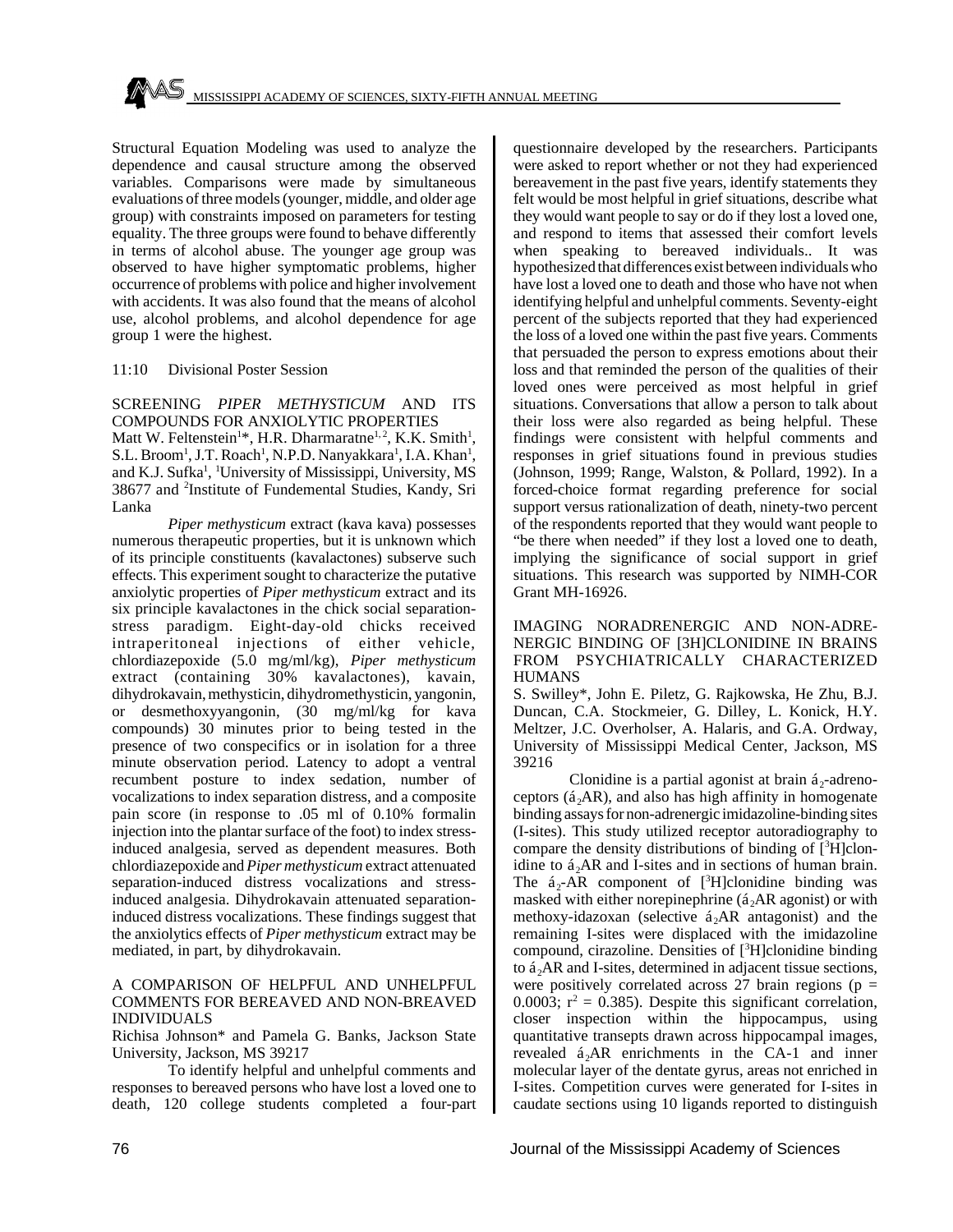between  $I_1$  and  $I_2$  subtypes. The rank-order of affinities was cirazoline > harmane > BDF6143 > idazoxan = tizanidine (affinities of agmatine, efaroxan, moxonidine, norepinephrine, and oxymetazoline were too low to be reliable). The low affinity of moxonidine for I-site binding was confirmed using  $[3H]$ moxonidine as the radioligand. [<sup>3</sup>H]Moxonidine selectively labeled  $\acute{a}_2$ -AR in the human brain. [<sup>3</sup>H]Clonidine binding to  $\acute{a}_2$ AR and to I-sites in 6 layers of the left, rostral orbitofrontal cortex (area 47) were measured in 11 psychiatrically normal control subjects and 11 subjects with major depression, of whom diagnoses were confirmed by retrospective psychiatric autopsy.

### INFLUENCE OF LEAD ON NITRIC OXIDE SYNTHASE ACTIVITY IN THE DEVELOPING RAT BRAIN

R. Bell, V. Hinton\*, K. Cornelius, S. Rajanna, and B. Rajanna, Alcorn State University, Alcorn State, MS 39096

Nitric oxide synthase (NOS) is a class of enzymes that catalyze the oxidation of L-arginine to L-citrulline. Lead (Pb) affects physiological, biochemical and neurochemical junctions in the rat brain. The present study is designed to determine the effects of Pb on NOS activity in the developing rat brain. Pregnant Sprague Dawley rats in their  $5<sup>th</sup>$  day of gestation were treated with 0.1% and 0.2% Pb Acetate through distilled, deionized drinking water only. Treatments continued during pregnancy and until 21 postnatal days (PND). The pups were sacrificed at PND 5, 10, 15, 20, 25, 30, 45, and 60. The whole brain tissues were excised and separated into four regions: the cerebellum, the frontal cortex, the hippocampus, and the brain stem. Nitric oxide synthase activity was assessed by quantifying the release of  $[3H]$ -citrulline from  $[3H]$ arginine. The effects of Pb on the NOS activity were dose and age dependent and region specific. Pb decreased the NOS activity in the cerebellum, the frontal cortex, and the brainstem at all ages except PND 60. However, in the hippocampus, the NOS activity was decreased at all ages. These results suggest that Pb reduce NOS activity in different regions of the rat brain leading to a decreased NO production. (Supported by NIH/NIGMS/MBRS GM #55356).

# THURSDAY AFTERNOON

#### Room 604

#### 1:00 AN EXPLORATORY STUDY ON THE EFFECT OF SPIRITUALITY ON ALCOHOL ABUSE

Jennifer L. Broom\* and John C. Koeppel, University of Southern Mississippi, Hattiesburg, MS 39406

Although the scientific community recognizes spirituality as a useful factor in recovery from alcohol addiction, very little research has been specifically directed toward this relationship. Past research has indicated that a person's spiritual involvement or religious affiliation may lend protection against alcohol abuse. This research

provides data on the relationship between spirituality and alcohol use in a college student sample. A group of 167 undergraduate psychology students (121 females, 45 males) participated in the study. A questionnaire incorporating the Allport and Ross Religious Orientation Scales, Schaler's Spiritual Beliefs Scales, and an adapted form of Buelow and Koeppel's Alcohol Abuse Blackout Scales was used. Participants also responded to one question assessing a religious or non-religious perception of themselves. The overall drinking patterns of this sample represent differences between drinkers and non-drinkers when compared by gender, race, intrinsic religious orientation, and spiritual beliefs. These differences are also upheld when compared to the religious or non-religious selfperception. No significant differences were found between drinkers and non-drinkers on extrinsic religious orientation. These results suggest that cultivating spirituality as a preventive mechanism might be an additional aid in lowering the incidence of alcohol abuse. Due to the relatively small sample size, future studies are suggested using larger more diverse groups of college students.

1:20 ADOLESCENT SOCIAL AVOIDANCE PERSONALITY (ASAP) CHARACTERISTICS IN UNDERGRADUATES

Paige Havens\* and Reid Jones, Delta State University, Cleveland, MS 38733

While the Freshman Year serves as a 'Rite of Passage' for many undergraduates, many others still are anxious in social situations. That anxiety often creates problems in social and/or academic activities. A questionnaire was developed in a first step for research on this issue. The survey asked the respondent to report the frequency of anxious experiences in situations encountered by most college students. Likert-type response alternatives were used, ranging from a score of 5 ("Always") down to a score of 1 ("Never"). Additionally, subjects rated themselves on nine personality and emotional variables. Results from a preliminary sample of 30 subjects showed that the ASAP survey had a very high reliability (Chronbach's alpha = .903748). Nineteen of the 20 items showed a significant item-to-total correlation (Pearson r's ranging from .37 to .84). Preliminary evidence of concurrent validity was also suggested by significant Pearson r's between the ASAP total score and the self ratings on personality and emotional variables. Persons with a high ASAP score had significantly ( $p < .05$ ) higher self ratings on "Introversion" and "Emotional Unhappiness." Subjects with high ASAP scores had significantly ( $p < .05$ ) lower self ratings on "Openness" and "Self Esteem." It was argued that the ASAP questionnaire could be useful to college counselors since the situations selected for items occurred more frequently to college students than the situations described in similar questionnaires designed for adults.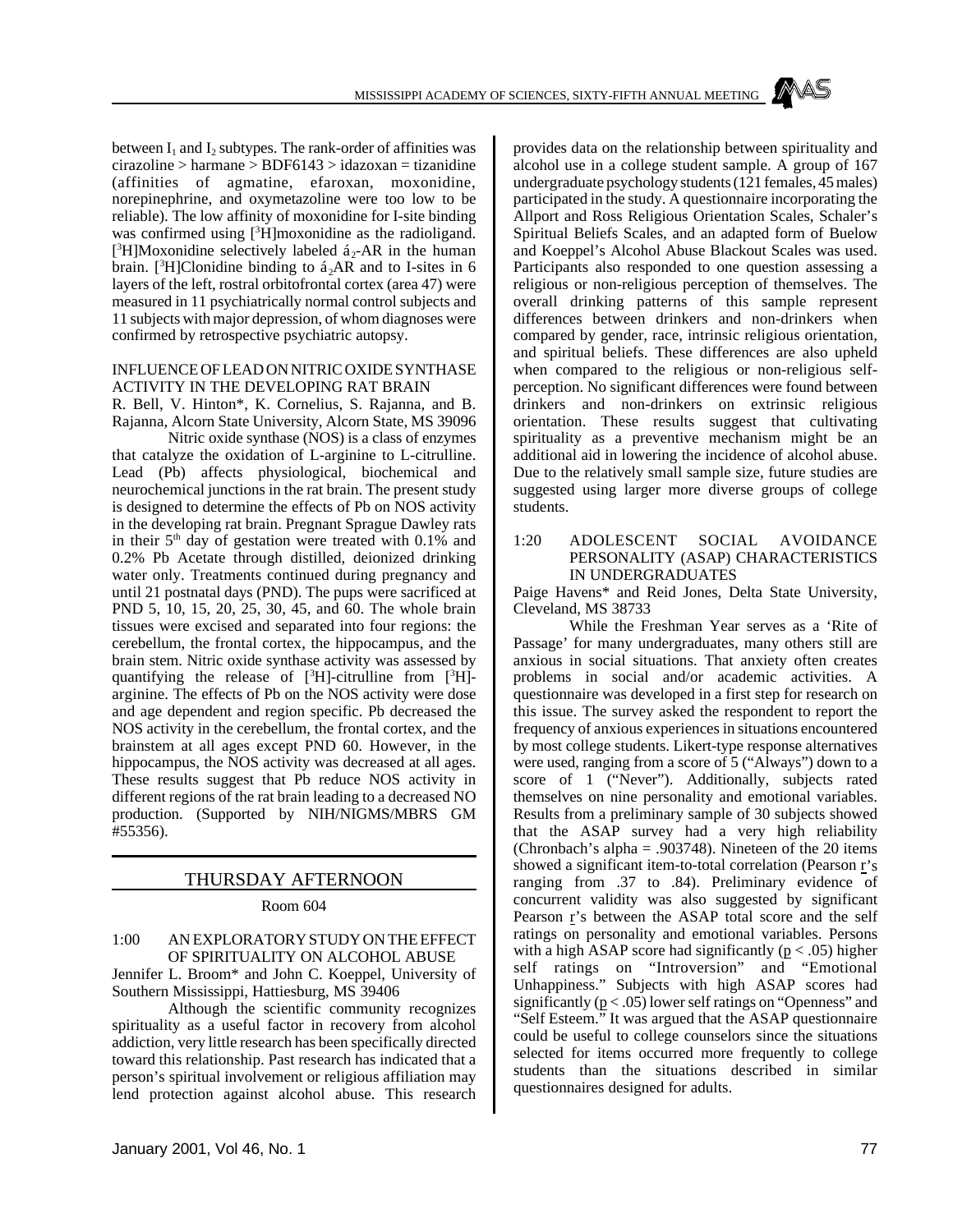#### 1:40 INTROVERSION-EXTRAVERSION (I-E) IN COLLEGE ATHLETES

Jason R. Keen\* and Reid Jones, Delta State University, Cleveland, MS 38733

College athletes must forego many social activities available to other college students. Long hours of practice, strength training, and curfew cut into the time available for social gatherings, dating, and spending time with friends. The present study had two goals: 1) to determine if college athletes were more or less extraverted than non-athletes; and 2) to determine if strongly extraverted athletes were more dissatisfied by the loss of social opportunities than were strongly introverted athletes. Twenty items measuring I-E were constructed and tested on a sample of 30 undergraduates. Each item described one activity that would be preferred by an introvert and similar activity that would be preferred by an extravert. Respondents had to choose which of the activities they would prefer. The total number of extraverted choices served as that respondent's I-E score. Chronbach's alpha on the first version of the I-E Survey was only moderate (.5851). Five items were removed, based on low item to total correlations, improving Chronbach's alpha to .6436. Subject self ratings on nine personality traits were used to predict I-E score in a significant regression model ( $\underline{R}$ =.7164;  $\underline{p}$  <.05). The resulting tool was administered to a sample of student athletes and non-athletes. Initial indications were that extraverted athletes were not significantly more dissatisfied with the loss of social opportunities.

- 2:00 Joint Divisional Business Meeting of Psychology and Behavioral Neuroscience and Social Sciences
- 2:30–3:10 Joint Program with Social Sciences
- 3:30 Invited Speaker

EFFECT OF POSTMORTEM DELAY ON IMIDA-ZOLINE RECEPTOR-BINDING PROTEINS (IRBP) IN THE MOUSE BRAIN

John K. Ma<sup>1\*</sup>, He Zhu<sup>2</sup>, and John E. Piletz<sup>2</sup>, <sup>1</sup>University of Mississippi, University, MS 38677 and <sup>2</sup>University of Mississippi Medical Center, Jackson, MS 39216

Depression is a dreadful illness with unknown pathogenesis. Recent studies suggest a role for imidazoline receptors in depression. Two immunoreactive IRBP bands,  $I_2$  and  $I_1$ , have been identified in the human cerebral cortex. In cortical membranes of depressed suicide victims, density of the more abundant  $29/30$ -kD  $I_2$  protein decreases, whereas that of  $45$ -kD  $I_1$  protein increases over controls (Garcia-Sevilla et al., 1998). We reasoned that changes of the two IRBP immunoreactive bands as observed in postmortem-delayed brain from suicide victims might be due to degradation of a larger protein. Alternatively, this might reflect a different expression pattern of IRBP in depression. In the present study, we determined the effect of postmortem delay on IRBP in the brain of C57Bl/6J

mice. Thirty mice were divided into 6 equal groups and killed by decapitation. Their remains were processed to mimic the typical way cadavers are handled after death at the coroner's office. Brains were then removed and frozen  $(-80^{\circ}$ C). IRBP levels in the brains were determined by electrophoresis and western blotting. The results indicate that IRBP exists as mostly high MW (85 kD) and some lower MW bands in fresh mouse brain. The higher MW bands were significantly decreased such that after 30 hrs the pattern was comparable to human cortex after 30 hrs postmortem (i.e., bands of 70 and 85 kDa were almost completely gone whereas bands of 30 and 45 kDa became prominent.) Hence, opposing changes in IRBP bands reported earlier in studies of suicide victims compared to sudden-death controls may owe to differences in protein degradation of a precursor IRBP. (Supported by R01 MH 49248).

# **SCIENCE EDUCATION**

Chair: Willie R. Heard, University of Southern Mississippi Vicechair: Joyce M. Applegate, Pearl River Community College

# THURSDAY MORNING

Room 606

8:30 CONSTRUCTING AN EXHIBIT TO EDUCATE CHILDREN ON METEOROLOGY, SPECIFICALLY HURRICANES AND TORNADOES

April Bryant\*, Jeannie Flint, Willie R. Heard, and Howard Walters, Cooperative Intern Program, Mississippi Gulf Coast Community College-Jackson County Campus, Gautier, MS 39553 and J.L. Scott Marine Education Center and Aquarium, Institute of Marine Sciences, University of Southern Mississippi, Biloxi, MS 39530

The purpose of this project was to construct an exhibit to educate elementary school children on the formation, internal mechanisms, and coastal hazards of two of meteorology's greatest phenomena, tornadoes and hurricanes. The exhibit includes photographs, explanations, and educational facts. A glossary of meteorological terms was included to provide definitions of general terms used in meteorology. The doors to the inside, flip cards with the glossary of terms, and forecast maps of the exhibit are designed to allow the children to interact with the exhibit and make learning more fun. The exhibit will be permanently on display at the J.L. Scott Marine Education Center and Aquarium.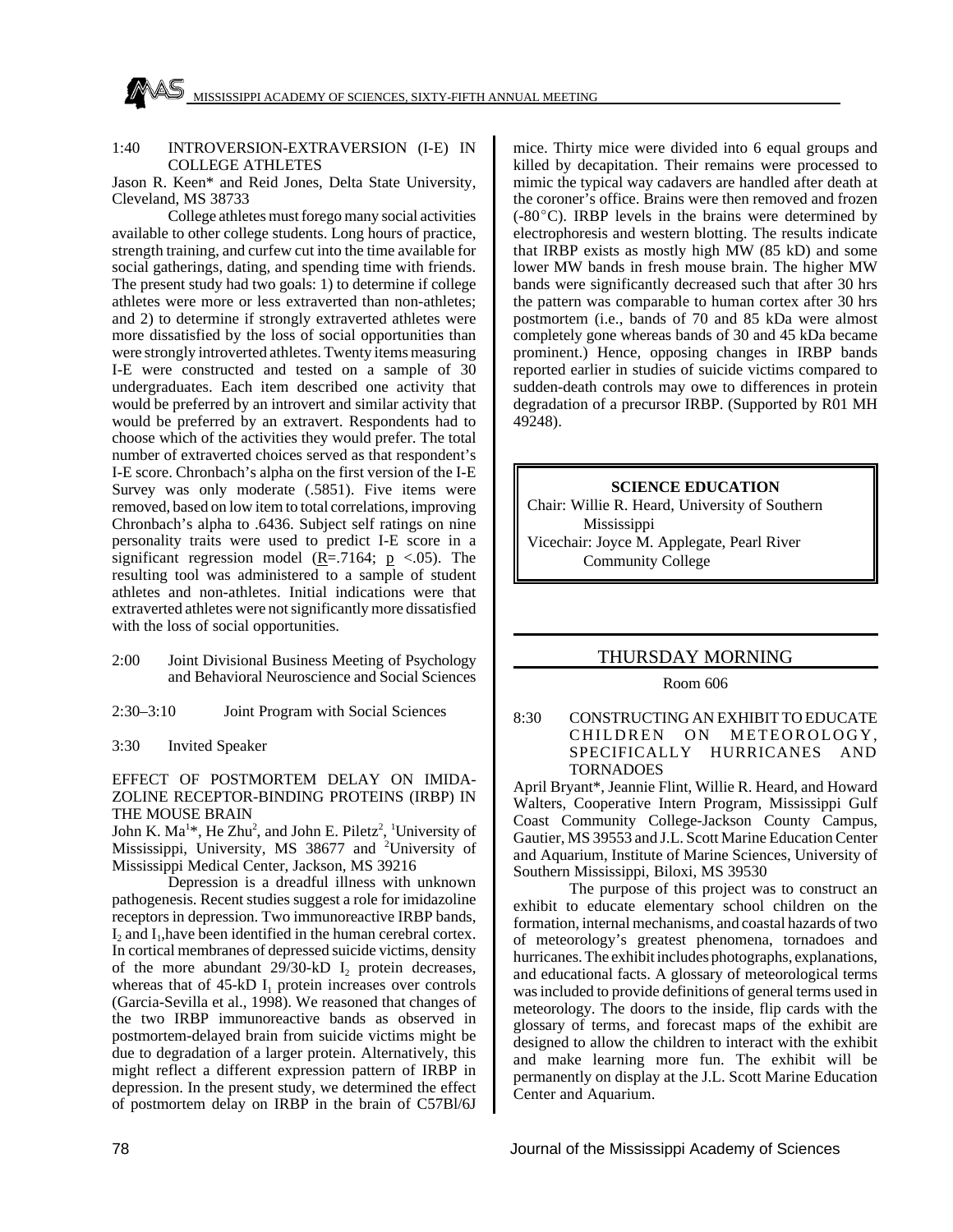#### 8:45 CREATING AN EXHIBIT OF A VOLCANO AND ITS ASSOCIATION TO PLATE **TECTONICS**

Jason L. Lathrop\*, Willie R. Heard, Jeannie Flint, and Howard Walters, Cooperative Intern Program, Mississippi Gulf Coast Community College-Jackson County Campus, Gautier, MS 39553 and J.L. Scott Marine Education Center and Aquarium, Institute of Marine Sciences, University of Southern Mississippi, Biloxi, MS 39530

The purpose of this project was to create a display model of a working volcano, its feature, effects, and its relation to plate tectonics. Develop a plan, researching the literature, choosing permanent materials, and constructing the model were the steps involved in creating this exhibit. The exhibit will provide a visual image of a volcanic eruption and the core, mantle, and Earth's crust through the use of fiber optics and electricity. Volcanoes have much to teach us about the dynamic geology of Earth and its interior-in its past, present, and future. This model is to be displayed at the J.L. Scott Marine Education Center and Aquarium.

#### 9:00 CURRENT TRENDS IN SCIENCE EDUCATION

Carrie Speight<sup>1\*</sup>, Edna Waller<sup>2</sup>, and Julie Wade<sup>2</sup>, <sup>1</sup>Cooperative Intern Program, Mississippi Gulf Coast Community College-Jackson County Campus, Gautier, MS 39553 and <sup>2</sup>Magnolia Park Elementary School, Ocean Springs, MS 39566-7002

Too often in today's elementary classrooms limited time is devoted to science education in terms of content and hands-on activities. Teachers are having to incorporate science in innovative ways such as through the use of the "PRISM Lab" at Magnolia Park Elementary School in Ocean Springs as an example. This study will review the problems facing the teaching of science in elementary classrooms and the innovative approaches that teachers used in developing and implementing science instruction through extramural funds the teachers for their  $K-4<sup>th</sup>$  grade students. The PRISM Lab is being used as a model with the Ocean Springs District, as well as the country, as a "winwin" partnership for the funding organizations, the district, the teachers, and the students.

#### 9:15 USE OF NEW HISTORICAL MULTIMEDIA RESOURCES IN TEACHING CHEMISTRY TO TODAY'S STUDENTS

Johnnie-Marie Whitfield, Millsaps College, Jackson, MS 39210

The American Chemical Society (ACS), the world's largest professional organization dedicated to one discipline, strongly advocates that chemical history not be neglected in a modern chemical education. ACS and the American Institute of Chemical Engineers (AIChE) together established the Chemical Heritage Foundation (CHF) in 1982. Today CHF actively seeks to advance the heritage of the chemical and molecular sciences by operating the Othmer Library, a historical research library, as well as encouraging research and scholarship and publishing historical materials of many types. Located at 315 Chestnut Street in downtown Philadelphia in the Independence National Historical Park, CHF is housed in the newly remodeled historical building immediately next door to the Benjamin Franklin Museum and just two blocks from Independence Hall and the Liberty Bell. CHF's Educational Services currently produces a wide variety of resources to help teachers incorporate the history of the chemical sciences into their courses. In 2000, the presenter was selected as a residential Scholar in Chemical Education at CHF while on her sabbatical leave, and as a result was involved with the latest forays into developing multimedia resources for chemical educators. This presentation will include highlights of several of these innovative educational resources as well as exciting upcoming releases from CHF. These will include: Chemical Achievers, Pharmaceutical Achievers, Faces in the Molecular Sciences, Polymer Expeditions, and Chemdate.

#### 9:30 PT3 TECHNOLOGY PREPARATION FOR EDUCATION PROFESSIONALS

Burnette W. Hamil\*, Taha Mzoughi, and Anastasia Elder, Mississippi State University, Mississippi State, MS 39762

Preparing Tomorrow's Teachers to Use Technology (PT3) is a grant program funded by the United States Department of Education. Mississippi State University, in collaboration with Jackson State University, the University of Mississippi, and the University of Southern Mississippi, received a catalyst grant to promote technology training for the benefit of Mississippi students. The major goal of the project is the infusion of different technologies in an interdisciplinary, problem-based learning environment to foster "hands on" teaching strategies. Receiving training in the program are preservice teachers, classroom teachers, community college faculty, and university faculty from Education and Arts and Sciences. Assistive technology is being provided for all participants. In accordance with the technology-rich learning environment, additional programs like Project Learning Tree and GLOBE (Global Learning and Observations to Benefit the Environment) are providing problem solving activities for future teachers.

9:45 Break

## 10:00 AN EXPERIMENTAL EXERCISE IN MICHAELIS-MENTEN ENZYME KINETICS

Anthony B. Dribben\* and Dock Anderson, Mississippi College, Clinton, MS 39058

The Michaelis-Menten treatment of enzyme kinetics is one of the major topics in any undergraduate biochemistry course. This paper presents an undergraduate laboratory exercise that allows for the experimental determination of the typical enzyme-kinetics parameters [the Michaelis constant (KM), the maximum rate of the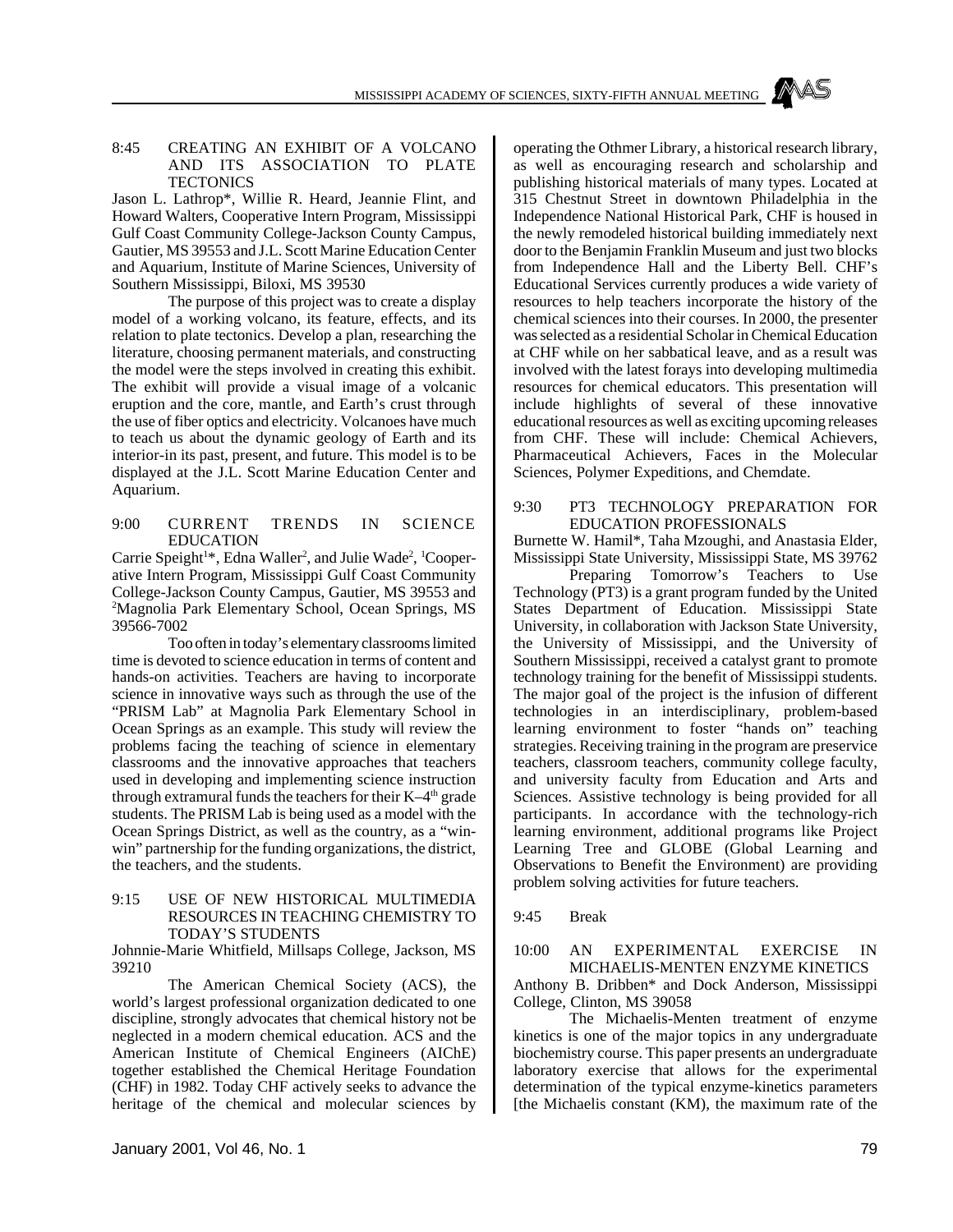enzyme-catalyzed reaction (Vmax), the turnover number (kcat), and the catalytic efficiency of the enzyme system at low substrate concentrations (kcat/KM)] using a standard benchtop multi-cell UV-vis spectrophotometer. The experiment also allows for the elucidation of enzymeinhibitor behavior using standard Lineweaver-Burke methodology, and for the detemination of inhibitor dissociation constants.

#### 10:15 THE DEVELOPMENT OF A CD-ROM TO EDUCATE MIDDLE AND HIGH SCHOOL STUDENTS ABOUT JELLYFISH

Siobahn Thompson\* and Tim Reid, Mississippi Gulf Coast Community College-Jackson County Campus, Gautier, MS 39533 and Mississippi- Alabama Sea Grant Consortium, Ocean Springs, MS 39566-7000

As more and more research on jellyfish is conducted, the link between jellyfish and the health of the waters in which they live grows stronger. However, middle and high school students in Mississippi and other coastal communities receive little education on jellyfish that live in the Gulf of Mexico and the impacts these jellyfish have on the Gulf's ecosystems. Therefore, a CD-ROM is being developed to help instructors teach their students about these animals. Information was gathered through a teacher survey, literature reviews, and researcher interviews. The CD-ROM will contain general information describing the different jellyfish found in the Gulf and around the world. Using text, photos, illustrations, animation and video, the CD-ROM will highlight the jellyfish lifecycle, facts and statistics about jellyfish, current research and a special section describing the recent invasion of the Australian Spotted jellyfish. The CD-ROM will also be developed for teachers to use in their classrooms. It will include teaching activities such as quizzes, diagram sheets, and experiments.

10:30 Divisional Business Meeting

10:45 Divisional Poster Session

# STUDY OF FUEL CELLS

Tahida Pierre and Anil K. Sharma\*, Mississippi Valley State University, Itta Bena, MS 38941

A fuel cell is a device that continuously converts chemicals into direct-current electricity through electrochemical reactions. In a typical fuel cell, hydrogen gas combines with hydroxyl ions at one electrode to produce water electrons. The electrons perform electrical work by flowing through an external circuit to the other electrode, where they recombine with oxygen and water to produce hydroxyl ions. The overall reaction is hydrogen (g) + oxygen (g)  $\rightarrow$  water (l). Fuel cells can theoretically convert fuel to electricity with nearly 100% efficiency.

# THE CHEMISTRY OF AIR BAGS

Deidra Dungee and Anil K. Sharma\*, Mississippi Valley State University, Itta Bena, MS 38941

Air bags in automobiles have saved the lives of many people. The idea behind air bags is simple: When a crash occurs, a plastic bag rapidly inflates with a gas, hopefully protecting the driver from hitting the steering wheel or the dashboard. The credit of developing this air bag system is given to chemists and engineers. The air bag system has many special requirements. First of all, the air bag must not inflate accidently. The gas that inflates the air bag must be nontoxic. The gas must not be hot, so as not to produce burn injuries. The gas should be formed very rapidly. Lastly, the gas producing chemicals must be easy to handle and stable for long periods because most automobiles are kept for many years. Nitrogen is considered the best choice because it makes up 78% of air by volume. A good source of nitrogen is the decomposition of alkali metal azides, such as sodium azide. About 70 g of sodium azide produces 41 L of nitrogen within 20–60 ms.

## SUPPLEMENTAL CURRICULUM DEVELOPMENT GROUP AT MISSISSIPPI GULF COAST COMMUNITY COLLEGE

Erin Hannon\*, Sommer Ward\*, Desiree Young\*, and Rex Moak, Mississippi Gulf Coast Community College-Jackson County-Campus, Gautier, MS 39553, and Mississippi Space Grant Consortium, University, MS 38677

The Supplemental Curriculum Development Group is a combined student/faculty initiative for the development of course specific supplemental material for the classroom. The focus is on development of curriculum materials that will provide additional student support for conceptual and mathematical learning within the sciences. The primary group goal is to carry out projects that will facilitate student learning within the physical and biological sciences. The current group project at the Jackson County campus is the development of a web-based general physics site. Site content will initially consist of supplementary materials relating to the acquisition and application of core concepts commonly encountered in the first semester of an introductory general physics curriculum.

## DISTRIBUTION OF TEACHING AIDS ON THE DISSECTION OF THE CAT: ANATOMY AND PHYSIOLOGY I AND II NOTES AND QUIZZES

Wendy Smith\*, James Baggett, and Lena Melton, Cooperative Intern Program, Mississippi Gulf Coast Community College-Jackson County Campus, Gautier, MS 39553 and Gulf Coast Research Laboratory, University of Southern Mississippi, Ocean Springs, MS 39566-7000

Currently in most community and four-year colleges, classes are becoming more non-traditional than traditional. There are different needs and expectations that should be addressed. Therefore, this project focused on making notes, graphics, videos and practice quizzes available through the use of student computer technology. The primary focus was to create compact disks (CDs) to be made available for students to "check-out" and use in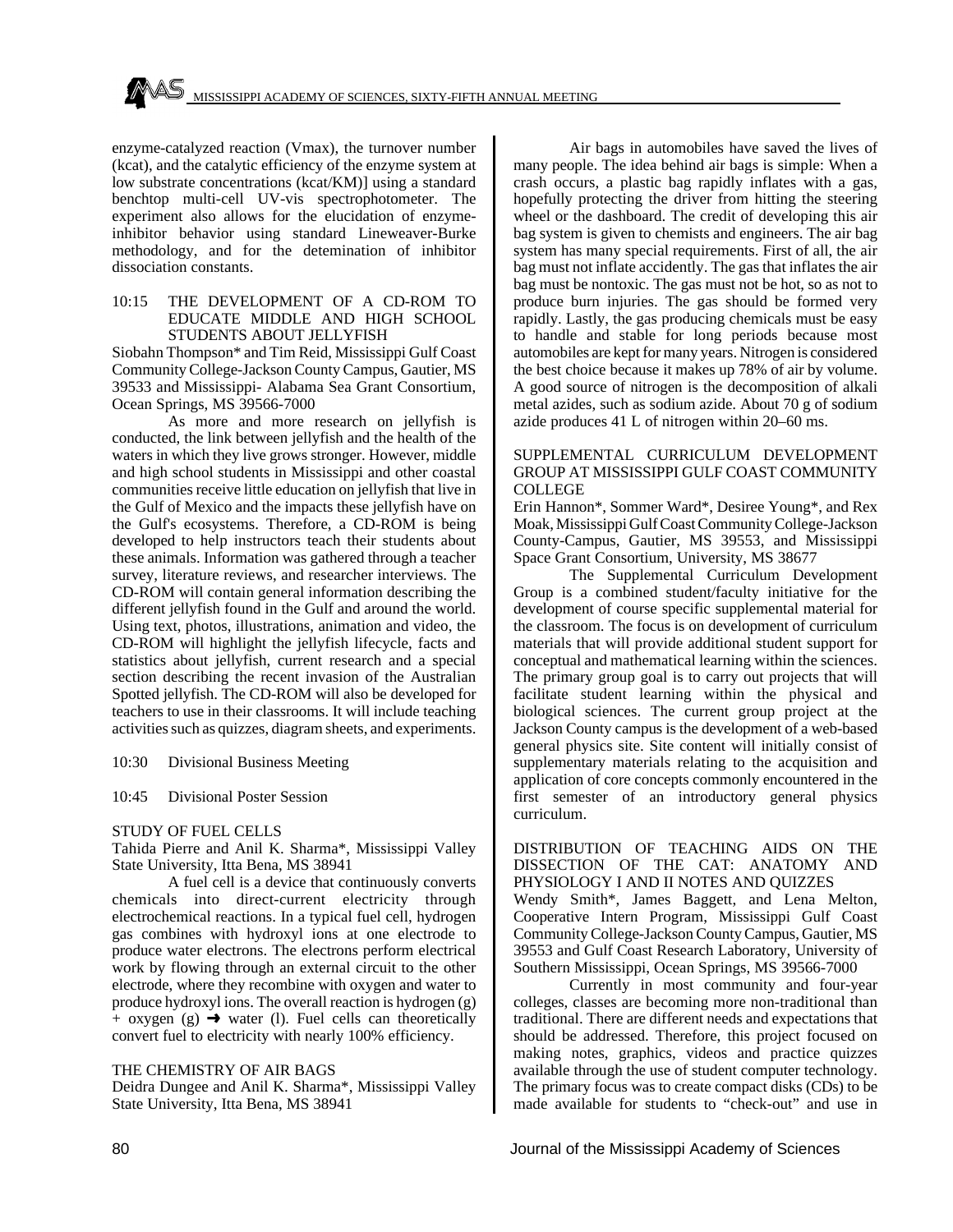Learning Labs and the library followed by creating access through the Internet at a later time. After selecting the desired information for each CD (six cat dissection video CDs, Anatomy and Physiology I or II notes, graphics, videos and CD study quizzes) master CDs were created (burned). Copies were then burned using the master CD; labels and case covers were designed, and the CDs were then released to the Learning Labs and to the library. The overall purpose of the creation and distribution of the CDs was to provide an additional study source for students, traditional and non-traditional, wishing to review the material, or if a class or laboratory had been missed, to acquire needed Anatomy and Physiology I and II information.

#### DOCUMENTING THE HISTORY OF SCIENTIFIC PUBLISHING AT THE GULF COAST RESEARCH LABORATORY

Amanda Brown\* and Joyce M. Shaw, Cooperative Intern Program, Mississippi Gulf Coast Community College-Jackson County Campus, Gautier, MS 39553 and Coast Research Laboratory, University of Southern Mississippi, Ocean Springs, MS 39566-7000

The Gunter Library maintains a comprehensive collection of materials published y the Gulf Coast Research Laboratory (GCRL). Two significant components of this collection are (1) Gulf and Caribbean Research (formerly titled, Gulf Research Reports) the scientific journal of GCRL and other GCRL grey literature and (2) reprints of articles generated by scientists affiliated with GCRL. These publications provide a historical look at scientific research of the northern Gulf of Mexico and the Mississippi Sound. The mission of this project was to document the history of GCRL by adding articles published in Gulf Research Reports, Gulf and Caribbean Research, and other journals to a bibliographic database maintained at the Gunter Library. Entries to the database were given abstracts and assigned keywords. The database was mounted on a searchable webpage. A poster illustrating GCRL publications was created for the 2001 Mississippi Academy of Sciences meeting.

#### IMPROVING STUDENT ACHIEVEMENT IN SCIENCE AND MATHEMATICS: USE EMERGING SPACE **TECHNOLOGY**

Stacy J. White, Mississippi Valley State University, Itta Bena, MS 38941-1400

The primary objectives of this project was to enhance student achievement in mathematics and science by providing training to in-service and pre-service educators in remote sensing, Global Learning and Observations to Benefit the Environment (GLOBE) and to provide curricular enhancement opportunities for preservice and in-service teachers in mathematics and science. In-service and pre-service teachers in mathematics and science participated in a four-week summer program. Inservice teachers were targeted from county school districts located within the federal designated rural empowerment zone, and pre-service teachers majoring in mathematics education and biology education majors at the University were selected to participate in the program. The Partnership project represented collaborative efforts between Mississippi Valley State University, the National Aeronautics and Space Administration (NASA), the GLOBE Program Office, and the Center for Spatial Data Research and Applications (CSDRA) at Jackson State University to enhance student achievement in mathematics and science. As a result, participants gained knowledge in the Internet, remote sensing, Mission-to-Planet Earth and the Globe Program and incorporation of hands on, critical thinking, discovery, problem solving, and inquiry based teaching methods and different learning styles. Follow-up sessions took place following the summer program to see how each educator incorporated the NASA resource materials into their math and science classes. (The project was funded by the National Aeronautics and Space Administration through a Partnership Award grant).

PRODUCING CERTIFICATION SCIENCE AND MATHEMATICS TEACHERS IN RURAL AREAS Stacy J. White\* and Tyrone Powell, Mississippi Valley State University, Itta Bena, MS 38941-1400

School Districts across the nation face shortages of teachers; the most critical areas include science and mathematics. Many districts use substitutes, teacher aides, and uncertified teachers to fill teaching positions. The Teacher Prep Program at Mississippi Valley State University represents collaborative efforts between Mississippi Valley State University and the National Aeronautics and Space Administration (NASA) to enhance pre-service and in-service teachers' performance on national tests, required for state certification. The program is focused on teachers in federally designated, rural empowerment zones. The major goal of the program includes the education of pre-service and in-service secondary teachers in knowledge and skills in mathematics and science content areas, pedagogical concepts, and the art and science of test taking. The goal will be achieved by the accomplishment of the following objectives: 1) recruit and retain in-service teachers with undergraduate degrees in biology and mathematics and pre-service teachers in biology education and mathematics education; 2) provide curricula enrichment using NASA resources for in-service teachers; 3) enhance the pre-service curricula using teaching strategies and models, sucy as, inquiry, problem solving, critical thinking, and cooperative learning. The program addresses the critical shortage of science and mathematics teachers in the Mississippi Delta by creating a workforce of local teaching talent, committed to remaining in the Delta area. (This project was funded by NASA through the MASTAP grant).

# THURSDAY AFTERNOON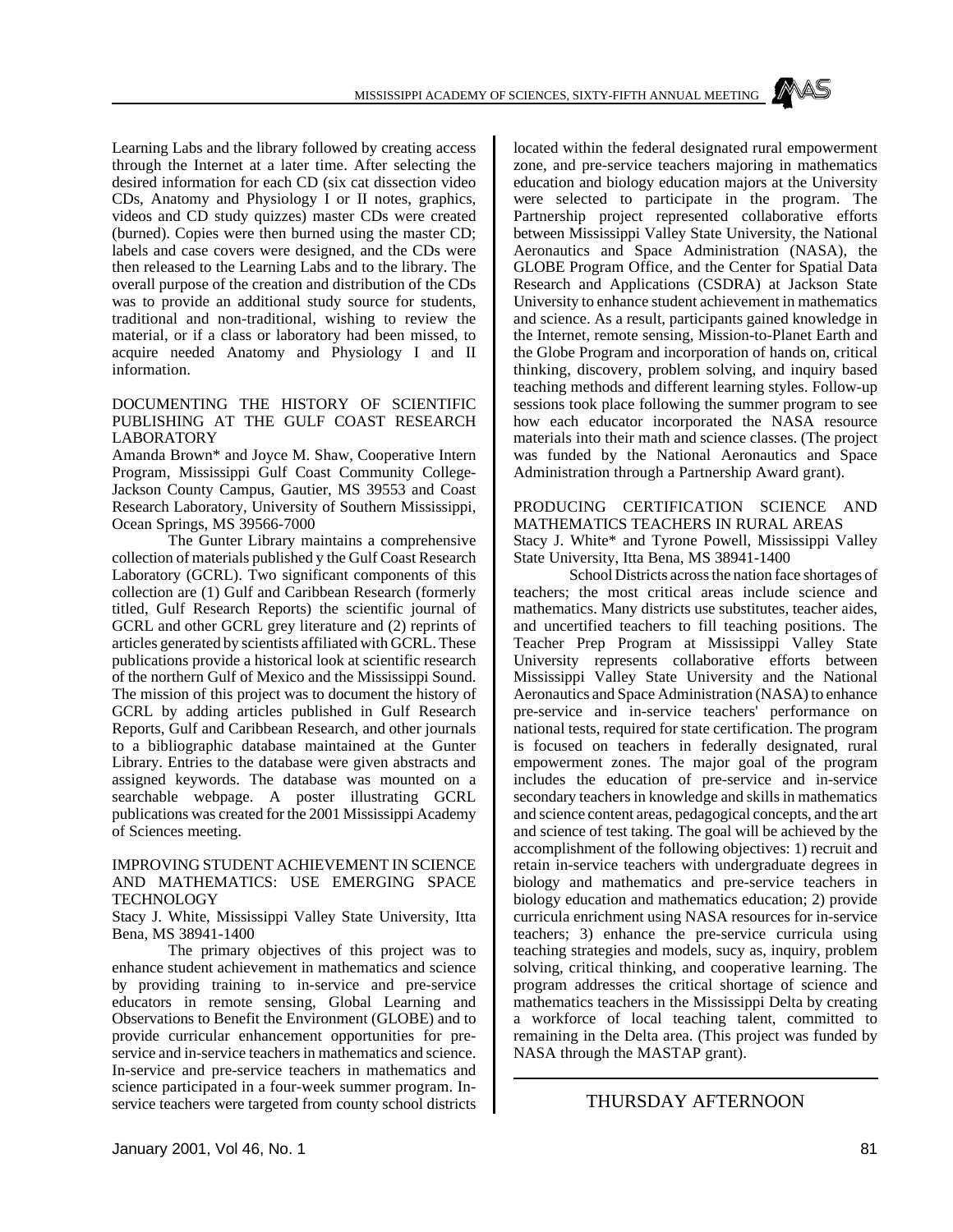#### Room 606

## 1:30 TEACHING THE "TECHNO-VAMPIRES": CHALLENGES IN MATCHING TECHNOLOGY LITERACY WITH CONTEMPORARY TEACHING METHODS

Rob Rockhold, University of Mississippi Medical Center, Jackson, MS 39216-4505

"Techno-Vampires," the generation of secondary school and undergraduate students who have been raised on 56K and higher band-width access to multimedia and the World Wide Web, pose unique problems to teachers and institutions. Issues of teacher technology competency are fading as other problems such as privacy/free access concerns, necessities for 24/7 interfacing with learning materials and teachers, Web-based testing and security methodologies, and copyright allocation become foremost in the minds of classroom/laboratory professionals. Institutionally, maintenance and continual upgrading requirements, network security and questions related to individual purchase vs. institutional supply of computer technology become more prevalent. Informed perspectives will be presented across a spectrum of teaching levels, from the secondary school, and community-college views, to that of the four-year university and medical center outlooks. Presenters, all of whom have positions that exert direct impact on the use of cutting-edge learning technology in this state, will include: Dee Chambliss, Director of Curriculum, Jackson Public School District; Catherine P. Cotten, Ph.D., Jones County Community College; Lon Mathias, Ph.D., Polymer Science Center, University of Southern Mississippi; Rob Rockhold, Ph.D., University of Mississippi Medical Center; Johnnie-Marie Whitfield, Ph.D., Millsaps College; and Ellen Burnham, Office of Education Technology, Mississippi Department of Education (Supported by the Howard Hughes Medical Institute).

# FRIDAY MORNING

#### Room 606

#### 9:00 BASE PAIR: MATH/SCIENCE EDUCATION<br>REFORM THROUGH TEACHER THROUGH PROFESSIONAL DEVELOPMENT

Rob Rockhold<sup>1\*</sup>, D. Chambliss<sup>2</sup>, N. Fahmy<sup>3</sup>, S. Neral<sup>1</sup>, and A. Srinivasan<sup>3</sup>, <sup>1</sup>University of Mississippi Medical Center, Jackson, MS 39216-4505; <sup>2</sup> Jackson Public School District, Jackson, MS; and <sup>3</sup>Tougaloo College, Tougaloo, MS 39174

Base Pair, a biomedical research mentorship between the Jackson Public School District (JPSD) and University Medical Center (UMC) that is funded by the Howard Hughes Medical Institute, has entered into a larger partnership with Tougaloo College (TC) to conduct middle and high school teacher professional development activities. Supported by a National Science Foundation award, 21 teachers will be recruited from the JPSD "feeder patterns" (collaborative arrangements between middle schools and the eight high schools into which they feed students) and enrolled in eight daily workshops at TC in preparation for intensive activities during a four week summer program at UMC. Throughout both components, emphasis will be placed on enhancing professional skills in math and science that can be transmitted to students through novel activities, including the use of Web-based testing methods and advanced laboratory exercises in contemporary biotechnology. High school sites will be provided with access to the Mississippi Health Information Network (MisHIN), a web-based biomedical information gateway. Teachers, working in feeder groups, will be coached in preparation of grant applications for additional funding through a Mini-Grant program, and encouraged to use that training to explore external funding opportunities. The long-range objective is to create a cadre of teachers who are prepared to create, deliver and support contemporary activity-oriented learning within their schools. (Supported by the Howard Hughes Medical Institute and the National Science Foundation)

9:15 BASE PAIR: BIOMEDICAL RESEARCH MENTORSHIP FOR HIGH SCHOOL STUDENTS–– A TEACHER'S PERSPECTIVE

C. Cook\* and Rob Rockhold, Murrah High School, Jackson, MS and University of Mississippi Medical Center, Jackson, MS 39216-4505

Curriculum reform is a daunting task for any teacher, especially when it comprises preparation of and support for students who participate in biomedical research internships at a university medical center. A teacher must consider not only upgrading delivery of contemporary content materials but also fundamental alterations in the manner of interaction with students. The Base Pair program trains students for partnership with research faculty at the University of Mississippi Medical Center (UMC), through a course, Introduction to Biomedical Research, approved by the Mississippi Department of Education and taught at Murrah High School. This course is inquiry-based, teaches contemporary biomedical laboratory skills, and requires extensive utilization of information technology by both students and the teacher. Focus areas other than basic biomedicine/biotechnology content include preparation of research findings using state-of-the-art graphics and computer projection programs, electronic communications, and critical analysis of the scientific literature. Performance of actual biomedical research, for example, analysis of classrooms for the presence of potential bacteriological causes for "sick building syndromes" is a critical part of the high school training curriculum. Monitoring of the conduct of students during semester-long off-site activities requires extensive communication skills with UMC faculty. The teacher outcome is positive, following National Science Teacher Reform Standards and increasing recognition within the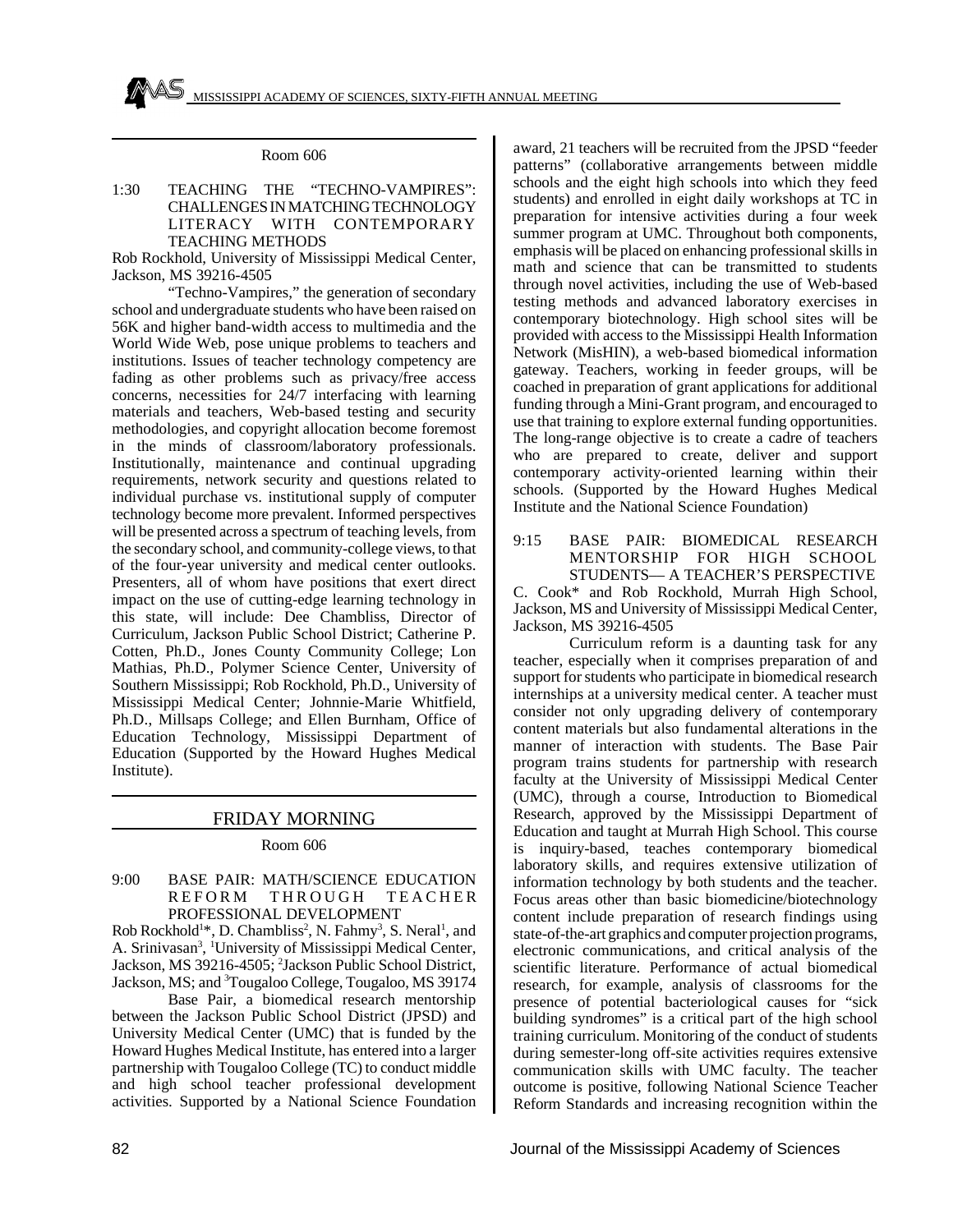district. (Supported by the Howard Hughes Medical Institute)

#### 9:30 ACHIEVING THREE DIMENSIONAL MOLECULAR LITERACY WITH KINEMAGES

Robert C. Bateman, Jr.\*, Debbie Booth, Rudy Sirochman, Andrea Hall, Jane Richardson, and David Richardson, University of Southern Mississippi, Hattiesburg, MS 39406

Structural concepts such as the exact arrangement of a protein in three dimensions are crucial to almost every aspect of biology and chemistry, but most of us have not been educated in three-dimensional literacy and all of us need a great deal of help in order to perceive and to communicate structural information successfully. It is in the undergraduate biology, chemistry, and especially biochemistry courses where students learn most concepts of molecular structure pertinent to living systems. Currently students have texts with attractive color illustrations as well as premade computer images on CD and web-based supplements. To be truly literate, however, one must be able to write as well as read. Our project is therefore focused on teaching students to construct their own course supplements, their own three dimensional molecular images, from the scientific literature and electronic databanks as a way to communicate important structural concepts to their teacher and their classmates. Our software tool is the kinemage ('kinetic image') and the kinemage authorship website is http://orca.st.usm.edu/ ~rbateman/kinemage.

#### 9:45 VISUAL TEACHING MODULES OF MITOSIS AND GENETICS

Joan McCoy Messer\* and Wendy D. Barron, Jones Junior College, Ellisville, MS 39437

It has been repeatedly shown in the literature that learning is accelerated when students are exposed to "hands on" or visual examples. The microscopic nature of cell biochemistry makes this virtually impossible unless the teacher utilizes materials that enhance the imagination of the students. The purpose of this project is to show teachers several ways of enhancing their lectures with "hands-on" and visual examples. Mitosis and genetics lectures in secondary and college education will be targeted. Practical ways in which mitosis and genetics labs can be improved will be discussed. Students will benefit from these visual examples by comprehending cellular division, which is essential in understanding the overall pedagogy of biology.

10:00 Break

10:15 THE USE OF BIVALVE MOLLUSK SHELLS TO TEACH SYMBIOSES AND OTHER ECOLOGICAL RELATIONSHIPS

John D. Davis, St. Andrews Episcopal Middle School, Jackson, MS 39157

A collection of battered mollusk shells from such sites as the beaches of Ship Island provides excellent and

convenient material to introduce students to the principles of symbiosis and other ecological relationships. Such battered shells harbor the tubes of serpufid annelids and bryozoan colonies. They show the effects of boring sponges and gastropod predators. It is a simple matter to identify the cockles, Venus clams and oysters whose shells are occupied by such a diversity of guests and it is easy to make counts of the frequency of the effects of different commensals, parasites and predators. This student generated data makes an excellent starting point for discussions of the recycling of materials in an ecosystem. Collections of such shells are permanent and easily storied in small spaces. Both the bivalve shells and symbionts can be easily identified from readily available texts such as the Peterson Field Guides.

#### 10:30 DEVELOPMENT OF AN ANCILLARY WEB-BASED BIOLOGICAL SCIENCE SELF-STUDY PROGRAM: GENERAL BIOLOGY I

James Clayton\*, and Sarah Tringle, Mississippi Gulf Coast Community College-Perkinston Campus, Perkinston, MS, 39573, and The Mississippi Space Grant Consortium, University, MS 38677

The success of a student in General Biology I is directly correlated to the motivation of the student and the availability of relevant course materials. Frequently, students are overwhelmed by the volume and tone of technical material presented in a first semester biology course. To alleviate the problems associated with assimilating this type of material, the development of a web-based biological science site at the Perkinston campus of Mississippi Gulf Coast Community College has been initiated. The main objective is to provide the student with a straightforward summary and analysis of the ideas developed in the classroom. To this end, a set of readerfriendly outlines that address fundamental ideas central to the understanding of core biological concepts and themes is being developed for inclusion in the site.

## 10:45 AN ENHANCEMENT PROGRAM FOR MIDDLE AND HIGH SCHOOL BIOLOGY **TEACHERS**

Babu P. Patlolla\* and Leroy Johnson, Alcorn State University, Alcorn State, MS 39096

A four-week (June 5–30, 2000) workshop was conducted at the Department of Biological Sciences at Alcorn State University for local middle school and high school biology teachers. Fifteen in-service teachers from the local school districts and three preservice teachers from Alcorn State University participated in this program. Activities included computer applications, hands on contemporary molecular biology techniques and incorporation of varied learning styles into teaching methods. Participants also took field trips to three research laboratories in the state and attended seminars. As a part of program evaluation pre and post surveys were conducted by an internal and external evaluator. Two follow-up sessions are planned for the 2000–2001 academic year to discuss the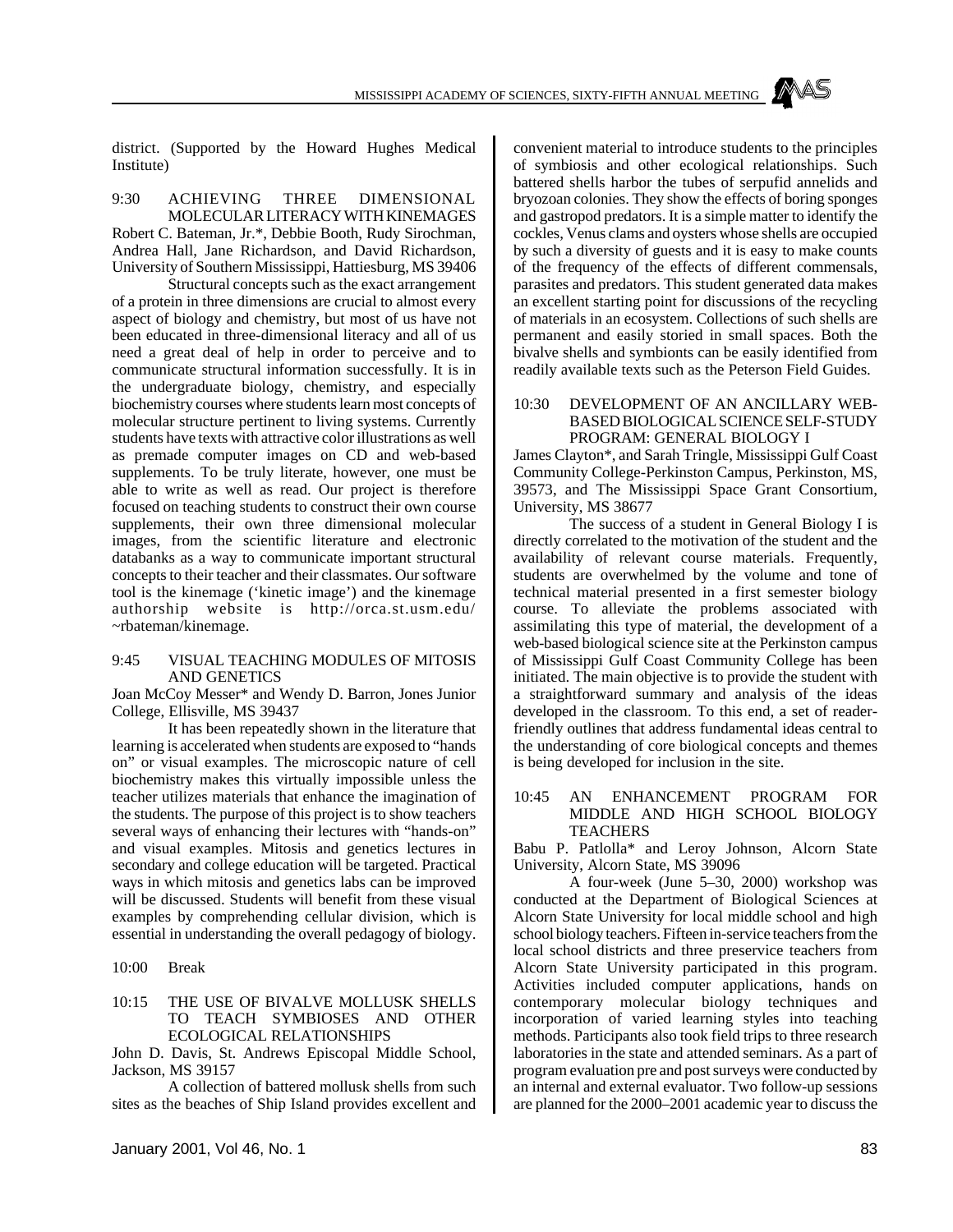implementation of the science awareness project developed during the program and incorporation of the new knowledge in their class. Participants enjoyed the field trips and were eager to share their experiences with their colleagues at their school district. Pre-service teachers had an opportunity to interact with experienced teachers, and understand the responsibilities before they actually begin managing a classroom. (This project was funded by Mississippi Institutions of Higher Learning through Title II Eisenhower Professional Development Program # 2000- 56E.)

#### 11:00 MATH ON THE GRADUATE RECORD EXAM: HOW TO PREPARE STUDENTS FOR THE COMPUTER ADAPTIVE TEST

Carolyn E. Beck\*, Deborah A. Ford, and Frederick E. Vamado, University of Southern Mississippi, Hattiesburg, MS 39406

The McNair Scholars Program at the University of Southern Mississippi developed a summer program to assist the participating scholars in their preparation for the Graduate Record Exam. The purpose of this presentation is to share with other educators some of the insights acquired while developing the study program for the quantitative section of the test. There were three key components to the program which evolved during planning and implementation. One of the key components of the program was discovering and debunking common myths about the test. Most myths reflected student misunderstandings related to the types of mathematical problems on the quantitative portion of the test. A second component of the study program was developing student familiarity with the various formats used for questions. For example, students initially found confusing a specific type of question (called quantitative comparisons). Confusion disappeared after detailed discussions regarding the evaluation system required to solve that type of question. Additionally, the students needed to understand the strategies necessary to succeed on the computer adaptive test itself. The final component was assessing the areas of weakness within the quantitative section for each student and devising practice sessions to strengthen those areas. The study program was deemed successful when students improved their performance over initial pretest scores.

# FRIDAY AFTERNOON

#### Room 606

1:15 A LABORATORY TO DETERMINE THE OPTIMUM PH FOR AN ENZYMATIC REACTION USING CBL COLORIMETER AND **MODELS** 

Alan Niven<sup>1\*</sup>, Kymbr Wright<sup>1\*</sup>, Terrence Wright<sup>2\*</sup>, Sherry Herron<sup>1</sup>, and Ray Scheetz<sup>1</sup>, <sup>1</sup>University of Southern Mississippi, Hattiesburg, MS 39406 and <sup>2</sup>Jackson State University, Jackson, MS 39217

We will demonstrate and describe the procedures and teaching techniques developed at an NSF-funded summer workshop for a general university biology laboratory to determine the optimum pH for a peroxidase and guiacol reaction. It is often difficult for freshman students to visualize at the molecular level how the enzyme and substrate react to form a product. To facilitate this, flexible models of proteins and 3-dimensional models of substrates and enzymes were constructed using common materials. These models enable the students to manipulate protein structure and function. Spectrophotometers have traditionally been used to indicate color changes. The Calculator Based Laboratory System (CBL) with a colorimeter probe is a much easier system for students to use and, therefore, provides more accurate results. This system also allows for graphical and statistical data analyses.

1:30 USING THE BIOQUEST COMPUTER SIMULATION, LATEBLIGHT, IN A GENERAL BIOLOGY LABORATORY COURSE AND IN SCIENCE METHODS FOR ELEMENTARY **TEACHERS** 

Aimee Lee\*, Rachel Thames\*, Tonya Lawrence\*, Sherry Herron, and Rosalina Hairston, University of Southern Mississippi, Hattiesburg, MS 39406

In the second semester general biology laboratory course at USM, a new program developed by BioQUEST was implemented in order to reinforce the processes of science. By using the LateBlight computer simulation, students can design, run, and analyze a scientific experiment. After an introduction to the program, students worked in groups of four to develop a hypothesis that would enable them to test variables related to potato farming under controlled conditions. Students worked to collect data throughout the week using computer labs located on campus. They presented their results in a poster presentation during class the following week which included a literature review of relevant background information. Students enrolled in Science Methods for Elementary Teachers learned the program as part of their science and technology unit. Exemplary student projects will be presented.

#### 1:45 COMPARING THE COGNITIVE LEVELS OF THREE POPULATIONS ENROLLED IN A BIOLOGY COURSE

Rosalina Hairston<sup>1\*</sup>, Sherry Herron<sup>1\*</sup>, and Brenda Anderson<sup>2\*</sup>, <sup>1</sup>University of Southern Mississippi, Hattiesburg, MS 39406 and <sup>2</sup>Mississippi Gulf Coast Community College, Perkinston, MS 39573

This study compares the cognitive level of three populations of students: high school biology students, community college students enrolled in biology I, and university students enrolled in a freshman general biology course. The Group Assessment of Logical Thinking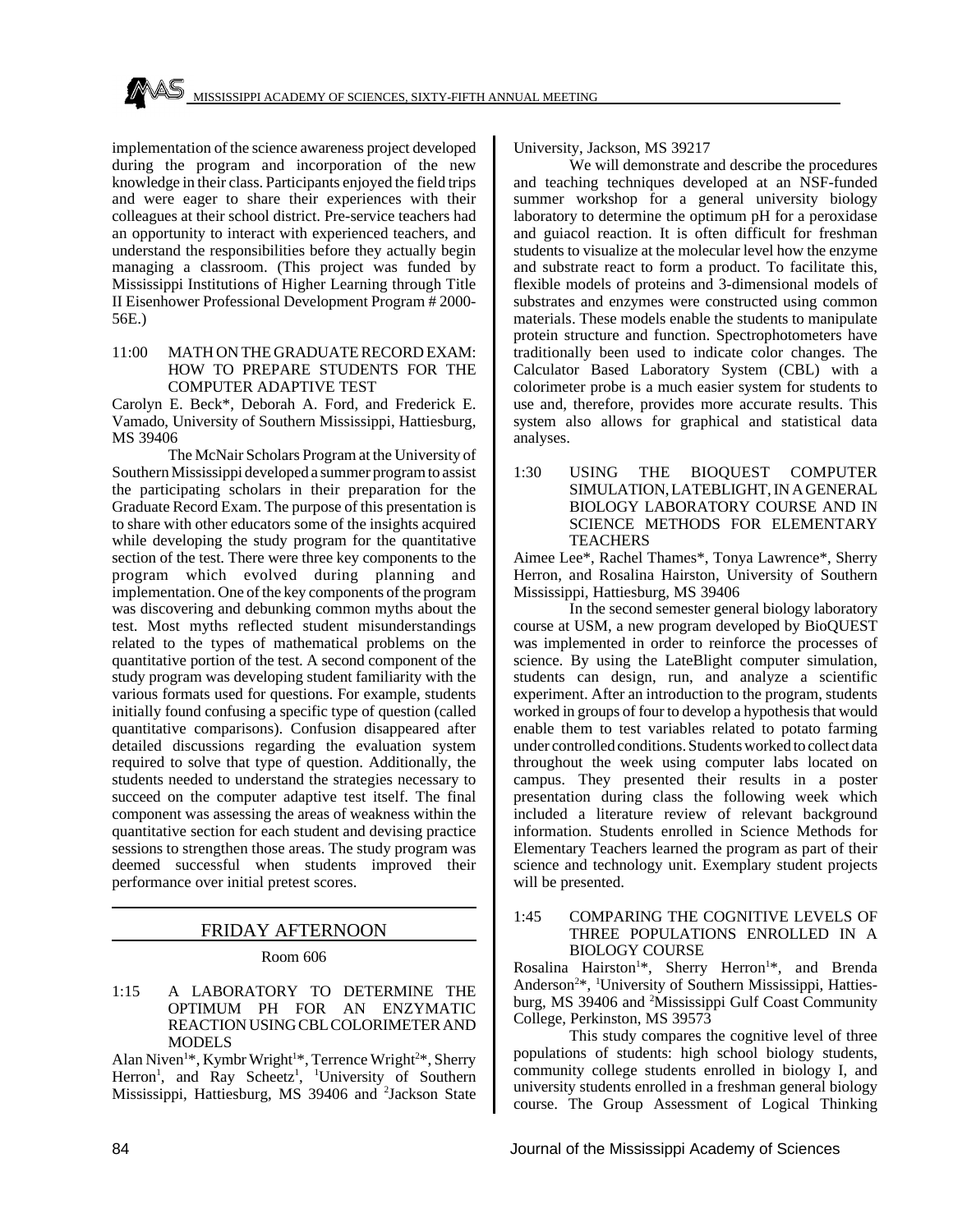(GALT) was administered to 55 high school, 81 community college, and 91 university students in the fall of 1999 and the spring of 2000. The GALT is a reliable and valid instrument used to measure formal reasoning ability. According to Piaget and other cognitive scientists, formal reasoning ability includes the understanding of conservation of mass, conservation of liquid, proportional reasoning, probablistic thinking, correlational reasoning, and combinatorial logic. Significant differences exist among the three populations in the total GALT scores and in all subcategories as determined by one-way analysis of variance at the .05 level of significance. High school and community college students performed at lower cognitive levels than the university students. The results of this study will enable teachers to better understand the abilities of their students and to match instruction and materials accordingly. Teaching methods that promote critical thinking skills rather than rote memorization of isolated facts, such as problem-based investigative laboratories and field experiences, could develop students' formal reasoning ability.

2:00 USE OF POPULAR LITERATURE TO INTRODUCE TOPICS IN A MICROBIOLOGY **COURSE** 

Mary F. Lux, University of Southern Mississippi, Hattiesburg, MS 39406

Several books were used to introduce various topics in a microbiology course taught on the Allied Health Campus of Pearl River Community College. The outside reading assignments also served to encourage students to read, to introduce students to topics from various perspectives, and to provide students an opportunity for collaboration. Books for this course included *E. coli* 0157 by Mary Heersink, Bad Blood by James H. Jones, My Own Country by Abraham Verghese, Man and Microbes by Arno Karlen, and The Cobra Event by Richard Preston. Students were assigned to groups, with an effort to mix students from the various allied health programs. Each group was assigned a book at the first class meeting. Charges to the groups were 1) to divide the book into sections, with each person responsible for a portion of the book, 2) to prepare outlines or summaries of the book for distribution to the class, and 3) to develop and participate in a 20 minute class presentation on some aspect of the book. Presentation types included summary, dramatization, role playing, time line, slide show, poster, and creative visual effects. Topics introduced by these presentations included food borne disease, sexually transmitted disease, AIDS, epidemiology, respiratory disease, and genetic engineering. Students benefitted from the introduction of the topics or concepts from diverse viewpoints as well as the opportunity to participate in a collaborative activity.

2:15 UTILIZING A TEST OF FORMAL REASONING TO IDENTIFY AND OVERCOME MISCONCEPTIONS HELD BY PRE-SERVICE

#### ELEMENTARY TEACHERS

Leslie L. Griffin, Delta State University, Cleveland, MS 38733

During the past two decades, a growing concern has mounted among researchers, teachers, educators, and psychologists about misconceptions held by students in science. Research has shown that these science misconceptions, especially physical science misconceptions, do not affect only children, but extend to both college students, and, of particular interest, to preservice teachers. Preservice teachers will likely become classroom teachers, perpetuating their misconceptions among their students. The purpose of this study was to determine if a test of formal reasoning could be used to identify the misconceptions of a selected group of preservice teachers. Results of the test were used to suggest teaching strategies for helping preservice teachers to not only overcome any identifed misconceptions, but to aid them as well in correcting misconceptions they will encounter in their classroom teaching experiences.

#### 2:30 THE ALLIANCE FOR GRADUATE EDUCATION IN MISSISSIPPI

Maurice R. Eftink<sup>\*1</sup>, Donald Cole<sup>1</sup>, Juancye Taylor<sup>1</sup>, Anselm Griffin<sup>2</sup>, William Person<sup>3</sup>, and Dorris Gardner<sup>4</sup>, <sup>1</sup>University of Mississippi, University, MS 38677; <sup>2</sup>University of Southern Mississippi, Hattiesburg, MS 39406; <sup>3</sup>Mississippi State University, Mississippi State, MS 39762; and <sup>4</sup> Jackson State University, Jackson, MS 39217

The Alliance for Graduate Education in Mississippi, AGEM, is a National Science Foundation funded program with the goal of enhancing the entry and successful completion of minority students in doctoral science, mathematics, and engineering fields. Additional goals of the AGEM Program are to increase the number of minority students who pursue academic careers and to bring about systemic change in attitudes and practices of faculty, administrators, and students with regard to minority pipeline issues. Components of the program include direct graduate stipends, remission of tuition, graduate bridge program, skills development seminars and a professional seminar series, mentoring programs, travel and research development funds,and annual statewide AGEM conference to promote networking. The AGEM Program is a consortium involving the University of Mississippi, Mississippi State University, Jackson State University, and the University of Southern Mississippi. A graduate student can choose from among all of the science, math, and engineering doctoral programs at any of the state's four comprehensive institutions. For more information, visit web site at www.olemiss.edu/agem/, send e-mail to agem@olemiss.edu, write to AGEM Program, Graduate School, University of Mississippi, University, MS 38677, or contact the graduate dean's office at any of the listed universities.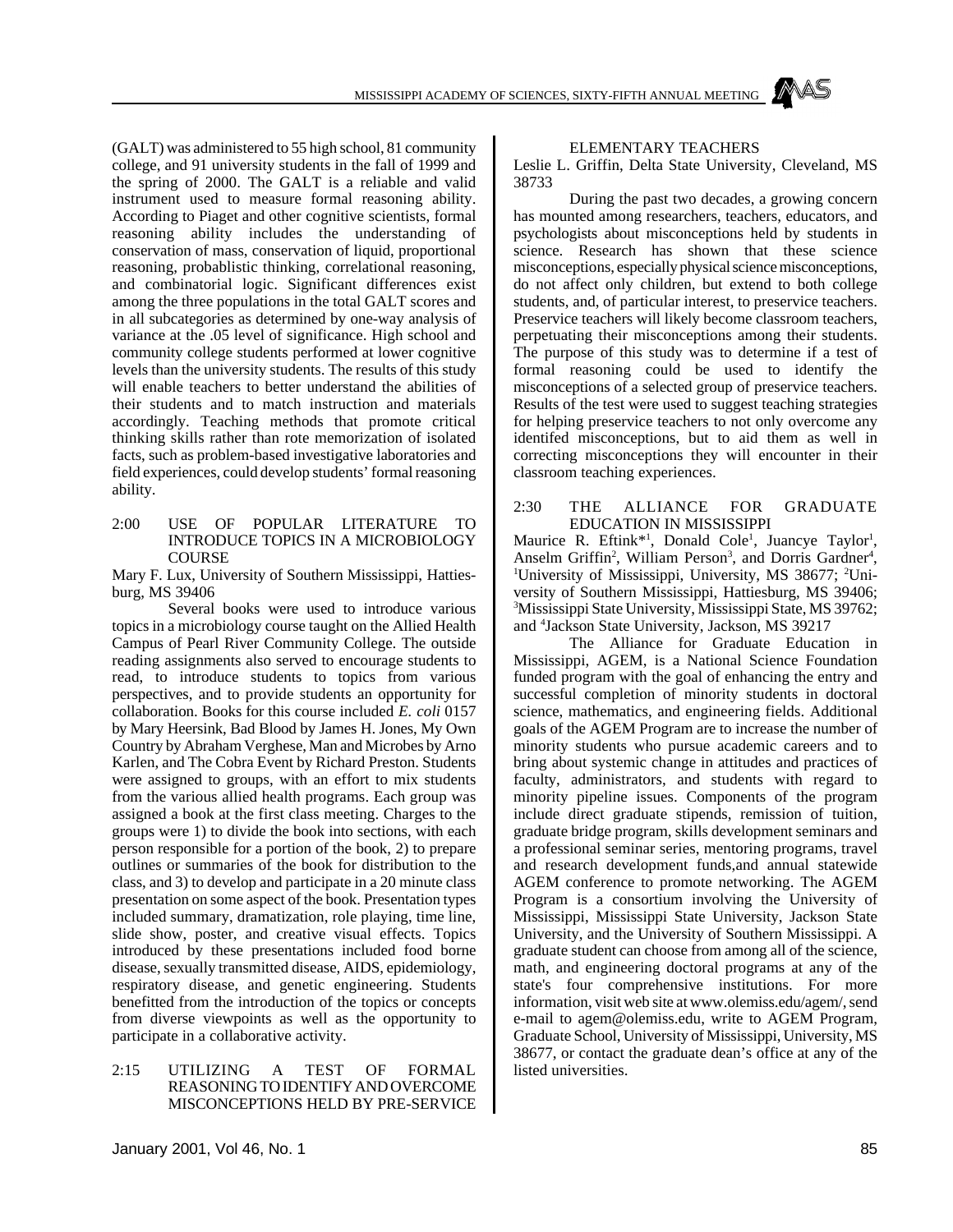# **SOCIAL SCIENCES**

Chair: Ann Marie Kinnell, University of Southern Mississippi Vicechair: Emmanuel C. Nwagboso, Jackson State

University

# THURSDAY AFTERNOON

## Room 604

- 2:00 Joint Divisional Business Meeting of Psychology and Behavioral Neuroscience and Social Sciences
- 2:30 DETERMINING SUBSISTENCE STRATEGIES THROUGH ANALYSIS OF DENTAL WEAR AND CARIES

Jennifer L. Hotzman, University of Southern Mississippi, Hattiesburg, MS 39406

Dentition can provide valuable information into the subsistence strategies of prehistoric groups by evaluating caries and tooth wear. The pattern of tooth wear and the number of caries will help to determine whether the group of people were hunter and gatherers or whether they practiced agriculture. Thirty-nine burials were analyzed from Williams Landing Site(1JA306) located on the west bank of the Guntersville Resorvoir, Jackson County, Alabama. Dental caries were scored based on the size and location of the caries. Dental wear was scored using two different systems. Molars were scored using the system developed by Scott, whereas the other classifications of teeth were scored based on a modified version of the Murphy system. There is currently a dispute over the time period of this site. The analyses conducted should help to determine more accurately the time period. Preliminary analyses show that this population could be a Woodland Site, although further investigations could show that it is Mississippian.

#### 2:50 BRING IT ALL BACK HOME: LOCATING THE PLACE IN IRISH TRADITIONAL MUSIC

Valerie A. Plested, University of Southern Mississippi, Hattiesburg, MS 39406

Emmanuel Wallerstein (1992) states that people in the midst of creating a national identity erect a set of symbols and ideas that lend authority to the identity they create. The concept of a cultural "place" figures prominently in the maintenance of ethnic identity. Irish traditional music, indigenous to rural villages and townships, mirrors aspects of folk life and archives folk memory. Originally a local phenomenon, traditional dance music has strong ties to its particular locale: tune titles often cite a town or geographic feature, certain regions favor particular tune type, etc. Recently, it has enjoyed resurgence in popularity both within Ireland and worldwide. This paper examines prominent Irish musicians' interpretations of the primacy and authority of place in Irish traditional music and the effects the globalization of Irish music has on it.

#### 3:10 DOCUMENTING AMATEUR EXCAVATION OF A MOCK FORENSIC CASE

Kristi E. Turner, University of Southern Mississippi Hattiesburg, MS 39406

This paper examines the patterns of excavation scars left on bone by student workers in a mock forensic setting. Such patterns are of importance since they can be potentially misidentified as trauma or pathology. All postmortem trauma indicated by the bones of two adult cows and a fetal calf was documented prior to student excavation. The bones were then incorporated into a burial setting. Suggestive of homicide, a fetal calf was incorporated into the grave of one adult female cow actually known to have died during childbirth. After classroom instruction of techniques the students excavated the graves in two distinct fashions- The first is known as pedestaling, in which a trench is dug next to the grave and the bones can be dug around. The second method of excavation was carried out by digging directly down on top of the grave. Upon observation of the excavated bones, a large number of trowel scratches were seen especially on projecting ends and areas first encountered stratigraphically. We conclude that experience in excavation is of vital importance in teaching correct methods of forensic excavation.

# **ZOOLOGY AND ENTOMOLOGY**

Chair: Timothy C. Lockley, USDA APHIS PPQ IFA Vicechair: Alex D.W. Acholonu, Alcorn State University

# FRIDAY MORNING

#### Room 604

#### 9:00 PHYLOGENY OF THE NORTH AMERICAN WOLF SPIDERS IN THE GENUS *SCHIZO-COSA*: A MORPHOLOGICAL STUDY

Gail E. Stratton, University of Mississippi, University, MS 38677

Although several of the genera in the North American Lycosinae (Family Lycosidae) have been revised, there has yet to be a phylogenetic study of the subfamily. One step in clarifying relationships in the Lycosinae is this phylogenetic study of the North American genus *Schizocosa* Chamberlin using a morphological data matrix. Thirty taxa are included in this analysis, including two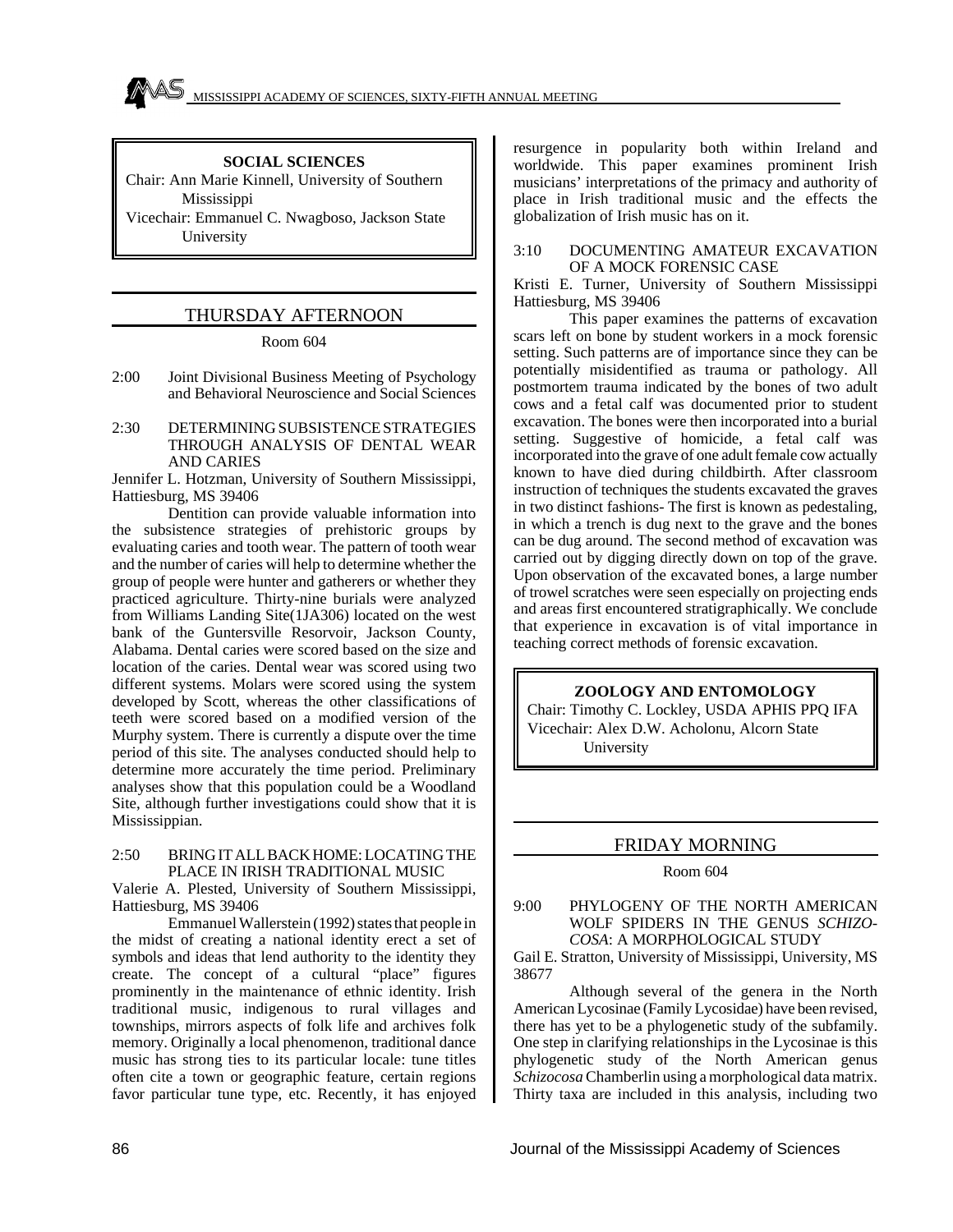outgroups (*Gladicosa pulchra* and *Hogna georgicola*), one undescribed species, three geographically distinct populations of *S. ocreata* and two distinct populations of *S. crassipes*. Fifty characters were found to be informative and include 20 somatic characters, 13 male palpal characters, 11 female epiginal characters and 6 male secondary sexual characters. The genus is of interest because there are several species that display prominent secondary sexual characteristics; several species have been used as models for sexual selection, fluctuating asymmetry and speciation. Heuristic searches were performed using Paup (Ver. 4.0b4a), using the Stepwise-addition option & 1000 reps of random addition sequences. All characters were unordered. The following data sets were run: (1) all characters included, equal weight; (2) palp and epiginal characters weighted as "2"; somatic and secondary sexual characters weighted as "1"; (3) characters reweighted by the CI (consistency index), RC (rescaled consistency index) and RI (retention index). There was support for three clades on the preferred trees: [*aulonia*, *cespitum*, *salsa*, *mimula*, and *chiricahua*], [*avida*, *communis*, *retrorsa*, *mccooki*, *maxima*, and *minnesotensis*] and [*humilis*, *bilineata*, *crassipalpata*, *saltatrix*, *duplex*, *crassipes*, *ocreata*, *rovneri*, *stridulans*, *uetzi*, and *floridana*]. This phylogeny provides insights into the evolution of behavior in this genus and in the evolution of secondary sexual characteristics.

#### 9:20 AQUATIC HEMIPTERA AND COLEOPTERA OF OLD WOMAN CREEK ESTUARY

Marty L. Harvill\* and Robert M. Kobza, Mississippi University for Women Columbus, MS 39701 and Florida International University, Miami, FL 33199

The primary purpose of this study was to survey the aquatic insects of the Old Woman Creek (OWC) estuary and identify them to their lowest taxonomic level. Ten sampling locations were established throughout OWC estuary. Qualitative samples were collected once in May, twice in June, twice in July, twice in August, and once in September. Three sampling methods were used for each location during each sampling period, which included Ekman dredges, dip netting, and black-light trapping. Due to the presence of bald eagle chicks at collection stations 4,5,7, 8, and 9, Federal Laws prohibited collecting in these locations during May and June. Three samples were collected from each station for a total of 195 samples yielding a total of 3710 organisms constituting 120 taxa. So far two groups of aquatic insects (Hemiptera and Coleoptera) have been completely documented for OWC area. Several other groups are partially completed with either their larvae or adults done. The study has added a several new taxa to the OWC estuary species list.

9:40 MOLECULAR METHOD TO DISTINGUISH LARVAL *CALLINECTES SAPIDUS* AND *C. SIMILIS* FROM NON-INDIGENOUS *C. BOCO-URTI* (CRUSTACEA:DECAPODA: PORTUN-IDAE)

Richard L. Darden\*, Kenneth C. Stuck, Walter M. Grater, Patricia M. Biesiot, and Brian R. Kreiser, University of Southern Mississippi, Hattiesburg, MS 39406

Ship ballast water is a major source of introductions of coastal marine species, particularly of holoplankton and meroplankton with relatively long-lived planktonic larvae. Morphological similarity during early life history stages of *Callinectes* spp. makes larval identification difficult. However, nucleotide sequences within the mitochondrial DNA of these species vary sufficiently to serve as reliable species identity markers. A portion of the 16S rRNA gene was amplified via the polymerase chain reaction (PCR) and sequenced to determine unique restriction enzyme cleavage sites to produce species-specific DNA restriction fragment length polymorphisms (RFLPs). Following testing of this technique using known species mixtures and sample concentrations, we will test the method using field collected plankton samples. For example, adults of the invasive *Callinectes bocourti* collected in the Back Bay of Biloxi and Mississippi Sound have presumably been transported as larvae via ship ballast water. The species identification technique described here may prove useful in studying the introduction and spread of non-indigenous species via ballast water.

10:00 Break

10:20 Divisional Poster Session

# AGONISTIC BEHAVIOR OF THE MEDITERRANEAN GECKO (*HEMIDACTYLUS TURCICUS*)

Venetia S. Briggs, University of Southern Mississippi, Hattiesburg, MS 39406

Aggression, as a form of competition, may influence dispersal of species and the spatial distribution of individuals within a population. I observed agonistic behavior in the Mediterranean gecko (*Hemidactylus turcicus*) to test two hypotheses: 1) adult behaviors differ in response to variation in types of conspecifics and to levels of limited resources; 2) juvenile behavior is affected by different adult cues. In the first experiment, I examined aggression among males in response to different levels of food quality, availability of retreat sites, and different types of residents. In the second experiment, I observed juvenile responses to adult cues such as tactile, visual, chemical or in combinations. Preliminary results suggest that aggression is more prevalent in the presence of a conspecific male and that different levels of limited resources did not alter agonistic behavior during male/male interactions. Preliminary results also indicate that adult cues are factors that determine a juvenile's response to an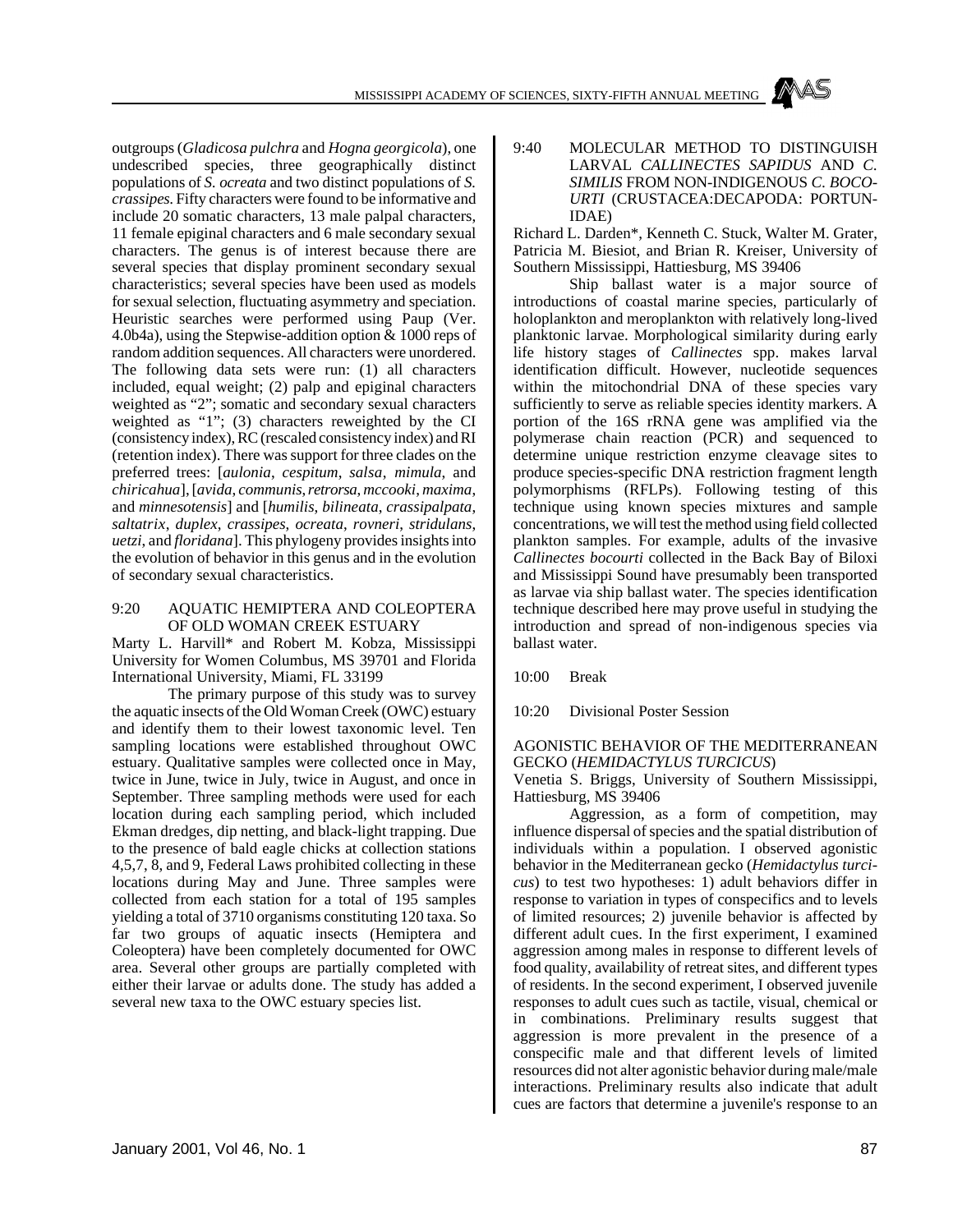adult male during encounters. This study holds promise of providing insight into the factors that influence the social structure of an introduced species.

THE EFFECTS OF TIME OF DAY ON MOTHER-INFANT ASSOCIATION PATTERNS OF BOTTLENOSE DOLPHINS (*TURSIOPS TRUNCATUS*) IN CAPTIVITY Kymbr Wright\* and Stan Kuczaj, University of Southern Mississippi, Hattiesburg, MS 39406

Behavioral data on association patterns between mothers and their infants are sparse. This study compares the association patterns of four mother-infant pairs over a two-month period. The data was collected using instantaneous sampling over a 24-hour period at Marine Life Oceanarium. The preliminary analysis of these data indicate a significant difference (Chi Squared  $p < 0.05$ ) between nocturnal and diurnal association patterns. This difference is based on the fact that infants spend more time with their mothers at night than during the day.

EFFECTS OF SELECTED TIMBER MANAGEMENT PRACTICES ON FOREST BIRDS IN MISSOURI **OZARKS** 

Cheryl M. Welch, Mississippi University for Women, Columbus, MS 39701

I compared the effects of uneven-aged and evenaged management treatments on songbird demographics within a 127 ha forested plot under long-term study since 1990. Field methods included spot mapping, nest monitoring, mist-netting and banding. Reproductive success was analyzed using the Mayfield Method. Densities of three species, Hooded Warbler (*Wilsonia citrina*), Yellow-Breasted Chat (*Icteria virens*) and White-Eyed Vireo (*Vireo griseus*) were compared using mist net data from the two treatment areas. Reproductive success and species densities will be presented. Such short-term responses may help determine which management treatment is best for maintenance of certain avian populations.

# **SPECIAL PRESENTATIONS**

# THURSDAY MORNING

## Room 706

8:30 Geology and Geography Symposium: ACTIVE TECTONICS IN NORTHERN MISSISSIPPI

Terry Panhorst, Organizer; Stephen Obermeier, Keynote Speaker

# THURSDAY MORNING

# Executive Room

# 9:00 SIGMA XI SYMPOSIUM: ISSUES OF ETHICS IN THE PRACTICE OF SCIENCE AND IN SCIENTIFIC RESEARCH

Charles T. Swann, Organizer

Ethics play an important part in science from the research labs to codes of professional practice. This symposium is designed to explore how ethics issues may influence your work, your classroom, and how you do business. Everyone is welcome to attend and participate.

# THURSDAY MORNING

#### Imperial Room

10:10 History and Philosophy of Science Symposium: ASSUMPTIONS UNDERLYING SCIENCE

Robert P. Waltzer, Belhaven College, Jackson, MS 39202

This series of talks addresses the nature of science: what it is and how it is done. Ken Curry, a biologist, will look at the generation of theories, using evolution as an example. Kant Vajpayee, an engineer, will consider our assumptions about the physical world, our descriptions of it, and how our descriptions match it. David Magers, a physical chemist, will examine how science fits into the modern context of society and the presuppositions by which societies do science. A question and answer period for all the speakers will follow.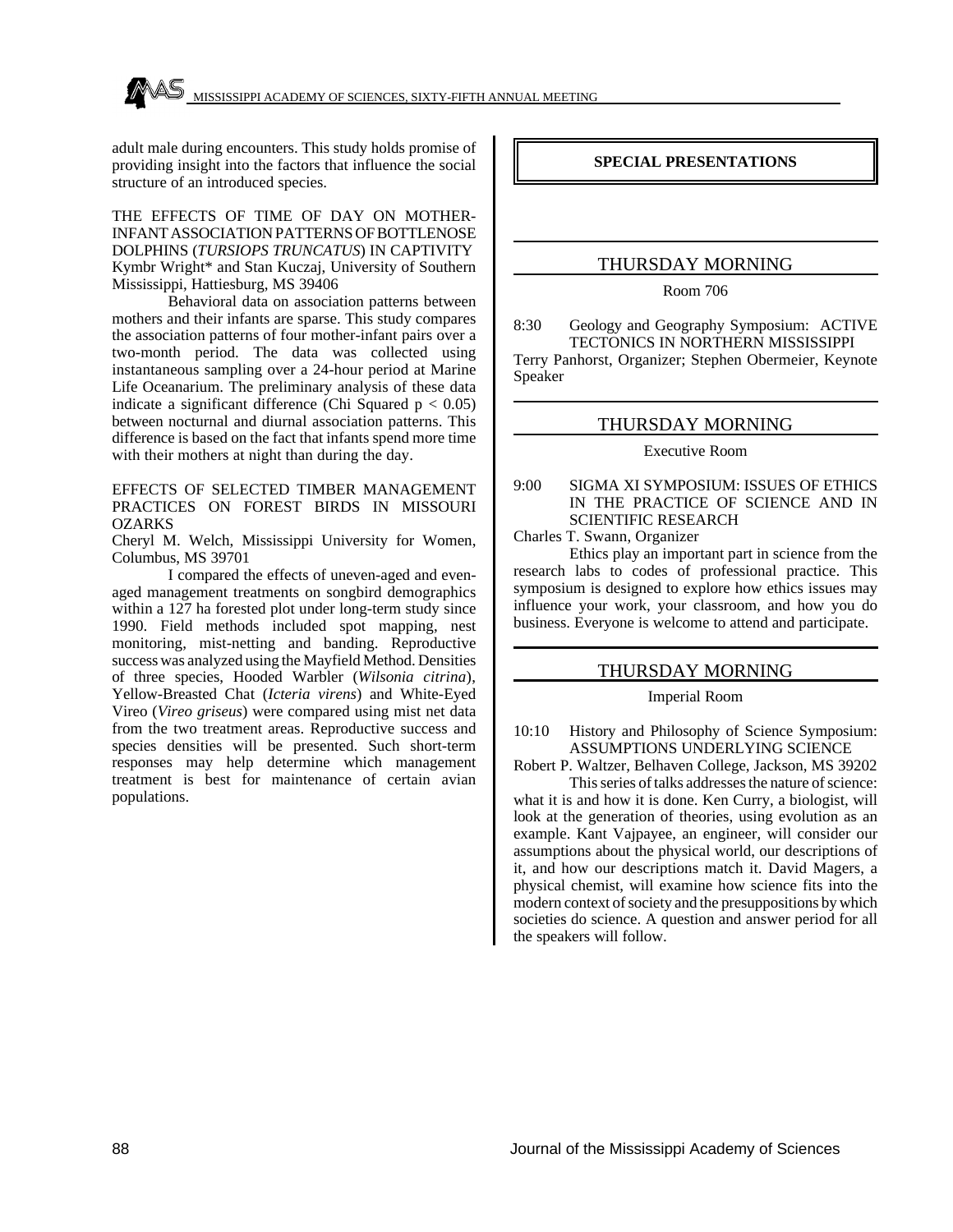

# THURSDAY AFTERNOON

Room 2

**5:00 Dodgen Lecture: TICKS AND TICK ECOLOGY IN MISSISSIPPI: IMPLICATIONS FOR HUMAN DISEASE TRANSMISSION**

**Jerome Goddard, Medical Entomologist, Mississippi Department of Health**

#### FRIDAY MORNING

#### Room 2

9:00 MISSISSIPPI CENTER FOR SUPERCOMPUT-ING RESEARCH (MCSR) USER ADVISORY GROUP MEETING

David G. Roach\* and Germana Peggion, University of

Mississippi, University, MS 38677 and University of Southern Mississippi, Stennis Space Center, MS 39522

The Mississippi Center for Supercomputing Research was established in 1987 by the Mississippi Legislature and the Institutions of Higher Learning (IHL) in order to provide high performance supercomputing support for research and instruction at all state universities. The Mississippi Supercomputer User Advisory Committee (MSUAG) was established by the IHL Research Consortium to provide user input and advice to MCSR management and technical staff on policies and procedures for the Center's operations. It includes member representatives from all IHL institutions. The Advisory Group will meet at this MAS conference. Mr. David G. Roach, Director of the MCSR, and Dr. Germana Peggion, MSUAG Chair and Professor at USM-Stennis, will conduct the meeting. The agenda includes an update on MCSR HPC facilities and services, introduction of new MCSR staff members, and site reports and ongoing research updates by MSUAG representatives. IHL Faculty and graduate students with an interest in high performance computing are also invited to attend.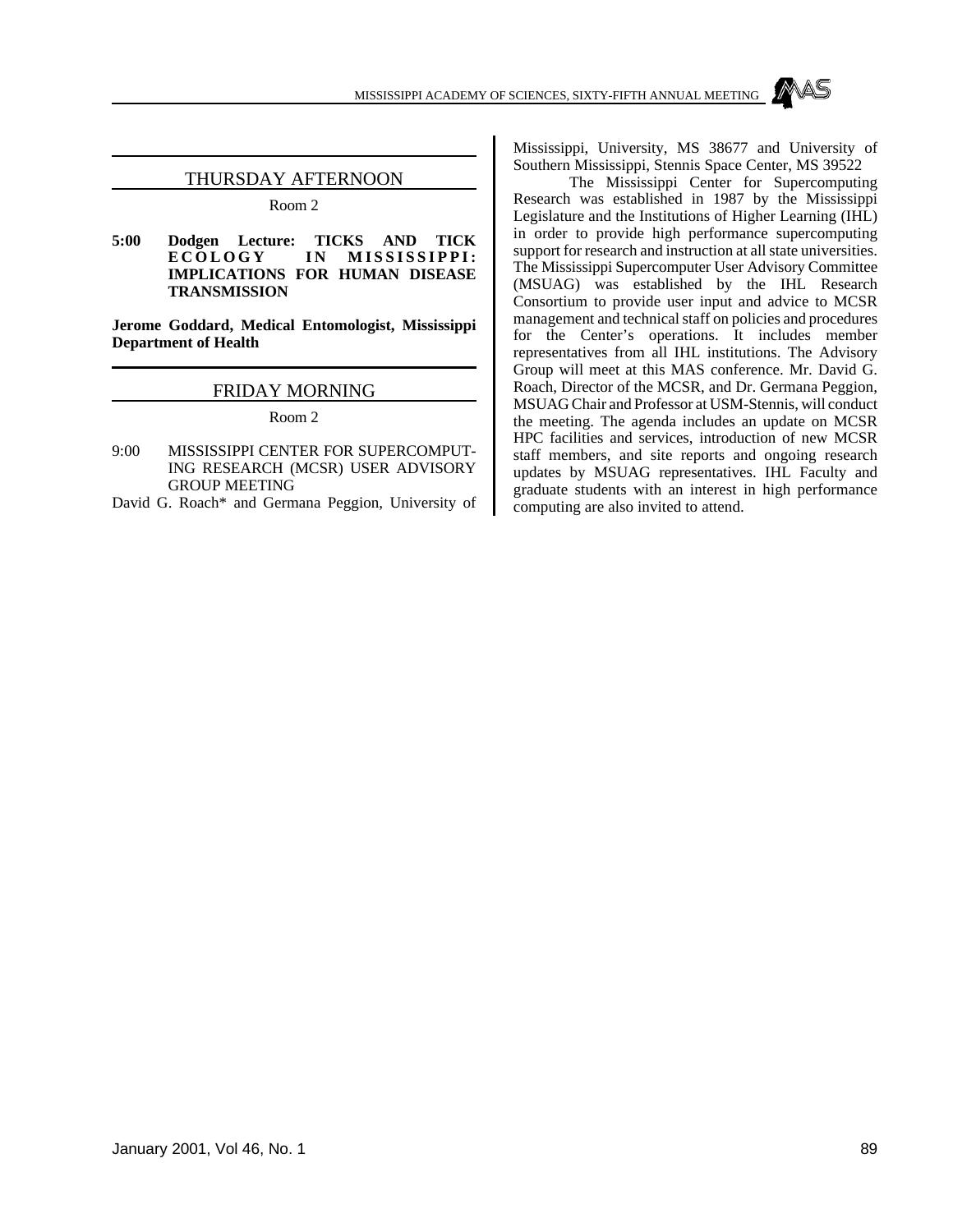

# **Index of Authors**

| Maritza Abril  13, 58                                                    |    |
|--------------------------------------------------------------------------|----|
| Dustin Addy                                                              | 46 |
| Chinyere E. Agwaramgbo                                                   | 28 |
| Eucharia Agwaramgbo                                                      | 28 |
| Lovell E. Agwaramgbo 11, 26-28,                                          | 30 |
| Hinda Ahmed                                                              | 30 |
| William J. Ainsworth                                                     | 29 |
| Ahmad H. Al-Humadi                                                       | 12 |
| Rabih O. Al-Kaysi                                                        | 34 |
|                                                                          |    |
| Haydar J. Al-Shukri 36, 37                                               |    |
| Ayesha Alam                                                              | 49 |
| Chedaphne Alexander                                                      | 46 |
| Kawana Alexander                                                         | 17 |
| Debra Allen                                                              | 44 |
| Brenda Anderson                                                          | 82 |
| Dock Anderson                                                            | 77 |
| Leon Anderson  49,                                                       | 52 |
| Mary E. Anderson                                                         | 31 |
| Miriam S. Andres                                                         | 62 |
| Lauretta A. Ansah                                                        | 21 |
| Ejaz Ansari<br>Roy B. Van Arsdale                                        | 18 |
|                                                                          | 36 |
|                                                                          | 60 |
| Vernon Asper<br>B.P. Asthana                                             | 67 |
| Jana B. Avant  14, 58                                                    |    |
| James Baggett                                                            | 78 |
| Roderick Bailey                                                          | 17 |
| Rodney Baker                                                             | 19 |
| Natalie M. Ballard                                                       | 31 |
| Pamela G. Banks 73,                                                      | 74 |
| Michelle A. Baragona                                                     | 62 |
| James Alan Barck                                                         | 38 |
|                                                                          | 59 |
| Sonya D. Barner                                                          |    |
| Don Barrick                                                              | 61 |
| Billy A. Barrios 71, 72                                                  |    |
| Wendy D. Barron                                                          | 80 |
| Daniel Bass                                                              | 58 |
| Robert C. Bateman, Jr. 23, 80                                            |    |
| George T. Bates                                                          | 11 |
| Gaylon Baumgardner                                                       | 35 |
| Kevin L. Beason<br>Carolyn E. Beck<br>Carolyn E. Beck<br>Carolyn E. Beck |    |
|                                                                          |    |
| G.B. Begonia                                                             | 15 |
| M.F.T. Begonia                                                           | 15 |
| Liberty Bell 47, 77                                                      |    |
|                                                                          | 74 |
| Hamed Benghuzzi 46-52                                                    |    |
| Richard H. Bennett                                                       | 58 |
| Joseph A. Bentley                                                        | 35 |
| George W. Benz                                                           | 55 |
| Seth A. Berman                                                           | 37 |
| Allyson Best                                                             | 16 |
| Patricia M. Biesiot  57, 85                                              |    |
| Lenora Bigler  47                                                        |    |
|                                                                          |    |

| Brett R. Blackburn                           | 63       |
|----------------------------------------------|----------|
|                                              |          |
| Steve Blaisdell                              | 22       |
| Catrina Bogan                                | 39       |
| Michael B.E. Bograd  37, 42                  |          |
| Rachell E. Booth                             | 23       |
| Callie E. Bounds                             | 33       |
| Dale Bowman  63, 64                          |          |
| Suzanne A. Boyd                              | 39       |
| Carolyn R. Boyle                             | 65       |
| John Boyle                                   | 25       |
| Edgar Bradford                               | 46       |
|                                              | 47       |
| Curt Branch<br>Verlee Breland                | 55       |
| Venetia S. Briggs                            | 85       |
| Jennifer L. Broom                            | 75       |
| S.L. Broom                                   | 74       |
| Ernest L. Brothers                           | 14       |
| Amanda Brown                                 | 78       |
| Amy G. Brown                                 | 61       |
| Ernie Brown                                  | 46       |
| Laurita Brown                                | 61       |
| Nathaniel Brown                              | 48       |
| Brandt R. Brugess                            | 33       |
| Charlotte A. Brunner                         | 62       |
| April Bryant                                 | 76       |
| Sabrina Bryant                               | 45       |
| Kristi Budzinski                             | 28       |
| Justin P. Buford                             | 23       |
| Stephen A. Bullard                           | 55       |
|                                              | 12       |
| Garfield Burke, Jr.                          | 65       |
| A.L. Burleson                                | 29       |
|                                              | 15       |
| M. Burrell<br>Jerome Burt                    | 71       |
|                                              | 21       |
| Laura Busenlehner                            |          |
| Peter Butko 19, 22, 23, 25                   | 15       |
| Kenneth Butler                               | 46       |
| Margarette C. Butler                         | 45       |
| Carissa Caban                                |          |
|                                              | 32       |
| Jeb Cade                                     | 18       |
| John D. Caldwell                             | 63       |
| Sandy Call                                   | 30       |
| $J.$ Cameron $\dots \dots \dots \dots \dots$ | 43       |
| Gordon C. Cannon                             | 23       |
| Robin Case                                   | 16       |
| Steven T. Case                               | 24       |
| Zelma Cason  46, 47, 49-52                   |          |
| Emely Casto-Rivera                           | 20       |
| D. Chambliss                                 |          |
|                                              | 80       |
| Stephen D. Champlin                          | 42       |
| Robert S. Chapkin<br>Kiranam Chatti          | 21<br>20 |

| Yuri A. Chekanov 27, 29                    |          |
|--------------------------------------------|----------|
| Cecilia L. Chi-Ham                         | 23       |
| Paulinus Chigbu                            | 62       |
|                                            | 43       |
| Tolecia Clark-Turner                       | 26       |
| James Clayton                              | 81       |
| Shawn R. Clinton                           | 45       |
|                                            | 50       |
| Cheryl Coach<br>Sharon Coach               | 47       |
| Brant W. Cole                              | 37       |
| Donald Cole                                | 83       |
| Hope Coleman                               | 51       |
| Tricia M. Coleman                          | 19       |
| Kenchetta Collins                          | 72       |
| Larrious E. Collins                        | 33       |
| T.E. Collins                               | 12       |
| Colleen D. Colson                          | 28       |
| Jeffrey B. Connelly $\ldots \ldots$ 36, 37 |          |
|                                            | 18       |
| Andrea Cook                                | 80       |
|                                            | 46       |
| Johnny Ray Cook                            |          |
| Sarah Cooks                                | 48       |
| Jason Corbitt                              | 30       |
| Ramona Corkern                             | 46       |
| K. Cornelius                               | 74       |
| Randel Tom Cox  37, 38                     |          |
| Tamara Crawford                            | 66       |
| David Creed $\dots \dots \dots$ 26, 33,    | 34       |
| Amy Creel                                  | 35       |
| Kristal E. Cromer                          | 63       |
| B. Crudup                                  | 15       |
| Beverly N. Cruthirds                       | 20       |
|                                            |          |
| Craig Cumbee                               | 60       |
|                                            | 29       |
| M.L. Cunningham                            |          |
| Kenneth J. Curry 12-14, 16, 53, 58         | 12       |
| Magid Dagher                               | 48       |
| Melissa Daniel                             | 85       |
| Richard L. Darden                          |          |
| Laurie Davidson                            | 21       |
| Annette Davis                              | 49       |
| Hal Davis<br>.                             | 46       |
| Robert Davis                               | 31       |
|                                            | 46       |
| Karen Demick                               | 25       |
| H.R. Dharmaratne                           | 74       |
| Arne-R. Diercks                            | 60       |
| G. Dilley<br>.                             | 74       |
| E. Dillon<br>.                             | 15       |
| David T. Dockery III                       | 41       |
| Wanda L. Dodson                            | 11       |
| Miriam Domowicz                            | 22       |
| Quartrisa Douglas                          | 22       |
| Anthony B. Dribben<br>Stephen B. DuBose    | 77<br>27 |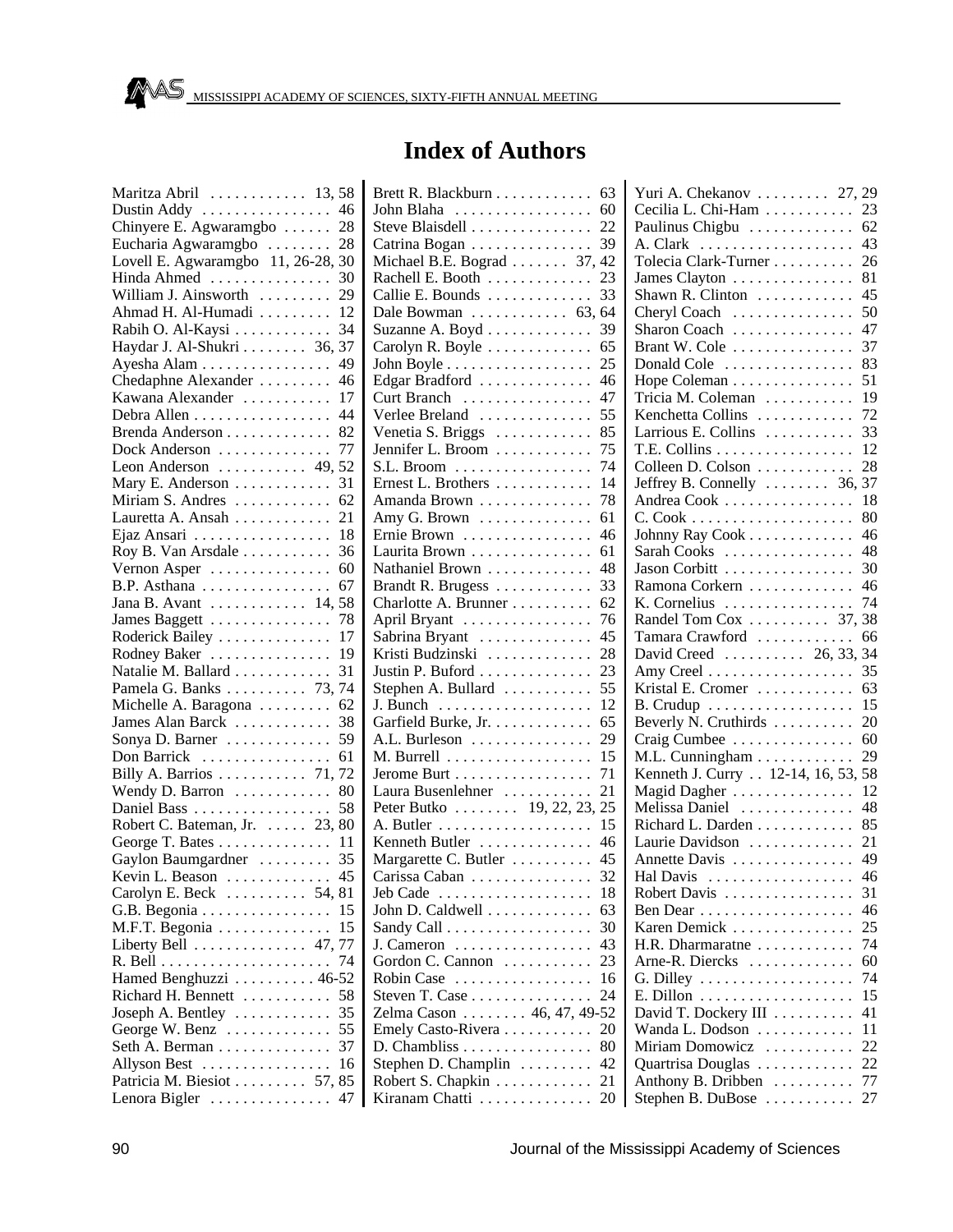

| Roy J. Duhe 19, 20      |          | Wil              |
|-------------------------|----------|------------------|
| Thierry Dumont          | 27       | Ans              |
| B.J. Duncan             | 74       | Les              |
| Deidra Dungee           | 78       | Osc              |
| Harold A. Dunsford      | 68       | Alli             |
| Reshuna Y. Durden       | 21       | C.               |
| Kristin N. Ealy         | 57       | Lisa             |
| Carol Ann Edwards       | 46       | Ros              |
|                         | 12       | A.               |
| Cherie Edwards          |          |                  |
| Maurice R. Eftink       | 83       | Cal              |
| Anastasia Elder         | 77       | Eliz             |
| Mohamed A. Eleiwa       | 69       | Mai              |
| Dennis Elmore           | 30       | Bur              |
| Atef Z. Elsherbeni      | 69       | Wa               |
| Linda M. Englade        | 54       | Erii             |
| Rick L. Ericksen 38, 39 |          | Latl             |
| Robert Ervin            | 42       | Jess             |
| Sally L. Faherty        | 26       | Jam              |
| N. Fahmy                | 80       | Nic              |
| Gary L. Fahnenstiel     | 61       | Lee              |
| I.O. Farah              | 44       | Mai              |
| Matt W. Feltenstein     | 74       | Paig             |
| Aron Fenton             | 33       | Tab              |
| S.M. Fernandez          | 59       | Gał              |
|                         |          |                  |
| Erin L. Fewell          | 27       | Ric              |
| Cynthia M. Fiallos      | 61       | Wil              |
| Eric J. Fisher          | 62       | Sab              |
| Michael J. Fitzgerald   | 53       | La I             |
| Pat Fitzpatrick         | 61       | Bet              |
| Peter Fleischer         | 61       | Nat              |
| Jeannie Flint           | 76       | She              |
| Charles H. FLowers, Jr. | 55       | Eza              |
| C.M. Foran              | 35       | Ker              |
| Carey L. Ford           | 14       | Lor              |
| Deborah A. Ford         | 81       | Ran              |
| Phelesia Foster         | 30       | V. I             |
| Daniel N. Fox           | 60       | Kay              |
| Salvatore Frasca, Jr.   | 55       | Jen              |
| Alan Freeland           | 48       | Nic              |
| Krystal Gage  56, 58    |          | Fre              |
| Mary Stroup Gardiner    | 35       | Xue              |
| Dorris Gardner          | 83       | Juli             |
| Gary Gaston             | 62       | Lia              |
| Debmallo Shayon Ghosh   | 17       | Faq              |
|                         |          |                  |
| Kunal Ghosh             | 17<br>17 | Jam              |
| Susmita Ghosh  14,      |          | Ma               |
| David Giedroc           | 21       | We               |
| Jared Gilmore           | 31       | Elli             |
| A.W. Glisson            | 70       | Pete             |
| Myke Gluck              | 64       | Patı             |
| Mudlagiri B. Goli  17,  | 18       | $M_{\odot}$      |
| J. Shawn Goodwin        | 23       | 0. I             |
| Elizabeth Gordon<br>.   | 50       | Juli             |
| Patricia Gordon         | 21       | Ste <sub>l</sub> |
| Richard K. Gordon       | 71       | Kri:             |
| Walter M. Grater        | 85       | Ali              |
| Aarion Gray  72         |          | Am               |

| William Greenough  72            |          |
|----------------------------------|----------|
| Anselm Griffin  83               |          |
| Leslie L. Griffin  83            |          |
| Oscar L. Griffin                 | 31       |
| Allison Grisham                  | 11       |
| C. Allan Guymon $\ldots$ 26, 28, | 33       |
| Lisa A. Haig-Ladewig             | 62       |
| Rosalina Hairston                | 82       |
|                                  | 74       |
| A. Halaris<br>Callie M. Hall     |          |
|                                  | 59       |
| Elizabeth Hall                   | 52       |
| Margot Hall                      | 45       |
| Burnette W. Hamil                | 77       |
| Walter Hamrin                    | 31       |
| Erin Hannon                      | 78       |
|                                  | 72       |
|                                  | 12       |
| James B. Harris                  | 37       |
| Nicole Harris                    | 17       |
| Lee A. Harrison                  | 69       |
| Marty L. Harvill                 | 84       |
| Paige Havens                     | 75       |
| Tabious Hayes                    | 66       |
|                                  | 72       |
| Gabriel Haymon                   |          |
| Richard W. Heard                 | 62       |
| Willie R. Heard                  | 76       |
| Sabine Heinhorst                 | 23       |
|                                  |          |
| LaTarsha Henderson               | 72       |
| Bettye Sue Hennington            | 46       |
| Natalie Herndon                  | 72       |
| Sherry Herron                    | 82       |
|                                  |          |
| Ezat Heydari  36, 41             | 52       |
| Kent Higdon                      |          |
| Lori C. Hill                     | 57       |
| Randall S. Hines                 | 24       |
| V. Hinton 74                     |          |
| Kay Holifield 45                 |          |
| Jennifer L. Hotzman  83          |          |
|                                  |          |
|                                  |          |
| Xuexun Hu                        | 69       |
| Juliet G. Huam                   | 11       |
| Liang C. Huam 12, 16             |          |
| Faqing Huang                     | 19       |
| James Hughes  48-50, 52          |          |
| Matthew H. Hulbert               | 58       |
| Wedad R. Hussein                 | 34       |
| Elliott Hutchcraft               | 71       |
|                                  | 42       |
| Peter Hutchins                   | 16       |
| Patrick E. Igbokwe  12,          |          |
| M. Ighoavodha                    | 15       |
| O. Ighoavodha                    | 15       |
| Julius O. Ikenga                 | 11       |
| Stephen L. Ingram, Sr.           | 41       |
| Kristi Isaac                     | 22       |
| Ali Ishaque<br>Aminatu Issaca    | 21<br>32 |

| Alexa N. Ivancic                                     | 34 |
|------------------------------------------------------|----|
| Asia Ivery                                           | 30 |
| Ali Jabalameli                                       | 32 |
| Aaron L. Jackson 17                                  |    |
| Kesmic Jackson                                       | 31 |
| M. Jacob $\dots\dots\dots\dots\dots\dots\dots$       | 43 |
| Tracy L. Jeffries $\dots \dots \dots \dots \dots$ 68 |    |
| Fameeka Jenkins  20                                  |    |
| Carmenita Jiles  73                                  |    |
| Alton B. Johnson 12                                  |    |
|                                                      |    |
| James T. Johnson $\dots \dots \dots \dots$ 45        |    |
| Leroy Johnson  81<br>Megan L. Johnson  32            |    |
| Richisa Johnson 73, 74                               |    |
|                                                      |    |
| Carol Jones  43                                      |    |
| Kimberly Jones  16                                   |    |
| Reid Jones  43, 44, 48, 75                           |    |
|                                                      | 44 |
| Abul B. Kazi 18, 35                                  |    |
| Mignon A. Keaton 23                                  |    |
| Jason R. Keen $\dots \dots \dots \dots \dots$ 75     |    |
| David Kehoe  24                                      |    |
|                                                      |    |
|                                                      |    |
|                                                      |    |
| I.A. Khan 74                                         |    |
| Liaquat A. Khan $\ldots \ldots \ldots \ldots$ 18     |    |
| Shaila Khan                                          | 73 |
| Ahmed A. Kishk  69-71                                |    |
| Koretta Kitchens  11                                 |    |
| Jeffery Knutsen  31                                  |    |
| Robert M. Kobza  84                                  |    |
| John C. Koeppel $\ldots \ldots \ldots \ldots$ 75     |    |
|                                                      |    |
| L. Konick<br>Brian R. Kreiser<br>Andrea A. Krell 25  |    |
|                                                      |    |
|                                                      |    |
| Stan Kuczaj  58, 85                                  |    |
| Joel S. Kuszmaul 38                                  |    |
| Patrick B. Kyle  19                                  |    |
| Dana Lamar<br>Bertha Langin-Ealey 72                 |    |
|                                                      |    |
| Kirsten M. Larsen                                    | 63 |
| Jason L. Lathrop $\dots \dots \dots$                 | 76 |
| Tonya Lawrence                                       | 82 |
| Sara E. Le $C$ roy $\ldots \ldots \ldots \ldots$     | 59 |
|                                                      | 82 |
| Sheeyong Lee                                         | 19 |
| Robert E. Lemmer 36, 37                              |    |
| Jason T. Lemus $\dots \dots \dots \dots$             | 57 |
| Christopher L. Lester<br>26, 28                      |    |
| John Patrick Lestrade  68-70                         |    |
| Sean Lestrade                                        | 68 |
| Jerzy Leszczynski  28, 30                            |    |
|                                                      |    |
| Lydia L. Lewis $\dots\dots\dots\dots\dots$           | 29 |
|                                                      | 31 |
| Ching-Sia Lim $\dots\dots\dots\dots$                 | 67 |
| Sharon Lobert $\dots \dots \dots \dots$              | 20 |

January 2001, Vol 46, No. 1 91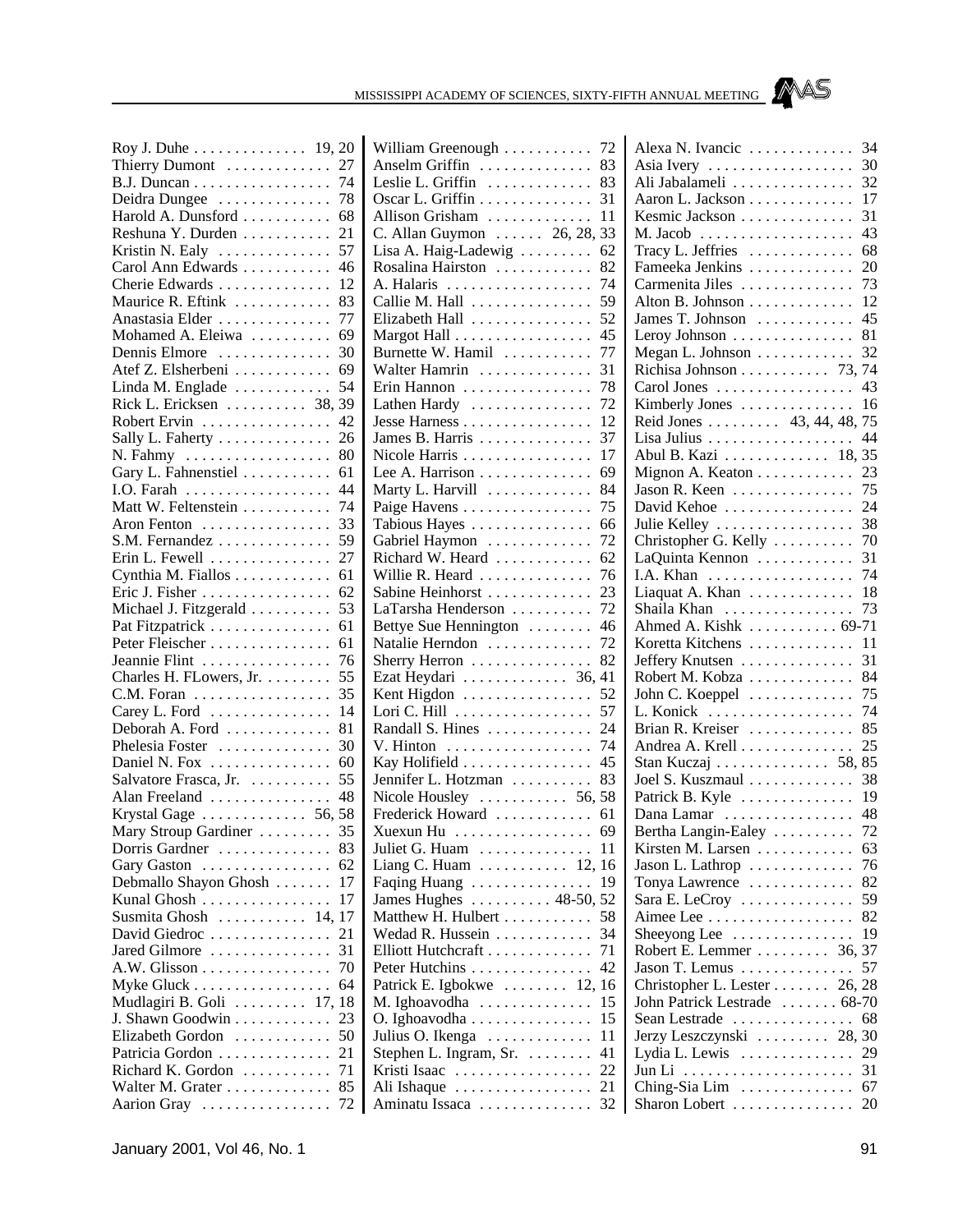| Kim Lochner 73                             | A              |
|--------------------------------------------|----------------|
| M. Logan 43                                | Je             |
| Ray Sheppard Logicon 64                    | $\overline{A}$ |
| Steven E. Lohrenz  60, 61                  | Je             |
| 35                                         | Jc             |
|                                            |                |
| Jeffrey M. Lotz 55-57                      | St             |
| Milan Lukic  68                            | $\overline{C}$ |
| Mary F. Lux<br>82                          | Jc             |
| Melinda R. Lyman<br>16                     | $\Omega$       |
| Julia S. Lytle 56, 58, 59                  | Ja             |
| Thomas F. Lytle $\ldots \ldots 56, 58, 59$ | S <sub>1</sub> |
| John K. Ma $\ldots$<br>76                  | N              |
| R.L. Maddux 29                             | G              |
| Natasha R. Magee  62                       | G              |
| 54<br>David H. Magers                      | Is             |
| Hanan H. Mahdi  36, 37                     | $\overline{A}$ |
| William C. Mahone 17, 18, 35               | E <sub>1</sub> |
|                                            | H              |
| Slobodanka D. Manceva<br>22                |                |
| John M. Mansfield<br>25                    | J.             |
| D.A. Marshall<br>12                        | R              |
| Leanne Martin<br>46                        | G              |
| Jonathan Masere<br>27                      | A              |
| Rebecca Massengale<br>46                   | T.             |
| Frank B. Matta<br>18                       | $J_{\cdot}$    |
| John C. Matthews  38, 39                   | D              |
| James H. May<br>39                         | $\overline{C}$ |
| Tyrus McCarty<br>66                        | A              |
| Charles L. McCormick<br>23                 | B.             |
| John G. McCoy<br>35                        | D              |
| Jennifer McDonald<br>17                    | H              |
| 59                                         | Ja             |
| B.A. McKee                                 |                |
| Karla McMahan<br>46                        | V              |
| Kenneth D. McMurtrey<br>35                 | L٥             |
| 31<br>Lamartine Meda                       | G              |
| Lena Melton<br>78                          | Z٨             |
| H.Y. Meltzer<br>74                         | Н              |
| Joan McCoy Messer<br>80                    | W              |
| 15                                         | K              |
| R.L. Miller<br>59                          | T              |
| Bridget Minor<br>46                        | Jc             |
| Stephanie A. Misquitta<br>23               | V              |
| Keyana R. Mitchell<br>43                   | Jc             |
| Rex Moak<br>78<br>.                        | Jc             |
| Cynthia A. Moncreiff<br>63                 | M              |
| 42<br>Jack S. Moody                        | A              |
| 20                                         | L              |
| LaSharon D. Mosley                         |                |
| Joe Mulrooney<br>30                        | N              |
| 34<br>Jane S. Murray                       | Т١             |
| 46<br>Jason Myers                          | N              |
| 77<br>Taha Mzoughi                         | Eı             |
| Sarah B. Nage<br>69                        | A              |
| 74<br>N.P.D. Nanyakkara                    | M              |
| 32<br>Brian Napolian<br>.                  | C              |
| 26<br>Vani Naraharisetty                   | V              |
| 61<br>Darryl Nash                          | В              |
| 80                                         | S.             |
| 43<br>A. Nimrod                            | A              |
|                                            |                |

| Alan Niven 82                                                             |          |
|---------------------------------------------------------------------------|----------|
| Jeanne Norton  33                                                         |          |
| Andrzej Nowek  32                                                         |          |
| Jennifer Ntoni  14                                                        |          |
| John O'Haver $\dots\dots\dots\dots\dots$                                  | 27       |
| Stephen Obermeier $\ldots$ 36, 86                                         |          |
| Clifford Ochs                                                             | 11       |
| John T. Ogle $\dots \dots \dots \dots \dots$                              | 57       |
| O. Okuyiga-Ezem $\dots \dots \dots \dots$ 15                              |          |
| Jake H. Olivier  64                                                       |          |
| Swee H. Ong  69                                                           |          |
| Nicole M. Opel $\dots\dots\dots\dots$                                     | 63       |
| G.A. Ordway                                                               | 74       |
| Guillermo Orti                                                            | 20       |
| Isaac Orton $\ldots \ldots \ldots \ldots \ldots$ 32                       |          |
| Asylbek Osmonov  46                                                       |          |
| Ervin G. Otvos $\dots \dots \dots \dots$                                  | 40       |
| Henry E. Outlaw $\ldots \ldots$ 14, 29, 30                                |          |
| J.C. Overholser $\dots \dots \dots \dots$                                 | 74       |
|                                                                           | 67       |
| Girish K. Panicker 12                                                     |          |
| Abhijit Parchure  64                                                      |          |
|                                                                           |          |
|                                                                           |          |
| D. Pasco 43                                                               |          |
| Chandra M. Pathak  67                                                     |          |
| Anita Patlolla  15                                                        |          |
| Babu P. Patlolla 15, 81                                                   |          |
| David M. Patrick                                                          | 39       |
|                                                                           |          |
| Hernando C. Payne II $\ldots$ 32, 56                                      |          |
| Jason A. Payne $\ldots \ldots \ldots \ldots$ 34                           |          |
| Valencia A. Payne 59                                                      |          |
|                                                                           |          |
| Lee R. Peeples III  24<br>Germana Peggion  60, 63, 64, 86                 |          |
|                                                                           |          |
|                                                                           |          |
| William Person  83                                                        |          |
| Kim Pettway $\ldots \ldots \ldots \ldots \ldots$ 61                       |          |
|                                                                           |          |
| Tahida Pierre 78<br>John E. Piletz 74, 76                                 |          |
|                                                                           |          |
| Valerie A. Plested  83<br>John A. Pojman 27, 29                           |          |
| Joseph A. Pope $\dots \dots \dots$                                        | 52       |
| Michael D. Porter<br>57, 58                                               |          |
| A.M. Powell<br>.                                                          | 13       |
| LaShondra Powell                                                          | 43       |
|                                                                           | 35       |
|                                                                           | 79       |
| Naci Powell<br>Tyrone Powell $\dots\dots\dots\dots\dots$<br>Nyki Preacely | 17       |
| Erin A. Propst $\dots\dots\dots\dots\dots$                                | 20       |
| Aaron Puckett 46, 49,                                                     | 52       |
| $M.M.$ Pullen $\ldots \ldots \ldots \ldots \ldots$                        | 44       |
| Colette Rabai                                                             | 29       |
| Vasudevan Rainamijam                                                      | 67       |
| B. Rajanna                                                                | 74       |
| Andrzej Rajca                                                             | 74<br>31 |

| Donald Redalje                                  | 60 |
|-------------------------------------------------|----|
| C.R. Reddy                                      | 16 |
|                                                 | 77 |
| Gregory D. Reinhart                             | 33 |
|                                                 |    |
| Charles Rhyne  14, 17<br>John P. Richardson  33 |    |
|                                                 |    |
| Kathryn L. Riffle  44, 48                       |    |
| Charles Riley                                   | 61 |
| David G. Roach 63, 64, 86                       |    |
|                                                 | 74 |
| April Robinson                                  | 30 |
| Harold D. Robinson                              | 43 |
|                                                 | 72 |
| Scott Robinson<br>Rob Rockhold  43, 79,         | 80 |
| John Rodman                                     | 30 |
| Barbara P. Rogers                               | 20 |
|                                                 | 31 |
| Teerapat Rojsajjaku                             |    |
| Charles Rose                                    | 30 |
| Stephen Safe                                    | 20 |
| Laura D. Salazar                                | 11 |
| Lesber F. Salazar                               | 56 |
| Roshunda Sample                                 | 59 |
| Ray Scheetz                                     | 82 |
| Keil Schmid                                     | 40 |
| Darrel W. Schmitz                               | 39 |
| E. Schrader                                     | 43 |
| Nancy Schwartz                                  | 22 |
| Aaron Scott                                     | 49 |
|                                                 |    |
|                                                 | 15 |
| B.S. Sekhon                                     | 15 |
| Anil K. Sharma                                  | 78 |
| Hari M. Sharma                                  | 65 |
| J.P. Sharma                                     | 67 |
| K.K. Sharma                                     | 65 |
| Joyce M. Shaw                                   | 78 |
| Glenmore Shearer, Jr.  25,                      | 26 |
| Virginia Shervette                              | 55 |
| Reena Shetty                                    | 13 |
| Alan M. Shiller                                 | 60 |
| Ketia L. Shumaker<br>13,                        | 14 |
|                                                 |    |
| Christopher Simmons                             | 62 |
| Andrew E. Simon                                 | 70 |
| Cedric A. Sims                                  | 12 |
| Jagdish P. Singh $\dots \dots \dots$            | 68 |
| Sumon K. Sinha<br>.                             | 66 |
| 13, 14,<br>Barbara J. Smith                     | 16 |
| Brian Smith                                     | 17 |
| Charles E. Smith                                | 69 |
| Eric R. Smith                                   | 28 |
| Evelyn Smith                                    | 48 |
| John K. Smith $\dots \dots \dots$               | 19 |
| K.K. Smith                                      | 74 |
| .                                               |    |
| Shannon M. Smith                                | 26 |
| Wendy Smith<br>.                                | 78 |
| Paula J. Smithka                                | 53 |
|                                                 |    |